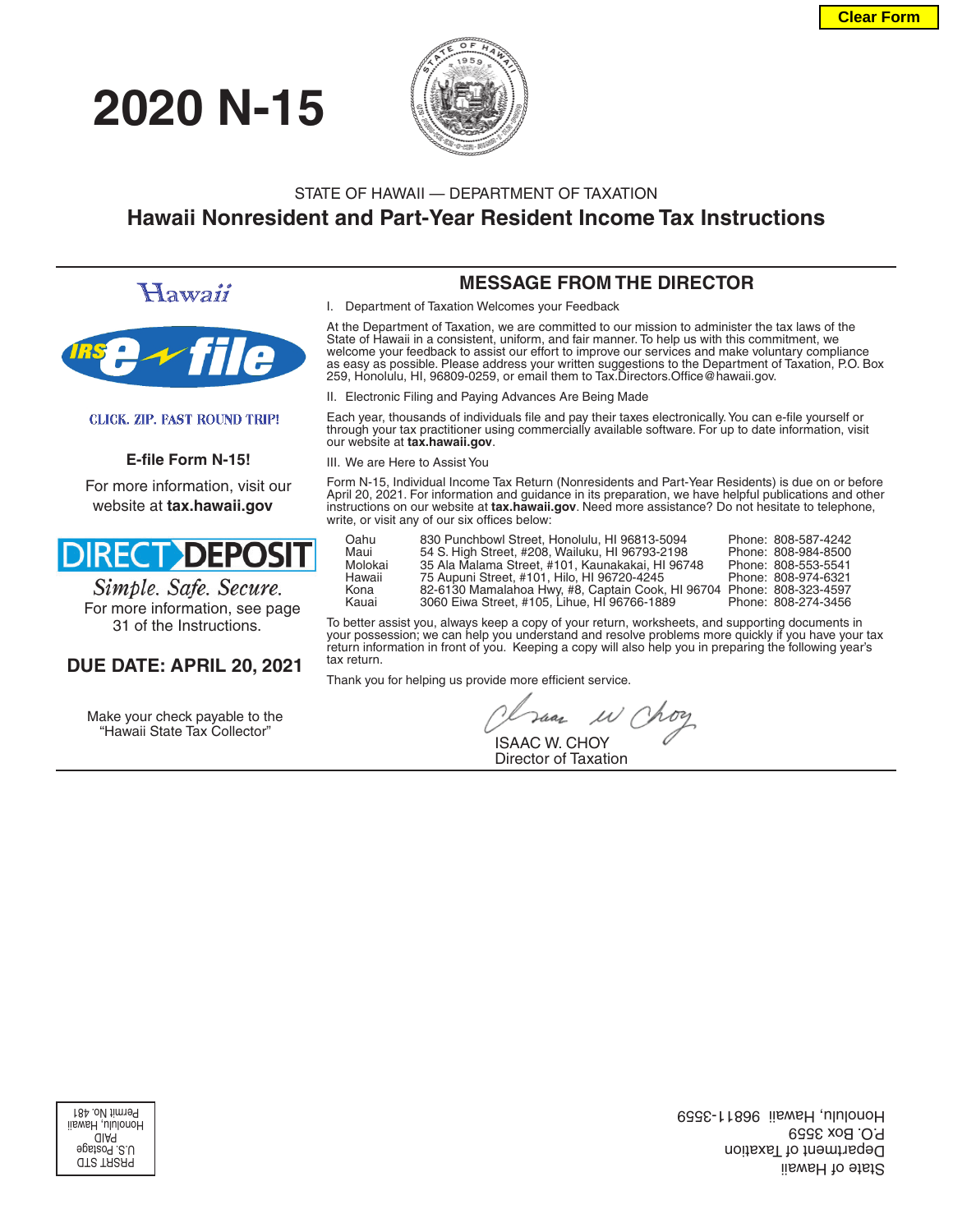# **Changes to Note**

- Hawaii adopted the following provisions of the CARES Act: (1) Exclusion from gross income of loans forgiven under the Paycheck Protection Program, (2) Increases to non-taxable loans from retirement plans, (3) Increases to certain charitable contributions limits, and (4) Exclusion from gross income of the amounts received as "recovery rebates" under the CARES Act (the stimulus payments). (Act 13, SLH 2020)
- Hawaii adopted the federal provision that allows a reduction in taxable income for taxpayers who do not itemize their deductions on their federal return. The adjustment reduces the federal AGI by up to \$300 for qualified cash gifts to public charities. (Act 13, SLH 2020)
- All taxpayers are subject to the 7.5% threshold for the itemized deductions for medical expenses, effective for taxable years beginning after December 31, 2018 and before January 1, 2021. (Act 13, SLH 2020)
- The Renewable Energy Technologies Income Tax Credit (RETITC) is amended by repealing the RETITC for commercial projects with a total output capacity of 5 megawatts or greater for taxable years beginning after December 31, 2019 and provides grandfathering exceptions for commercial solar projects with a: (1) Total output capacity of 5 megawatts or greater if the project received a Public Utilities Commission (PUC) approval prior to December 31, 2019; and (2) Pumped hydroelectric energy storage system provided that the applicable project approval filings have been made to the PUC by December 31, 2021. (Act 61, SLH 2020)
- Form N-1, Declaration of Estimated Income Tax for Individuals, and Form N-101A, Individual Income Tax Extension Payment Voucher, are obsolete. Use Form N-200V, Individual Income Tax Payment Voucher, to make estimated tax and extension payments.
- Taxpayers may exclude up to \$6,943 of their military reserve or Hawaii National Guard duty pay from their income, effective for taxable years beginning after December 31, 2019. (Act 197, SLH 2004)
- The Tax Credit for Research Activities is amended by extending the credit through 2024, allowing the credit to be claimed for all qualified research expenses incurred in Hawaii without regard to the amount of expenses for previous years (base amount), and imposing an annual cap of \$5,000,000, effective for taxable years beginning after December 31, 2019. (Act 261, SLH 2019)
- The Historic Preservation Income Tax Credit is a new nonrefundable credit for taxable years 2020 to 2024 for substantial rehabilitation of a certified historic structure. (Act 267, SLH 2019)
- The Ship Repair Industry Tax Credit is a new nonrefundable credit for taxable years 2022 to 2026 for the construction of a new drydock at Pearl Harbor for use by the United States Navy. (Act 260, SLH 2019)

# **Important Reminders**

#### **File and Pay on Time**

- Please file your return and pay your taxes by April 20, 2021.
- When you mail your return:
	- (1) Mail it to the appropriate address as stated in "Where to File." (2) Enclose only one return per envelope.
	- (3) Use proper postage. If there is insufficient postage on the envelope, the U.S. Postal Service will return it to you.
- Keep a copy of your return for your records.

#### **Extension of Time to File**

- If you are unable to file by April 20, 2021, you are granted an automatic 6-month extension of time to file your return through October 20, 2021. You do not have to file a form to request an extension. The extension of time to file is not an extension of time for payment of tax.
	- (1) If you are due a refund, just file your return by October 20, 2021.
	- (2) If you have a balance due, you must pay your taxes in full by April 20, 2021. File Form N-200V with your payment. You may **not** use federal Form 4868 instead of Form N-200V.
	- (3) If you're not sure if you have a balance due, use the worksheet in "When to File."

#### **Make Sure Your Tax Return is Correct and Complete**

- You can avoid processing delays, adjustments to your return, and additional correspondence from the Department of Taxation if you:
	- (1) Make sure all social security numbers are correct.
	- (2) Check the appropriate filing status box.
	- (3) Complete all required entries on your return. The following lines must be filled in: Form N-11, line 24; and Form N-15, line 41.
	- (4) Check the arithmetic on your return.
	- (5) Attach all required forms and statements.
	- (6) Attach your employee earning statements (HW-2s or federal W-2s) to the front of your return.
	- (7) Sign your return. If you paid someone to prepare your return, the preparer must sign and complete the Paid Preparer's Information box.
- You may be required to file an amended return to complete missing entries or provide missing forms or statements.

#### **Amended Returns**

• If you are fi ling an amended return, you must submit a complete return and attach Schedule AMD along with all required forms and statements. If you are claiming any tax credits, remember to attach the required forms, such as Schedule CR and Schedule X, even if you claimed the credits on the original return. See "Make Sure Your Tax Return is Correct and Complete" above.

#### **Married Taxpayers**

- If you are married, print your spouse's social security number in the designated area on your return whether a joint or separate return is filed.
- If your spouse is an alien and was issued an ITIN by the IRS, enter your spouse's ITIN. If your spouse has applied for an ITIN but the IRS has not yet issued the ITIN, write "Applied For."
- If you are married and filing separate returns, the refund from your spouse's return cannot be applied to your liability.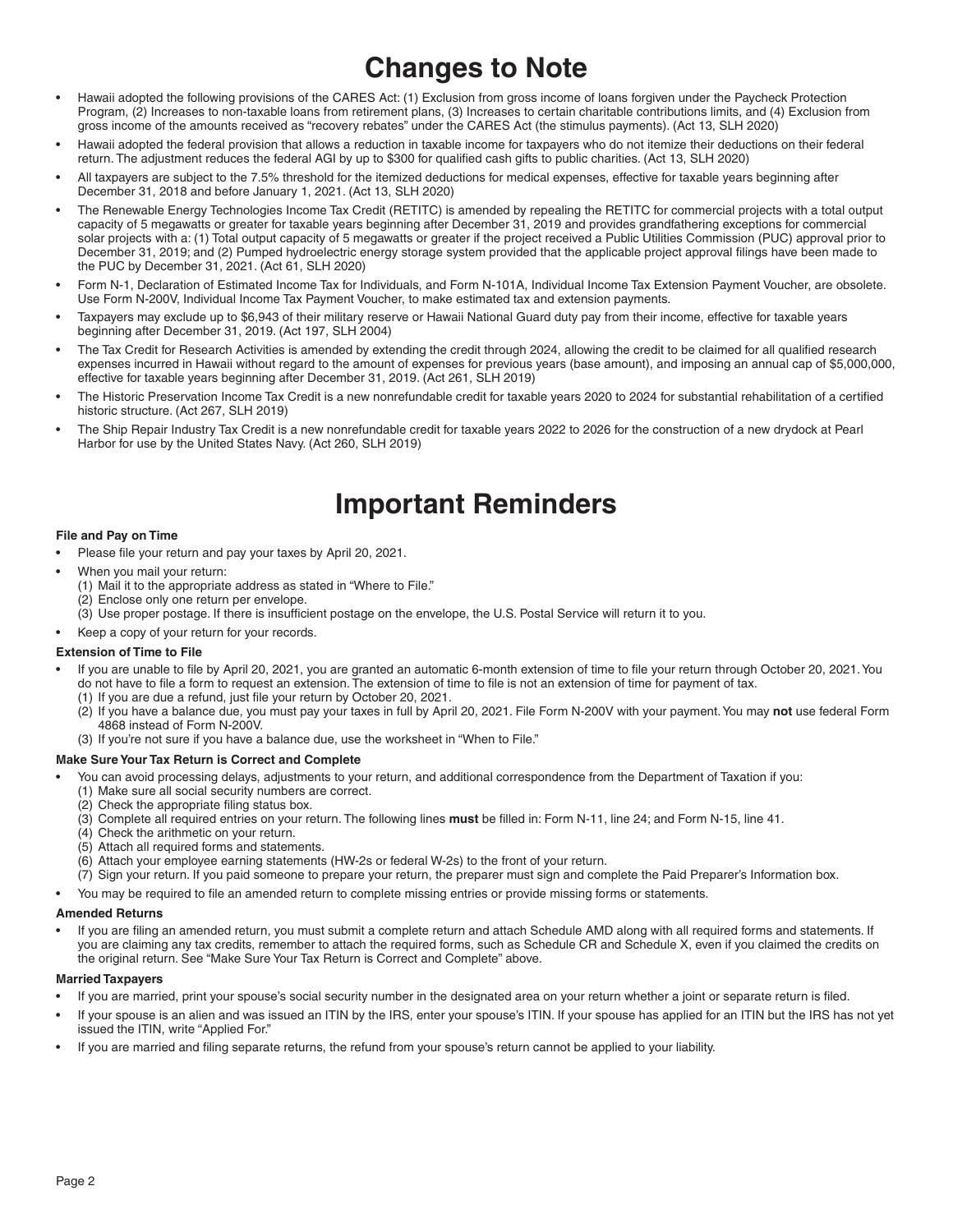# **STATE OF HAWAII - DEPARTMENT OF TAXATION RELATED FEDERAL/HAWAII TAX FORMS**

|                    |                                                                                                     |                    | Copy of    |
|--------------------|-----------------------------------------------------------------------------------------------------|--------------------|------------|
|                    |                                                                                                     |                    | Fed. Form  |
| Federal            |                                                                                                     | Comparable         | May Be     |
| <b>Form Number</b> | <b>Title or Description of Federal Form</b>                                                         | <b>Hawaii Form</b> | Submitted+ |
|                    |                                                                                                     |                    |            |
|                    |                                                                                                     |                    |            |
|                    |                                                                                                     |                    |            |
|                    |                                                                                                     |                    |            |
|                    |                                                                                                     |                    |            |
|                    |                                                                                                     |                    |            |
|                    |                                                                                                     |                    |            |
|                    |                                                                                                     |                    |            |
|                    |                                                                                                     |                    |            |
|                    |                                                                                                     |                    |            |
|                    |                                                                                                     |                    |            |
|                    |                                                                                                     |                    |            |
|                    |                                                                                                     |                    |            |
|                    |                                                                                                     |                    |            |
|                    |                                                                                                     |                    |            |
|                    |                                                                                                     |                    |            |
|                    |                                                                                                     |                    |            |
|                    |                                                                                                     |                    |            |
|                    |                                                                                                     |                    |            |
|                    |                                                                                                     |                    |            |
|                    |                                                                                                     |                    |            |
|                    |                                                                                                     |                    |            |
|                    |                                                                                                     |                    |            |
|                    |                                                                                                     |                    |            |
|                    |                                                                                                     |                    |            |
|                    |                                                                                                     |                    |            |
|                    |                                                                                                     |                    |            |
|                    |                                                                                                     |                    |            |
|                    |                                                                                                     |                    |            |
|                    |                                                                                                     |                    |            |
|                    |                                                                                                     |                    |            |
|                    |                                                                                                     |                    |            |
|                    |                                                                                                     |                    |            |
|                    | 4852Substitute for Form W-2, Wage and Tax Statement, or Form 1099-R, Distributions From             |                    |            |
|                    | Pensions, Annuities, Retirement or Profit-Sharing Plans, IRAs, Insurance Contracts, etc L-15 No     |                    |            |
|                    | 4868Application for Automatic Extension of Time To File U.S. Individual Income Tax Return  None  No |                    |            |
|                    |                                                                                                     |                    |            |
|                    |                                                                                                     |                    |            |
|                    |                                                                                                     |                    |            |
|                    | 5213Election To Postpone Determination as To Whether the Presumption Applies That an                |                    |            |
|                    |                                                                                                     |                    |            |
|                    | 5329Additional Taxes on Qualified Plans (Including IRAs) and Other Tax-Favored Accounts None  No    |                    |            |
|                    |                                                                                                     |                    |            |
|                    |                                                                                                     |                    |            |
|                    |                                                                                                     |                    |            |
|                    |                                                                                                     |                    |            |
|                    |                                                                                                     |                    |            |
|                    | 8332Release/Revocation of Release of Claim to Exemption for Child by Custodial Parent None  Yes     |                    |            |
|                    |                                                                                                     |                    |            |
|                    |                                                                                                     |                    |            |
|                    |                                                                                                     |                    |            |
|                    |                                                                                                     |                    |            |
|                    |                                                                                                     |                    |            |
|                    |                                                                                                     |                    |            |
|                    |                                                                                                     |                    |            |
|                    |                                                                                                     |                    |            |

+If "Yes" is indicated and there is no Hawaii equivalent form, the federal form must be used. \*Use the 2017 federal form when filing the 2020 Form N-11 or Form N-15. You may obtain tax forms through the Department of Taxation's website at tax.hawaii.gov. To request tax forms by mail, you may call 808-587-4242 or toll-free 1-800-222-3229.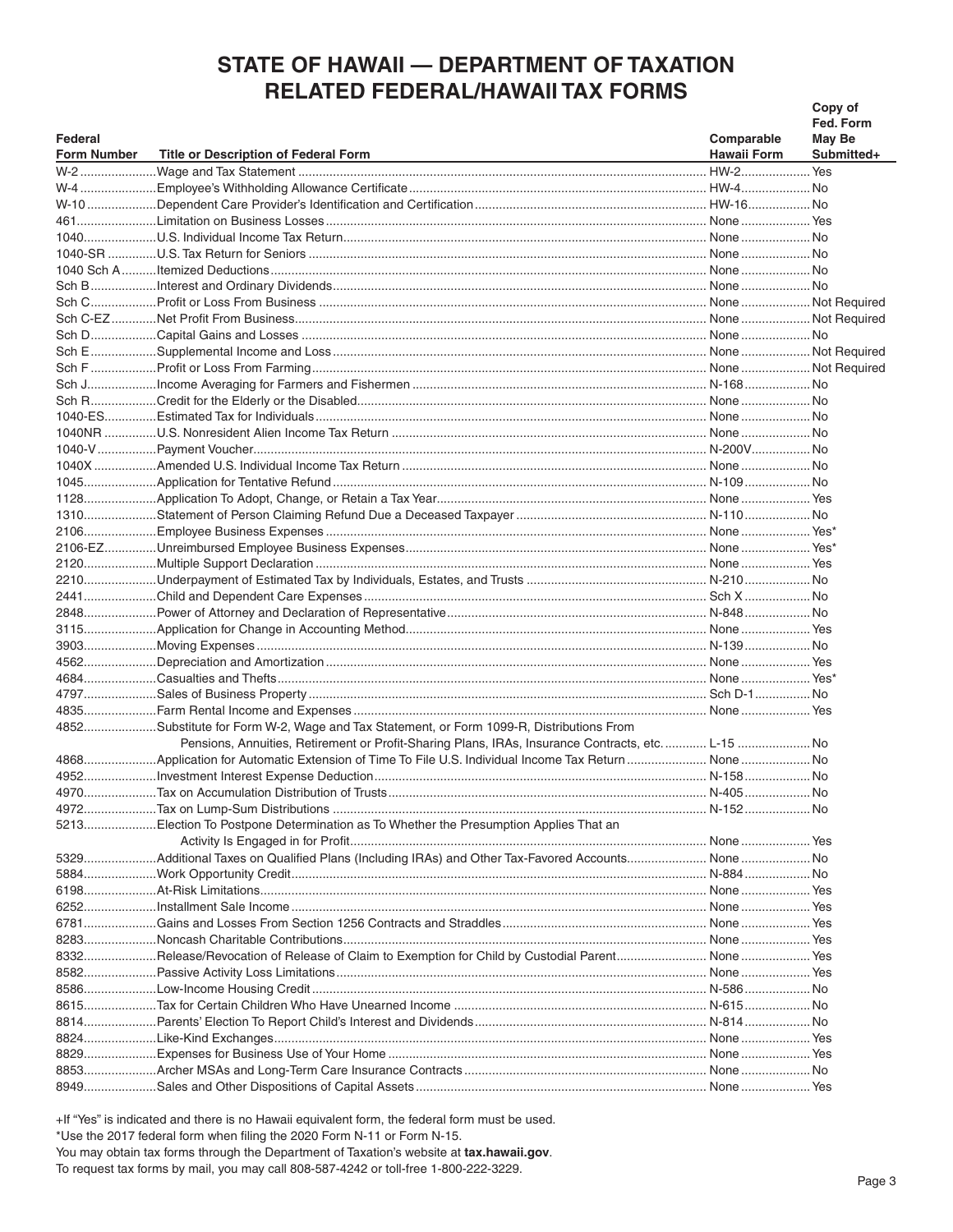# **Form N-15 General Instructions**

## **Guidelines for Filling in Scannable Forms**

Form N-15 and Schedule CR are designed for electronic scanning that permits faster processing with fewer errors. To avoid delays:

- Print amounts only on those lines that are applicable.
- Use only a black or dark blue ink pen. Do not use red ink, pencils, felt tip pens, or erasable pens.
- Because this form is read by a machine, please print your numbers inside the boxes like this:



- 
- Fill in ovals completely. Do not ✔ or <sup>★</sup> the ovals.
- Do NOT enter cents. For numbers that are required to be rounded to the nearest dollar, do NOT print over the zeros printed on the form that are used to designate cents.
- Do NOT use dollar signs, slashes, dashes or parentheses in the boxes.
- Do NOT photocopy this form.
- Please use a color printer and print in color.

### **Same-Sex Marriage**

Effective December 2, 2013, Hawaii recognizes marriages between individuals of the same sex. As it relates to taxation, all same-sex couples that are legally married in Hawaii or any other jurisdiction where such marriages are valid are married for all tax purposes, including Hawaii income tax purposes. **Note:** *The federal government recognizes marriages between individuals of the same sex for federal income tax purposes.*

# **Civil Unions**

Effective January 1, 2012, civil unions are recognized in Hawaii. Civil unions entered into in a jurisdiction other than Hawaii are also recognized, provided that the relationship meets Hawaii's eligibility requirements, has been entered into in accordance with the laws of the other jurisdiction, and can be documented.

The Internal Revenue Code (IRC) provisions referred to in Hawaii's Income Tax Law that apply to a husband and wife, spouses, or person in a legal marital relationship shall be deemed to apply to partners in a civil union with the same force and effect as if they were "husband and wife," "spouses," or other terms that describe persons in a legal marital relationship. Accordingly, references to "married" and "spouse" are also references to "in a civil union" and "civil union partner," respectively.

For Hawaii income tax purposes, civil union couples have the same tax filing status options as married couples. Also, if an employee benefit is taxexempt when extended to the opposite sex spouse of an employee, or to the children of the spouse, the benefit is tax-exempt when extended to a civil union partner of an employee, or to the children of the civil union partner.

**Note:** *Individuals who have entered into a registered domestic partnership, civil union, or other similar relationship that is not considered a marriage under state (or foreign) law are not considered married for federal income tax purposes. Since the federal government does not recognize civil unions as married individuals for federal income tax purposes, civil unions will con*tinue to file as unmarried individuals on their federal income tax returns. *Also, the income reported for federal and for Hawaii income tax purposes may differ, depending on the situation. For example, certain employee ben*efits that are tax-exempt when provided to married couples and the children *of married couples may be taxable federally when they are provided for civil union partners and their children, unless the civil union partner or their children qualify as dependents under IRC section 152.*

### **Who Must File**

1. Every individual doing business in Hawaii during the taxable year must file a return, whether or not the individual derives any taxable income from that business. "Doing business" includes all activities engaged in or caused to be engaged in with the object of gain or economic benefit, direct or indirect, except personal services performed as an employee under the direction and control of an employer. For example, every person receiving rents from property owned in Hawaii is "doing business" and must file a return whether or not the person's expenses exceed the gross rental income.

2. Every individual receiving more than the following amounts of gross income subject to taxation under Hawaii Income Tax Law, including amounts received as salaries or wages for services rendered by an employee to an employer, must file a return:

| For Individuals Under Age 65<br><b>Gross Income of</b><br><b>Filing Status</b> |         |  |
|--------------------------------------------------------------------------------|---------|--|
| Married filing separately                                                      | \$3.344 |  |
| Single                                                                         | \$3.344 |  |
| Head of household                                                              | \$4.356 |  |
| Qualifying widow(er)                                                           | \$5.544 |  |
| Married filing jointly                                                         | \$6.688 |  |

| For Individuals Age 65 or older<br>Gross Income of<br><b>Filing Status</b> |         |  |
|----------------------------------------------------------------------------|---------|--|
| Married filing separately                                                  | \$4.488 |  |
| Single                                                                     | \$4,488 |  |
| Head of household                                                          | \$5,500 |  |
| Qualifying widow(er)                                                       | \$6,688 |  |
| Married filing jointly,<br>one is 65 or older                              | \$7,832 |  |
| Married filing jointly,<br>both are 65 or older                            | \$8.976 |  |

These threshold amounts will be higher for persons who are blind, deaf, or totally disabled, and who have completed and filed a certification with the Department of Taxation (Department) of their disability on Form N-172 **before** filing their income tax return.

For individuals who can be claimed as dependents on the tax return of another taxpayer, the threshold amount is the amount of the dependents' standard deduction.

For nonresident aliens, the threshold amount is \$1,144 for individuals under 65, and \$2,288 for individuals 65 or older.

For nonresident individuals, the threshold amounts stated above must be multiplied by the ratio of Hawaii adjusted gross income to total adjusted gross income from all sources to determine whether the individual must file a return.

3. Children who receive unearned income during the taxable year and have not attained the age of 14 years before the end of the taxable year must file their own returns to report their income unless their parent or parents report that income. However, the Department will, administratively, not require the filing of a State income tax return if the child's total earned and/or unearned income for the taxable year is \$500 or less and the application of the standard deduction amount results in no taxable income for the child. Children who must file a return may need to file Form N-615, Computation of Tax for Children Under Age 14 Who Have Unearned Income of More than \$1,000. Parents may report income of their children by filing Form N-814, Parent's Election to Report Child's Interest and Dividends.

4. If you need to report additional tax from Form N-2, Distribution from an Individual Housing Account; Form N-103, Sale of Your Home; Form N-152, Tax on Lump-Sum Distributions; Form N-312, Recapture of Capital Goods Excise Tax Credit; Form N-338, Recapture of Tax Credit for Flood Victims; Form N-344, Recapture of Important Agricultural Land Qualified Agricultural Cost Tax Credit; Form N-348, Recapture of Capital Infrastructure Tax Credit; Form N-405, Tax on Accumulation Distribution of Trusts; Form N-586, Recapture of Tax Credit for Low-Income Housing; or Form N-814, Parent's Election to Report Child's Interest and Dividends, then you must file a return regardless of income level.

## **Who Should File**

Even if you do not have to file, you should file to get a refund if too much income tax was withheld from your pay. Also, if you are eligible for refundable credits, you need to file a return to claim the credits.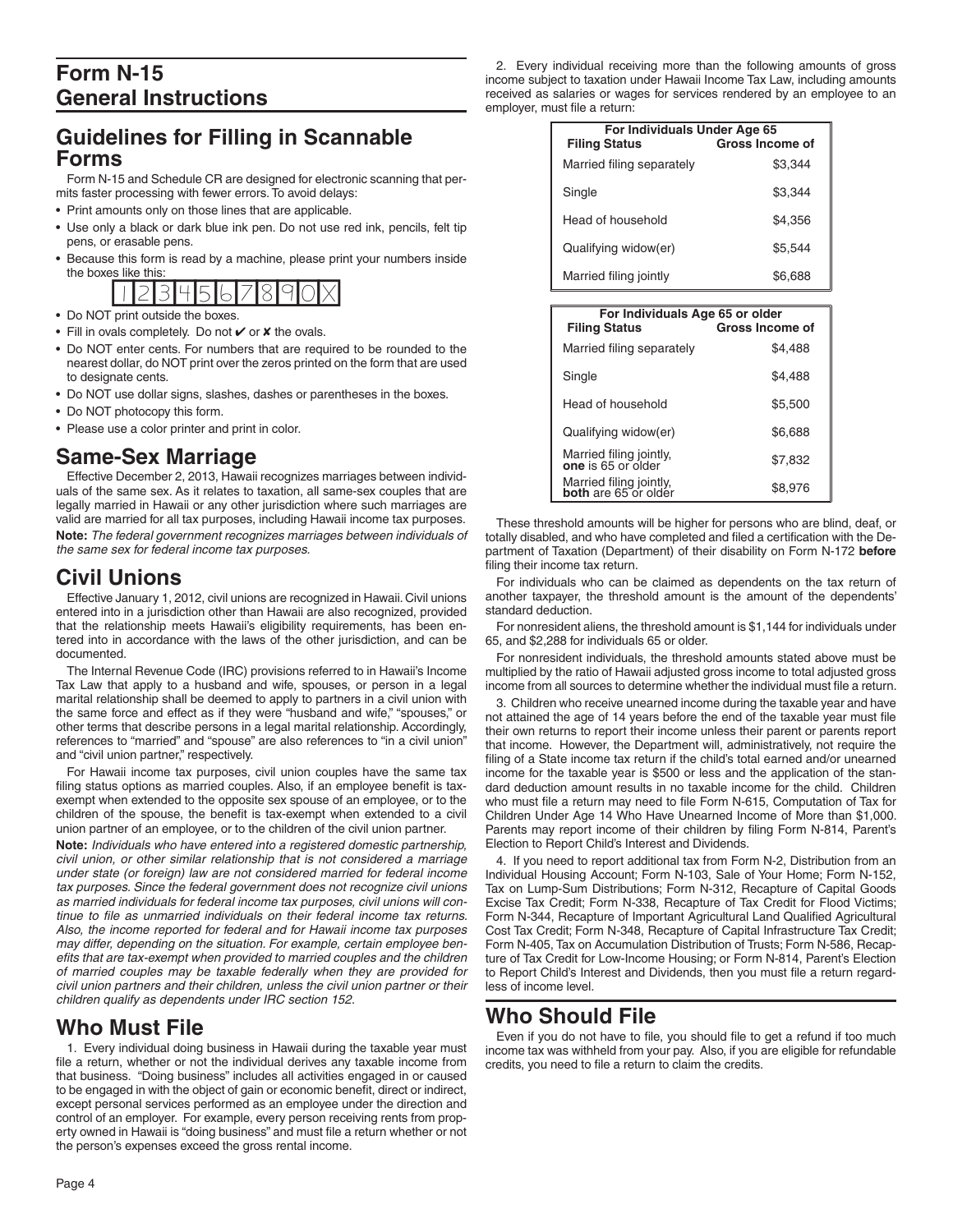## **Residency Status**

#### **Resident**

A resident is taxed on income from all sources.

A resident must file an Individual Income Tax Return—Resident (Form N-11), if required to do so.

A Hawaii resident is (1) Every individual domiciled in Hawaii, and (2) Every other individual whether domiciled in Hawaii or not, who resides in Hawaii for other than a temporary or transitory purpose. An individual domiciled outside Hawaii is presumed to be a resident if he or she spends more than 200 days in Hawaii during the taxable year. This presumption may be overcome by evidence satisfactory to the Department that the individual maintained a permanent place of abode outside the State and was in the State for a temporary or transitory purpose. No person shall be deemed to have gained or lost a residence simply because of his or her presence or absence in compliance with military or naval orders of the United States, while engaged in aviation or navigation, or while a student at any institution of learning. See Tax Information Release No. 97-1, *"Determination of Residence Status."*

#### **Nonresident**

A Hawaii nonresident is an individual who is in Hawaii for a temporary or transient purpose, and whose permanent domicile is not Hawaii.

A nonresident must file an Individual Income Tax Return-Nonresident and Part-Year Resident (Form N-15), if required to do so. A nonresident will be taxed on income from Hawaii sources only.

A nonresident married to a Hawaii resident may choose to file a joint return with the resident spouse on Form N-11; **however, the nonresident will then be taxed on all income from all sources.** For more information, see *Married Filing Joint Return* on page 8.

#### **Part-Year Resident**

A part-year resident is an individual who was a Hawaii resident for part of the year, and who was a nonresident during the other part of the year. This includes those who moved to Hawaii during the year and those who moved away from Hawaii during the year.

A part-year resident must file an Individual Income Tax Return-Nonresident and Part-Year Resident (Form N-15), if required to do so. A part-year resident will be taxed on all income from all sources during the period of residency, and on income from Hawaii sources only during the period of nonresidency.

#### **Domicile Defined**

The term "domicile" means the place where an individual has a true, fixed, permanent home and principal establishment, and to which place the individual has, whenever absent, the intention of returning. It is the place in which an individual has voluntarily fixed the habitation of himself or herself and family, **not for a mere special or temporary purpose, but with the present intention of making a permanent home.** Three things are necessary to create a new domicile: first, abandonment of the old domicile; second, the intent to establish a new domicile; and third, actual physical presence in the new domicile. Once a domicile is established, the intent to abandon it is not itself sufficient to create a new domicile; a new domicile must be shown.

**Reminder:** If you are in Hawaii because of military orders and do not intend to make Hawaii your permanent home, you are not considered a Hawaii resident for income tax purposes, even though you have been in Hawaii for more than 200 days in 2020. File a resident return with your home state, and file a Hawaii nonresident and part-year resident return (Form N-15) to report your Hawaii income.

#### **Resident and Nonresident Examples**

**Note:** For more information, see Tax Information Release No. 90-3, *"Income Taxation and Eligibility for Credits of an Individual Taxpayer Whose Status Changes from Resident to Nonresident or from Nonresident to Resident,"* Tax Information Release No. 90-10, "Clarification of Taxation and the Eligi*bility for Personal Exemptions and Credits of Residents and Nonresidents in the Military and Spouses and Dependents of Persons in the Military*,*"* Tax Information Release No. 97-1, *"Determination of Residence Status*,*"* Tax Information Release No. 2010-01, *"Military Spouses Residency Relief Act ("MSRRA"),"* and Department of Taxation Announcement No. 2019-01*, "Military Spouses Residency Relief Act; Amendments to the Servicemembers Civil Relief Act enacted December 31, 2018; Tax Information Release No. 2010-01."*

Example 1—A Hawaii resident who enlists in the military normally will remain a Hawaii resident regardless of the length of absence from Hawaii while stationed outside of Hawaii.

Example 2—A Hawaii resident working in a foreign country will remain a Hawaii resident unless permanent resident status is granted by the foreign country.

Example 3—Foreign students who are granted entry into the United States on an "F" visa are nonresidents for Hawaii tax purposes. Researchers and faculty members who are granted entry into the United States on "H," "J," or "Q" visas, and who have been in Hawaii for more than 200 days during the taxable year may be considered Hawaii residents.

Example 4—Spouses of those in the military service do not become Hawaii residents if their principal reason for moving to Hawaii was the transfer of the service member spouse to Hawaii, and if it is their intention to leave Hawaii when the service member spouse either is transferred to another military station or leaves the service.

Example 5—A Hawaii resident who marries a nonresident will remain a Hawaii resident unless the three requirements for changing his or her domicile are also met. (Refer to "*Domicile Defined*" on this page.) This situation applies in reverse to a nonresident who marries a resident. A person's residence status will not change just because of marriage.

# **Which Form to File**

**You MUST use Form N-11 if:**

- You were a resident for the full year, or, if married filing jointly, either spouse was a resident for the full year (however, the nonresident spouse would be taxed on their worldwide income for the full year). **You MUST use Form N-15 if:**
- You were a nonresident for the full year, or, if married filing jointly, both spouses were nonresidents for the full year.
- You are taking up residence in Hawaii during the tax year. (Part-year resident).
- You are giving up residence in Hawaii during the tax year. (Part-year resident).

## **When to File**

**Note:** *If any due date falls on a Saturday, Sunday, or legal holiday, use the next regular workday as the due date.*

You should file as soon as you can after January 1, but not later than April 20, 2021. If you file late, you may have to pay penalties and interest if you owe taxes on your return. Please see the instructions for *Penalties and Interest* on page 34. If you cannot meet the deadline, you are automatically granted a 6-month extension without the need to file anything with the Department unless an additional tax payment must be made. As long as the following conditions are met, you are deemed to have made an application for the 6-month extension to file an income tax return on the prescribed due date:

- 1. On or before April 20, 2021, 100% of the properly estimated tax liability is paid;
- 2. The tax return is filed on or before the expiration of the 6-month extension period;
- 3. The tax return is accompanied by full payment of any tax not already paid; and
- 4. A court has not ordered you to file the tax return on or before the prescribed due date.

Properly estimated tax liability means you made a bona fide and reasonable attempt to locate and gather all of the necessary information to make a proper estimate of tax liability for the taxable year.

You may use the below worksheet to determine the amount of your income tax balance due.

- 1. Amount of income tax you expect to owe for the taxable year. If you do not expect to owe tax, do not complete this worksheet. .............................................
- 2. Hawaii income tax withheld. ........................................ 3. Current year's estimated tax payments (include prior
- year's overpayment allowed as a credit) ....................
- 4. Other payments and tax credits. .................................. 5. Total (add lines 2, 3, and 4). .........................................
- 6. Income tax balance due (line 1 minus line 5)...............

You must pay the amount shown on line 6.

If you must make an additional payment of tax on or before April 20, 2021 in order to meet the condition requiring payment of 100% of the properly estimated tax liability, you must file Form N-200V with your payment. The extension of time to file is not an extension of time for payment of tax.

Form N-200V can be filed and payment made electronically through the State's Internet portal. Go to **tax.hawaii.gov/eservices/** for more information. Federal Form 4868, Application for Automatic Extension of Time To File U.S. Individual Income Tax Return, may **not** be used in lieu of Form N-200V .

Note: Returns for fiscal year taxpayers must be filed on or before the 20th day of the fourth month following the close of the fiscal year.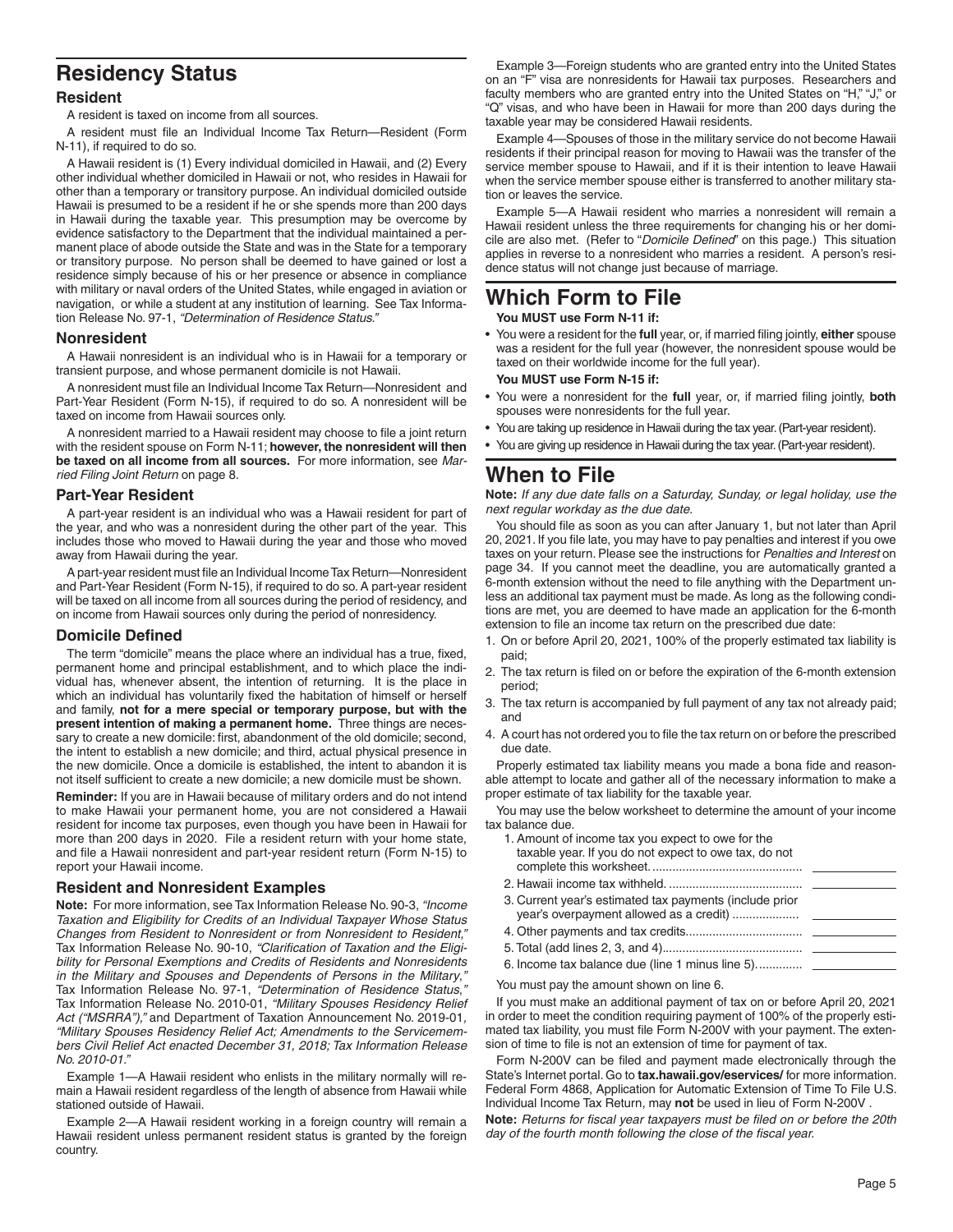**Note:** *Under Hawaii Income Tax Law, certain tax credits must be claimed within 12 months from the close of the tax year.*

The official U.S. Post Office cancellation mark will be considered primary evidence of the date of filing of tax documents and payments. If you want to keep evidence that you mailed your return on time, ask your Post Office for a Certificate of Mailing. It is NOT necessary to get a certified or registered mail return receipt.

Hawaii has adopted the IRC provision to allow documents and payments delivered by a designated private delivery service to qualify for the "timely mailing treated as timely filing/paying rule." The Department will conform to the Internal Revenue Service listing of designated private delivery service and type of delivery services qualifying under this provision. Timely filing of mail which does not bear the U.S. Post Office cancellation mark or the date recorded or marked by the designated delivery service will be determined by reference to other competent evidence. The private delivery service can tell you how to get written proof of the mailing date.

### **Where to File**

If you are enclosing a check or money order with your tax return, mail your return with payment to:

**Hawaii Department of Taxation** Attn: Payment Section P. O. Box 1530 Honolulu, Hawaii 96806-1530 If you are NOT enclosing a check or money order with your tax return, mail your return to:

**Hawaii Department of Taxation** P. O. Box 3559 Honolulu, Hawaii 96811-3559

# **Where to Get Forms and Information**

**Taxpayer Services Branch** Website: **tax.hawaii.gov** Telephone: 808-587-4242 Toll-Free: 1-800-222-3229 Telephone for the hearing impaired: 808-587-1418 Toll-Free: 1-800-887-8974

# **Other Information Death of Taxpayer**

Did the taxpayer die before filing a return for 2020? If so, the taxpayer's spouse or personal representative may have to file a return and sign it for the person who died (decedent) if the decedent was required to file a return. A personal representative can be an executor, administrator, or anyone who is in charge of the taxpayer's property.

If the decedent did not have to file a return but either had State income tax withheld, made estimated tax payments, or is eligible for various tax credits, a return must be filed to get a refund.

If your spouse died in 2020 and you did not remarry in 2020, or if your spouse died in 2021 before filing a return for 2020, you may still file a joint return for the 2020 tax year.

If a return is filed for a deceased taxpayer, including a joint return with a surviving spouse, the Deceased oval must be filled in and the date of death must be written in the boxes provided.

Generally, the personal representative or other responsible individual must sign the return on behalf of the decedent. **If a refund is due, Form N-110, Statement of Person Claiming Refund Due a Deceased Taxpayer**, must be completed and attached to the return to ensure that the refund check will be issued in the name of the surviving spouse, personal representative, or other responsible individual instead of in the decedent's name. A personal representative or other individual may be required to attach other documents such as the death certificate. See Form N-110 for further information.

**Exception for joint returns filed by surviving spouse.** If a *joint* return is being filed by the decedent and the decedent's spouse, the spouse should write, "Filing as surviving spouse," on the signature line which the decedent would have signed, and then the surviving spouse should sign his or her name on the other signature line. If a refund is being claimed on the return, Form N-110 is not required. The refund check will be issued to the surviving spouse.

### **Estimated Tax Payments**

**Purpose.** You must pay income taxes as you earn income during the year, either through withholding or making estimated tax payments. You may have to make estimated tax payments if the tax withheld from your salary is not enough, or if you receive income that is not subject to withholding, such as self-employment income, interest, dividends, rents, and capital gains.

**Who must make Estimated Tax Payments?** In most cases, you must pay estimated tax for the current year if both of the following apply: (1) You expect to owe at least \$500 in tax for the current year, after subtracting your withholding and credits. (2) You expect your withholding and credits to be less than the smaller of: 60% of the tax to be shown on your current year tax return, or 100% of the tax shown on your tax return for the preceding year. Your tax return for the preceding year must cover all 12 months.

**Note:** If you did not file a tax return for the preceding year or that return did *not cover all 12 months, the 100% of the tax shown on your return for the preceding year does not apply.*

**Exceptions.** You do not have to pay estimated tax for the current year if:

- 1. Your estimated tax liability (after taking into account all taxes withheld or collected at the source) for the taxable year is less than \$500; or
- 2. You meet all of the following conditions: (1) You were a full-time Hawaii resident in the preceding year, (2) You had no tax liability for the preceding year, and (3) Your tax year covered a 12 month period. You had no tax liability for the preceding year if your total tax was zero or you were not required to file an income tax return.

**Note:** *If you were a nonresident or a part-year resident in the preceding year, you do not meet the exception under number 2.*

**Due Dates for Estimated Tax Payments.** You can pay all of your estimated tax by April 20, 2021, or in four equal amounts by April 20, 2021, June 21, 2021, September 20, 2021, and January 20, 2022. Each payment must be submitted with Form N-200V, Individual Income Tax Payment Voucher. Form N-200V can be filed and payment made electronically through the State's Internet portal. For more information, go to **tax.hawaii.gov/eservices/**.

**Penalties.** You may be charged a penalty (interest on the underpayment of estimated tax) if you do not pay enough tax through withholding and estimated tax payments, or if your estimated tax payments are late. See *Penalties and Interest* on page 34.

For more information, see Tax Facts 2019-03, "Estimated Income Tax for Individuals."

### **Multistate Tax Compact Act**

Any taxpayer, other than a corporation acting as a business entity in more than one state, who is required by the Hawaii Income Tax Law to file a return and whose only activities in the State consist of sales and who does not own or rent real estate or tangible personal property and whose annual gross sales in or into the State during the tax year are not in excess of \$100,000 may elect to report and pay a tax of .5 percent of such annual gross sales. Taxpayers who elect the foregoing shall file Form N-310 in lieu of Form N-15.

#### **Composite Tax Returns and Payments**

Composite tax returns and composite tax payments may be made on behalf of nonresident shareholders of an S corporation, nonresident partners of a partnership, and nonresident members of a limited liability company or limited liability partnership. Instructions for filing a composite Form N-15 for nonresident shareholders, partners, and members are included in the instructions for Forms N-20 and N-35. If this is a composite tax return, fill in the Composite oval at the top of Form N-15.

### **Election to File Form N-15 Without Providing Information as to Worldwide Source Income**

In lieu of providing information as to worldwide source income, nonresident taxpayers (including nonresident alien taxpayers) and part-year resident taxpayers may elect to file Form N-15 without claiming any standard deduction or personal exemption amounts. Itemized deductions calculated using the ratio of Hawaii adjusted gross income to total adjusted gross income may not be claimed. Also, tax credits which are based on total adjusted gross income from all sources may not be claimed. To make this election, enter zero on line 37, Ratio of Hawaii AGI to Total AGI.

# **Steps for Preparing Your Return**

These instructions consist of 13 steps. You should complete the first three steps that follow BEFORE you begin to fill in your return.

Steps 4 through 6, filling in the return through line 6e, begin on page 7 and end on page 11. Step 7, filling in the rest of the return, is on page 11. The Line-By-Line Instructions for Form N-15 begin on page 11 and end on page 33.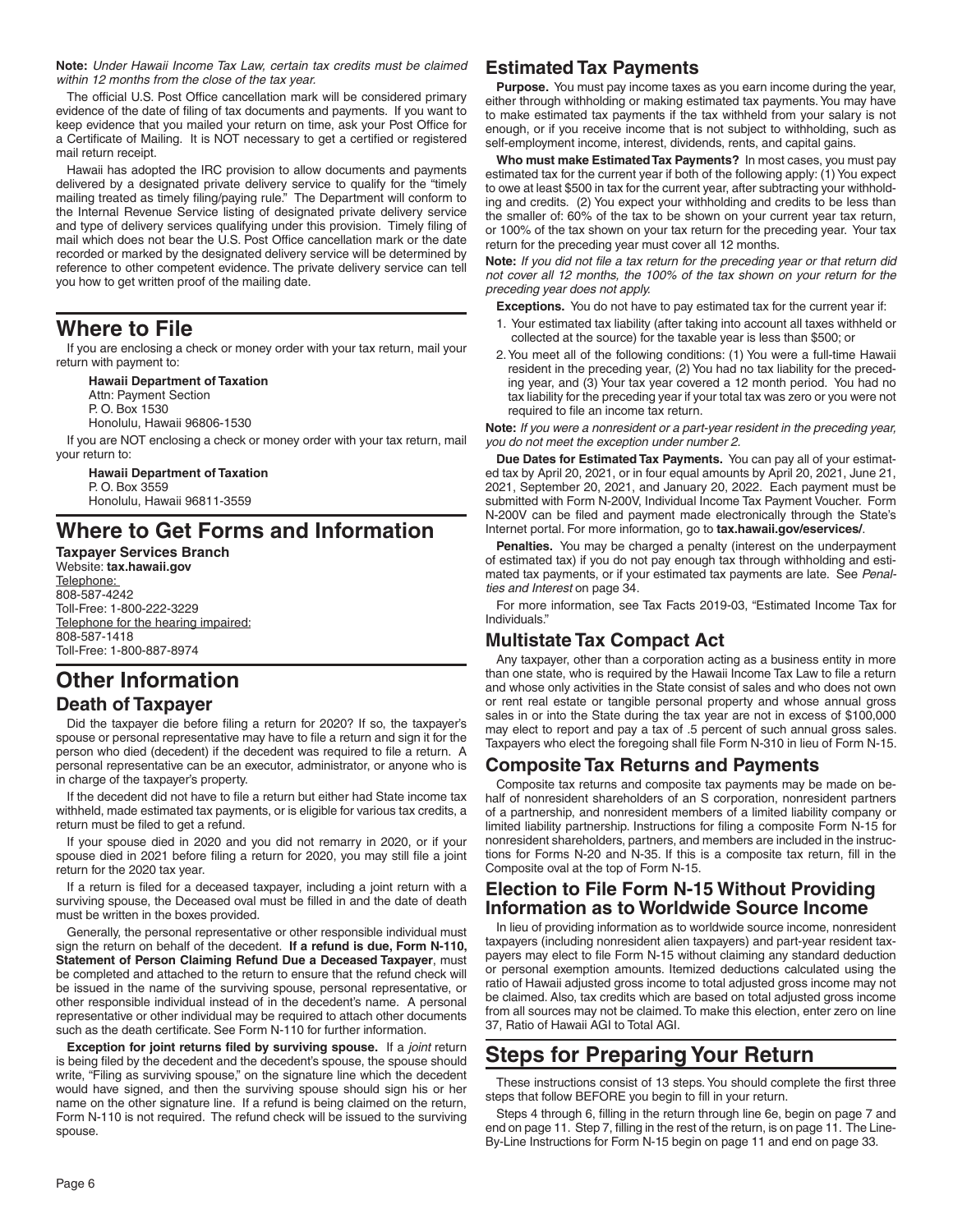Finally, steps 8 through 13 begin on page 33. These are the steps you should take after you fill in Form N-15 and any other schedules and forms.

If you follow these steps and read the Line-By-Line Instructions, we feel you can fill in your return quickly and accurately.

### **Special Instructions for Nonresident Military Spouses**

The Military Spouses Residency Relief Act (MSRRA), Public Law 111-97, November 11, 2009, provides that a qualifying nonresident spouse of a servicemember may source his or her income from services performed in Hawaii to their state of residence.

Income received by the servicemember's civilian spouse for services performed by the servicemember's spouse in Hawaii is not considered Hawaiisourced income and therefore, not subject to Hawaii income tax if **all** of the following conditions are met:

- 1. The nonresident servicemember (a member of the uniformed services as defined in 10 U.S.C. §101(a)(5)) is present in Hawaii solely in compliance with military or naval orders;
- 2. The nonresident spouse is in Hawaii solely to be with the servicemember; and
- 3. The spouse and servicemember are domiciled in the same state or the spouse has elected to use the same residence of the servicemember for the purpose of state taxation.

Sec. 302 of the Veterans Benefits and Transitions Act of 2018 - Residence of spouses for servicemembers amends SCRA to allow the spouse of a servicemember to elect to use the same state of residence as the servicemember for state or local tax purposes regardless of when or where the two individuals were married.

**Note:** *The exemption only applies to the servicemember's spouse. Any nonmilitary source income earned in Hawaii by the servicemember is subject to Hawaii income tax.*

Provided that the above three requirements are met, a servicemember's spouse is exempt from Hawaii income tax on his or her income received from:

- Wages, salaries, tips, commissions, and other compensation for services performed in Hawaii as an employee;
- Unemployment insurance benefits received to replace wages, salaries, and other compensation exempt under the above requirements;
- Temporary Disability Insurance (TDI) benefits received to replace wages, salaries, and other compensation exempt under the above requirements;
- Income from his or her sole-proprietorship or single member limited liability company (LLC) if the income is directly and solely attributable to services performed in Hawaii by the servicemember's spouse. The LLC must be a disregarded entity for federal and Hawaii income tax purposes. The exemption does not apply to income from any other pass-through entity such as an LLC with two or more members, a partnership, or an S Corporation (including an S Corporation with a sole shareholder).

If a nonresident spouse had Hawaii income tax withheld on his or her salary, wages, or other compensation that is exempt under the above requirements, the taxpayer must file Form N-15, Individual Income Tax Return for Nonresidents and Part-Year Residents, to claim a refund. Fill in the MSRRA oval at the top of Form N-15, and attach a copy of the following documents:

- 1. Form W-2 showing the amount of Hawaii income tax withheld;
- 2. The servicemember's military or naval orders assigning the servicemember to a post of duty in Hawaii;
- 3. A valid, unexpired military spouse identification card that identifies the card-holder as a spouse and not merely a dependent; and
- 4. The servicemember's Leave and Earnings Statement indicating that the servicemember's legal residence for purposes of withholding state income taxes from military pay is a state other than Hawaii.

The nonresident spouse's income that is exempt from Hawaii income tax under the above requirements should only be reported in Column A. Do not report any income that is exempt under the above requirements in Column B (Hawaii income).

For more information, see Tax Information Release No. 2010-01, *"Military Spouses Residency Relief Act ("MSRRA")"* and Department of Taxation Announcement No. 2019-01*, Military Spouse Residency Relief Act: Amendments to the Servicemembers Civil Relief Act enacted December 31, 2018; Tax Information Release No. 2010-01."*

#### **Special Instructions for Nonresident Aliens**

Special rules will apply to you if you are considered a nonresident alien or a dual-status alien. For Hawaii income tax purposes, a nonresident alien is an individual who is not a U.S. citizen, and who has not been in Hawaii for more than 200 days during the taxable year, or is in Hawaii for a temporary or

transient purpose. A dual-status alien is a person who was a resident alien for part of the year and a nonresident alien for the other part of the year.

The special rules for nonresident aliens and dual-status aliens will not apply if you elect to be taxed as a resident alien on your federal income tax return. You can make this election if either of the following applies to you:

- You were a nonresident alien on the last day of the tax year, and your spouse was a U.S. citizen or resident alien on the last day of the tax year.
- You were a nonresident alien at the beginning of the tax year, but you were a resident alien on the last day of the tax year and your spouse was a U.S. citizen or resident alien on the last day of the tax year. (This also applies if both you and your spouse were nonresident aliens at the beginning of the tax year and both were resident aliens at the end of the tax year.)

In certain situations, a taxpayer may be considered a nonresident alien for federal income tax purposes and a resident for Hawaii income tax purposes. In these situations, the special rules applicable to individuals who are considered nonresident aliens for federal income tax purposes will apply when the individual files a Hawaii resident income tax return. See Tax Information Release No. 97-1, *"Determination of Residence Status*.*"*

### **Step 1**

### **Get all of your income records together.**

These include any Forms HW-2 and federal Forms W-2 or 1099 that you received. If you don't receive a Form HW-2 or federal Form W-2 by January 31, or if the one you get isn't correct, please contact your employer as soon as possible. Only your employer can give you a Form HW-2 or federal Form W-2, or correct it. If you cannot get a Form HW-2 or federal Form W-2 by February 15, please contact our Taxpayer Services staff.

If you have someone prepare your return for you, make sure that person has all your income and expense records so he or she can fill in your return correctly. Remember, even if someone else prepares your return incorrectly, YOU are still responsible.

### **Step 2**

#### **If you plan to claim tax credits or itemize deductions, get the information and expense records you need.**

These instructions tell you what credits and deductions you can claim. Some of the records you may need are:

- Medical and dental payment records.
- Real estate and income tax receipts.
- Interest payment records for a home mortgage.
- Receipts for charitable contributions.

# **Step 3**

#### **Get all forms, schedules, and publications you need.**

All forms, instructions, and publications you need are available on the Internet. You may also pick them up at any district tax office or request that they be mailed to you. Please allow approximately 10 days for the mailing of the tax forms. See page 6 for Department's website address and phone number.

### **Step 4** Fill in the oval(s) if you are filing an amended **return.**

If you are filing an amended return, fill in the amended return oval at the top of Form N-15.

If you are filing an amended return due to a farming net operating loss carryback, also fill in the NOL Carryback oval.

If you are filing an amended return due to an IRS adjustment, also fill in the IRS Adjustment oval.

See page 34 of the instructions for more information.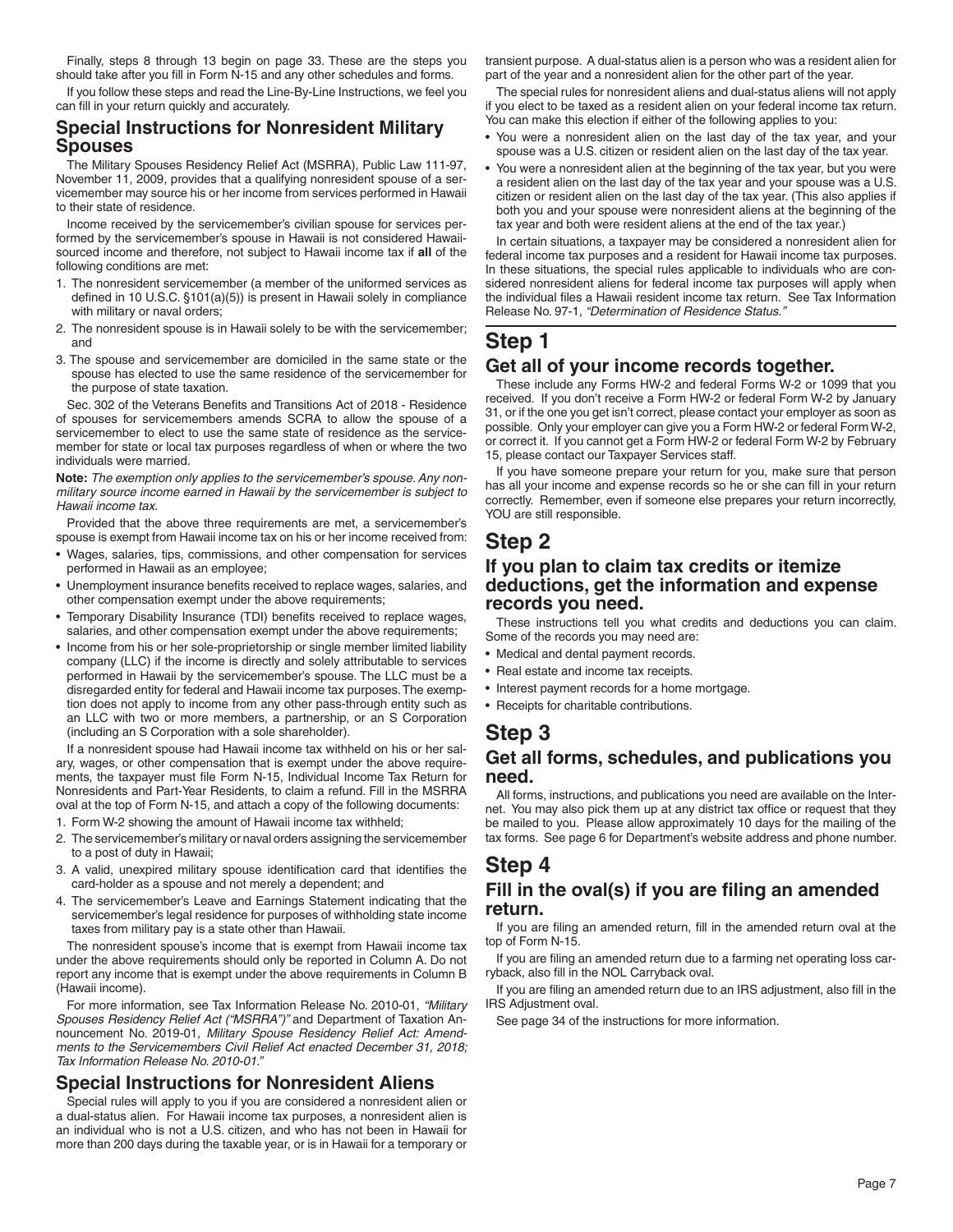# **Step 5**

#### **Fill in the oval to indicate whether you are a part-year resident or nonresident. Also, fill in the oval if you are a nonresident alien or dual**status alien, exempt under MSRRA, or filing a **composite tax return.**

At the top of Form N-15, you must fill in the oval to indicate whether you are a part-year resident or nonresident. If one of the ovals is not filled in, your return may be processed incorrectly and may result in a delay.

If you are a part-year resident, you must fill in the period of your Hawaii residency on the line which begins "Tax Year . . ." If the part-year resident oval is filled in and the line to indicate the taxpayer's tax year is not completed, any claims for the credit for low-income household renters will be disallowed.

Fill in the oval if you are a nonresident alien or dual-status alien.

Fill in the oval if you are a nonresident spouse of a servicemember who has income exempt under MSRRA. See *Special Instructions for Nonresident Military Spouses* on page 7.

Fill in the oval if you are filing a composite tax return on behalf of nonresident shareholders of an S corporation, nonresident partners of a partnership, or nonresident members of a limited liability company or limited liability partnership. See *Composite Tax Returns and Payments* on page 6.

### **Step 6**

# First time filer oval, your name, address, social **security number, fi ling status, and exemptions.**

#### **First Time Filer**

If you are filing a tax return for the first time, fill in the first time filer oval at the top of Form N-15.

#### **Name**

Write your name, and your spouse's name if you are married and filing a joint return, in the space provided and at the top of Form N-15, pages 2, 3, and 4. You must use your legal name. Nicknames are not permitted. If you have changed your name because of marriage, divorce, etc., make sure you immediately notify the Social Security Administration so that the name on your tax return is the same as the name on the social security records. If these names do not match, your refund may be delayed.

If you file joint returns, write the names in the same order every year.

Write any descriptions (e.g., Jr., III, etc.) in the space provided for the suffix.

You must also write the first four letters of your last name in the boxes provided. If you are married, you must also write the first four letters of your spouse's last name in the boxes provided whether joint or separate returns are filed.

#### **Address**

Write your current mailing address in the space provided. If you receive your mail "in care of" someone else (i.e., your mail is sent to an address belonging to someone other than yourself), fill in that person's name in the space provided.

If your mailing address has changed, you must notify the Department of the change by completing Form ITPS-COA, Change of Address Form, or log in to your Hawaii Tax Online account at hitax.hawaii.gov. Failure to do so may prevent your address from being updated, any refund due to you from being be delivered (the U.S. Postal Service is not permitted to forward your State refund check), and delay important notices or correspondence to you regarding your return.

If your address is outside the United States or its possessions or territories, enter the city in the space provided for "City, town or post office," and enter the postal code in the space provided for "Postal/ZIP code." Enter the province and/or state, and the name of the country in the space provided. **Do not** abbreviate the country name.

#### **Social Security Number**

Write your social security number in the boxes provided. If you are married, you must also write your spouse's social security number in the boxes provided whether joint or separate returns are filed. Your social security numbers must be written in the same order as your names are written on your return.

Also enter your social security number, and your spouse's social security number if you are married and filing a joint return, at the top of Form N-15, pages 2, 3, and 4.

If you are an alien and were issued an individual taxpayer identification number (ITIN) by the IRS, enter your ITIN in the boxes provided for the social security number. If you have applied for an ITIN but the IRS has not yet issued the ITIN, write "ITIN Applied For" in the space **below** the "THIS SPACE RESERVED" box.

### **Filing Status**

Fill in oval 1, 2, 3, 4, or 5 as appropriate. Fill in only one oval.

Note: Civil union couples have the same tax filing status options as married *couples.*

Note: More than one filing status may apply to you. Choose the one that will give you the lowest tax. Your Hawaii filing status may or may not be the same as your federal filing status.

#### **Single**

Note: *Civil union couples may not choose "single" as their filing status.* 

- You can fill in oval 1 if any of the following was true on December 31, 2020. • You were never married.
- You were legally separated according to your state's law under a decree of divorce or separate maintenance. But if, at the end of 2020, your divorce was not final (an interlocutory decree), you are considered married and cannot fill in oval 1.
- You were widowed before January 1, 2020, and did not remarry before the end of 2020. If you have a child, you may be able to use the qualifying widow(er) filing status. See *Qualifying Widow(er)* on page 9.

If you are unmarried and provide a home for certain other persons, you may be able to file as Head of Household. See Head of Household on page 9.

### **Married Filing Joint Return**

You can fill in oval 2 if any of the following apply.

- You were married at the end of 2020, even if you did not live with your spouse at the end of 2020.
- Your spouse died in 2020 and you did not remarry in 2020.
- You were married at the end of 2020, and your spouse died in 2021 before filing a 2020 return.

If you are married and file a joint return, both you and your spouse must report all of your income, exemptions, deductions, and credits on your joint return. You can file a joint return even if only one of you had income or if you did not live together all year. However, both of you must sign the return.

If you file a joint return, both you and your spouse are generally responsible for the tax, interest, and penalties due on the return. This means that if one spouse does not pay the tax due, the other may have to.

**Note:** If you and your spouse file a joint return for the year and later decide *to fi le separately, both you and your spouse MUST fi le amended returns on or before the due date of the original return (April 20). You may not change your fi ling status from married fi ling jointly to married fi ling separately after that date.*

If your spouse died in 2020 or in 2021 before filing a return for 2020, see *Death of Taxpayer* on page 6.

*Special Rule for Nonresidents or Part-Year Residents Who File a Joint Return With a Hawaii Resident on Form N-11.* If at the end of the taxable year you were a nonresident (but you were a U.S. resident) or a part-year resident who is married to a full-year Hawaii resident, you may choose to file a joint return with your resident spouse. By filing a joint return, however, you and your spouse will be taxed on your combined worldwide income for the entire year.

*Special Rule for Nonresidents or Part-Year Residents Who File a Joint Return With a Part-Year Resident on Form N-15.* If at the end of the taxable year you were a nonresident (but you were a U.S. resident) or a part-year resident who is married to a part-year resident, you may choose to file a joint return with your part-year resident spouse. By filing a joint return, you and your spouse will be taxed on your combined worldwide income for the period in which the part-year resident is a Hawaii resident.

*Special Rule for Nonresident Aliens and Dual-Status Aliens.* Generally, a married couple cannot file a joint return if either spouse is a nonresident alien at any time during the year. However, if you were a nonresident alien or a dual-status alien and were married to a U.S. citizen or resident alien at the end of 2020, you can elect to be treated as a resident alien and file a joint federal return. See federal Publication 519 for details. If you and your spouse have made that election on your federal return, you also may choose to file a joint Hawaii return. By filing a joint return, you and your spouse will be taxed on your combined worldwide income.

Note: For purposes of filing a joint return, common law marriages are not *recognized under Hawaii law unless they began in a state which permits common law marriages.*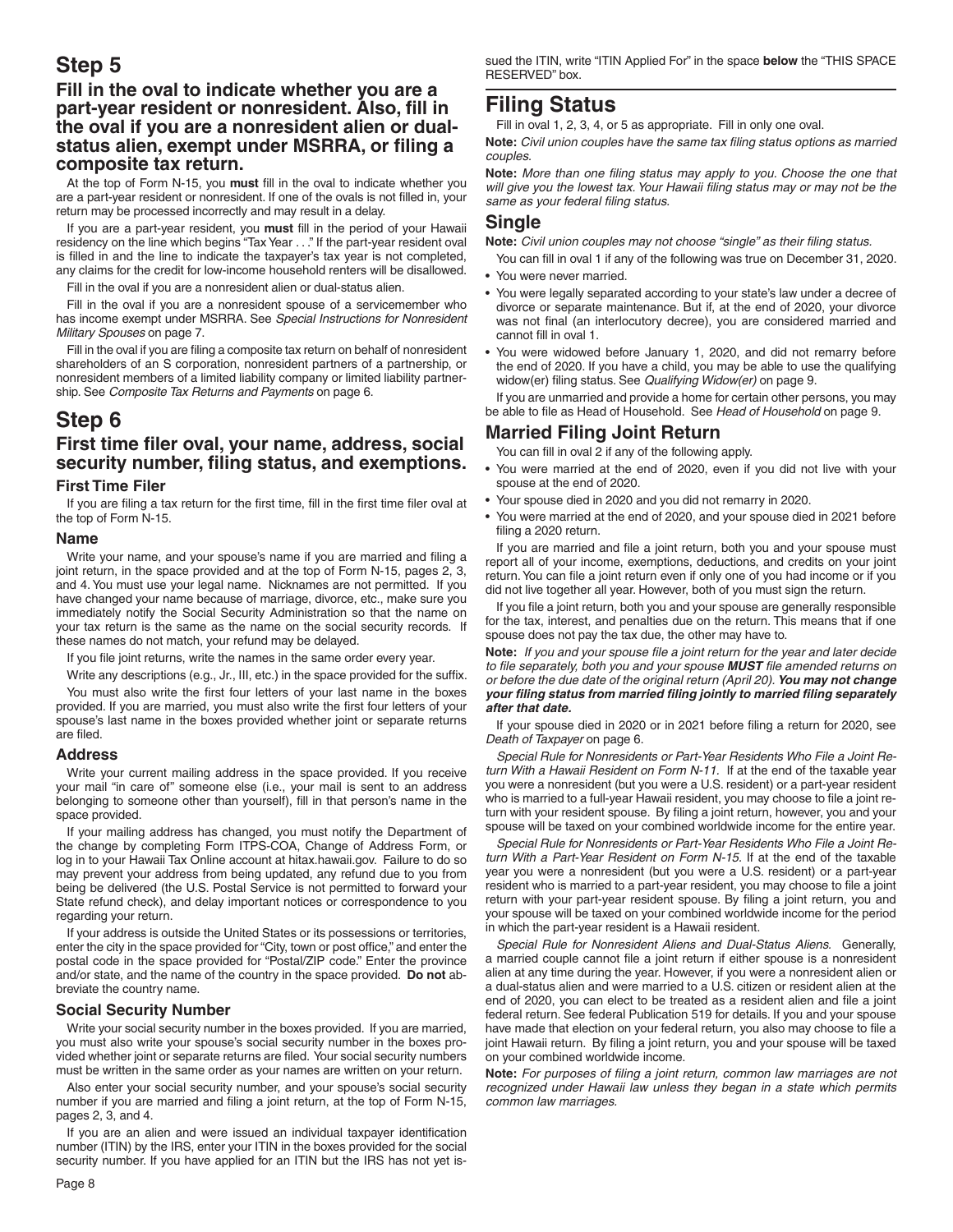### **Married Filing Separate Return**

If you are married and file a separate return, you generally report only your own income, exemptions, deductions, and credits. Generally, you are responsible only for the tax on your own income.

However, you will usually pay more tax than if you use another filing status for which you qualify. Also, if you file a separate return, you cannot take the student loan interest deduction or the earned income tax credit. You also cannot take the standard deduction if your spouse itemizes deductions.

If you file a separate return, write your spouse's full name in the space after oval 3. Also, write the first four letters of your spouse's last name and your spouse's social security number in the boxes provided.

If your spouse does not file a Hawaii tax return, you may be able to claim the exemption for your spouse. See the instructions for line 6b.

If you were married in 2020, had a child living with you, and lived apart from your spouse during the last six months of 2020, you may be able to file as Head of Household. See *Married persons who live apart* on this page.

*Special Rule for Nonresident Aliens and Dual-Status Aliens.*— Married nonresident aliens must file separate returns. However, if you were a nonresident alien or a dual-status alien and were married to a U.S. citizen or resident alien at the end of 2020, you can elect to be treated as a resident alien and file a joint federal return. See federal Publication 519 for details. If you and your spouse have made that election on your federal return, you also may choose to file a joint Hawaii return. By filing a joint return, you and your spouse will be taxed on your combined worldwide income.

### **Head of Household**

Note: Since this filing status is for unmarried individuals who provide a *home for certain other persons, a person in a civil union may not choose*  "head of household" as their filing status. However, a person in a civil union may file as "head of household" if the person is considered unmarried be*cause they lived apart from their civil union partner for the last six months of 2020 and they meet the other rules under Married persons who live apart on this page.*

This filing status is for unmarried individuals who provide a home for certain other persons. You are considered unmarried for this purpose if any of the following applies.

- You were legally separated according to your state's law under a decree of divorce or separate maintenance at the end of 2020. But if, at the end of 2020, your divorce was not final (an interlocutory decree), you are considered married.
- You are married but lived apart from your spouse for the last six months of 2020 and you meet the other rules under *Married persons who live apart*  on this page.
- You are married to a nonresident alien at any time during the year and you do not choose to treat him or her as a resident alien.

Fill in the oval on line 4 only if you are unmarried (or considered unmarried) and either Test 1 or Test 2 applies.

**Test 1.** You paid over half the cost of keeping up a home that was the main home for all of 2020 of your parent whom you can claim as a dependent, except under a multiple support agreement (see page 11). Your parent did not have to live with you.

**Test 2.** You paid over half the cost of keeping up a home in which you lived and in which one of the following also lived for more than half of the year (if half or less, see *Exception to time lived with you* on this page).

- 1. Any person whom you can claim as a dependent. But do not include:
- a. Your child whom you claim as your dependent because of the rule for *Children of divorced or separated parents* on page 10,
- b. Any person who is your dependent only because he or she lived with you for all of 2020, or
- c. Any person you claimed as a dependent under a multiple support agreement. See page 11.
- 2. Your unmarried qualifying child who is not your dependent.
- 3. Your married qualifying child who is not your dependent only because you can be claimed as a dependent on someone else's 2020 return.
- 4. Your qualifying child who, even though you are the custodial parent, is not your dependent because of the rule for *Children of divorced or separated parents* on page 10.

If the child is not claimed as your dependent, enter the child's name on line 4.

**Qualifying child.** To find out if someone is your qualifying child, see Step 1 of the line 6c instructions on page 10.

**Dependent.** To find out if someone is your dependent, see the instructions for line 6c that begin on page 10.

**Exception to time lived with you.** Temporary absences by you or the other person for special circumstances, such as school, vacation, business, medical care, military service, or detention in a juvenile facility, count as time lived in the home. Also see *Kidnapped child* on page 11, if applicable.

If the person for whom you kept up a home was born or died in 2020, you still may be able to file as head of household. If the person is your qualifying child, the child must have lived with you for more than half the part of the year he or she was alive. If the person is anyone else, see federal Publication 501.

Keeping up a home. To find out what is included in the cost of keeping up a home, see federal Publication 501.

*Special Rule for Nonresident Aliens and Dual-Status Aliens.*—If you were a nonresident alien or dual-status alien during the tax year, you cannot file as Head of Household.

**Married persons who live apart.** Even if you were not divorced or legally separated at the end of 2020, you are considered unmarried if all of the following apply.

- You lived apart from your spouse for the last six months of 2020. Temporary absences for special circumstances, such as for business, medical care, school, or military service, count as time lived in the home.
- You file a separate return from your spouse.
- You paid over half the cost of keeping up your home for 2020.
- Your home was the main home of your child, stepchild, or foster child for more than half of 2020 (if half or less, see *Exception to time lived with you* on this page).
- You can claim this child as your dependent or could claim the child except that the child's other parent can claim him or her under the rule for *Children of divorced or separated parents* on page 10.

**Adopted child.** An adopted child is always treated as your own child. An adopted child includes a child lawfully placed with you for legal adoption.

**Foster child.** A foster child is any child placed with you by an authorized placement agency or by judgment, decree, or other order of any court of competent jurisdiction.

*Special Rule for Nonresident Aliens and Dual-Status Aliens.*—If you were a nonresident alien or dual-status alien during the tax year, the special rules for *Married persons who live apart* will not apply to you unless you meet all of the tests previously stated, and you are a resident of Canada or Mexico. If you are considered unmarried under these rules, you may file as a single individual. You cannot file as Head of Household.

#### **Qualifying Widow(er)**

You can fill in oval 5 and use joint return tax rates for 2020 if all of the following apply.

- Your spouse died in 2018 or 2019 and you did not remarry before the end of 2020.
- You have a child or stepchild (not a foster child) whom you can claim as a dependent or could claim as a dependent except that, for 2020:
- The child had gross income of \$4,200 or more,
- $-$  The child filed a joint return, or
- You could be claimed as a dependent on someone else's return.

If the child isn't claimed as your dependent on line 6c, enter the child's name on line 4.

- This child lived in your home for all of 2020. If the child did not live with you for the required time, see *Exception to time lived with you,* below.
- You paid over half the cost of keeping up your home.
- You could have filed a joint return with your spouse the year he or she died, even if you did not actually do so.

If your spouse died in 2020, you cannot file as qualifying widow(er). Instead, see the instructions for *Married Filing Joint Return* on page 8.

**Adopted child.** An adopted child is always treated as your own child. An adopted child includes a child lawfully placed with you for legal adoption.

**Dependent.** To find out if someone is your dependent, see the instructions for line 6c that begin on page 10.

**Exception to time lived with you.** Temporary absences by you or the child for special circumstances, such as school, vacation, business, medical care, military service, or detention in a juvenile facility, count as time lived in the home. Also see *Kidnapped child* on page 11, if applicable.

A child is considered to have lived with you for all of 2020 if the child was born or died in 2020 and your home was the child's home for the entire time he or she was alive.

Keeping up a home. To find out what is included in the cost of keeping up a home, see federal Publication 501.

**Note:** *See Death of Taxpayer on page 6 for more information.*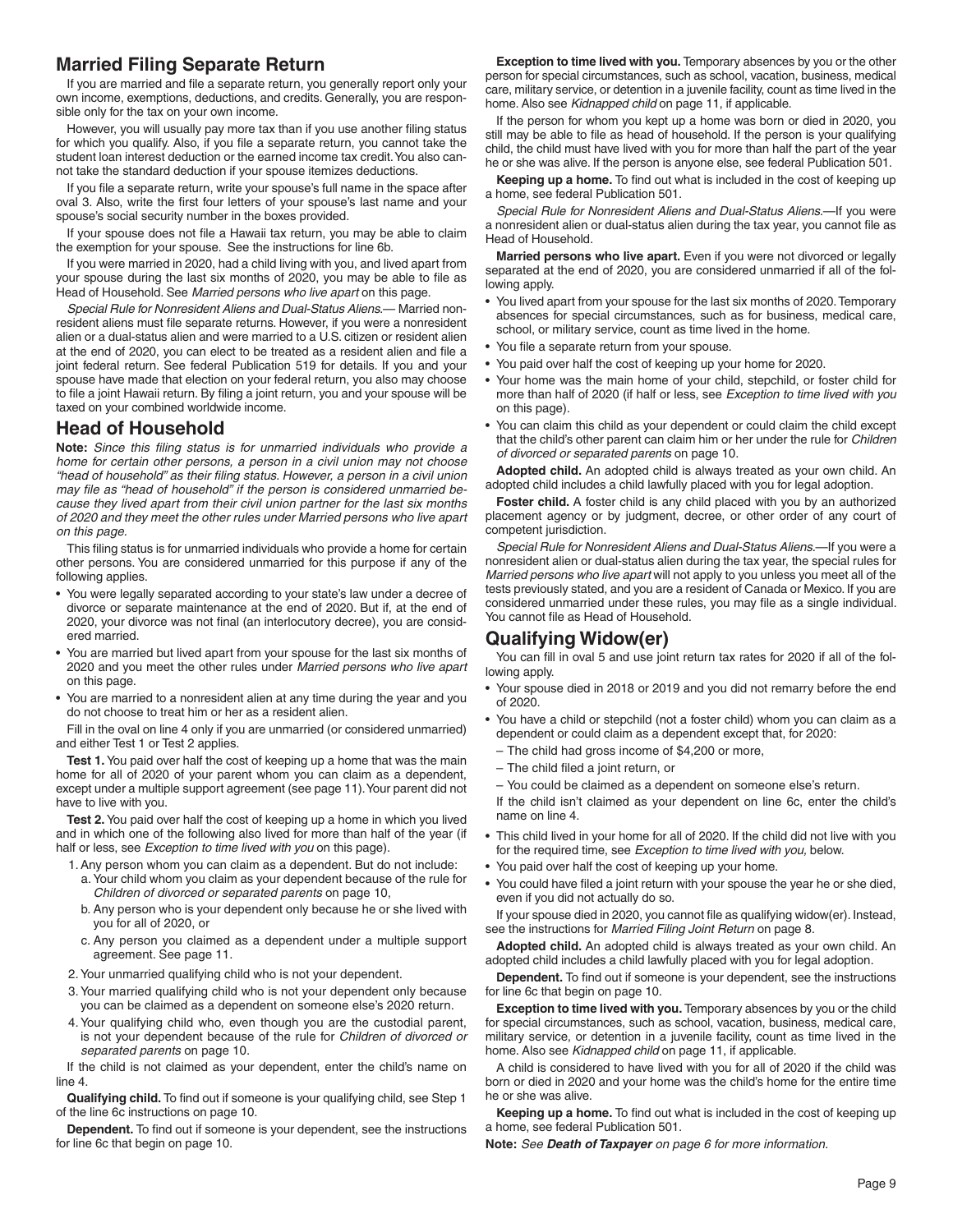*Special Rule for Nonresident Aliens and Dual-Status Aliens.*—The special rules for Qualifying Widow(er) will not apply unless the surviving spouse meets all of the tests previously stated, and was a resident alien or U.S. citizen the year their spouse died. The residency status refers to the surviving spouse's actual status, and not the election that some nonresident aliens make to be taxed as U.S. residents.

# **Exemptions**

### **Line 6a**

#### **Yourself**

Fill in the oval on line 6a if no one can claim you as a dependent on another person's tax return. If you can be claimed as a dependent on another person's tax return, do not fill in the oval on line 6a. Instead, fill in the oval under line 37. Fill in the oval for "Age 65 or over" if you are age 65 or over as of January 1, 2021.

# **Line 6b**

#### **Spouse**

Fill in the oval on line 6b if either of the following applies.

- 1. Your filing status is married filing jointly and your spouse cannot be claimed as a dependent on another person's return.
- 2. You were married at the end of 2020, your filing status is married filing separately, and both of the following apply.
	- a. Your spouse had no income and is not filing a return.
	- b. Your spouse cannot be claimed as a dependent on another person's return.

If your spouse meets these qualifications, fill in the oval under line 6b.

If you became divorced or legally separated during 2020, you cannot take an exemption for your former spouse.

Fill in the oval for "Age 65 or over" if your spouse was age 65 or over as of January 1, 2021 and your filing status is married filing jointly.

**Death of your spouse.** If your spouse died in 2020 and you did not remarry by the end of 2020, fill in the ovals on line 6b for the exemptions you could have taken for your spouse on the date of death. See the instructions for *Death of Taxpayer* on page 6.

Enter the number of ovals filled on lines 6a and 6b.

# **Lines 6c and 6d**

#### **Children and Other Dependents**

Enter on lines 6c and 6d the full names, social security numbers, and relationship for your dependent children and other dependents. Each dependent must have a social security number. If you have more than six dependents, attach a statement with the required information. Enter the number of your dependent children listed in the box for line 6c. Enter the number of other dependents listed in the box for line 6d.

Follow the steps below to find out if a person qualifies as your dependent.

#### **Do You Have a Qualifying Child? Step 1**

#### **A qualifying child is a child who is your:**

- Son, daughter, stepchild, foster child, brother, sister, stepbrother, stepsister, half brother, half sister, or a descendant of any of them (for example, your grandchild, niece, or nephew), and
- Was under age 19 at the end of 2020 and younger than you (or your spouse, if filing jointly), or under age 24 at the end of 2020, a student, and younger than you (or your spouse, if filing jointly), or any age and permanently and totally disabled, and
- Who did not provide over half of his or her own support for 2020, and
- Who is not filing a joint return for 2020 or is filing a joint return for 2020 only to claim a refund of withheld income tax or estimated tax paid, and
- Who lived with you for more than half of 2020. If the child did not live with you for the required time, see *Exception to time lived with you* on page 11.
- **1.** Do you have a child who meets the conditions to be your qualifying child? **Yes.** Go to Step 2.

**No.** Go to Step 3.

#### **Step 2** Is Your Qualifying Child Your Dependent?

**1.** Was the child a U.S. citizen, U.S. national, U.S. resident alien, or a resident of Canada or Mexico? If the child was adopted, see *Exception to citizen test* on page 11.

**Yes.** Go to Question 2.

**No.** Stop. You cannot claim this child as a dependent.

**2.** Was the child married?

**Yes.** See *Married person* on page 11. **No.** Go to Question 3.

- **3.** Could you, or your spouse if filing jointly, be claimed as a dependent on someone else's 2020 tax return?
	- **Yes.** Stop. You cannot claim any dependents. Go to Form N-15, line 7. **No.** You can claim this child as a dependent.

#### **Step 3** Is Your Qualifying Relative Your Dependent? **A qualifying relative is a person who is your:**

• Son, daughter, stepchild, foster child, or a descendant of any of them (for example, your grandchild), or

Brother, sister, half brother, half sister, or a son or daughter of any of them (for example, your niece or nephew), or

Father, mother, or an ancestor or sibling of either of them (for example, your grandmother, grandfather, aunt, or uncle), or

Stepbrother, stepsister, stepfather, stepmother, son-in-law, daughter-in-law, father-in-law, mother-in-law, brother-in-law, or sister-in-law, or

Any other person (other than your spouse) who lived with you all year as a member of your household if your relationship did not violate local law. If the person did not live with you for the required time, see *Exception to time lived with you* on page 11, and

- Who was not a qualifying child of any taxpayer for 2020. For this purpose, a person is not a taxpayer if he or she is not required to file a Hawaii income tax return and either does not file such a return or files only to get a refund of withheld income tax or estimated tax paid, and
- Who had gross income of less than \$4,200 in 2020. If the person was permanently and totally disabled, see *Exception to gross income test* on page 11, and
- For whom you provided over half of his or her support in 2020. But see *Children of divorced or separated parents* on this page, and *Multiple support agreements* and *Kidnapped child* on page 11.
- **1.** Does any person meet the conditions to be your qualifying relative? **Yes.** Go to Question 2.

**No.** Stop. Go to Form N-15, line 7.

**2.** Was your qualifying relative a U.S. citizen, U.S. national, U.S. resident alien, or a resident of Canada or Mexico? If your qualifying relative was adopted, see *Exception to citizen test* on page 11.

**Yes.** Go to Question 3.

**No.** Stop. You cannot claim this person as a dependent.

**3.** Was your qualifying relative married? **Yes.** See *Married person* on page 11.

**No.** Go to Question 4.

4. Could you, or your spouse if filing jointly, be claimed as a dependent on someone else's 2020 tax return?

**Yes.** Stop. You cannot claim any dependents. Go to Form N-15, line 7.

**No.** You can claim this person as a dependent.

#### **Definitions and Special Rules**

**Adopted child.** An adopted child is always treated as your own child. An adopted child includes a child lawfully placed with you for legal adoption.

**Children of divorced or separated parents.** A child will be treated as the qualifying child or qualifying relative of his or her noncustodial parent if all of the following conditions apply.

- 1. The parents are divorced, legally separated, separated under a written separation agreement, or lived apart at all times during the last six months of 2020 (whether or not they are or were married).
- 2. The child received over half of his or her support for 2020 from the parents (and the rules on *Multiple support agreements*, on page 11, do not apply). Support of a child received from a parent's spouse is treated as provided by the parent.
- 3. The child is in custody of one or both of the parents for more than half of 2020.
- 4. Either of the following applies.
- a. The custodial parent signs federal Form 8332 or a substantially similar statement that he or she will not claim the child as a dependent for 2020, and the noncustodial parent includes a copy of the form or statement with his or her return. If the divorce decree or separation agreement went into effect after 1984 and before 2009, the noncustodial parent may be able to include certain pages from the decree or agreement instead of federal Form 8332. See *Post-1984 and pre-2009 decree or agreement* and *Post-2008 decree or agreement*.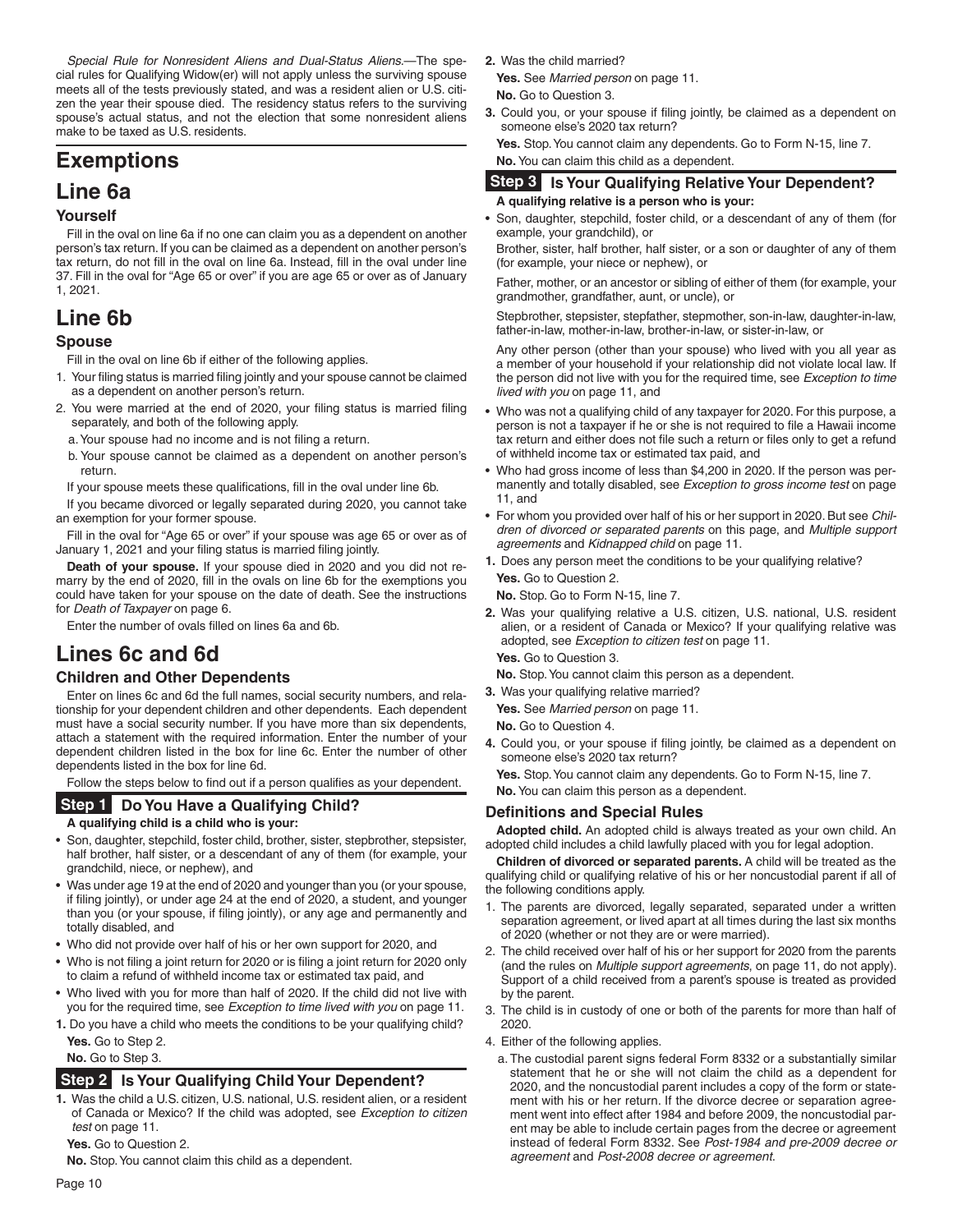b. A pre-1985 decree of divorce or separate maintenance or written separation agreement between the parents provides that the noncustodial parent can claim the child as a dependent, and the noncustodial parent provides at least \$600 for support of the child during 2020.

If conditions (1) through (4) apply, only the noncustodial parent can claim the child for purposes of the dependency exemption. However, this does not allow the noncustodial parent to claim head of household filing status, the credit for child and dependent care expenses, the exclusion for dependent care benefits, or the earned income tax credit. See federal Publication 501 for details.

**Custodial and noncustodial parents.** The custodial parent is the parent with whom the child lived for the greater number of nights in 2020. The noncustodial parent is the other parent. If the child was with each parent for an equal number of nights, the custodial parent is the parent with the higher federal adjusted gross income. See federal Publication 501 for an exception for a parent who works at night, rules for a child who is emancipated under state law, and other details.

**Post-1984 and pre-2009 decree or agreement.** The decree or agreement must state all three of the following.

- 1. The noncustodial parent can claim the child as a dependent without regard to any condition, such as payment of support.
- 2. The other parent will not claim the child as a dependent.
- 3. The years for which the claim is released.

The noncustodial parent must include all of the following pages from the decree or agreement.

- Cover page (include the other parent's social security number on that page).
- The pages that include all the information identified in (1) through (3) above.
- Signature page with the other parent's signature and date of agreement.

You must include the required information even if you filed it with your return in an earlier year.

Post-2008 decree or agreement. If the divorce decree or separation agreement went into effect after 2008, the noncustodial parent cannot include pages from the decree or agreement instead of federal Form 8332. The custodial parent must sign either federal Form 8332 or a substantially similar statement the only purpose of which is to release the custodial parent's claim to an exemption for a child, and the noncustodial parent must include a copy with his or her return. The form or statement must release the custodial parent's claim to the child without any conditions. For example, the release must not depend on the noncustodial parent paying support.

**Release of exemption revoked.** A custodial parent who has revoked his or her previous release of a claim to exemption for a child must include a copy of the revocation with his or her return. For details, see federal Form 8332.

**Exception to citizen test.** If you are a U.S. citizen or U.S. national and your adopted child lived with you all year as a member of your household, that child meets the requirement to be a U.S. citizen.

**Exception to gross income test.** If your relative (including a person who lived with you all year as a member of your household) is permanently and totally disabled (defined on this page), certain income for services performed at a sheltered workshop may be excluded for this test. For details, see federal Publication 501.

**Exception to time lived with you.** Temporary absences by you or the other person for special circumstances, such as school, vacation, business, medical care, military service, or detention in a juvenile facility, count as time the person lived with you. Also see *Children of divorced or separated parents* on page 10, or *Kidnapped child* on this page.

If the person meets all other requirements to be your qualifying child but was born or died in 2020, the person is considered to have lived with you for more than half of 2020 if your home was this person's home for more than half the time he or she was alive in 2020.

Any other person is considered to have lived with you for all of 2020 if the person was born or died in 2020 and your home was this person's home for the entire time he or she was alive in 2020.

**Foster child.** A foster child is any child placed with you by an authorized placement agency or by judgment, decree, or other order of any court of competent jurisdiction.

**Kidnapped child.** If your child is presumed by law enforcement authorities to have been kidnapped by someone who is not a family member, you may be able to take the child into account in determining your eligibility for head of household or qualifying widow(er) filing status, the dependency exemption, and the earned income tax credit. See federal Publication 501.

Married person. If the person is married and files a joint return, you cannot claim that person as your dependent. However, if the person is married but does not file a joint return or files a joint return only to claim a refund of withheld income tax or estimated tax paid, you may be able to claim him or her as a dependent. See federal Publication 501. In that case, go to Step 2, Question 3, on page 10 (for a qualifying child) or Step 3, Question 4, on page 10 (for a qualifying relative).

**Multiple support agreements.** If no one person contributed over half of the support of your relative (or a person who lived with you all year as a member of your household) but you and another person(s) provided more than half of your relative's support, special rules may apply that would treat you as having provided over half of the support. For details, see federal Publication 501.

**Permanently and totally disabled.** A person is permanently and totally disabled if, at any time in 2020, the person cannot engage in any substantial gainful activity because of a physical or mental condition and a doctor has determined that this condition has lasted or can be expected to last continuously for at least a year, or can be expected to lead to death.

**Public assistance payments.** If you received payments under the Temporary Assistance for Needy Families (TANF) program or other public assistance program and you used the money to support another person, see federal Publication 501.

**Qualifying child of more than one person.** Even if a child meets the conditions to be the qualifying child of more than one person, only one person can claim the child as a qualifying child for the (1) dependency exemption, (2) head of household filing status, (3) credit for child and dependent care expenses, (4) exclusion for dependent care benefits, and (5) earned income tax credit, unless the special rule for *Children of divorced or separated parents* on page 10 applies.

No other person can take any of the five tax benefits listed above based on the qualifying child. If you and any other person can claim the child as a qualifying child, the following rules apply.

- If only one of the persons is the child's parent, the child is treated as the qualifying child of the parent.
- If the parents file a joint return together and can claim the child as a qualifying child, the child is treated as the qualifying child of the parents.
- If the parents do not file a joint return together but both parents claim the child as a qualifying child, the child will be treated as the qualifying child of the parent with whom the child lived for the longer period of time in 2020. If the child lived with each parent for the same amount of time, the child will be treated as the qualifying child of the parent who had the higher federal adjusted gross income (AGI) for 2020.
- If no parent can claim the child as a qualifying child, the child is treated as the qualifying child of the person who had the highest federal AGI for 2020.
- If a parent can claim the child as a qualifying child but no parent does so claim the child, the child is treated as the qualifying child of the person who had the highest federal AGI for 2020, but only if that person's federal AGI is higher than the highest federal AGI of any parent of the child who can claim the child.

**Example.** Your daughter meets the conditions to be a qualifying child for both you and your mother. Your daughter does not meet the conditions to be a qualifying child of any other person, including her other parent. Under the rules just described, you can claim your daughter as a qualifying child for all of the five tax benefits listed above for which you otherwise qualify. Your mother cannot claim any of the five tax benefits listed above based on your daughter. However, if your mother's federal AGI is higher than yours and you do not claim your daughter as a qualifying child, your daughter is the qualifying child of your mother.

If you will be claiming the child as a qualifying child, go to Step 2 on page 10. Otherwise, stop; you cannot claim any benefits based on this child.

**Student.** A student is a child who during any part of five calendar months of 2020 was enrolled as a full-time student at a school, or took a full-time, onfarm training course given by a school or a state, county, or local government agency. A school includes a technical, trade, or mechanical school. It does not include an on-the-job training course, correspondence school, or school offering courses only through the Internet.

**Birth or Death of Dependent.** You can take an exemption for a dependent who was born or who died during the taxable year if he or she met the tests for a dependent while alive. This means that a baby who lived only a few minutes can be claimed as a dependent.

## **Line 6e**

Add the numbers you entered in the boxes for 6a, 6b, 6c, and 6d. Enter the total in the box on line 6e.

### **Step 7 Fill in your return.**

Line-By-Line instructions for filling in Form N-15 begin on this page and end on page 33. Please read and follow the instructions carefully.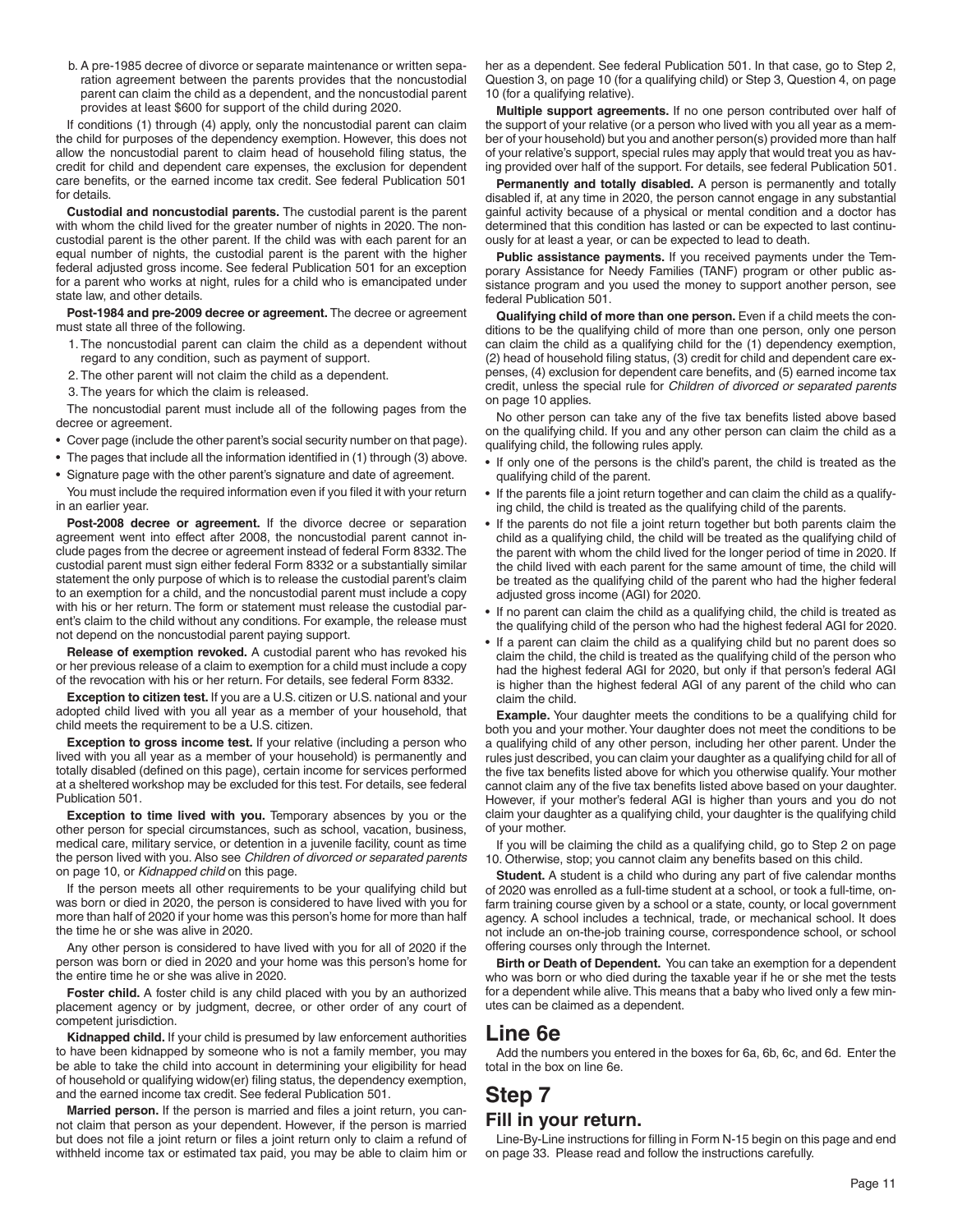# **Line-By-Line Instructions— Form N-15**

### **Lines 7 through 35**

Form N-15 has two columns for lines 7 through 35; Total Income, Column A and Hawaii Income, Column B.

You must report in Column A, your total income (regardless of source) and adjustments to your total income as if you were a full year Hawaii resident. Your total income and adjustments may not be the same as that reported on your federal income tax return. For example, social security benefits should not be reported in Column A.

If you are a **nonresident, report in Column B,** only income derived from Hawaii sources and the allowable adjustments to your Hawaii income.

If you are a **part-year resident, report in Column B**, your total income (regardless of source) and adjustments to your total income during the period of residency, and only income derived from Hawaii sources and the allowable adjustments to your Hawaii income for the period of nonresidency.

The following is a general discussion of income from Hawaii sources, and allowable adjustments to Hawaii income.

### **Income**

Nonresidents should report in Column B, gross income from property owned, personal services performed, trade or business carried on, and every other source in the State (Hawaii). Part-year residents should report in Column B, gross income (regardless of source) for the period of residency, and gross income from property owned, personal services performed, trade or business carried on, and every other source in the State (Hawaii) for the period of nonresidency.

In determining whether income has its source in the State or outside the State, the following rules should be applied:

- The source of income from either real or tangible personal property, is the place where the property is "owned," which means the place where the property has its situs.
- Intangible property will be deemed to have its situs at the place of the owner's domicile, unless the property has acquired a business situs at another place, in which event, the place of the business situs is the place where the property is owned.
- Chattel real, such as a leasehold, has its situs where the real property is located.
- The source of income from carrying on a trade or business is the place where the trade or business is carried on. If the trade or business is carried on both within and without the State, the portion of the income attributable to the State should be determined as provided by section 235-5, Hawaii Revised Statutes (HRS).
- Income from the performance of personal services has its source at the place where the services are performed.
- A gain or loss on the sale or other disposition of property has its source at the place where the property was owned, that is, where it had its situs, at the time of the sale or other disposition.

#### **Examples of Includable and Excludable Income**

The following examples will help you understand what kind of Hawaii source income must be reported as Gross Income in the Hawaii Gross Income Column B of your income tax return during the period of nonresidency, and what items are exempt from tax.

#### **Examples of Income You Must Report**

The following kinds of income should be reported on Form N-15, Column B, and related forms and schedules.

- Wages, including salaries, bonuses, commissions, fees, and tips.
- U.S. Cost of Living Allowances.
- Living Quarter Allowances.
- Interest on:
	- Hawaii tax refunds;
- Interest received from an agreement of sale of real property located in Hawaii.
- Unemployment compensation benefits received from Hawaii.
- Temporary Disability Insurance Benefits received in Hawaii to the extent that such amounts:
- are attributable to contributions by your employer which were not includable in your gross income, OR
- are paid by your employer.
- Business expense reimbursements you received as an employee in Hawaii that are more than you spent for those expenses.
- Refunds of State and local taxes if you deducted the taxes in an earlier year and got a tax benefit. See details on page 14 of instructions.
- Gains or losses from the sale or exchange of Hawaii real estate, securities, or other property.
- Profits or losses from Hawaii businesses or professions.
- Your share of profits or losses from partnerships and small business corporations carried on in Hawaii.
- Your share of trust or estate income or losses from activities carried on in Hawaii.
- Rent from property located in Hawaii.
- Contest prizes with source in Hawaii.
- Certain alimony and separate maintenance payments. Refer to the instructions for *Alimony Paid* on page 20.

**Note:** *Act 27, Session Laws of Hawaii 2018, eliminates the above-the-line deduction for alimony payments and does not require the payee receiving alimony payments to include alimony payments in income for divorce*  decrees, separation agreements, and certain modifications entered into *after 2018.*

• Capital gains and losses from assets with situs in Hawaii. **Example: Hawaii Income of a Part-Year Resident.**

T, an unmarried cash basis calendar year taxpayer, was a resident of Arizona on January 1, 2020. T moved to Hawaii on April 1, 2020, and continued to work as an insurance agent. T is a Hawaii resident for the remainder of 2020.

- 1) On March 20, 2020, T received \$20,000 as gain from the sale of Arizona real property held for investment. The \$20,000 gain is out-of-state income earned when T was a nonresident. None of it should be reported in Column B.
- 2) T earned commissions of \$25,000 for policies sold after April 1, 2020. The commissions are from a trade or business carried on in Hawaii, and are Hawaii source income. The commissions were earned when T was a Hawaii resident. All of these commissions should be reported in Column B.
- 3) T also earned initial and renewal commissions of \$12,000 for policies sold before April 1, 2020, \$4,000 of which T earned before April 1, 2020. The \$12,000 in commissions earned before April 1, 2020 is from a trade or business carried on in Arizona, and is thus out-of-state income. However, only \$4,000 was earned when T was a nonresident. The remaining \$8,000 should be reported in Column B.
- 4) Finally, T had signed a business consulting contract with one Arizona client, for which T was paid an additional \$1,200 for services rendered throughout the year. It cannot be determined whether the remaining \$1,200 in commission income was generated while T was a Hawaii resident. Thus, because T was a resident for nine months in 2020, 9/12 x \$1,200, or \$900, shall be reported in Column B unless T demonstrates otherwise to the satisfaction of the Department.

#### **Examples of Income You Do Not Report**

- Pensions from a private employer pension plan you receive upon retirement where no employee contributions are involved.
- All Government payments and benefits made to veterans and their families.
- Dividends on veterans' Government Insurance.
- Dividends from stocks. Generally, the source of income from an intangible asset (e.g., stock of a corporation) is the owner's place of permanent residence or domicile. This means that a nonresident owning intangible assets and receiving income therefrom, even though the dividend may have been paid by a Hawaii corporation, would not be subject to Hawaii income tax because the nonresident's permanent residence or domicile is not Hawaii. However, such income would be subject to Hawaii income tax if the intangible asset acquired a situs in Hawaii.
- Pension or annuity distributions from a public (i.e., government) retirement system (e.g., federal civil service annuity, military pension, state or county retirement system), unless voluntary contributions were made by an employee under an elective right.
- Workers' compensation, insurance, damages, etc., for bodily injury or sickness.
- Interest on Federal, Hawaii State and County municipal bonds. Also, U.S. Savings Bonds.
- Interest on bonds issued by the Governments of Puerto Rico, U.S. Virgin Islands, Guam, and American Samoa.
- Life insurance proceeds upon death.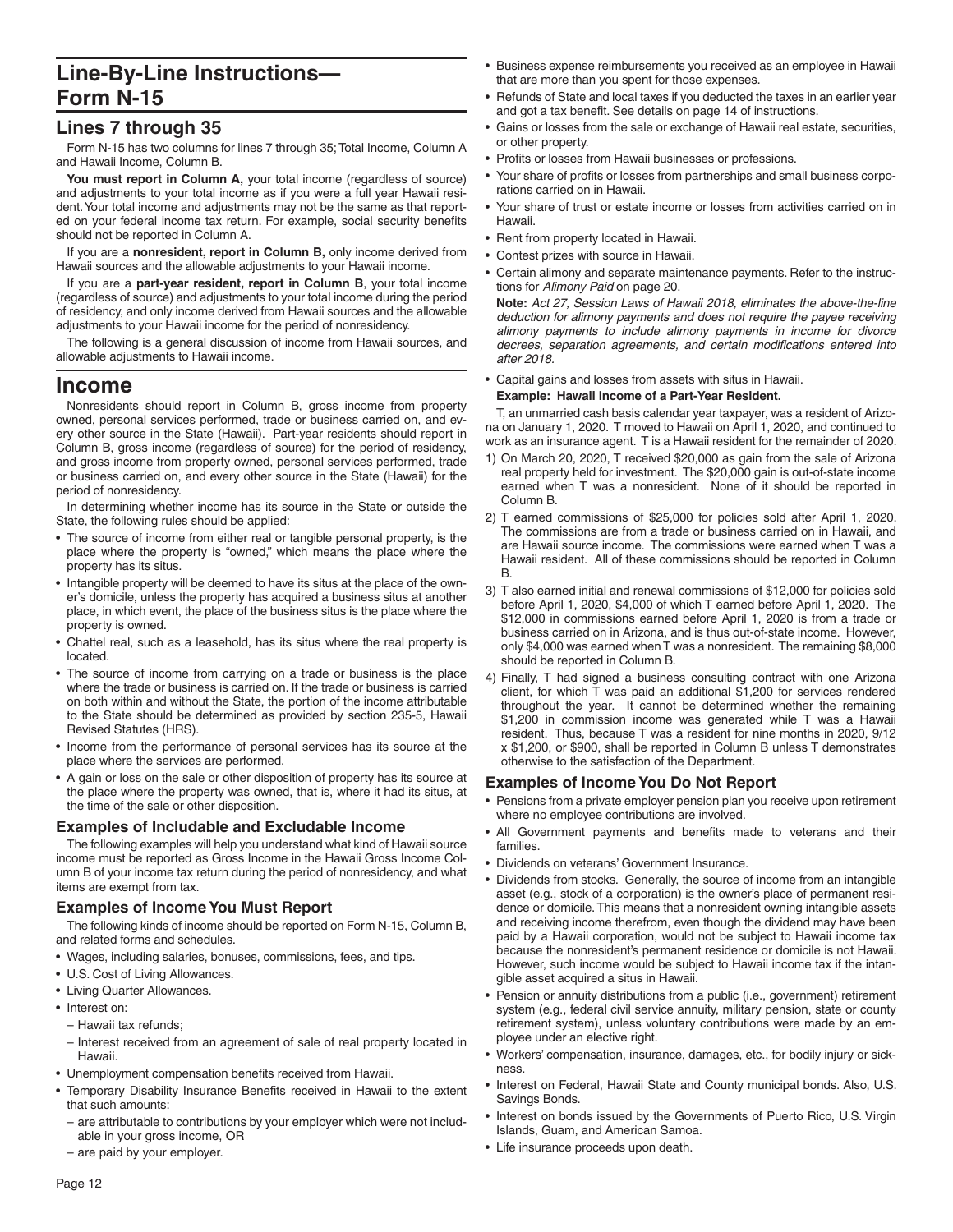- Federal Social Security benefits.
- Railroad Retirement Act benefits.
- Gifts, inheritances, bequests.
- Compensation by Hawaii or the U.S. to a patient affected with Hansen's disease.
- Child support.
- Welfare benefits.
- Compensation for services as a member of the uniformed services of the U.S.
- Contributions to deferred compensation plans with respect to service for state and local governments or to an annuity purchased by qualified nonprofit organizations and public schools.
- Royalties and other income derived from patents, copyrights, and trade secrets developed and arising out of a qualified high technology business.
- All income earned and proceeds derived from stock options or stock, including stock issued through the exercise of stock options or warrants, from a qualified high technology business or from a holding company of a qualified high technology business by an employee, officer, or director of the qualified high technology business, or investor who qualified for the high technology business investment tax credit.
- Amounts paid after 1999 as restitution payments made to Holocaust victims (or their heirs or estate).
- Amount of payment stipend waived by Department of Education coaches and dispensed to the school for the benefit of the coach's team under section 302A-633.6, HRS.
- Scholarship grants received by a student under the Nursing Scholars Program under section 304A-3304(d), HRS.

### **Rounding Off to Whole Dollars**

The Department requires individual taxpayers to round off cents to the nearest whole dollar for all dollar entries on the tax return and schedules. To do so, drop amounts under 50 cents and increase amounts from 50 to 99 cents to the next dollar. For example: \$1.39 becomes \$1 and \$2.69 becomes \$3. If you have to add two or more amounts to figure the amount to enter on a line, schedule, or worksheet, you may choose to use one of two methods. Once a method of rounding is established, you must use the same method throughout the return. The first method is to include the cents when adding and round off only the total. The other method is to round off each entry. For example: You received two W-2 forms, one showing Hawaii withholding of \$50.55 and one showing Hawaii withholding of \$185.73. For rounding method 1, show your total Hawaii withholding as \$236, (\$50.55 + \$185.73 = \$236.28 rounded to \$236). For rounding method 2, show your total Hawaii withholding as \$237, (\$50.55 rounded to \$51.00 + \$185.73 rounded to  $$186.00 = $51 + $186 = $237$ ).

### **Line 7 Wages, Salaries, Tips, Etc.**

**Note:** *If you are a nonresident military spouse and you received (1) wages, salaries, tips, commissions, and other compensation for services performed in Hawaii as an employee; or (2) temporary disability insurance (TDI) ben*efits to replace wages, salaries, and other compensation for services per*formed in Hawaii as an employee, see Special Instructions for Nonresident Military Spouses on page 7.*

Report as income any salaries, wages, or other compensation received by you, or available to you. You must report the full amount of your wages, salaries, fees, commissions, tips, bonuses, and other payments for your personal services even though taxes and other amounts have been withheld by your employer.

**Note:** *You must report on line 7 all wages, etc., paid for your personal services, even if the income was signed over to a trust, (including an IRA), another person, a corporation, or tax exempt organization.*

Include in this total:

- The amount shown on Form HW-2 in the box Total Wages. If you received federal Form W-2, report the amount in box 16, State wages, tips, etc. If you did not receive a Form HW-2 or federal Form W-2, see page 7, Step 1 of instructions.
- Tips received that you did not report to your employer. This should include any allocated tips shown in box 8 on your federal Form(s) W-2 unless you can prove a lesser amount with adequate records.
- Payment in merchandise, etc. If your employer pays part or all of your wages in merchandise, services, stock or other things of value, you must determine the fair market value of such items and include it in your wages.
- Fair market value of meals and living quarters if given by your employer as a matter of your choice and not for your employer's convenience. (Don't report the value of meals given to you at work if they were provided for your employer's convenience. Also do not report the value of living quarters you had to accept as a condition of employment).
- Strike and lockout benefits paid by a union from union dues. Include cash and the fair market value of goods received. Don't report benefits that were meant as a gift.
- Amounts received as Cost of Living Allowance, Living Quarter Allowance, and Temporary Disability Insurance.
- The taxable portion of employer-paid dependent care benefits from Schedule X, Part II, line 16. If you are including these benefits, write "DCB" on the dotted line next to line 7.
- The taxable portion of employer-provided adoption benefits. Use the Adoption Benefits Worksheet on page 42 to help you figure the taxable portion. If you are including these benefits, write "AB" on the dotted line next to line 7. Enter in Column A, the amount of salaries, wages, or other compensation earned from all sources that would be taxable if you were a full year Hawaii resident.

Nonresidents: Enter in Column B, the amount of salaries, wages, or other compensation earned for services rendered in Hawaii.

Part-year residents: Enter in Column B, the amount of salaries, wages, or other compensation earned from all sources for the period of residency; and the amount of salaries, wages, or other compensation earned for services rendered in Hawaii for the period of nonresidency.

# **Line 8**

#### **Interest Income**

Report any interest you received or that was credited to your account so you could withdraw it. Each payer of interest should send you a federal Form 1099-INT or 1099-OID. If you were charged a penalty for early withdrawal of your savings, see the instructions for line 29 on page 20.

# **Examples of Interest Income You MUST Report**

You must report interest on:

- Accounts with banks, credit unions, and savings and loan associations.
- **Note:** *Do not report interest earned on Individual Retirement Accounts, Individual Housing Accounts, Individual Development Accounts, Coverdell*  Education Savings Accounts, Qualified Tuition Programs, Medical Sav*ings Accounts, Health Savings Accounts, and ABLE Accounts.*
- Building and loan accounts.
- Notes and loans.
- Tax refunds (report only the interest on this line; also see the instructions for line 10).
- Bonds and debentures.

**Note:** *Municipal bonds that are issued by another State are taxable in Hawaii. However, interest on Hawaii State and County municipal bonds, and bonds issued by the Governments of Puerto Rico, U.S. Virgin Islands, Guam, and American Samoa are exempt in Hawaii. Also, U.S. Savings Bonds and U.S. Treasury obligations are exempt in Hawaii. For more information about what kinds of obligations are exempt, see Tax Information Release No. 84-1, "Taxability of Interest on U.S. Obligations."*

• Money market funds. But if the payer gives you a federal Form 1099-DIV, report the income as *dividends* on line 9.

Generally, the source of income from an intangible asset is the owner's place of permanent residence or domicile. This means that a nonresident owning intangible assets and receiving income (interest income, dividend income) therefrom, even though the interest income may have been paid by a Hawaii bank or the dividend may have been paid by a Hawaii corporation, would not be subject to Hawaii income tax because the nonresident's permanent residence or domicile is not Hawaii. However, such income would be subject to Hawaii income tax if the intangible asset acquired a situs in Hawaii, such as interest received on an agreement of sale of real property located in Hawaii, or dividends received by an S Corporation situated in Hawaii, which are passed through to the S Corporation's nonresident shareholders.

Enter in Column A, the amount of interest income derived from all sources that would be taxable if you were a full year Hawaii resident.

Nonresidents: Enter in Column B, the amount of interest income derived from intangible assets that have acquired a situs in Hawaii. Use the *Interest Worksheet* on page 38 to help you figure the amount of your taxable interest to enter in Column B.

Part-year residents: Enter in Column B, the amount of interest income derived from all sources for the period of residency; and the amount of interest income derived from intangible assets that have acquired a situs in Hawaii for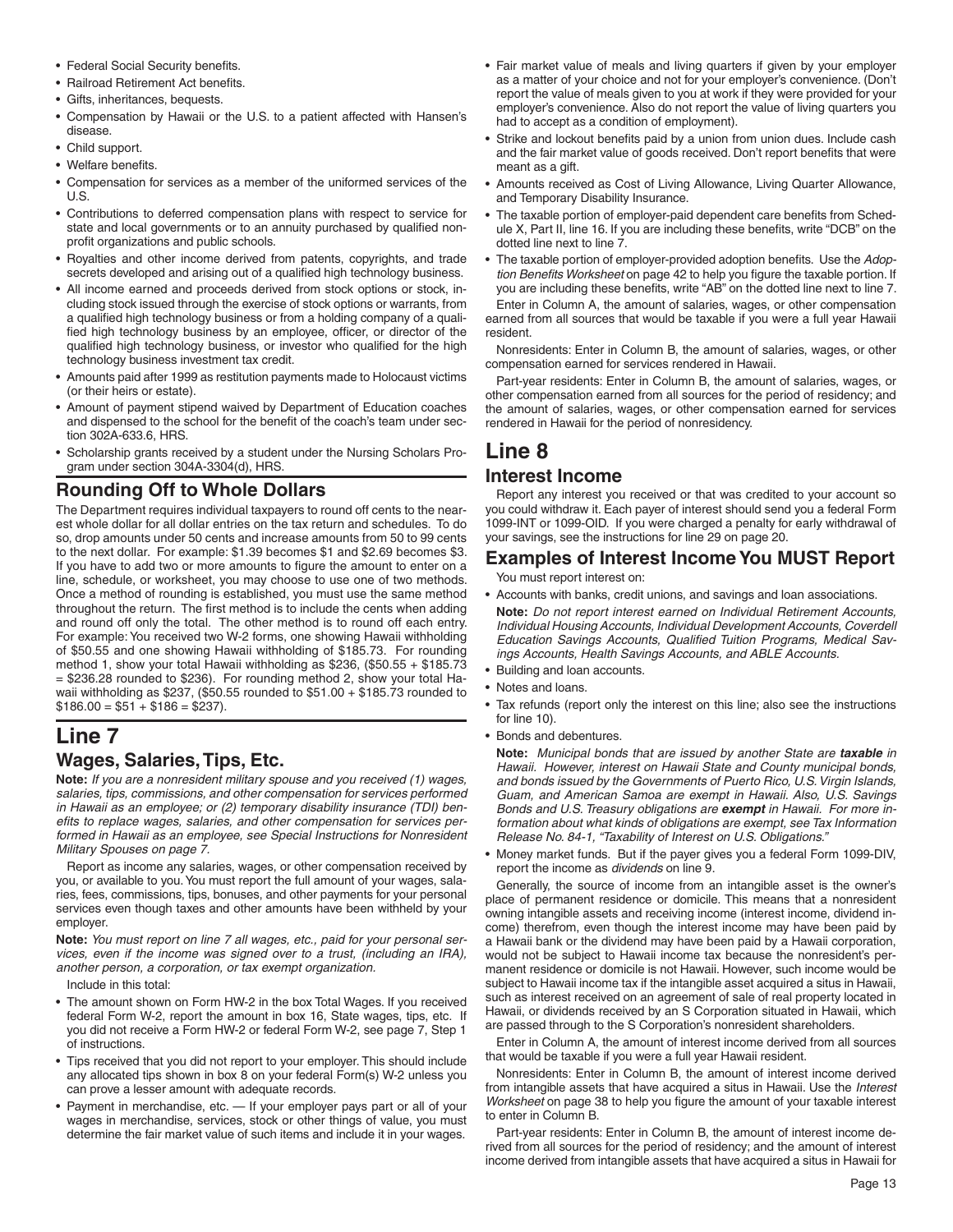the period of nonresidency. Use the *Interest Worksheet* on page 38 to help you figure the amount of your taxable interest to enter in Column B.

# **Line 9 Ordinary Dividends**

**Note:** *Dividends from stock, including stock issued through the exercise of*  stock options or warrants, from a qualified high technology business or from a holding company of a qualified high technology business by an employee, officer, or director of the qualified high technology business, or investor who *qualifi ed for the high technology business investment tax credit is excluded from Hawaii income taxes.*

Enter your total ordinary dividends. Ordinary dividends are dividends that are paid out of earnings and profits and are ordinary income. Assume that any dividend you receive is an ordinary dividend unless the paying corporation tells you otherwise. Payers include nominees or other agents. Each payer should send you a federal Form 1099-DIV. (If the payer gives you a federal Form 1099-INT or 1099-OID, report the income as interest on line 8.)

#### **Do Not Report as Dividends**

- Mutual insurance company dividends that reduced the premiums you paid.
- Amounts paid on deposits or accounts from which you could withdraw your money such as mutual savings banks, cooperative banks, and credit unions. These amounts are reported as interest on line 8.
- Stock dividends or stock splits. Although these distributions generally are not taxable to you, they may be taxable in certain situations. See federal Publication 17, "Your Federal Income Tax," for more information.
- Capital gain distributions. If your federal Form 1099-DIV shows capital gain distributions (Box 2a), that amount is reported on line 13.
- Nontaxable distributions. Some distributions are nontaxable because they are a return of your investment (Box 3 of federal Form 1099-DIV). They will not be taxed until you recover your cost (or other basis). You must reduce your cost (or other basis) by these distributions. After you get back all of your cost (or other basis), you must report these distributions as capital gains.

See the discussion for line 8 regarding the source of income from an intangible asset.

Enter in Column A, the amount of ordinary dividends derived from all sources that would be taxable if you were a full year Hawaii resident.

Nonresidents: Enter in Column B, the amount of ordinary dividends derived from intangible assets that have acquired a situs in Hawaii.

Part-year residents: Enter in Column B, the amount of ordinary dividends derived from all sources for the period of residency; and the amount of ordinary dividends derived from intangible assets that have acquired a situs in Hawaii for the period of nonresidency.

### **Line 10 Taxable Refunds of State and Local Income Taxes**

**Note:** *A refundable state tax credit (except for the refundable food/excise tax credit, credit for low-income household renters, credit for child and dependent care expenses, and credit for child passenger restraint system(s)) is subject to income tax to the extent the refundable credit exceeds the taxpayer's tax liability and results in a cash payment from the state. Because such a payment is not actually a refund of prior taxes paid, it is not treated as a tax refund potentially excludable under IRC section 111 (recovery of*  tax benefit items). Therefore, the State Tax Refund Worksheet on page 38 *should not be used to determine the taxable portion of these refundable state tax credits. For more information, see Tax Information Release No. 2010-10, "Common Income Tax & General Excise Tax Issues Associated with the Renewable Energy Technologies Income Tax Credit, HRS § 235- 12.5."*

**Note:** *None of your refund is taxable if, in the year you paid the tax, you either (a) did not itemize deductions, (b) elected to deduct state and local general sales taxes instead of state and local income taxes, or (c) did not deduct state and local income taxes because your federal adjusted gross income was above certain threshold amounts.*

If you received a refund or credit in 2020 for state or local income taxes you paid before 2020, you may have to report it as income on your Hawaii income tax return. You should receive federal Form 1099-G, or a similar statement, showing the amount of the refund.

Any part of a refund for state or local income taxes paid before 2020 that you were entitled to receive in 2020 but chose to apply to your 2020 estimated state income tax is considered to have been received in 2020.

If you received a refund of 2019 taxes and you deducted state income taxes on line 38b of your 2019 Form N-15, figure the taxable portion of your refund using the *State Tax Refund Worksheet* on page 38. When completing the *State Tax Refund Worksheet* on page 38, enter an amount on line 2e only if the carryover of the residential construction and remodeling tax credit was claimed for construction or renovation costs for a residential unit that does not constitute business property. Enter the taxable portion on line 10, Columns A and B.

**Note:** *If you are a part-year resident, and you received income tax refunds from other states, and you deducted the taxes paid to the other states as an itemized deduction on a prior year Hawaii return, include these amounts on line 1 of the State Tax Refund Worksheet on page 38.*

If your refund included taxes from any previous year in which you itemized deductions, a similar calculation must be done for each previous year.

If part of your refund was interest, report that amount on Form N-15, line 8.

If your 2019 Hawaii adjusted gross income was over \$166,800 (\$83,400 for married taxpayers filing separately), you may be able to report a smaller amount of your tax refund as income because your itemized deductions were reduced in 2019. To compute the proper amount, see 2017 federal Publication 525, "Taxable and Nontaxable Income," under *Itemized deductions limited.* In the computation, however, the Hawaii standard deduction amounts must be used, the amount of the refund due to the Hawaii credits listed in the *State Tax Refund Worksheet* is subtracted, and the base amount for the limitation of itemized deductions remains at \$166,800 (\$83,400 for married taxpayers filing separately). If you use this calculation, enter the result on Form N-15, line 10, Columns A and B.

If your 2019 state and local income tax refund is more than your 2019 state and local income tax deduction minus the amount you could have deducted as your 2019 state and local general sales taxes, see federal Publication 525, "Taxable and Nontaxable Income," under *Itemized Deduction Recoveries*.

# **Line 11 Alimony Received**

**Note:** *Act 27, Session Laws of Hawaii 2018, eliminates the above-the-line deduction for alimony payments and does not require the payee receiving alimony payments to include alimony payments in income for divorce decrees, separation agreements, and certain modifi cations entered into after 2018.*

Alimony or separate maintenance payments that you received are taxable income to you. Report this income on line 11. However, if you received payments while you were a nonresident, a special rule may apply. See section 18-235-5-03(e), Hawaii Administrative Rules (HAR).

If you received payments under a divorce or separation instrument executed after 1984, see the instructions for line 30 for information on the rules that apply in determining whether these payments qualify as alimony.

Enter in Column A, the amount of alimony received from all sources that would be taxable if you were a full year Hawaii resident.

Nonresidents: Enter in Column B, the amount of alimony received from a contributing spouse who is a resident, and where the payments are attributable to property owned in Hawaii that is transferred (in trust or otherwise) in discharge of a legal obligation to make alimony payments.

Part-year residents: Enter in Column B, the amount of alimony received from all sources for the period of residency; and the amount of alimony received as discussed above for nonresidents for the period of nonresidency.

# **Line 12**

### **Business or Farm Income or (Loss)**

**Note:** *If you are a nonresident military spouse and you received income from your sole-proprietorship or single member limited liability company (LLC) and the income is directly and solely attributable to services performed in Hawaii by you, see Special Instructions for Nonresident Military Spouses on page 7.*

If you operated a business or practiced a profession as a sole proprietorship (or an entity classified as a sole proprietorship), this line is used to report the net income or loss from the business. Farming income or losses are also reported on this line.

If your business consists of renting property, report it on line 17.

If you receive royalty income, report it on line 17.

Enter your net income or loss. Net income or loss can be calculated on federal Schedules C, C-EZ, or F.

For expenses that are part business and part personal, deduct only the business part. For example, if only half of your car usage was for business, deduct only half of the cost of operating the car. Deduct interest, taxes, and casualty losses not related to your business as itemized deductions. See the instructions for Form N-15, lines 38a to 38f.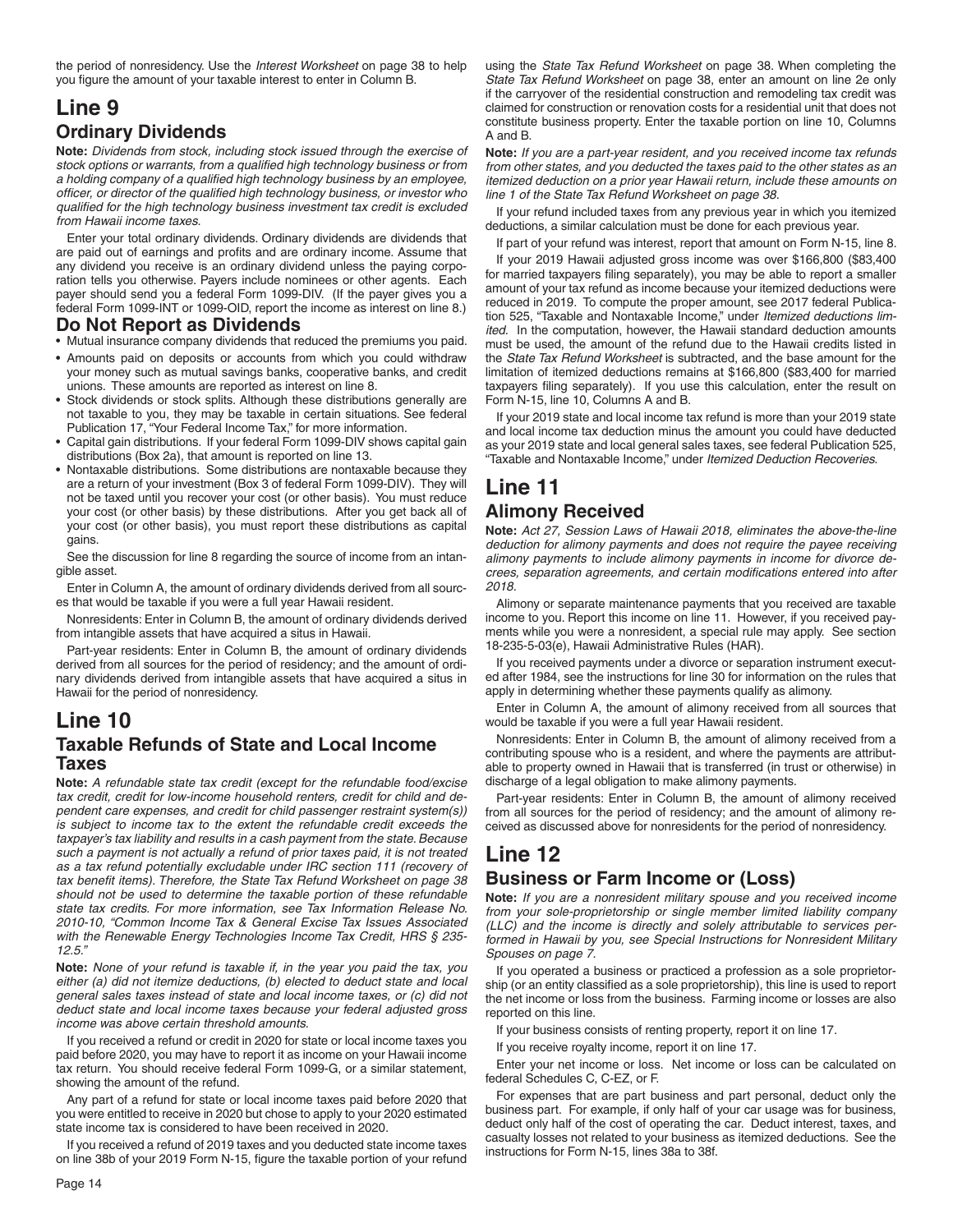Sales, exchanges, and involuntary conversions (including casualty or theft) of trade or business property may give rise to ordinary income or (loss), or capital gain or (loss). Report ordinary income or losses on line 14. Report capital gains or losses on line 13.

**Note:** *If you conduct business in Hawaii and another state or country, you determine the Hawaii portion of that business income by using the "three factor formula," which is generally based on the average percentage in Hawaii of your property, payroll, and sales.*

Enter in Column A, the amount of business or farm income or (loss) from all sources that would be taxable if you were a full year Hawaii resident. If the amount is a loss, shade the minus (-) in the box to the left of the amount boxes.

Nonresidents: Enter in Column B, the amount of business or farm income or (loss) with situs in Hawaii. If the amount is a loss, shade the minus (-) in the box to the left of the amount boxes.

Part-year residents: Enter in Column B, the amount of business or farm income or (loss) from all sources for the period of residency; and the amount of business or farm income or (loss) with situs in Hawaii for the period of nonresidency. If the amount is a loss, shade the minus (-) in the box to the left of the amount boxes.

#### **Information Returns**

You may have to file information returns for wages paid to employees, certain payments of fees and other non-employee compensation, interest, rents, royalties, annuities, and pensions. For more information, see the instructions for Form HW-30, Employer's Annual Transmittal of Hawaii Income Tax Withheld from Wages, and Form N-196, Annual Summary and Transmittal of Hawaii Information Returns.

### **Line 13 Capital Gain or (Loss)**

**Note:** *Losses sustained from the sale of stocks or other interests issued through the exercise of the stock options or warrants granted by a qualified high technology business are deductible for Hawaii income tax purposes. Also, the sale of stock options or stock, including stock issued through the*  exercise of stock options or warrants, from a qualified high technology busi*ness or from a holding company of a qualified high technology business by* an employee, officer, or director of the qualified high technology business, *or investor who qualified for the high technology business investment tax credit is excluded from Hawaii income taxes.*

This line is used to report:

- Gains or losses from the sale or involuntary conversion of capital assets not held for business or profit.
- Capital gain distributions reported on federal Form 1099-DIV.

The capital gains or losses from the following transactions may also be reported on this line, however, complete Schedule D-1 to determine whether the gain or loss is ordinary or capital. Ordinary income or loss is reported on line 14.

- The sale, exchange, or involuntary conversion (other than casualty or theft) of business property, certain depreciable and amortizable property, certain oil, gas and geothermal property, and IRC section 126 property.
- The involuntary conversion (other than casualty or theft) of capital assets held for business or profit.
- The disposition of other assets not mentioned above.

If property is involuntarily converted because of a casualty or theft, use the 2017 federal Form 4684, Casualties and Thefts.

Enter in Column A, the amount of capital gains or losses derived from all sources that would be taxable if you were a full year Hawaii resident. If the amount is a loss, shade the minus (-) in the box to the left of the amount boxes.

Nonresidents: Enter in Column B, the amount of capital gains or losses on the disposition of capital assets with situs in Hawaii. If the amount is a loss, shade the minus (-) in the box to the left of the amount boxes. Use the *Capital Gain/Loss Worksheet* on page 38 to figure the amount of your capital gains or losses to enter in Column B. Before starting the worksheet, determine your **sales price** and **cost basis** for the capital assets you sold, and the gain or loss you realized for each capital asset.

Part-year residents: Enter in Column B, the amount of capital gains or losses derived from all sources for the period of residency; and the amount of capital gains or losses on the disposition of capital assets with situs in Hawaii for the period of nonresidency. If the amount is a loss, shade the minus (-) in the box to the left of the amount boxes. Use the *Capital Gain/Loss Worksheet*  on page 38 to figure the amount of your capital gains or losses to enter in Column B. Before starting the worksheet, determine your **sales price** and **cost basis** for the capital assets you sold, and the gain or loss you realized for each capital asset.

#### **Capital Asset**

Most property you own and use for personal purposes or investment is a capital asset. For example, your house, furniture, car, stocks, and bonds are capital assets.

A capital asset is any property owned by you except:

- 1. Stock in trade or other property included in inventory or held mainly for sale to customers.
- 2. Accounts or notes receivable:
- a. For services rendered in the ordinary course of your trade or business,
- b. For services rendered as an employee, or
- c. From the sale of stock in trade or other property included in inventory or held mainly for sale to customers.
- 3. Depreciable property used in your trade or business, even if it is fully depreciated.
- 4. Real estate used in your trade or business.
- 5. A copyright; a literary, musical, or artistic composition; a letter or memorandum; or similar property that is:
- a. Created by your personal efforts,
- b. Prepared or produced for you (in the case of a letter, memorandum, or similar property), or
- c. Received under circumstances (such as by gift) that entitle you to the basis of the person who created the property or for whom the property was prepared or produced.
- 6. A U.S. Government publication, including the Congressional Record, that you received from the government for less than the normal sales price, or that you received under circumstances that entitle you to the basis of someone who received the publication for less than the normal sales price.
- 7. Certain commodities derivative financial instruments held by a dealer and connected to the dealer's activities as a dealer.
- 8. Certain hedging transactions entered into in the normal course of your trade or business.
- 9. Supplies regularly used in your trade or business.

A transfer of patent rights is generally considered a sale or exchange of a capital asset held for more than one year.

A nonbusiness bad debt must be treated as a short-term capital loss.

#### **Short-Term or Long-Term**

Separate your capital gains and losses according to how long you held or owned the property. The holding period for long-term capital gains and losses is more than one year. The holding period for short-term capital gains and losses is one year or less.

To figure the holding period, begin counting on the day after you acquired the property and include the day you disposed of it. For securities traded on an established securities market, your holding period begins the day after the trade date you bought the securities, and ends on the trade date you sold them.

#### **Capital Gain Distributions**

If a dividend payor, such as a mutual fund company, reports a capital gain distribution to you on federal Form 1099-DIV, this amount is treated as a longterm capital gain regardless of how long you have held your shares. See federal Publication 550 for more details.

#### **Limits on Capital Losses**

The limit on capital losses that can be applied against other income after offsetting capital gains is \$3,000. If you are married and filing separately, the limit is \$1,500.

Unused capital losses are carried over to later years until fully used (15 years carryforward for qualified high technology businesses).

The amount of your capital loss carryover is the amount of your capital loss that exceeds the lesser of:

- 1) Your allowable capital loss deduction for the year, or
- 2) Your taxable income increased by your allowable capital loss deduction for the year and your deduction for personal exemptions.

If your deductions exceed your gross income for the tax year, use your negative taxable income in computing the amount in item (2).

#### **Losses That Are Not Deductible**

Do not deduct a loss from the sale or exchange of property directly or indirectly between any of the following:

- Members of a family.
- A corporation and an individual who directly (or indirectly) owns more than 50% of the corporation's stock (unless the loss is from a distribution in complete liquidation of a corporation).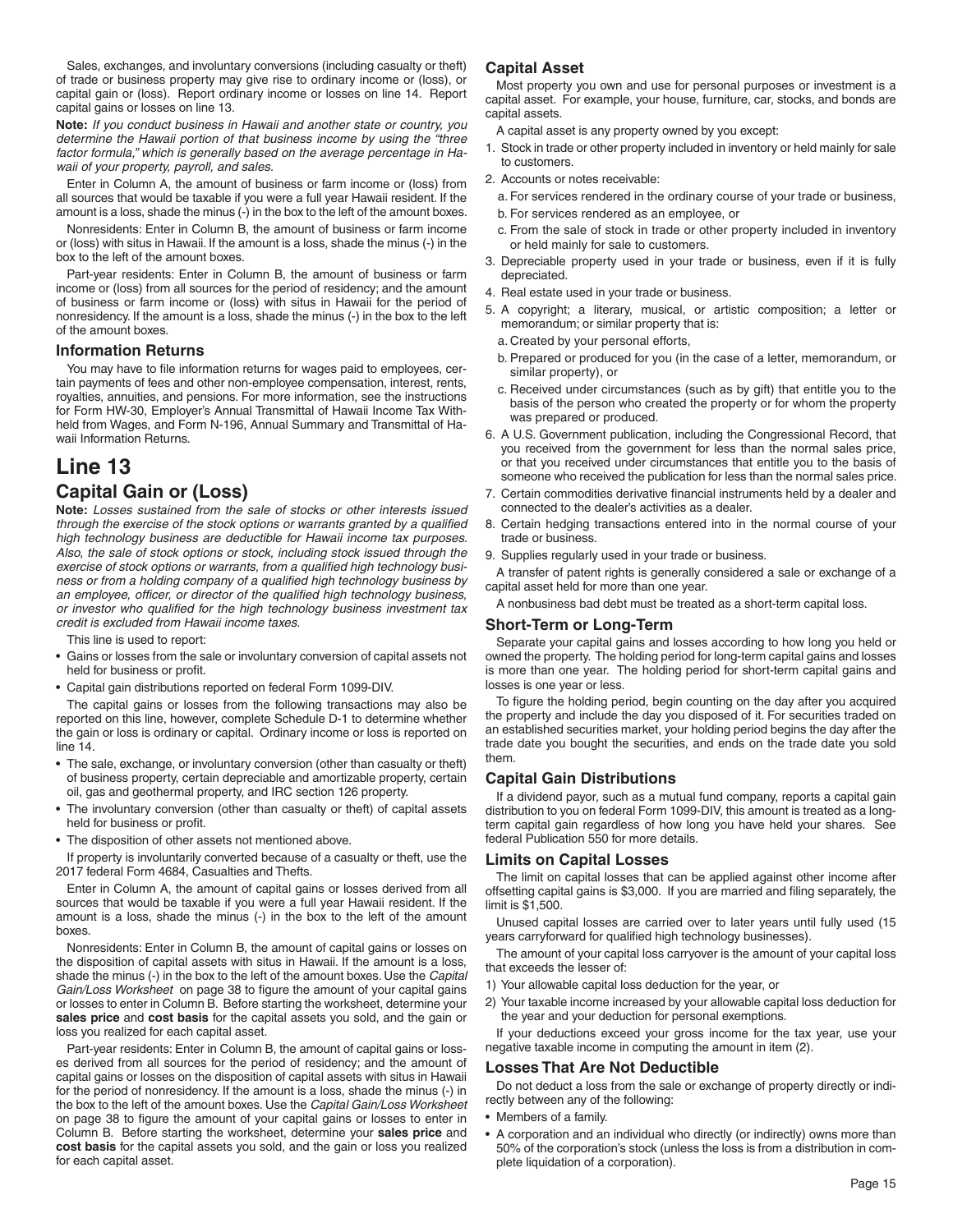- A grantor and a fiduciary of a trust.
- A fiduciary and a beneficiary of the same trust.
- A fiduciary of a trust and a fiduciary (or beneficiary) of another trust if both trusts were created by the same grantor.
- An executor of an estate and a beneficiary of that estate, unless the sale or exchange was to satisfy a pecuniary bequest (that is, a bequest of a sum of money).
- An individual and a tax-exempt organization controlled directly (or indirectly) by the individual or the individual's family.
- A corporation and a partnership if the same persons own more than 50% in value of the outstanding stock of the corporation and more than 50% of the capital interest or profits interest in the partnership.

If you sell or otherwise dispose of (1) an asset used in an activity to which the at-risk rules apply or (2) any part of your interest in an activity to which the at-risk rules apply, and you have amounts in the activity for which you aren't at risk, see the instructions for federal Form 6198. If the loss is allowable under the at-risk rules, it then may be subject to the passive activity rules. See federal Form 8582 and its instructions for details on reporting capital gains and losses from a passive activity.

#### **Special Cases**

The following items may require special treatment:

- Transactions by a securities dealer.
- Bonds and other debt instruments.
- Certain real estate subdivided for sale that may be considered a capital asset.
- Gain on the sale of depreciable property to a more than 50%-owned entity or to a trust of which you are a beneficiary.
- Gain on the disposition of stock in domestic international sales corporations.
- Gain on the sale or exchange of stock in certain foreign corporations.
- Transfer of property to a partnership that would be treated as an investment company if the partnership was incorporated.
- Sales of stock received under a qualified public utility dividend reinvestment plan.
- Wash sales of stock or securities.
- Gain or loss from the closing or expiration of an option.
- Distributions received from an employee pension, profit-sharing, or stock bonus plan (see Form N-152, Tax on Lump-Sum Distributions).

#### **Transfer of Appreciated Property to a Political Organization**

If you transfer property to a political organization when the fair market value of the property is more than your adjusted basis, treat the transaction as a property sale on the transfer date. Report the fair market value of the property at the time of the transfer as the sales price. Ordinary income or capital gains provisions apply as if a sale took place.

#### **Exchange of Like-Kind Real Property**

**Note:** *Act 27, Session Laws of Hawaii 2018, limits the nonrecognition of gain or loss to like-kind exchanges of real property that is not held primarily for sale, effective for exchanges completed after 2017.*

Report the exchange of "like-kind" real property on federal Form 8824, Like-Kind Exchanges, and attach the form to your return. You must report it even though no gain or loss is recognized when you exchange business or investment real property for real property of "like-kind." (This does not include real property held primarily for sale.)

#### **Small Business Stock**

Subject to limitations, you may deduct the loss on the sale, exchange, or worthlessness of small business stock (IRC section 1244) as an ordinary loss on line 14. However, gains are reported as capital gains on this line.

#### **Disposition of Business Property**

A sale or other disposition of property used in a trade or business, or of an interest in a partnership, may result in either ordinary income or loss, or capital gain or loss. Schedule D-1 should be used to determine whether the gain or loss is ordinary or capital. Ordinary income or loss is reported on line 14.

Also, if the capital goods excise tax credit has been taken on the property, some of the credit may be recaptured. See Form N-312 for further information.

#### **Sale of Your Home**

Use Form N-103 to determine the gain or loss from the sale of your main home.

Report a taxable gain from the sale of your main home as a gain from the sale of a capital asset. A loss from such a sale is not deductible.

Your sale qualifies for exclusion of \$250,000 gain (\$500,000 if married filing jointly) if the following are true:

- You owned the home and used it as your main home during at least 2 of the last 5 years before the date of sale.
- You did not acquire the home through a like-kind exchange during the past 5 years.
- You did not claim any exclusion for the sale of a home that occurred during a 2-year period ending on the date of the sale of the home, the gain from which you now want to exclude.

See the instructions for Form N-103 for further information.

#### **Installment Sales**

If you sold property at a gain, and are to receive any payment in a tax year after the year of sale, you must use the installment method and federal Form 6252, Installment Sale Income, unless you elect not to. Also use federal Form 6252 if you received a payment in 2020 from a sale made in an earlier year on the installment method.

You may not use the installment method to report income from the sale of stock or securities traded on an established securities market. All payments to be received under this type of sale are treated as received in the year of sale.

If you want to elect out of the installment method, report the full amount of the gain on a timely filed return (including extensions).

#### **Gains and Losses from Section 1256 Contracts and Straddles**

For information on how to report gains and losses from regulated futures contracts and straddles, see federal Form 6781.

#### **Undistributed Long-term Capital Gains from Regulated Investment Companies**

Include in income as a long-term capital gain the amount which constitutes your share of the undistributed capital gains of a regulated investment company. If a regulated investment company informs you that it has undistributed gains and has told you that it has paid tax to the State of Hawaii because of those gains, you may be entitled to a credit that should be claimed on Schedule CR, line 7b.

# **Line 14**

#### **Supplemental Gains or (Losses)**

In general, this line is used to report:

- The sale or exchange of property used in your trade or business; depreciable and amortizable property; oil, gas, geothermal, or other mineral properties; and IRC section 126 property.
- The involuntary conversion (from other than casualty or theft) of property used in your trade or business and capital assets held in connection with a trade or business, or a transaction entered into for profit.
- The disposition of noncapital assets other than inventory or property held primarily for sale to customers in the ordinary course of your trade or business.

Enter in Column A, the amount of ordinary gains or losses derived from all sources that would be taxable if you were a full year Hawaii resident. If the amount is a loss, shade the minus (-) in the box to the left of the amount boxes.

Nonresidents: Enter in Column B, the amount of ordinary gains or losses on the disposition of assets with situs in Hawaii. If the amount is a loss, shade the minus (-) in the box to the left of the amount boxes.

Part-year residents: Enter in Column B, the amount of ordinary gains or losses derived from all sources for the period of residency; and the amount of ordinary gains or losses on the disposition of assets with situs in Hawaii for the period of nonresidency. If the amount is a loss, shade the minus (-) in the box to the left of the amount boxes.

### **Line 15 IRA Distributions**

IRA distributions are not taxable to nonresidents, however, if a nonresident later becomes a resident of Hawaii, the amount of IRA distributions received after acquiring the Hawaii residency status may be taxable.

An IRA includes a traditional IRA, Roth IRA, simplified employee pension (SEP) IRA, and a savings incentive match plan for employees (SIMPLE) IRA.

For more information, see federal Publication 590-A, Contributions to Individual Retirement Arrangements (IRAs), and federal Publication 590-B, Distributions from Individual Retirement Arrangements (IRAs).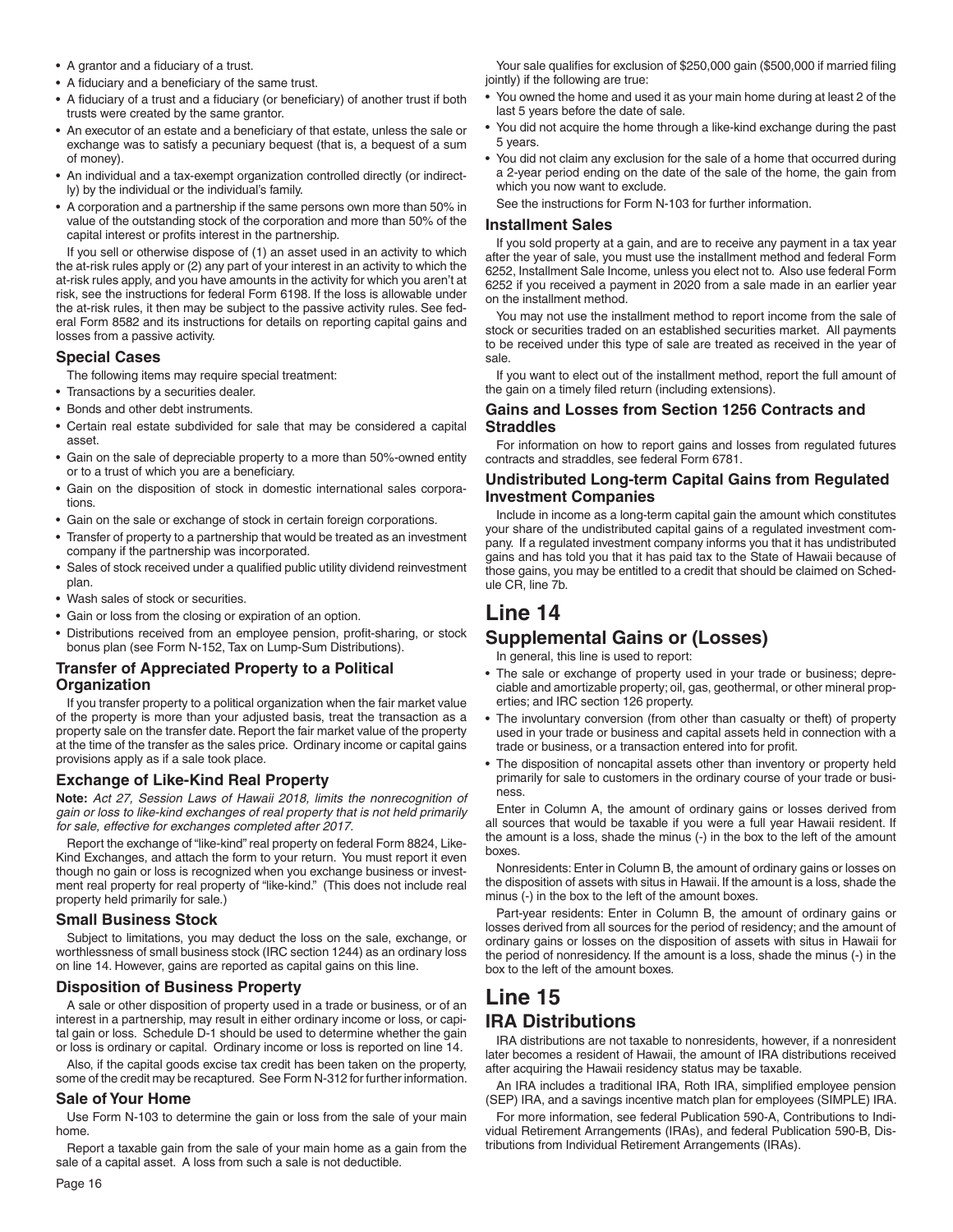Enter in Column A, the amount of IRA distributions that would be taxable if you were a full year Hawaii resident.

Nonresidents: Enter zero in Column B.

Part-year residents: Enter in Column B, the amount of IRA distributions that would be taxable for the period of residency.

# **Line 16**

### **Pensions and Annuities**

**Note:** *Public Law 104-95, prohibits any state from imposing an income tax on the retirement income of any individual who is not a resident or domiciliary of that state.*

Use line 16 to report annuity income that is fully or partially taxable. Also use this line to report distributions from profit-sharing plans and employeesavings plans.

Enter in Column A, the amount that would be taxable if you were a full year Hawaii resident.

Nonresidents: Enter zero in Column B.

Part-year residents: Enter in Column B, the amount that would be taxable for the period of residency.

#### **Nontaxable Distributions**

#### **Employer-Funded Pension Plans**

The following three types of distributions are not taxed by Hawaii and do not need to be reported on line 16:

- (1) Pension or annuity distributions from a public (i.e., government) retirement system (e.g., federal civil service annuity, military pension, state or county retirement system) unless voluntary contributions were made by an employee under an elective right. For more information, see section 18- 235-7-02, HAR.
- (2) Distributions from a private employer pension plan received upon retirement (including early retirement and disability retirement) if the employee did not contribute to the pension plan.
- (3) Distributions from a pension plan at age 70-1/2 that are made to comply with the federal mandatory payout rule do qualify as a retirement payment whether or not the employee is still working full time.

Distributions from a private employer pension plan received upon retirement are partially taxed by Hawaii if the employee contributed to the pension plan.

#### **Rollover IRAs**

A rollover IRA is treated as a continuation of the original plan that provided the money that is rolled over. If distributions from the original plan would be characterized as a qualified distribution, distributions out of the rollover IRA need not be reported as well.

**Example -** An individual received a lump sum distribution from an employer-funded profit-sharing plan upon retirement. The individual did not contribute to the profit-sharing plan. The entire lump sum distribution was rolled over to an IRA. In 2020, the individual rolled over \$50,000 from the IRA to a Roth IRA. The entire amount rolled over to the Roth IRA represents the lump sum distribution received by the individual upon retirement and earnings thereon. Since the lump sum distribution that the individual received upon retirement qualifies as a pension, the amount rolled over from the regular IRA to the Roth IRA also qualifies as a pension. Therefore, the amount rolled over to the Roth IRA is exempt from Hawaii's income tax.

#### **Taxable Pensions and Annuities**

**Note:** *Act 13, Session Laws of Hawaii 2020, adopts the federal provision that provides for special distribution options and rollover rules for retirement plans and IRAs and expands permissible loans from certain retirement plans.*

#### **Early Distributions**

Early distributions from a pension plan that are subject to the 10 percent federal penalty tax do not qualify and are taxable. If you are receiving an early distribution, include the gross amount in line 16, Column A.

#### **Deferred Compensation Plans**

Distributions from a deferred compensation plan may be fully or partly taxable. A deferred compensation plan includes any plan in which the employee has a choice of whether to contribute money into the plan or take that amount in cash or property. Examples include 401(k) plans, salary reduction Simplified Employee Pension (SARSEP) plans, the Federal Thrift Savings Plan, and section 457 plans like the State of Hawaii Deferred Compensation Plan. Attach Schedule J (Form N-11/N-15/N-40) to figure the taxable amount to include in line 16, Column A.

#### **Annuity Plans**

Retirement vehicles that you fund yourself, such as annuity plans and Individual Retirement Accounts (IRAs) that are not funded through a Simplified Employee Pension (SEP) plan, are considered to be your own investments. Distributions from these plans may be fully or partly taxable, depending on whether your IRAs include deductible or nondeductible contributions. Attach Schedule J (Form N-11/N-15/N-40) to figure the taxable amount to include in line 16, Column A.

#### **Rollover IRAs**

A rollover IRA is treated as a continuation of the original plan that provided the money that is rolled over. If distributions from the original plan would be characterized as taxable, distributions out of the rollover IRA would be taxable as well. Attach Schedule J (Form N-11/N-15/N-40) to figure the taxable amount to include in line 16, Column A.

**Example -** An individual received a lump sum distribution from an employer-funded profit-sharing plan upon separation from service before retirement. The individual did not contribute to the profit-sharing plan. The entire lump sum distribution was rolled over to an IRA. In 2020, the individual rolled over \$50,000 from the IRA to a Roth IRA. The entire amount rolled over to the Roth IRA represents the lump sum distribution received by the individual upon separation from service and earnings thereon. Since the lump sum distribution that the individual received upon separation from service does not qualify as a pension (the distribution is not paid upon retirement, disability, or death), the amount rolled over from the regular IRA to the Roth IRA also does not qualify as a pension. Therefore, the amount rolled over to the Roth IRA is taxable for Hawaii's income tax.

#### **Hybrid Plans**

If you received a distribution from a plan that is partly pension and partly deferred compensation, such as a  $401(k)$  plan with a profit sharing component or an employer matching program, a SEP plan with employer contributions as well as a salary reduction option, or a similar hybrid plan, attach Schedule J (Form N-11/N-15/N-40) to figure the taxable amount to include in line 16, Column A.

#### **Lump-Sum Distributions**

If you received a lump-sum distribution from a pension plan and you are electing to use the special 10-year averaging method, attach Schedule J (Form N-11/N-15/N-40) and Form N-152, Tax on Lump-Sum Distributions, to figure the taxable amount.

**Note:** *If your lump-sum distribution included capital gain amounts, you may be able to reduce your tax by including the capital gain amounts on Form N-152 and electing the capital gains treatment. See Form N-152 Instructions for more information.*

**Caution:** *Certain transactions, such as loans against your interest in a qualified plan, may be treated as taxable distributions.* 

For more information on the taxation of pensions, see sections 18-235- 7-02 to 18-235-7-03, HAR, Tax Information Release No. 90-4, *"Taxability of*  Benefit Payments from Pension Plan to Participants who Attain Age 70-1/2 *as Required by the Internal Revenue Code (IRC) Section 401(a)(9)(C)*,*"* and Tax Information Release No. 96-5, *"Taxation of Pensions Under the Hawaii Net Income Tax Law: Deferred Compensation Arrangements; Rollover IRAs; Sub-Accounts of Pension Plans; Social Security and Railroad Retirement Act*  Benefits; Limitation on Deductions for Contributions to a Nonqualified Plan."

# **Line 17**

#### **Rents, Royalties, Partnerships, Estates or Trusts**

Enter your net income or loss from rents, royalties, partnerships, S corporations, estates, trusts, and REMICs. Net income or loss can be calculated on federal Schedule E.

Enter in Column A, the net income or loss from rents, royalties, partnerships, S corporations, estates, trusts, and REMICs from all sources that would be taxable if you were a full year Hawaii resident. If the amount is a loss, shade the minus (-) in the box to the left of the amount boxes.

Nonresidents: Enter in Column B, the net income or loss from rents, royalties, partnerships, S corporations, estates, trusts, and REMICs with situs in Hawaii. If the amount is a loss, shade the minus (-) in the box to the left of the amount boxes.

Part-year residents: Enter in Column B, the net income or loss from rents, royalties, partnerships, S corporations, estates, trusts, and REMICs from all sources for the period of residency; and the net income or loss from rents, royalties, partnerships, S corporations, estates, trusts, and REMICs with situs in Hawaii for the period of nonresidency. If the amount is a loss, shade the minus (-) in the box to the left of the amount boxes.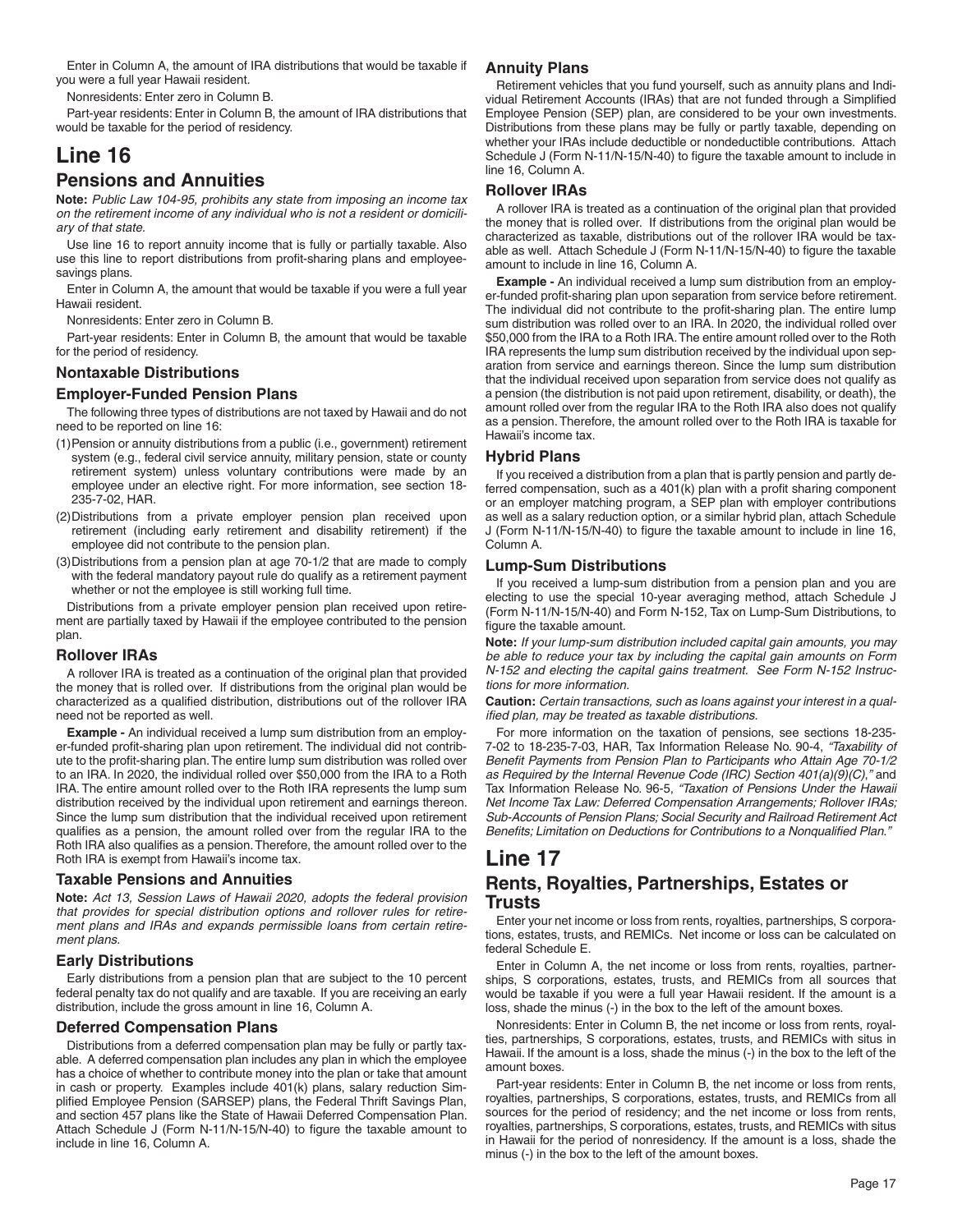**Note:** *The paying entity may send you a Hawaii Schedule K-1 that will tell you how much income was Hawaii source income; if it does not, you still*  need to find this information out from the paying entity. For part-year resi*dents, if you are unable to determine how much was earned during the period of residency, prorate it over the year. For example, if a part-year resident was a resident for four months and was told by a partnership that the resident's share of income was \$45,000, out of which \$15,000 was Hawaii source income, then the taxable portion would be \$15,000 Hawaii source income plus one-third (4 months / 12 months) of the non-Hawaii source income of \$30,000 (\$45,000 - \$15,000), for a total of \$25,000 (\$15,000 + 1/3 of \$30,000).*

# **Line 18 Unemployment Compensation**

**Note:** *If you are a nonresident military spouse and you received unemploy*ment insurance benefits to replace wages, salaries, and other compensa*tion for services performed in Hawaii as an employee, see Special Instructions for Nonresident Military Spouses on page 7.*

Unemployment compensation (insurance) you received is taxable.

You should receive federal Form 1099-G, or similar statement, showing the total unemployment compensation paid to you during the year. For payments in 2020 you should receive this statement by January 31, 2021.

Note: Supplemental unemployment benefits received from a companyfinanced supplemental unemployment benefit fund are wages. They are not *considered unemployment compensation. Report these benefits on Form N-15, line 7.*

Enter in Column A, the amount of unemployment compensation received from all sources that would be taxable if you were a full year Hawaii resident.

Nonresidents: Enter in Column B, the amount of unemployment compensation received from Hawaii.

Part-year residents: Enter in Column B, the amount of unemployment compensation received from all sources for the period of residency; and the amount of unemployment compensation received from Hawaii for the period of nonresidency.

# **Line 19 Other Income**

Use line 19 to report any income not reported elsewhere on your return or other schedules. List the nature, source, and amount of income. If there is more than one type of income, attach a separate sheet listing the nature, source, and amount of each type of income.

**Caution:** *Do not report any income from self-employment on line 19. If you do have any income from self-employment, you must report it on line 12.*

**Examples of income to be reported on line 19 are:**

• Prizes, awards and gambling winnings. Proceeds from lotteries, raffles, etc., are gambling winnings. You must report the full amount of your winnings on this line. You cannot offset losses against winnings and report the difference.

If you had any gambling losses, you may take them as a miscellaneous itemized deduction not subject to the 2% Hawaii AGI limitation on line 38f. However, you cannot deduct more losses than the winnings you report.

- **Reimbursement for items that you deducted in an earlier year**, such as medical expenses or real estate taxes, if the deduction reduced your tax.
- Amounts you recovered on **bad debts** that you deducted in an earlier year.
- **Fees received for jury duty and precinct election board duty.** These fees are taxable, but you may be able to deduct part or all of your jury duty pay if you were required to turn it over to your employer. See the instructions for line 34 on page 21.
- **Individual Housing Account (IHA) distributions.** If you purchased a principal residence with an Individual Housing Account (IHA), or you are notified by an IHA trustee that you have received a taxable distribution, report the taxable amount on line 19.

If you purchased residential property before January 1, 1990, with a distribution from an IHA, you must include in gross income in the year the property is sold, conveyed, or transferred an amount equal to the amount of the distribution, unless an election was made to include one-tenth of the distribution in gross income each year for ten years. In addition, a penalty is added to your gross income. Attach Form N-103, Sale of Your Home, to figure the additional gross income.

If you purchased residential property after December 31, 1989, you must include in gross income one-tenth of the distribution each year for ten years. If you sell the property purchased with an IHA distribution before the end of the ten-year period, the remaining amount of the distribution

not previously reported must be included in gross income in the year of sale. In addition, a penalty is added to your tax liability. Attach Form N-103, Sale of Your Home, to figure the additional tax liability.

If you purchased residential property after December 31, 1996, with a distribution from an IHA established prior to January 1, 1990, and you have made the election to do so, you must include in gross income in the year the property is sold, conveyed, or transferred an amount equal to the amount of the distribution. In addition, a penalty is added to your gross income. Attach Form N-103, Sale of Your Home, to figure the additional gross income.

If you use an IHA distribution for any purpose other than to purchase a first principal residence in Hawaii, or if you borrow against the IHA for such a purpose, the distribution (or the loan amount) is taxable, and a 10% penalty tax is imposed. The additional tax is the same amount shown in Box 4 of Form N-2, Distribution from an Individual Housing Account, and must be included on line 44.

If you establish an IHA and later marry a person owning residential property, the IHA will terminate and distribute all of the assets to you. In this case, you must include the total distribution in your gross income. No penalty tax is imposed, but the 10% is still withheld. Be sure to claim the withheld amount on line 54.

If an individual establishes an IHA and then dies or becomes totally disabled, special rules apply. For more information, see sections 18-235- 5.5(r) and (s), HAR.

- **Scholarships and Fellowships.** Scholarship and fellowship grants not reported on federal Form W-2 should be reported on line 19. However, if you were a degree candidate, include on line 19 only the amounts you used for expenses other than tuition and course-related expenses. For example, amounts used for room, board, and travel must be reported on line 19.
- **Taxable distributions from an ABLE account.** Distributions from ABLE accounts may be taxable if (a) they are more than the qualified disability expenses of the designated beneficiary in 2020, and (b) they were not included in a qualified rollover.
- **Taxable distributions from a Coverdell education savings account (ESA) or a qualified tuition program (QTP).** Distributions from these accounts may be taxable if (a) they are more than the qualified higher education expenses of the designated beneficiary in 2020, and (b) they were not included in a qualified rollover. For more information, see federal Publication 970, Tax Benefits for Education.

**Note:** *Act 27, Session Laws of Hawaii 2018, (1) permits taxpayers to roll over amounts from qualified tuition programs to ABLE accounts without penalty, effective for distributions after December 22, 2017 through 2025, and (2) does not adopt the federal provision that elementary and secondary*  school expenses of up to \$10,000 per year are qualified expenses for *qualified tuition programs.* 

**• Taxable distributions from a health savings account (HSA) or an Archer medical savings account (MSA).** Distributions from these accounts may be taxable if (a) they are more than the unreimbursed qualified medical expenses of the account beneficiary or account holder in 2020, and (b) they were not included in a qualified rollover. For more information, see federal Publication 969, Health Savings Accounts and Other Tax-Favored Health Plans.

#### • **Net operating loss.—**

If, in 2020, your business or profession lost money, or you had a casualty loss, or a loss from the sale or other disposition of depreciable property or real property used in your trade or business, you can apply the losses against your 2020 income. If the losses exceed your income, the excess is a net operating loss (NOL).

**Note:** *Act 27, Session Laws of Hawaii 2018, eliminates NOL carrybacks (except for farming NOLs which are permitted a two-year carryback), and allows un*used NOLs to be carried forward indefinitely for NOLs arising in tax years ending *after December 31, 2017. Also, the NOL deduction is limited to 80% of taxable income for NOLs arising in tax years beginning after December 31, 2017.*

If you carryback the farming NOL and are due a refund from the carryback, you must file an amended return on Form N-15. Nonresidents and part-year residents cannot file Form N-109, Application for Tentative Refund from Carryback of Net Operating Loss. A separate amended Form N-15 must be completed for each year you request an adjustment. For more information on filing an amended return on Form N-15, see page 34.

You may elect to carry the farming NOL forward instead of first carrying it back to prior years. If you make this election, then you can use your farming NOL only in the carryforward period.

To make this election, attach a statement to your original return filed by the due date (including extensions) for the farming NOL year. This statement must state that you are electing to waive the carryback period under section 235-7(d), HRS, and IRC section 172(b)(1)(B)(iv).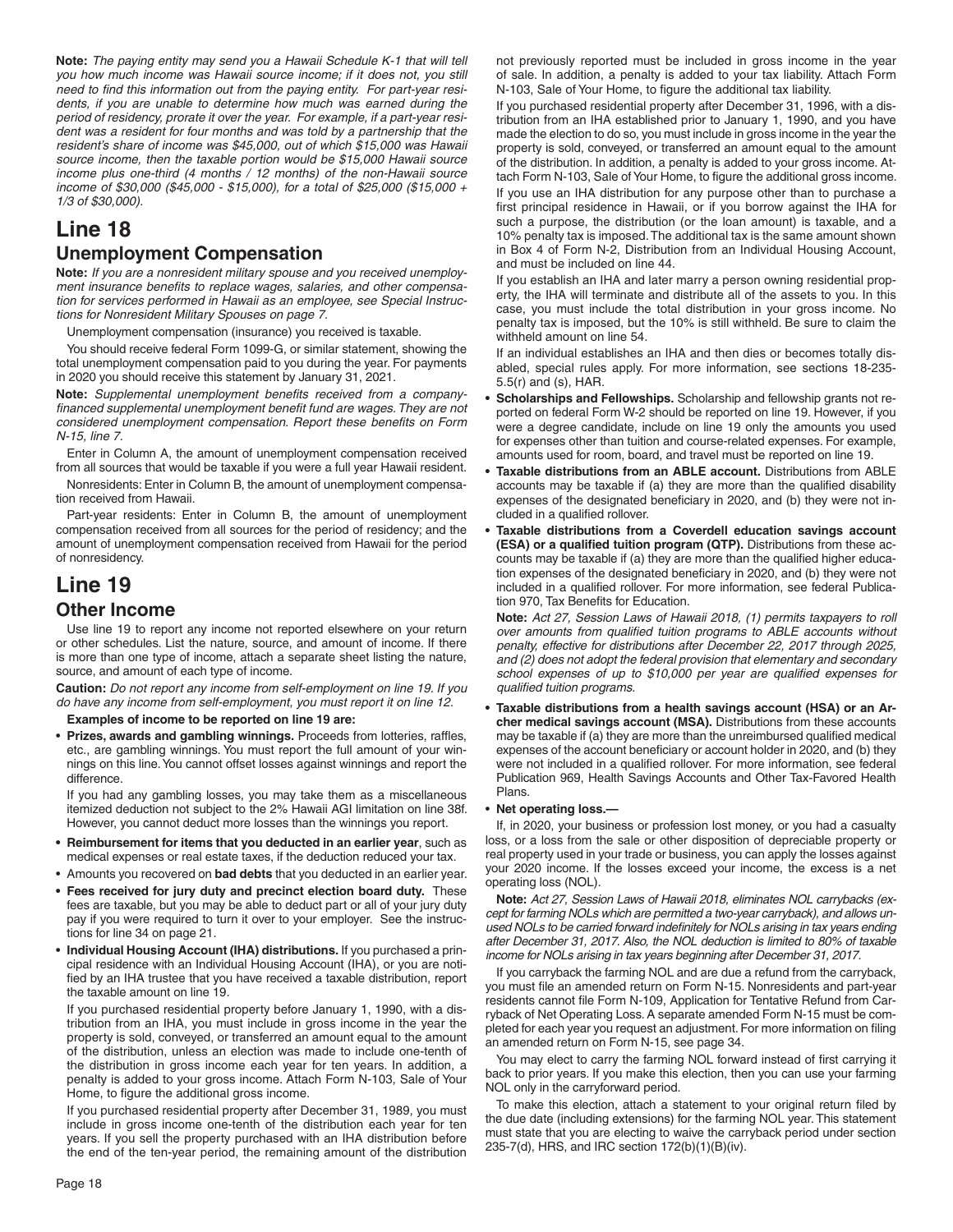If you filed your original return on time but did not file the statement with it, you can make this election on an amended return filed within 6 months of the original due date of the return, but not including any extension. Attach a statement to your amended return, and write "Filed pursuant to 26 C.F.R. 301.9100-2" at the top of the statement. Also include the statement noted above that you are waiving the carryback period.

Once you elect to waive the carryback period, it cannot be changed later.

If you do not file this statement on time, the carryback period cannot be waived and you must first carry the farming NOL back before carrying it forward.

If you had a loss in a prior year to carry forward to 2020; enter it on line 19 and shade the minus (-) in the box to the left of the amount boxes. Attach a separate sheet showing how you figured the amount.

Note: Although nonresidents and part-year residents cannot file Form *N-109, Schedule A (Form N-109) may be used to figure the amount of the net operating loss that is available for carryback or carryforward.*

- **Olympic and Paralympic medals and USOC prize money.** The value of Olympic and Paralympic medals and the amount of United States Olympic Committee prize money you receive on account of your participation in the Olympic or Paralympic Games may be nontaxable. These amounts should be reported to you in box 3 of federal Form 1099-MISC. To see if these amounts are nontaxable, first figure your adjusted gross income including the amount of your medals and prize money. If your adjusted gross income is not more than \$1,000,000 (\$500,000 if married filing separately), these amounts are nontaxable and you should include the amount in box 3 of federal Form 1099-MISC on line 19, then subtract it by including it on line 34 along with any other write-in adjustments. In the space to the left of the total on line 34, enter the nontaxable amount and identify as "USOC."
- **Allowance of Partial Above the Line Deduction for Charitable Contributions.** Act 13, Session Laws of Hawaii 2020, adopts the federal provision that allows a reduction in taxable income for taxpayers who do not itemize their deductions on their return. The adjustment may reduce the Total AGI and Hawaii AGI by up to \$300 for cash contributions made in 2020 to qualified organizations. A deduction cannot be taken for a contribution to an organization described in IRC section 509(a)(3) or for the establishment of a new, or maintenances of an existing, donor advised fund. Also, contributions of noncash property and contributions carried forward from prior years don't qualify for this deduction.

Enter on line 19, Column A, the amount of qualified cash contributions and shade the minus (-) in the box to the left of the amount boxes.

Nonresidents: Enter zero on line 19, Column B.

Part-year residents: Enter on line 19, Column B, the amount of qualified cash contributions made during the period of residency and shade the minus (-) in the box to the left of the amount boxes.

### **Line 20 Total Income**

Add the amounts in Column A and B for lines 7 through 19. If any of these amounts are negative, first add all the positive amounts. Next, add all the negative amounts. Then, subtract the total of the negative amounts from the total of the positive amounts and enter the result on line 20. If the result is negative, shade the minus (-) in the box to the left of the amount boxes.

# **Adjustments to Income**

### **Line 21**

#### **Certain Business Expenses of Reservists, Performing Artists, and Fee-Basis Government Offi cials**

**Note:** *The 2020 standard mileage rate for business use of your vehicle is 57.5 cents a mile.*

If you are a member of a reserve component of the Armed Forces of the United States and you travel more than 100 miles away from home in connection with your performance of services as a member of the reserves, you can include your expenses for reserve travel over 100 miles from home, up to the federal rate, from line 10 of the 2017 federal Form 2106 or line 6 of the 2017 federal Form 2106-EZ on line 21.

If you are a qualified performing artist, you can include your performingarts-related-expenses from line 10 of the 2017 federal Form 2106 or line 6 of the 2017 federal Form 2106-EZ on line 21.

If you are a fee-basis state or local government official, include your employee business expenses from line 10 of the 2017 federal Form 2106 or line 6 of the 2017 federal Form 2106-EZ on line 21.

Enter in Column A, the amount that would be allowed as a deduction for certain business expenses of reservists, performing artists, and fee-basis government officials if you were a full year Hawaii resident.

Nonresidents and part-year residents: Compute your allowable deduction for Column B as follows:

- 1) Divide your total reservists, performing artists, and fee-basis government officials income subject to taxation in Hawaii by the total reservists, performing artists, and fee-basis government officials income computed without regard to source.
- 2) Multiply the resulting percentage by the amount entered in Column A.

For more information, see the instructions for federal Form 1040 and the 2017 federal Form 2106. Complete and attach the 2017 federal Form 2106 or the 2017 federal Form 2106-EZ to your return.

# **Line 22**

### **Individual Retirement Arrangements (IRAs)**

Enter the combined amount of your IRA deduction and your spouse's IRA deduction.

**Note:** *You cannot deduct contributions to a Roth IRA*.

Enter in Column A, the same amount allowed on your federal return as an IRA deduction.

Nonresidents and part-year residents: Compute your allowable deduction for Column B as follows:

- 1) Divide your total earned income subject to taxation in Hawaii by the total earned income computed without regard to source.
- 2) Multiply the resulting percentage by the deduction allowed on your federal return.

For more information, see the instructions for federal Form 1040.

## **Line 23**

#### **Student Loan Interest Deduction**

You can take this deduction only if **ALL** of the following apply.

- 1. You paid interest in 2020 on a qualified student loan (see below).
- 2. Your filing status is any status except married filing separately.
- 3. Your Hawaii modified adjusted gross income (AGI) is less than: \$65,000 if single, head of household, or qualifying widow(er); \$130,000 if married filing jointly.
- 4. You, or your spouse if filing jointly, are not claimed as a dependent on someone else's (such as your parent's) 2020 tax return.

If you paid interest on a qualified student loan (see below), you may be able to deduct up to \$2,500 of the interest on this line.

**Qualified student loan.** A qualified student loan is any loan you took out to pay the qualified higher education expenses for any of the following individuals who was an eligible student.

- 1. Yourself or your spouse.
- 2. Any person who was your dependent when the loan was taken out.
- 3. Any person you could have claimed as a dependent for the year the loan was taken out except that:
- a. The person filed a joint return,
- b. The person had gross income that was equal to or more than the exemption amount for that year (\$4,200 for 2020), or
- c. You, or your spouse if filing jointly, could be claimed as a dependent on someone else's return.

However, a loan is not a qualified student loan if (a) any of the proceeds were used for other purposes or (b) the loan was from either a related person or a person who borrowed the proceeds under a qualified employer plan or a contract purchased under such a plan.

**Qualified higher education expenses** generally include tuition, fees, room and board, and related expenses such as books and supplies. The expenses must be for education in a degree, certificate, or similar program at an eligible educational institution. An eligible educational institution includes most colleges, universities, and certain vocational schools.

You must reduce your qualified education expenses by the total amount paid for them with the following tax-free items.

- Employer-provided educational assistance.
- Tax-free distribution of earnings from a Coverdell education savings account (ESA).
- Tax-free distribution of earnings from a qualified tuition program (QTP).
- U.S. savings bond interest that you exclude from income because it is used to pay qualified education expenses.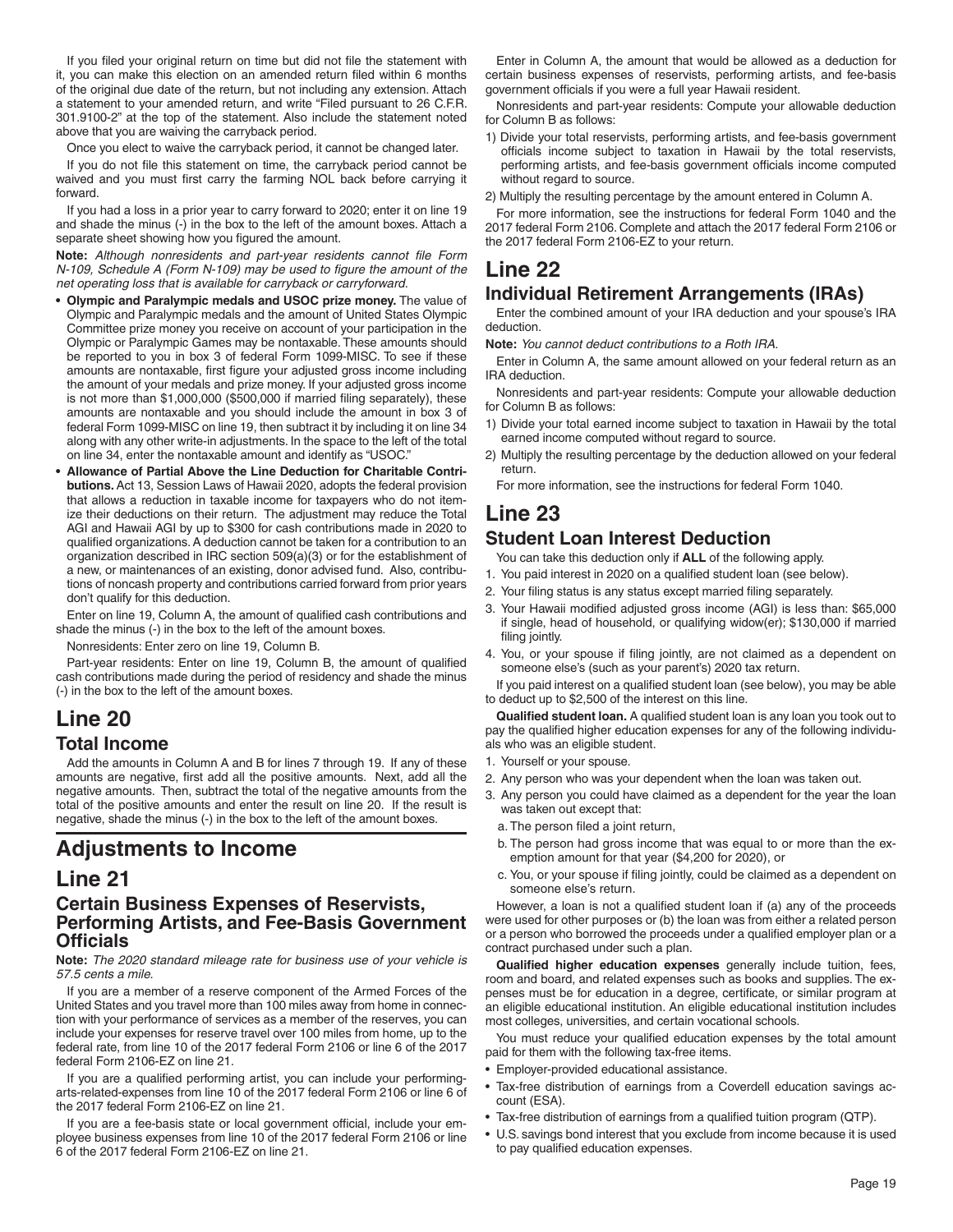- The tax-free part of scholarships and fellowship grants.
- Veterans' educational assistance.
- Any other nontaxable (tax-free) payments (other than gifts or inheritances) received as educational assistance.

**Eligible student.** This is a student who was enrolled at least half-time in a program leading to a degree, certificate, or other recognized educational credential.

**Enrolled at least half-time.** A student was enrolled at least half-time if the student was taking at least half the normal full-time work load for his or her course of study.

The standard for what is half of the normal full-time work load is determined by each eligible educational institution. However, the standard may not be lower than any of those established by the U.S. Department of Education under the Higher Education Act of 1965.

For more information, see federal Publication 970.

**How To Figure the Deduction.** Use the *Student Loan Interest Deduction Worksheet* on page 42 to figure your deduction.

# **Line 24**

### **Health Savings Account Deduction**

Enter in Column A, the same amount allowed on your federal return as a health savings account deduction.

Nonresidents and part-year residents: Compute your allowable deduction for Column B as follows:

- 1) Divide your total earned income subject to taxation in Hawaii by the total earned income computed without regard to source.
- 2) Multiply the resulting percentage by the deduction allowed on your federal return.

For more information, see the instructions to federal Form 1040.

### **Line 25 Moving Expenses**

**Note:** *Act 27, Session Laws of Hawaii 2018, does not adopt the federal provisions that suspended (1) the deduction for moving expenses, except for members of the armed forces, and (2) the exclusion from gross income for qualifi ed moving expense reimbursements for tax years 2018 through 2025.*

Employees and self-employed persons (including partners) can deduct certain moving expenses.

You can take this deduction if you moved in connection with your job or business and your new workplace is at least 50 miles farther from your old home than your old home was from your old workplace. If you had no former workplace, your new workplace must be at least 50 miles from your old home.

A nonresident may only deduct expenses connected with a move to or within the State of Hawaii. Hawaii allows a moving expense deduction for animal quarantine costs (up to 120 days) incurred.

A nonresident or a part-year resident giving up their Hawaii residency may not deduct moving expenses to a new place of employment outside the State of Hawaii. In this situation, zero should be entered on line 25, Column B.

For more details, see Form N-139. Complete Form N-139 and attach it to your return.

### **Line 26 Deductible Part of Self-Employment Tax**

If you are self-employed, you will be able to deduct as a business expense part of the amount of self-employment taxes paid for the tax year.

Enter in Column A, the same amount allowed on your federal return as a deduction for self-employment tax.

Nonresidents and part-year residents: Compute your allowable deduction for Column B as follows:

- 1) Divide your total self-employment income subject to taxation in Hawaii by the total self-employment income computed without regard to source.
- 2) Multiply the resulting percentage by the deduction allowed on your federal return.

For more information see the instructions for federal Form 1040.

### **Line 27 Self-Employed Health Insurance Deduction**

If you are self-employed, you will be able to deduct as a business expense 100% of the amount you pay for health insurance for yourself, your spouse, and your dependents provided that your net earned income from your Hawaii business is at least equal to the deduction.

However, if in addition to running your own business, you are an employee of another person, you will not be able to deduct the health insurance costs you pay if you are eligible to participate in a plan maintained by your employer. This is also true even if it is your spouse who is employed and you are eligible to participate in your spouse's company plan.

For the period of nonresidency, the following limitations may also apply to your health insurance deduction:

- Only the amount paid for health insurance coverage for the period you were self-employed within Hawaii is eligible for the deduction.
- The net earned income from your Hawaii business must be at least equal to the deduction.

For more information, see the instructions for federal Form 1040.

### **Line 28 Self-Employed SEP, SIMPLE, and Qualified Plans**

**Caution:** *You must have earnings from self-employment to claim this deduction. Sole proprietors and partners enter the allowable deduction for contributions to your SEP, SIMPLE, and qualified plans (H.R. 10 plans or Keogh plans) on line 28.*

There are two types of qualified retirement plans:

- Defined-contribution plan. This plan provides an individual account for each person in the plan. A defined contribution plan can be either a profitsharing plan or a money purchase pension plan. A profit-sharing plan can be set up to allow for discretionary employer contributions, meaning the amount contributed each year to the plan is not fixed. Contributions to a money purchase pension plan are fixed and are not based on your business profits.
- Defined-benefit plan. Contributions to a defined-benefit plan are determined by the investment needed to fund a specific benefit at retirement age. Write "DB" on the line to the left of the amount if you have a definedbenefit plan.

Enter in Column A, the same amount allowed on your federal return as a SEP, SIMPLE, and qualified plan deduction.

Nonresidents and part-year residents: Compute your allowable deduction for Column B as follows:

- 1) Divide your total self-employment income subject to taxation in Hawaii by the total self-employment income computed without regard to source.
- 2) Multiply the resulting percentage by the deduction allowed on your federal return.

For more information, see the instructions for federal Form 1040.

# **Line 29**

### **Penalty on Early Withdrawal of Savings**

The federal Form 1099-INT you received will show the amount of any penalty you were charged because you withdrew funds from your time savings deposit before its maturity. Enter this amount on line 29, Column A. (Be sure to include the interest income on Form N-15, line 8, Column A.)

The penalty cannot be deducted on your Hawaii return if none of the interest from the account was taxable as Hawaii income. If part of the interest was from an account that was taxable as Hawaii income, compute your allowable deduction as follows:

- 1) Divide the amount of interest received on that account subject to taxation in Hawaii by the total interest received on that account.
- 2) Multiply the resulting percentage by the total penalty charged to that account.

Enter this amount on line 29, Column B. (Be sure to include the taxable interest income on Form N-15, line 8, Column B.)

# **Line 30 Alimony Paid**

**Note:** *Act 27, Session Laws of Hawaii 2018, eliminates the above-the-line deduction for alimony payments and does not require the payee receiving alimony payments to include alimony payments in income for divorce de*crees, separation agreements, and certain modifications entered into after *2018.*

You can deduct (subject to Department Rules) alimony you paid. Alimony is a payment to or for a spouse or former spouse under a divorce or separation instrument. Alimony does not include voluntary payments that are not made under a divorce or separation instrument, child support, noncash property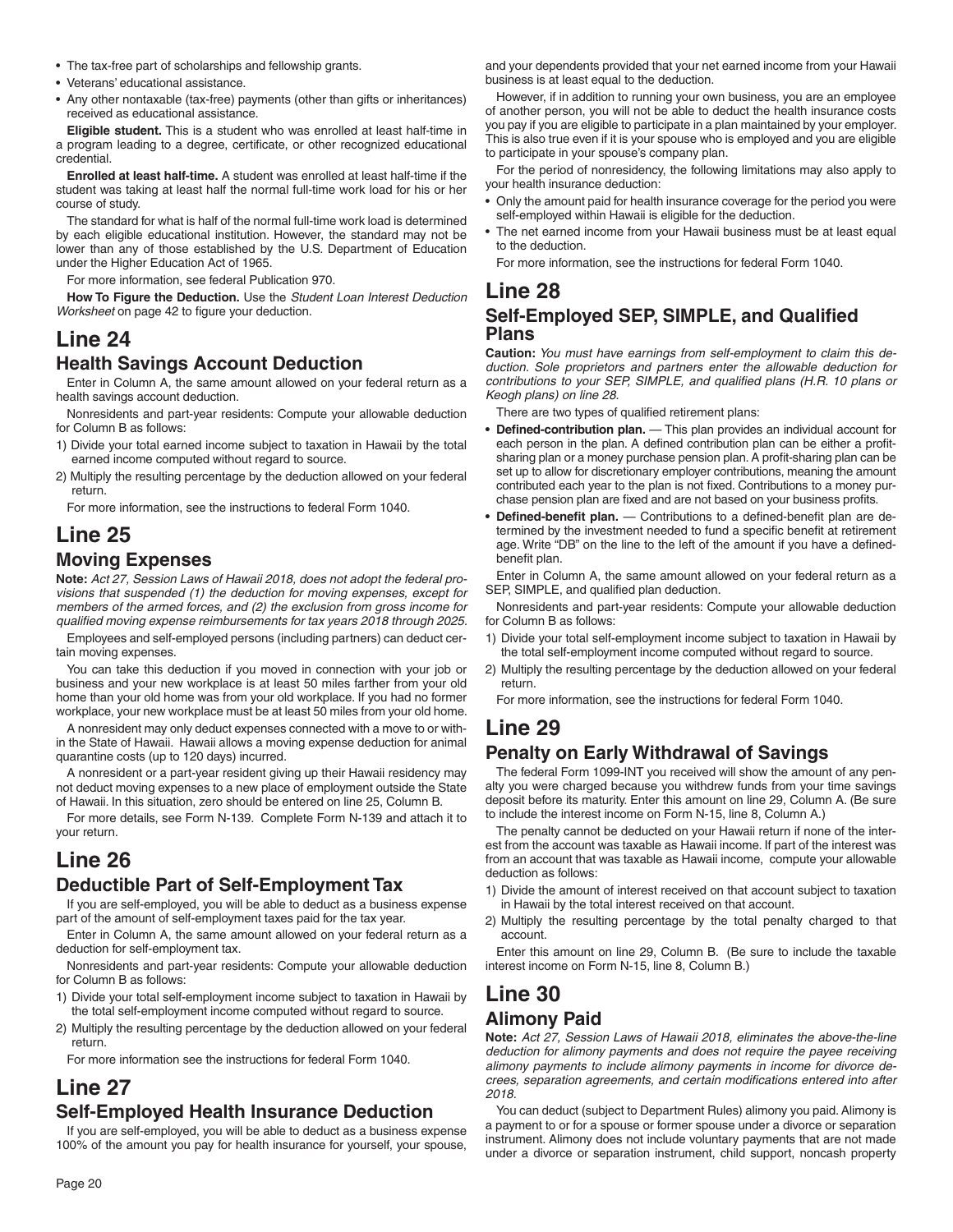settlements, payments to keep up the payer's property, or use of the payer's property.

If you paid alimony to one person, enter the name and social security number of the recipient in the space to the left of line 30.

If you paid alimony to more than one person, enter the name and social security number of one of the recipients. Show the name(s), social security number(s), and the amount paid to the other recipient(s) on an attached statement. Enter your total payments on line 30.

A payment to or for a spouse under a divorce or separation instrument executed after 1984 is alimony if the spouses do not file a joint return with each other and all the following requirements are met.

1) The payment is in cash.

2) The instrument does not designate the payment as not alimony.

- 3) The spouses are not members of the same household at the time the payments are made. This requirement applies only if the spouses are legally separated under a decree of divorce or separate maintenance.
- 4) There is no liability to make any payment (in cash or property) after the death of the recipient spouse.

5) The payment is not treated as child support.

If your alimony payments decrease or terminate during the first 3 calendar years, you may be subject to the recapture rule.

Deduction from gross income for alimony and separate maintenance payments shall be allowed only to the extent of the ratio of gross income attributed to this State to the entire gross income computed without regard to source in this State; provided that as used in this sentence "gross income" means gross income as defined in the IRC, minus the deductions defined in IRC section 62, other than the deductions for alimony and separate maintenance payments.

| Example:                                            | <b>Total Income</b> | <b>Hawaii Income</b> |  |
|-----------------------------------------------------|---------------------|----------------------|--|
| Income after allowable deductions (Form             |                     |                      |  |
| N-15, page 3, line $35$ <sup>*</sup>                | \$100,000           | \$60,000             |  |
| Computation for allowable alimony deduction:        |                     |                      |  |
| $$60,000 / $100,000 = 60\% \times $10,000 = $6,000$ |                     |                      |  |
| Alimony paid (Form N-15, page 2, line 30)           | \$10,000            | \$6,000              |  |

\*Excluding amount paid for alimony.

For more information see federal Publication 504, Divorced or Separated Individuals.

## **Line 31**

### **Payments to an Individual Housing Account**

You may be able to deduct from your gross income up to \$5,000, paid in cash during the taxable year into a trust account which is established for savings for a down payment on your first principal residence in Hawaii. A deduction not to exceed \$10,000 shall be allowed for a married couple filing a joint return. No deduction shall be allowed on any amounts distributed less than 365 days from the date on which a contribution is made to the account. Any deduction claimed for a previous taxable year for amounts distributed less than 365 days from the date on which a contribution was made shall be disallowed and the amount deducted shall be included in the previous taxable year's gross income and the tax reassessed. The account, established along the same lines as an individual retirement account (IRA), is to encourage first-time home buyers to save money for a down payment on a home. The interest income earned on the account within the taxable year shall not be included in gross income.

The "first principal residence" means a residential property purchased with the payment or distribution from the individual housing account which shall be owned and occupied as the only home by an individual who did not have any previous interest in, individually, or if the individual is married, whose spouse did not have any interest in a residential property inside or outside the State of Hawaii within the last 5 years prior to opening the IHA.

The amounts paid in cash allowable as a deduction for all taxable years are limited to \$25,000, in the aggregate, excluding interest earned or accrued. This limitation also applies to married individuals having separate accounts, the sum of such separate accounts and the deduction shall not exceed \$25,000 in the aggregate, excluding interest income earned or accrued.

Other requirements:

- The trustee must be a qualified bank, savings and loan association, credit union, or depository financial services loan company. Check with your financial institution if it is a qualified institution under Hawaii IHA rules.
- The entire interest of the trust account shall be distributed to the taxpayer(s) not later than 120 months after the date on which the first contribution is made to the trust.

Enter the amount of your payments to an IHA in Columns A and B. For more information, see section 18-235-5.5, HAR.

# **Line 32**

### **Military Reserve or Hawaii National Guard Duty Pay Exclusion**

The first \$6,943 received by each member of the reserve components of the army, navy, air force, marine corps, coast guard of the United States of America, and the Hawaii national guard, as compensation for performance of duty as such is not taxable for Hawaii net income tax purposes but limited to that income that would have been subject to taxation in Hawaii.

If you qualify, enter in Columns A and B the smaller of:

- \$6,943, or
- Your pay, as shown on Box 16 of the federal Form W-2 sent to you by your reserve component.

If you are married filing a joint return, and you and your spouse qualify, add the exclusions for both of you and enter the total on line 32, Columns A and B.

# **Line 33**

### **Exceptional Trees Deduction**

You may deduct up to \$3,000 per exceptional tree for qualified expenditures you made during the taxable year to maintain the tree on your private property. The tree must be designated as an exceptional tree by the local county arborist advisory committee under chapter 58, HRS. Qualified expenditures are those expenses you incurred to maintain the exceptional tree (excluding interest) that are deemed "reasonably necessary" by a certified arborist. No deduction is allowed in more than one taxable year out of every three consecutive taxable years.

An affidavit signed by a certified arborist stating that the amount of expenditures are deemed reasonably necessary must be attached to your tax return. The affidavit also must include the following information:  $(1)$  type of tree,  $(2)$ location of tree, and (3) description and amount of expenditures made in 2020 to maintain the tree. The affidavit must be notarized.

Enter the amount of qualified expenditures you made during 2020 in Columns A and B.

### **Line 34 Total Adjustments**

Add lines 21 through 33. Enter the total on this line. Include in the total on line 34:

- Educator Expenses. If you were an eligible educator in 2020, you can deduct up to \$250 of qualified expenses you paid in 2020. If you and your spouse are filing jointly and both of you were eligible educators, the maximum deduction is \$500. However, neither spouse can deduct more than \$250 of his or her qualified expenses. Include the qualified expenses paid during 2020 and write in the total on Form N-15, line 34 "Educator Expense Deduction" in the space to the left of the total.
- Contributions to an Archer MSA. You may claim the same amount allowed on your Federal return as an Archer MSA deduction. Include the contributions you made during 2020 and write in the total on Form N-15, line 34 "MSA" in the space to the left of the total.
- Contributions by an individual development account (IDA) holder to their IDA. Include the contributions made during 2020 and write in the total on Form N-15, line 34 "IDA Contribution" in the space to the left of the total.
- Jury duty pay if you gave the pay to your employer because your employer paid your salary while you served on the jury. Include the amount you repaid during 2020 and write in the total on Form N-15, line 34 "Jury Pay" in the space to the left of the total.
- Nontaxable amount of the value of Olympic and Paralympic medals and USOC prize money reported on line 19. Identify as "USOC."
- Attorney fees and court costs paid for actions involving certain unlawful discrimination claims, but only to the extent of gross income from such actions. Include the attorney fees and court costs paid during 2020 in the total on line 34 and write "UDC" in the space to the left of the total. For more information, see federal Publication 525.
- Attorney fees and court costs you paid in connection with an award from the IRS for information you provided that helped the IRS detect tax law violations, up to the amount of the award includible in your gross income. Include the attorney fees and court costs paid during 2020 in the total on line 34 and write "WBF" in the space to the left of the total.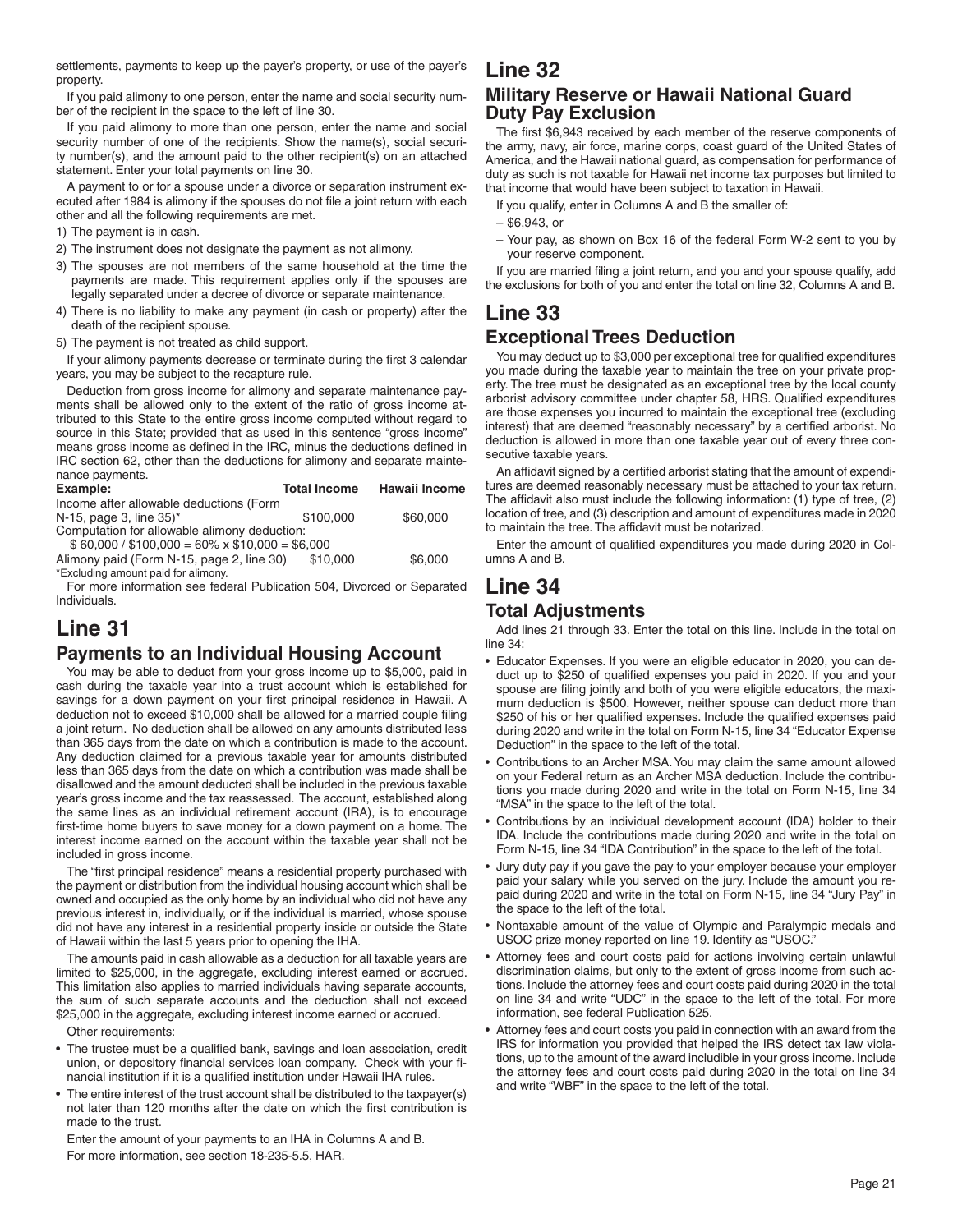## **Line 35 Adjusted Gross Income**

Line 20 minus line 34. If line 35 is less than zero (0), you may have a net operating loss. For more information on net operating losses, see page 18.

If line 35 is a negative number, shade the minus (-) in the box to the left of the amount boxes.

# **Line 36**

# **Federal Adjusted Gross Income (Federal AGI)**

Report the federal AGI from the appropriate line of federal Form 1040 or 1040-SR. If you are not required to file a federal income tax return, use federal Form 1040 as a worksheet to determine the amount to report as your federal AGI.

If you are filing a joint return for federal income tax purposes and a married filing separate return for state income tax purposes, use federal Form 1040 as a worksheet to determine the amount to report as your federal AGI. Your federal AGI must be calculated as if you are filing a federal married filing separate return.

**Note:** *Since the federal government does not recognize civil unions as married individuals for federal income tax purposes, civil unions will continue to*  file as unmarried individuals on their federal income tax returns. Therefore, *they should use federal Form 1040 as a worksheet to determine the amount*  to report as their federal AGI. Their federal AGI must be calculated as if they are filing a federal married filing joint return or a federal married filing *separate return.*

If the federal AGI is a negative number, shade the minus (-) in the box to the left of the amount boxes.

# **Deductions and Taxable Income Computation Line 37**

# **Ratio of Hawaii AGI to Total AGI**

Divide line 35, Column B, by line 35, Column A. Compute the ratio to 3 decimal places and round it to 2 decimal places. For example, line 35, Column A is \$90,000; and line 35, Column B is \$60,000. The ratio of Hawaii AGI to total AGI is  $0.67$  (60,000/90,000 = 0.666 rounded to 0.67).

**Note:** *If line 35, Column A is zero or a negative number (loss) and line 35, Column B is a positive number, enter 1.00 on line 37. If line 35, Column B is zero or a negative number (loss), enter zero on line 37. If both line 35, Columns A and B are negative numbers (losses), enter zero on line 37. If line 35, Column B is greater than line 35, Column A, enter 1.00 on line 37. If Column A is not completed, enter zero on line 37.*

*Note: If you can be claimed as a dependent on another person's return*  fill in the oval under line 37. Complete the worksheet on page 27 and en*ter the appropriate amount on line 40a if you do not itemize your deductions.*

# **Lines 38a to 38f**

### **Itemized Deductions**

Taxpayers who itemize their deductions may deduct certain kinds of expenses from their adjusted gross income.

Taxpayers who do not itemize their deductions may reduce their adjusted gross income by the amount of the prorated standard deduction appropriate to their filing status. The amount of the prorated standard deduction is determined on lines 40a and 40b.

You will fall into one of the following three classes:

- You MUST itemize deductions,
- You choose to itemize, or
- You do not itemize.

The three classes are described as follows:

### **You MUST Itemize Deductions**

You must itemize deductions if:

- You are married, filing a separate return, and your spouse itemizes.
- You are making a return under IRC section 443(a)(1) for a period of less than 12 months because of a change in your annual accounting period.
- You were a nonresident alien or dual-status alien during the taxable year.

### **You Choose to Itemize**

You may choose to itemize your deductions if you are:

- Married and filing a joint return, or a Qualifying widow(er), and your itemized deductions are more than \$4,400 multiplied by your ratio of Hawaii AGI to Total AGI.
- Married and filing a separate return, or Single, and your itemized deductions are more than \$2,200 multiplied by your ratio of Hawaii AGI to Total AGI.
- A Head of Household, and your itemized deductions are more than \$3,212 multiplied by your ratio of Hawaii AGI to Total AGI.
- A dependent of another taxpayer and your itemized deductions are more than the greater of (1) \$500; or (2) your earned income up to the amount of the standard deduction for your filing status; multiplied by your ratio of Hawaii AGI to Total AGI.

#### **You Do Not Itemize**

If your itemized deductions are less than the prorated standard deduction amount for your filing status (or you choose not to itemize), go to line 40a and enter your standard deduction amount there (unless you MUST itemize as described earlier).

If you itemize, you can deduct part of your medical and dental expenses, and amounts you paid for certain taxes, interest, contributions, casualty and theft losses, and other miscellaneous expenses. These deductions are explained on the pages that follow.

Please note that a nonresident (i.e., a U.S. resident who is not a resident of Hawaii, a nonresident alien or a dual status alien) and a part-year resident (for the period of nonresidency) may not be allowed a deduction at all or allowed a deduction only in part even if such a deduction is otherwise provided for in the law.

A deduction is not allowed at all if it can be tied to a specific investment, property, or activity carried on outside Hawaii, or which results in income which is not subject to taxation by Hawaii. Examples include income taxes paid to a state other than Hawaii on wages earned as an active duty servicemember stationed in Hawaii and mortgage interest connected with property located outside Hawaii.

A deduction may be allowed either in full or in part depending on which of the following three classes of deductions it falls in.

Class I: If the deduction is connected with income arising in Hawaii and taxable to a nonresident under Hawaii income tax law, it is allowed in full.

- Deductions in this class include:
- (a) All the ordinary and necessary expenses of conducting a business;
- (b) Income tax paid to Hawaii;
- (c) Interest paid in connection with taxable income;
- (d) Casualty losses incurred in a trade or business; and
- (e) Losses sustained in transactions entered into for profit in real property and tangible personal property.

Class II: If the deduction is connected with property (other than property associated with income arising in Hawaii falling in Class I) having a tax situs in Hawaii, it is allowable in full. Deductions in this class include:

(a) Real property tax on a residence located in Hawaii;

(b) Interest on a mortgage connected with property located in Hawaii; and

(c) Casualty and theft losses on nonbusiness property located in Hawaii allowed only to the extent that the total losses, after the \$100 deduction, exceed 10% of the Hawaii adjusted gross income.

Class III: If a deduction allowed under Hawaii law is not tied to a specific investment, property, or activity carried on outside Hawaii or which results in income not subject to taxation by Hawaii, and does not fall in either Class I or II above, it is allowed only to the extent of the ratio of adjusted gross income attributable to Hawaii to the total adjusted gross income attributable to worldwide sources. Deductions in this class include:

(a) Medical expenses; and

(b) Contributions.

If you do itemize, your deductions are generally figured on *Worksheets NR-1 to NR-6* on page 39 if you are a nonresident, or on *Worksheets PY-1 to PY-6* on page 40 if you are a part-year resident. Enter the amounts on Form N-15, lines 38a to 38f.

# **Line 38a Medical and Dental Expenses**

**Note:** *All tax payers are subject to the 7.5% threshold for the itemized deduction for medical expenses, effective for taxable years beginning after December 31, 2018 and before January 1, 2021.*

Before you can figure your total deduction for medical and dental expenses, you must complete your Form N-15 through line 37.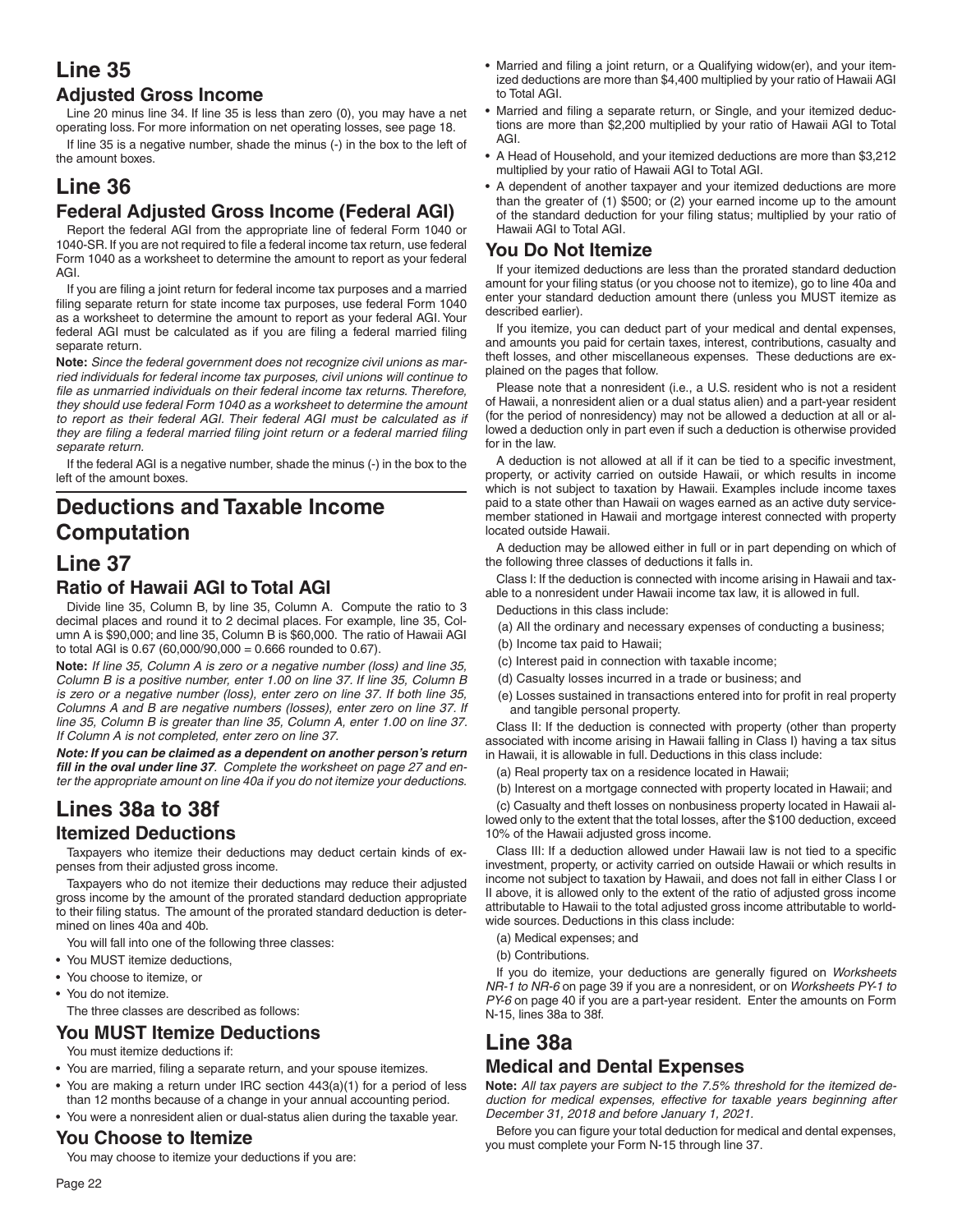You can deduct only the part of your medical and dental expenses that exceeds 10% of your Hawaii adjusted gross income.

Include medical and dental bills you paid for:

- Yourself.
- Your spouse.
- All dependents you claim on your return.
- Your child whom you do not claim as a dependent because of the rules explained on page 10 for *Children of divorced or separated parents.*
- Any person you could have claimed as a dependent on your return except that person received \$4,200 or more of gross income or filed a joint return.
- Any person you could have claimed as a dependent except that you, or your spouse if filing jointly, can be claimed as a dependent on someone else's 2020 return.

**Example** - You provided over half of your mother's support but cannot claim her as a dependent because she received \$4,200 of wages during 2020. If part of your support was the payment of her medical bills, you can include that part in your medical expenses.

You should include all amounts you paid during 2020, but do not include amounts repaid to you, or paid to anyone else, by hospital, health or accident insurance, or by your employer, or paid through a medical savings account or health savings account.

### **Examples of Medical and Dental Payments You CAN Deduct**

To the extent you were not reimbursed, you can deduct what you paid for:

- Insurance premiums for medical and dental care, including premiums for qualified long-term care contracts, subject to dollar limitations based on a person's age. See the instructions to federal Form 1040 for the dollar limits.
- Prescription medicines or insulin.
- Acupuncturists, chiropractors, dentists, eye doctors, medical doctors, occupational therapists, osteopathic doctors, physical therapists, podiatrists, psychiatrists, psychoanalysts (medical care only), and psychologists.
- Medical examinations, X-ray and laboratory services, insulin treatment, and whirlpool baths the doctor ordered.
- Diagnostic tests, such as a full-body scan, pregnancy test, or blood sugar test kit.
- Nursing help. If you paid someone to do both nursing and housework, you can deduct only the cost of nursing help.
- Hospital care (including meals and lodging), clinic costs, and lab fees.
- Qualified long-term care services.
- The supplemental part of Medicare insurance (Medicare B).
- The premiums you pay for Medicare Part D insurance.
- A program to stop smoking and for prescription medicines to alleviate nicotine withdrawal.
- A weight-loss program as treatment for a specific disease (including obesity) diagnosed by a doctor.
- Medical treatment at a center for drug or alcohol addiction.
- Medical aids such as eyeglasses, contact lenses, hearing aids, braces, crutches, wheelchairs, and guide dogs, including the cost of maintaining them.
- Surgery to improve defective vision, such as laser eye surgery or radial keratotomy.
- Lodging expenses (but not meals) while away from home to receive medical care in a hospital or a medical care facility related to a hospital, provided there was no significant element of personal pleasure, recreation, or vacation in the travel. Don't deduct more than \$50 a night for each eligible person.
- Ambulance service and other travel costs to get medical care. If you used your own car, you can claim what you spent for gas and oil to go to and from the place you received the care; or you can claim 17 cents per mile. Add parking and tolls to the amount you claim under either method.
- Cost of breast pumps and supplies that assist lactation.
- Cosmetic surgery that was necessary to improve a deformity related to a congenital abnormality, an injury from an accident or trauma, or a disfiguring disease.

#### **Examples of Medical and Dental Payments You CANNOT Deduct**

You cannot deduct the following:

• The cost of diet food.

• Cosmetic surgery unless it was necessary to improve a deformity related to a congenital abnormality, an injury from an accident or trauma, or a disfiguring disease.

**Note:** *If expenses for cosmetic surgery are NOT deductible as medical expenses, then amounts paid for insurance coverage for such expenses are NOT deductible. Furthermore, if an employer health plan reimburses you for such expenses, the reimbursement must be included in your gross income.*

- Life insurance or income protection policies.
- The Medicare tax on your wages and tips or the Medicare tax paid as part of the self-employment tax or household employment taxes.
- The basic cost of Medicare Insurance (Medicare A). Note: If you were 65 or over but not entitled to social security benefits, *you may deduct premiums you voluntarily paid for Medicare A coverage.*
- Nursing care for a healthy baby. (Part-year residents may qualify for the credit for child and dependent care expenses; see Schedule X, Part II.)
- Illegal operations or drugs.
- Imported drugs not approved by the U.S. Food and Drug Administration (FDA). This includes foreign-made versions of U.S.-approved drugs manufactured without FDA approval.
- Nonprescription medicines, other than insulin (including nicotine gum and certain nicotine patches).
- Travel your doctor told you to take for rest or a change.
- Funeral, burial, or cremation costs.

**Nonresidents:** Consult the instructions above to see which medical and dental expenses you may deduct. Complete *Worksheet NR-1* on page 39.

**Part-year residents:** Consult the instructions above to see which medical and dental expenses you may deduct. Complete *Worksheet PY-1* on page 40.

# **Line 38b**

#### **Taxes**

**Note:** *Act 27, Session Laws of Hawaii 2018 (1) does not adopt the federal provision that limits the deduction for state and local taxes to \$10,000 (\$5,000 for a married taxpayer filing a separate return) for tax years 2018 through 2025, but (2) does adopt the federal provision that foreign real property taxes cannot be deducted for tax years 2018 through 2025.*

**Note:** *If you claim a credit for income taxes paid to other states and countries, you cannot also claim those amounts as an itemized deduction for state and foreign income taxes paid to another state or foreign country.*

**Note:** *Taxpayers can claim a deduction for state and local, and foreign, income, war profits, and excess profits taxes (or state and local general sales taxes if an election is made to deduct state and local general sales taxes instead of state and local income taxes) if their federal adjusted gross income*  is less than \$100,000 and they are single or married filing separately; or less *than \$150,000 and they are a head of household; or less than \$200,000 and they are married filing jointly or a qualifying widow(er).* 

Certain taxes you paid during the year can be deducted.

#### **Taxes You CAN Deduct**

**Note:** *You can elect to deduct state and local general sales taxes instead of state and local income taxes. You cannot deduct both.*

#### **State and Local Income Taxes**

If you will deduct state and local income taxes, check box a on line 8 of Worksheet NR-2 or PY-2.

Include on this line:

- State and local income taxes withheld from your salary (as shown on your federal Form W-2) and withheld from your unemployment compensation (as shown on your federal Form 1099-G);
- State and local income taxes paid in 2020 for a prior year, such as taxes paid with your 2019 state or local income tax return;
- State and local estimated tax payments made during 2020, including any part of a prior year refund that you chose to have credited to your 2020 state or local income taxes; and
- The NET amount of taxes withheld from the sale of Hawaii real property interests.

If you are a federal employee receiving a Cost Of Living Allowance (COLA), not all of your Hawaii income taxes are deductible for federal purposes. See IRS Revenue Ruling 74-140, 1974-1 C.B. 50, for more information. Enter on line 8a of *Worksheet PY-2* on page 40 the **entire** amount of state and local income taxes you paid in 2020, even if you reported a different amount on federal Form 1040, Schedule A.

**Do not** reduce your deduction by any: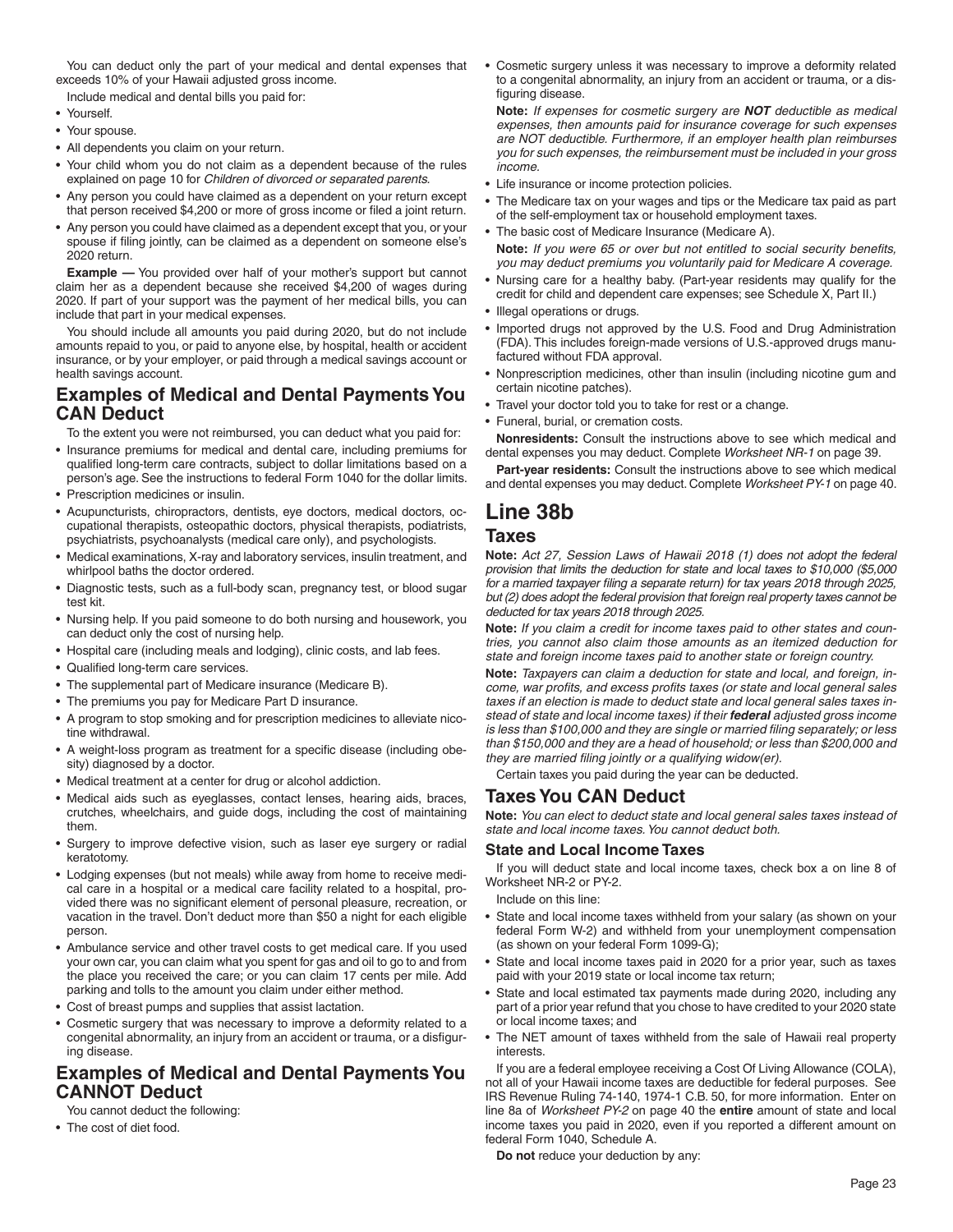- State or local income tax refund or credit you expect to receive for 2020 or
- Refund of, or credit for, prior year state and local income taxes you actually received in 2020. Instead, see the instructions for Form N-15, line 10.

For more information about the treatment of taxes withheld from the sale of real property interests, see Tax Facts 2010-1, *"Understanding HARPTA," and*  Tax Information Release No. 2017-01, *"Withholding of State Income Taxes on the Disposition of Hawaii Real Property."*

#### **State and Local General Sales Taxes**

**Note:** *For purposes of the deduction for state and local general sales taxes, Hawaii's general excise tax will qualify as a "sales tax."*

If you elect to deduct state and local general sales taxes, check box b on line 8 of Worksheet NR-2 or PY-2. To figure your deduction, you can use either your actual expenses or the optional sales tax tables.

**Actual Expenses.** Generally, you can deduct the actual state and local general sales taxes (including compensating use taxes) you paid in 2020 if the tax rate was the same as the general sales tax rate. However, sales taxes on food, clothing, medical supplies, and motor vehicles are deductible as a general sales tax even if the tax rate was less than the general sales tax rate. If you paid sales tax on a motor vehicle at a rate higher than the general sales tax rate, you can deduct only the amount of tax that you would have paid at the general sales tax rate on that vehicle. Motor vehicles include cars, motorcycles, motor homes, recreational vehicles, sport utility vehicles, trucks, vans, and off-road vehicles. Also include any state and local general sales taxes paid for a leased motor vehicle. Do not include sales taxes paid on items used in your trade or business.

**Note:** *You must keep your actual receipts showing general sales taxes paid to use this method.*

**Refund of general sales taxes.** If you received a refund of state or local general sales taxes in 2020 for amounts paid in 2020, reduce your actual 2020 state and local general sales taxes by this amount. If you received a refund of state or local general sales taxes in 2020 for prior year purchases, do not reduce your 2020 state and local general sales taxes by this amount. But if you deducted your actual state and local general sales taxes in the earlier year and the deduction reduced your tax, you may have to include the refund in income on Form N-15, line 19. See Recoveries in federal Publication 525 for details.

**Optional Sales Tax Tables.** Instead of using your actual expenses, you can use the tables in the instructions for federal Schedule A (Form 1040 or 1040-SR) to figure your state and local general sales tax deduction. You may also be able to add the state and local general sales taxes paid on certain specified items.

To figure your state and local general sales tax deduction using the tables, see the instructions for federal Schedule A (Form 1040 or 1040-SR).

#### **Real Estate Taxes**

**Note:** *You cannot deduct foreign taxes you paid on real estate for tax years 2018 through 2025.*

Include taxes you paid on real estate you own that was not used for business. If your mortgage payments include your real estate taxes, you can deduct only the amount the mortgage company actually paid to the taxing authority in 2020.

#### **Personal Property Taxes**

Include personal property taxes you paid, but only if the taxes were based on value alone and were imposed on a yearly basis.

**Note:** *Hawaii does not have a personal property tax. However, you may include personal property taxes you paid to other states.*

#### **Other Taxes**

Include any other deductible tax such as foreign income taxes.

#### **Taxes You CANNOT Deduct**

- Federal income tax.
- Federal excise tax on personal property, transportation, telephone, and gasoline.
- Social security tax (FlCA).
- Medicare tax.
- Federal unemployment tax (FUTA).
- Railroad retirement tax (RRTA).
- Customs duties.
- Federal estate and gift taxes.
- Certain state and local taxes, including:
	- a. Tax on gasoline.

b. Hawaii motor vehicle registration fees, including car inspection fees.

- c. Assessments for sidewalks or other improvements to your property.
- d. Tax you paid for someone else.
- e. License fees. (marriage, driver's, dog, hunting, auto, etc.)
- f. Tax on liquor, beer, wine, cigarettes and tobacco.
- g. Inheritance tax.
- h. Taxes paid for your business or profession. (These business taxes are deducted elsewhere.)

**Nonresidents:** Consult the instructions above to see which taxes you may deduct. Please note that you may only deduct Hawaii income taxes paid or withheld (or general sales taxes multiplied by the ratio of Hawaii adjusted gross income to total adjusted gross income from all sources), and real estate taxes paid on property located in Hawaii. Complete *Worksheet NR-2* on page 39.

**Part-year residents**: Consult the instructions above to see which taxes you may deduct. Complete *Worksheet PY-2* on page 40.

### **Line 38c Interest Expense**

**Note:** *Act 27, Session Laws of Hawaii 2018, does not adopt the federal provisions that (1) suspends the deduction for interest paid on home equity loans, and (2) lowers the dollar limit on mortgages qualifying for the home mortgage interest deduction for tax years 2018 through 2025.*

You should show on *Worksheet NR-3* or *PY-3* interest on non-business items only. Business-related interest is deducted elsewhere.

Except for certain mortgage interest, the amount of your personal interest expense (such as credit card interest) is **not** allowed as an itemized deduction on *Worksheet NR-3* or *PY-3*.

#### **Home Mortgage Interest**

A home mortgage is any loan that is secured by your main home or second home. It includes first and second mortgages, home equity loans, and refinanced mortgages.

A home can be a house, condominium, cooperative, mobile home, boat, or similar property. It must provide basic living accommodations including sleeping space, toilet, and cooking facilities.

**Limit on home mortgage interest.** If you took out any mortgages after October 13, 1987, your deduction may be limited. Any additional amounts borrowed after October 13, 1987, on a line-of-credit mortgage you had on that date are treated as a mortgage taken out after October 13, 1987. If you refinanced a mortgage you had on October 13, 1987, treat the new mortgage as taken out on or before October 13, 1987. But if you refinanced for more than the balance of the old mortgage, treat the excess as a mortgage taken out after October 13, 1987.

See 2017 federal Publication 936 to figure your deduction if either (1) or (2) next applies. If you had more than one home at the same time, the dollar amounts in (1) and (2) apply to the total mortgages on both homes.

1. You, or your spouse if filing jointly, took out any mortgages after October 13, 1987, and used the proceeds for purposes other than to buy, build, or improve your home, and all of these mortgages totaled over \$100,000 at any time during 2020. The limit is \$50,000 if married filing separately. An example of this type of mortgage is a home equity loan used to pay off credit card bills, buy a car, or pay tuition.

2. You, or your spouse if filing jointly, took out any mortgages after October 13, 1987, and used the proceeds to buy, build, or improve your home, and these mortgages plus any mortgages you took out on or before October 13, 1987, totaled over \$1 million at any time during 2020. The limit is \$500,000 if married filing separately.

**Note:** *If the total amount of all mortgages is more than the fair market value of the home, additional limits apply. See the 2017 federal Publication 936.*

#### **Investment Interest Deduction**

Investment interest is interest paid on money you borrowed that is allocable to property held for investment. It does not include any interest allocable to a passive activity.

**Note:** *Expenses and interest for royalties and other income derived from*  any patents, copyrights, and trade secrets by an individual or a qualified *high technology business are deductible.*

Complete and attach Form N-158, Investment Interest Expense Deduction, to figure your deduction.

**Exception.** You do not have to file Form N-158 if ALL of the following apply:

- Your investment interest expense is not more than your investment income from interest and ordinary dividends.
- You have no other deductible investment expenses.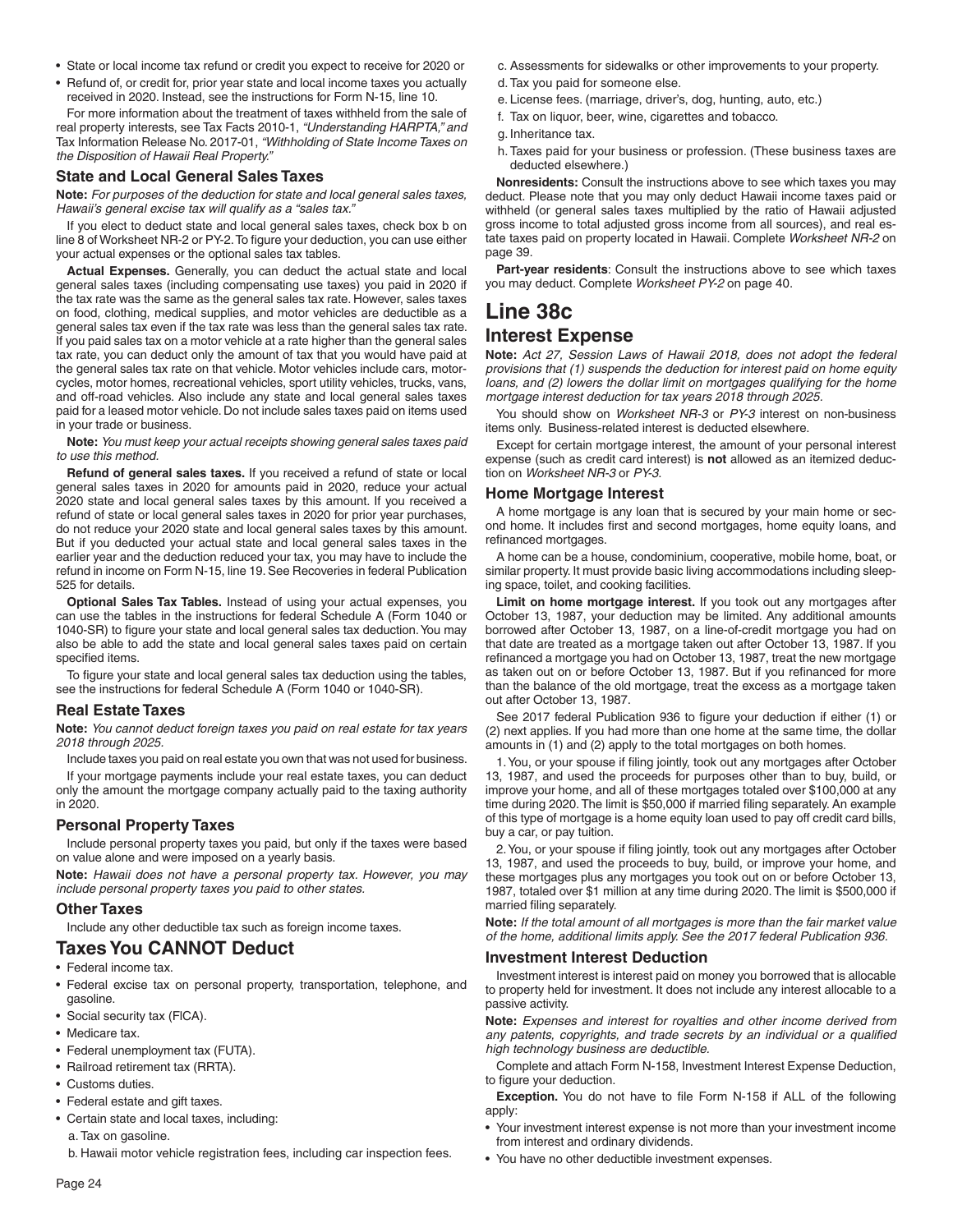• You have no disallowed investment interest expense from 2019.

For more details, see federal Publication 550, Investment Income and Expenses.

### **Interest Expense You CANNOT Deduct**

Do not include the interest you paid for —

- Personal interest (interest on car loans and finance charges on credit cards).
- Service charges.
- Annual fees for credit cards.
- Loan fees
- Credit investigation fees.
- Interest to purchase or carry tax-exempt securities.

**Nonresidents:** Consult the instructions above to see which interest expense you may deduct. Please note that you may only deduct home mortgage interest secured by a property located in Hawaii and points paid thereon. Complete *Worksheet NR-3* on page 39.

**Part-year residents:** Consult the instructions above to see which interest expense you may deduct. Complete *Worksheet PY-3* on page 40.

# **Line 38d Gifts to Charity**

**Note:** *Act 13, Session Laws of Hawaii 2020, adopts the federal provision that allows the election to increase the adjusted gross income limitation on qualifi ed cash contributions from 60% to 100%, effective for contributions made in the calendar year of 2020. Cash gifts to donor-advised funds and supporting organizations do not qualify for this special election. The 100% limit is reduced dollar-for-dollar by other itemized charitable deductions.*

**Note:** *Act 27, Session Laws of Hawaii 2018, adopts the federal provisions that increases the adjusted gross income limitation on cash contributions from 50% to 60%, effective for contributions made in tax years 2018 through 2025.*

### **Contributions You CAN Deduct**

You may deduct what you gave to organizations that are religious, charitable, educational, scientific, or literary in purpose. You may also deduct what you gave to organizations that work to prevent cruelty to children or animals. An organization that tells you it is a "501(c)(3) organization" is telling you that it falls into this category.

Examples of these organizations are:

- Churches, mosques, synagogues, temples, etc.
- Boy Scouts, Boys and Girls Clubs of America, CARE, Girl Scouts, Goodwill Industries, Red Cross, Salvation Army, United Way, etc.
- Fraternal orders, if the gifts will be used for the purposes listed above.
- Veterans' and certain cultural groups.
- Nonprofit hospitals and medical research organizations.
- Most nonprofit educational organizations, such as colleges, but only if your contribution is not a substitute for tuition or other enrollment fees.
- Federal, state, and local governments if the gifts are solely for public purposes.

Contributions can be in cash (including checks and money orders), property, or out-of-pocket expenses you paid to do volunteer work for the kinds of organizations described above. If you drove to and from the volunteer work, you can take 14 cents a mile or the actual cost of gas and oil. Add parking and tolls to the amount you claim under either method. (But don't deduct any amounts that were repaid to you.)

Gifts from which you benefit. If you made a gift and received a benefit in return, such as food, entertainment, or merchandise, you may deduct only the amount that is more than the value of the benefit. For example, if you paid \$70 to a charitable organization to attend a fund raising dinner and the value of the dinner was \$40, you may deduct only \$30.

If you do not know whether you can deduct what you gave to an organization, check with that organization.

**Gifts of \$250 or More.** You can deduct a gift of \$250 or more only if you have a statement from the charitable organization showing the following information:

- The amount of any money contributed and a description (but not value) of any property donated.
- Whether the organization did or did not give you any goods or services in return for your contribution. If you did receive any goods or services, a description and estimate of the value must be included. If you received only intangible religious benefits (such as admission to a religious ceremony),

the organization must state this, but it does not have to describe or value the benefit.

In figuring whether a gift is \$250 or more, do not combine separate donations. For example, if you gave your church \$25 each week for a total of \$1,300, treat each \$25 payment as a separate gift. If you made donations through payroll deductions, treat each deduction from each paycheck as a separate gift. See federal Publication 526 if you made a separate gift of \$250 or more through payroll deduction.

**Note:** *You must get the statement by the date you file your return or the due* date (including extensions) for filing your return, whichever is earlier. Do not *attach the statement to your return. Instead, keep it for your records.*

Limit on the amount you can deduct. See federal Publication 526 to figure the amount of your deduction if **any** of the following applies:

- Your cash contributions, or contributions of ordinary income property, are more than 30% of your Hawaii adjusted gross income.
- Your gifts of capital gain property are more than 20% of your Hawaii adjusted gross income.
- You gave gifts of property that increased in value, or gave gifts of the use of property.

### **Contributions You CANNOT Deduct**

- An amount paid to or for the benefit of a college or university in exchange for the right to purchase tickets to an athletic event in the college or university's stadium.
- Travel expenses (including meals and lodging) while away from home performing donated services, unless there was no significant element of personal pleasure, recreation, or vacation in the travel.
- Political contributions.
- Dues, fees, or bills paid to country clubs, lodges, fraternal orders, or similar groups.
- Cost of raffle, bingo, or lottery tickets.
- Value of your time or services.
- Value of blood given to a blood bank.
- The transfer of a future interest in tangible personal property (generally until the entire interest has been transferred).
- Gifts to:
	- a. Individuals and groups that are run for personal profit.
- b. Foreign organizations.
- c. Organizations engaged in certain political activities that are of direct financial interest to your trade or business.
- d. Groups whose purpose is to lobby for changes in the law.
- e. Civic leagues, social and sports clubs, labor unions, and chambers of commerce.
- Value of benefits received in connection with a contribution to a charitable organization.
- Cost of tuition.

### **Gifts by Cash or Check**

On *Worksheet NR-4*, line 16; or *Worksheet PY-4*, line 30; enter the total contributions you made in cash or by check (including out-of-pocket expenses).

**Recordkeeping.** For any contribution made in cash, regardless of the amount, you must maintain as a record of the contribution a bank record (such as a canceled check or credit card statement) or a written record from the charity. The written record must include the name of the charity, date, and amount of the contribution. If you made contributions through payroll deduction, see federal Publication 526 for information on the records you must keep. Do not attach the record to your tax return. Instead, keep it with your other tax records.

### **Other Than by Cash or Check**

On *Worksheet NR-4*, line 17; or *Worksheet PY-4*, line 31; enter the total contributions you made other than by cash or check. If you gave used items, such as clothing or furniture, deduct their fair market value at the time you gave them. Fair market value is what a willing buyer would pay a willing seller when neither has to buy or sell and both are aware of the conditions of the sale. For more details on determining the value of donated property, see federal Publication 561.

If the amount of your deduction is more than \$500, you must complete and attach federal Form 8283. For this purpose, the "amount of your deduction" means your deduction before applying any income limits that could result in a carryover of contributions. If you deduct more than \$500 for a contribution of a motor vehicle, boat, or airplane, you must also attach a statement from the charitable organization to your return. If your total deduction is over \$5,000 (\$500 for certain contributions of clothing and household items), you may also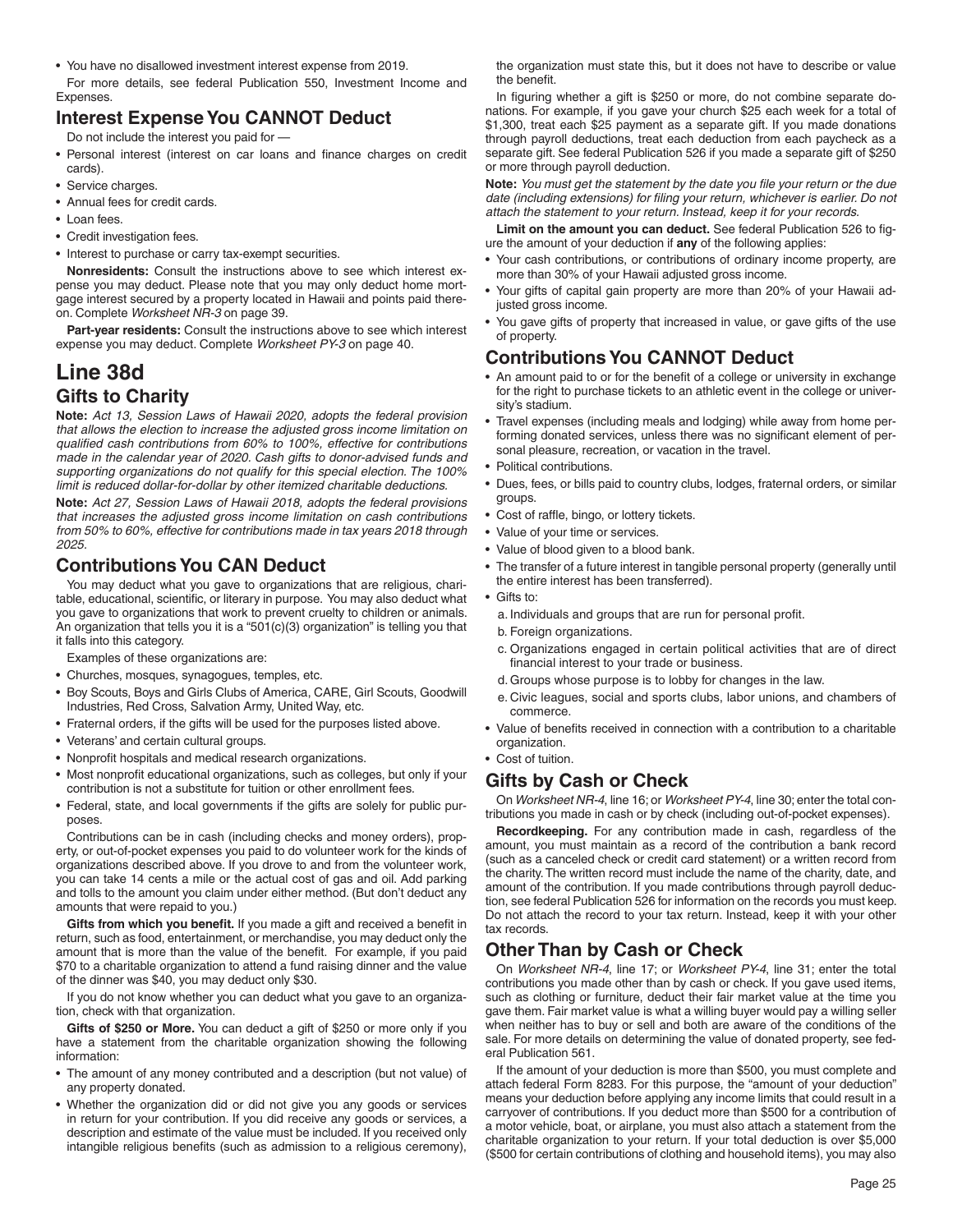have to get appraisals of the values of the donated property. See federal Form 8283 and its instructions for more information.

**Contributions of clothing and household items.** A deduction for these contributions will be allowed only if the items are in good used condition or better. However, this rule does not apply to a contribution of any single item for which a deduction of more than \$500 is claimed and for which you include a qualified appraisal and federal Form 8283 with your tax return.

**Recordkeeping.** If you gave property, you should keep a receipt or written statement from the organization you gave the property to, or a reliable written record, that shows the organization's name and address, the date and location of the gift, and a description of the property. For each gift of property, you should also keep reliable written records that include:

- How you figured the property's value at the time you gave it. If the value was determined by an appraisal, keep a signed copy of the appraisal.
- The cost or other basis of the property if you must reduce it by any ordinary income or capital gain that would have resulted if the property had been sold at its fair market value.
- How you figured your deduction if you chose to reduce your deduction for gifts of capital gain property.
- Any conditions attached to the gift.

**Nonresidents:** Consult the instructions above to see which contributions you may deduct. Complete *Worksheet NR-4* on page 39.

**Part-year residents:** Consult the instructions above to see which contributions you may deduct. Complete *Worksheet PY-4* on page 40.

# **Line 38e**

#### **Casualty and Theft Losses**

**Note:** *Act 27, Session Laws of Hawaii 2018, does not adopt the federal provision that (1) limits the personal casualty loss deduction for property losses (not used in connection with a trade or business or transaction entered into*  for profit) to apply only to losses incurred as a result of federally-declared *disasters for losses arising in tax years 2018 through 2025, and (2) waives*  the requirement that casualty losses from qualified disasters exceed 10% of *adjusted gross income to be deductible, and that such losses must exceed \$500.*

Use line 38e to report casualty or theft loss(es) of property that is not used in a trade or business, or for income-producing purposes.

#### **Losses You CAN Deduct**

You may be able to deduct part or all of each loss caused by theft, vandalism, fire, storm, or similar causes; car, boat, and other accidents; and corrosive drywall. You may also be able to deduct money you had in a financial institution but lost because of the insolvency or bankruptcy of the institution.

If your property is covered by insurance, you must file a timely insurance claim for reimbursement of your loss. Otherwise, you cannot deduct the loss as a casualty or theft loss. However, the part of the loss that is not covered by insurance is still deductible. You can deduct personal casualty or theft losses only to the extent that:

- a. The amount of EACH separate casualty or theft loss is more than \$100, and
- b. The total amount of ALL losses during the year (reduced by the \$100 limit) is more than 10% of your adjusted gross income on Form N-15, line 35, column B.

**Corrosive drywall losses.** If you paid for repairs to your personal residence or household appliances because of corrosive drywall, you may be able to deduct those amounts paid. See federal Publication 547 for details.

Use Worksheet NR-6, line 25 or Worksheet PY-6, line 46 to deduct the costs of proving that you had a property loss. Examples of these costs are appraisal fees and photographs used to establish the amount of your loss.

### **Losses You CANNOT Deduct**

- Money or property misplaced or lost.
- Accidental breaking of articles such as glassware or china under normal conditions.
- Damage due to progressive deterioration (steady weakening of a building due to normal wind and weather conditions; termite or moth damage; damage or destruction of trees, shrubs, or other plants by a fungus, disease, insects, worms, or similar pests).

**Nonresidents:** Complete the 2017 federal Form 4684, Casualties and Thefts, to figure your loss. Please note that the property must be in Hawaii and the casualty and theft loss must have occurred in Hawaii. Write the amount from the 2017 federal Form 4684, line 16 on line 21 of *Worksheet NR-5* on page 39, fill in *Worksheet NR-5*, and attach a copy of the 2017 federal Form 4684 to Form N-15.

**Part-year residents:** Complete the 2017 federal Form 4684, Casualties and Thefts, to figure your loss. Please note that for the period of nonresidency, the property must be in Hawaii and the casualty and theft loss must have occurred in Hawaii. Write the amount from the 2017 federal Form 4684, line 16 on line 35 of Worksheet PY-5 on page 40, fill in Worksheet PY-5, and attach a copy of the 2017 federal Form 4684 to Form N-15.

# **Line 38f**

### **Miscellaneous Deductions**

**Note:** *Act 27, Session Laws of Hawaii 2018, does not adopt the federal provision that suspends all miscellaneous itemized deductions that are subject*  to the 2% floor for tax years 2018 through 2025.

#### **In General**

Most miscellaneous deductions cannot be deducted in full. You must subtract 2% of your Hawaii adjusted gross income from the total.

Generally, the 2% limit applies to job expenses you paid for which you were not reimbursed. The limit also applies to tax preparation fees and certain expenses you paid to produce or collect taxable income or certain tax-exempt income.

The 2% limit does not apply to certain other miscellaneous expenses that you may deduct. These expenses, such as gambling losses (to the extent of winnings) and certain job expenses of handicapped employees, can be deducted in full. See the 2017 federal Publication 529, Miscellaneous Deductions, for more information.

### **Expenses Subject to the 2% Limit**

#### **Employee Business Expenses**

**Note:** *The 2020 standard mileage rate for business use of your vehicle is 57.5 cents a mile.*

Report job expenses you paid for which you were not reimbursed. Complete the 2017 federal Form 2106 or 2106-EZ and attach it to Form N-15 if:

- 1. You claim any travel, transportation, meal, or entertainment expenses for your job; or
- 2. Your employer paid you for any of your job expenses reportable as an employee business expense.

#### **Examples of employee business expenses to include are:**

- Travel, transportation, meal, or entertainment expenses.
- Union dues.
- Safety equipment, small tools, and supplies you needed for your job.
- Uniforms required by your employer that are not suitable for ordinary wear.
- Protective clothing required in your work, such as hard hats, safety shoes, and glasses.
- Physical examinations required by your employer.
- Dues to professional organizations and chambers of commerce.
- Subscriptions to professional journals.
- Fees to employment agencies and other costs to look for a new job in your present occupation, even if you do not get a new job.
- Certain business use of part of your home, but only if you use that part regularly and exclusively for business purposes and for the convenience of your employer. For details, including limits that apply, see the 2017 federal Publication 587, Business Use of Your Home.
- Certain education expenses you paid that meet at least one of the following two tests.
	- 1. The education is required by your employer or the law to keep your present salary, status, or job. The required education must serve a bona fide business purpose of your employer.
	- 2. The education maintains or improves skills needed in your present work.

Some education expenses are not deductible. See *Expenses You MAY NOT Deduct* on page 27.

#### **Tax Preparation Fees**

Report the fees you paid for preparation of your federal and Hawaii tax return, including fees paid for filing your return electronically.

#### **Other Expenses**

**Note:** *Expenses and interest for royalties and other income derived from*  any patents, copyrights, and trade secrets by an individual or a qualified *high technology business are deductible.*

Report the total amount you paid to produce or collect taxable income and certain tax-exempt income as stated in the above note, and manage or protect property held for earning income. But **do not** include any personal ex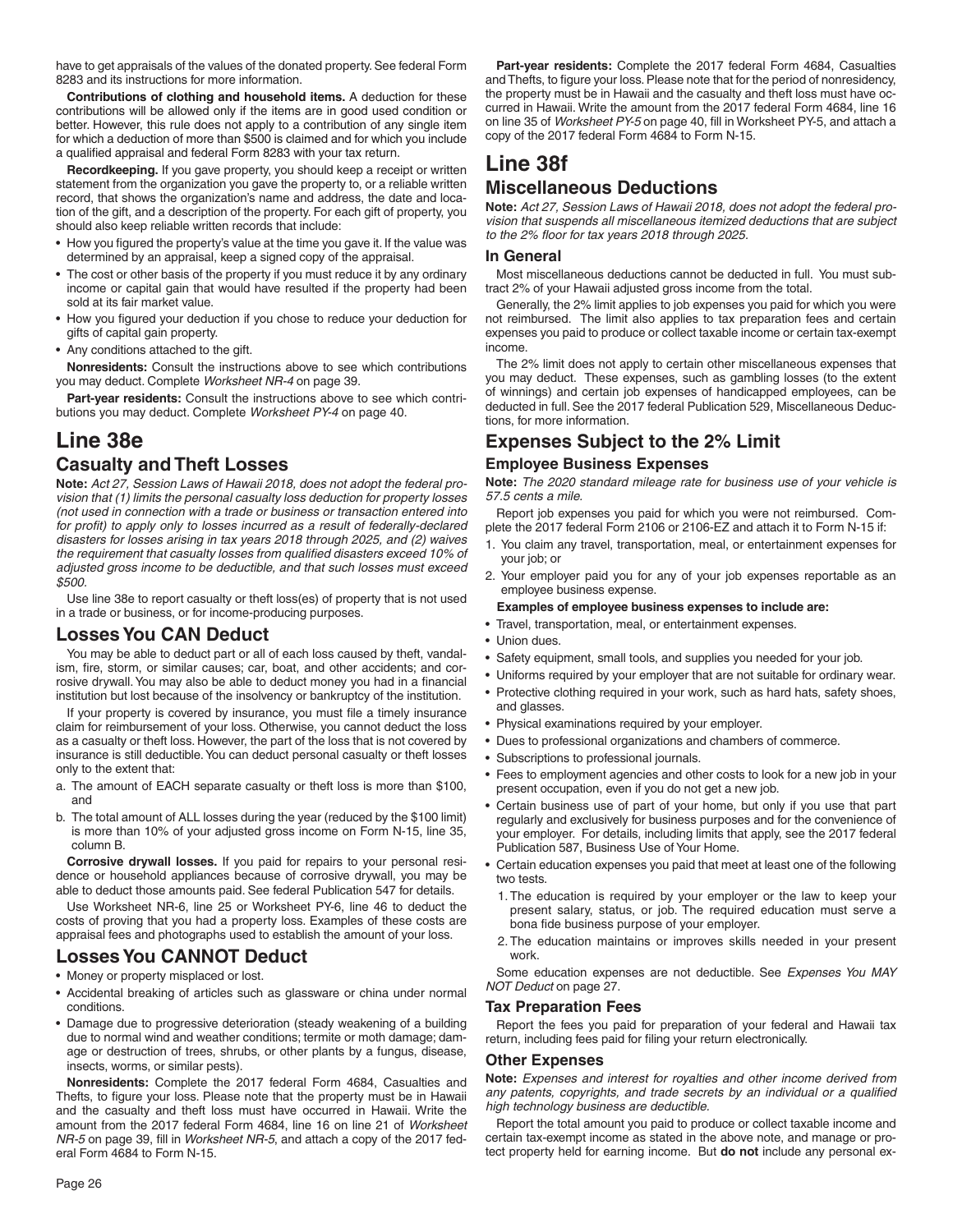penses. Attach a statement showing the type and amount of each expense to Form N-15. Examples of these expenses are:

• Safe deposit box rental.

- Certain legal and accounting fees.
- Clerical help and office rent.
- Custodial (e.g., trust account) fees.
- Your share of the investment expenses of a regulated investment company. • Certain losses on nonfederally insured deposits in an insolvent or bankrupt
- financial institution. For details, including limits that apply, see the 2017 federal Publication 529.
- Casualty and theft losses of property used in performing services as an employee.
- Deduction for repayment of amounts under a claim of right. See *Repayments* in the 2017 federal Publication 525, Taxable and Nontaxable Income, for more information.
- Convenience fee charged by the card processor for paying your income tax (including estimated tax payments) by credit or debit card. The deduction is claimed for the year in which the fee was charged to your card.

### **Expenses NOT Subject to the 2% Limit**

#### **Other Deductions**

Report only the following expenses:

• Gambling losses, but only to the extent of gambling winnings that were reported on Form N-15, line 19.

**Note:** *Act 27, Session Laws of Hawaii 2018, adopts the federal provision*  that defines losses from wagering transactions to include any otherwise *allowable deduction incurred in carrying on wagering transactions (e.g., traveling to and from a casino) for tax years 2018 through 2025.*

- Casualty and theft losses of income-producing property.
- Hawaii estate and transfer tax.
- Amortizable bond premium on bonds acquired before October 23, 1986.
- Certain unrecovered investment in an annuity (IRC section 72(b)(3)). For details, see the 2017 federal Publication 575, Pension and Annuity Income. • Impairment-related work expenses of a disabled person.

List the type and amount of each expense and attach a copy of the list to your return. For more information on these expenses, see the 2017 federal Publication 529, Miscellaneous Deductions.

**Note:** *Repayments under a claim of right over \$3,000 are subject to the 2% limitation for Hawaii income tax purposes.*

### **Expenses You MAY NOT Deduct**

Some expenses are not deductible at all. Examples are:

• Political contributions.

- Legal expenses for personal matters that do not produce taxable income.
- Lost or misplaced cash or property.
- Expenses for meals during regular or extra work hours.
- The cost of entertaining friends.
- Commuting expenses.
- Travel expenses for employment away from home if that period of employment exceeds one year.
- Travel as a form of education.
- Expenses of attending a seminar, convention, or similar meeting unless it is related to your employment.
- Club dues.
- Expenses of adopting a child.
- Fines and penalties.
- Expenses of producing tax-exempt income, except for expenses for royalties and other income derived from any patents, copyrights, and trade secrets by an individual or a qualified high technology business.
- Education that:
	- 1. Is needed to meet the minimum educational requirements of your present trade or business, or
	- 2. Is part of a program of study that will qualify you for a new trade or business.

**Nonresidents:** As a nonresident of Hawaii, all miscellaneous deductions allowed under Hawaii law may not be allowed to you. If it is allowed, you must additionally determine if it is allowed in full or whether it is subject to limitation by the ratio of Hawaii adjusted gross income to total adjusted gross income.

In general, a miscellaneous deduction is not allowed if the expense incurred can be directly associated with activities or properties producing income which is not taxable to Hawaii.

A miscellaneous deduction is allowed in full if the expense incurred can be directly associated with activities or properties producing income which is taxable to Hawaii.

A miscellaneous deduction is limited by the ratio of Hawaii adjusted gross income to total adjusted gross income if the expense cannot be linked to a specific activity or property.

Consult the instructions above to see which miscellaneous deductions you may deduct.

**Part-year residents:** Consult the instructions above to see which miscellaneous deductions you may deduct.

### **Line 39 Total Itemized Deductions**

#### **Dependents**

If your parent (or someone else) can claim you as a dependent on his or her return (even if that person chose not to claim you), fill in the oval above line 38. If you are claiming the standard deduction, see Standard Deduction for Dependents on this page to figure your standard deduction.

#### **Itemized Deductions**

**Note:** *Act 27, Session Laws of Hawaii 2018, does not adopt the federal provision that suspends the overall limitation on itemized deductions for tax years 2018 through 2025.*

**Note:** *Taxpayers with Hawaii adjusted gross income above a certain amount will lose part of their itemized deductions.*

Your state income tax will be less if the total of your itemized deductions is larger than your prorated standard deduction. To figure your itemized deductions, fill in lines 38a to 38f.

Add lines 38a through 38f, and enter the result on line 39 if the amount on line 35, Column B (Hawaii adjusted gross income) is \$166,800 or less (\$83,400 if married filing separately).

You may not be able to deduct all of your itemized deductions if the amount on line 35, Column B (Hawaii adjusted gross income) is more than \$166,800 (\$83,400 if married filing separately).

Use the *Total Itemized Deductions Worksheet* on page 39 to figure the amount you may deduct.

# **Line 40a**

#### **Standard Deduction**

**Note:** *Act 27, Session Laws of Hawaii 2018, does not adopt the federal provision that increases the standard deduction amounts for tax years 2018 through 2025.*

Taxpayers who do not itemize their deductions may reduce their adjusted gross income by the amount of their prorated standard deduction appropriate to their filing status. The amount of the standard deduction for each filing status is listed below. Enter the amount appropriate to your filing status on line 40a.

| <b>Standard Deduction</b> |  |
|---------------------------|--|
| \$2,200                   |  |
| 4.400                     |  |
| 2.200                     |  |
| 3.212                     |  |
| 4.400                     |  |
|                           |  |

**Standard Deduction for Dependents.** If you can be claimed as a dependent by someone else and you do not itemize your deductions, your standard deduction is limited to the greater of \$500 or your earned income (up to the full standard deduction for your filing status). The standard deduction for an individual who can be claimed as a dependent on the tax return of another taxpayer is computed as follows:

- A. Enter your earned income (defined below). If none,
- enter zero. ........................................................................**A. B.** Minimum amount .............................................................**B.** 500.00
- **C. Compare** the amounts on lines A and B above. Enter the LARGER of the two amounts here ............................**C.**
- **D.** Maximum amount. Enter the full standard deduction for your filing status, shown in the chart, here ......................**D.**
- **E. Compare** the amounts on lines C and D above. Enter the SMALLER of the two amounts here and on Form N-15, line 40a. ..................................................................**E.**

Earned income includes wages, salaries, tips, professional fees, and other compensation received for personal services you performed. It also includes any taxable scholarship or fellowship grant. Generally, your earned income is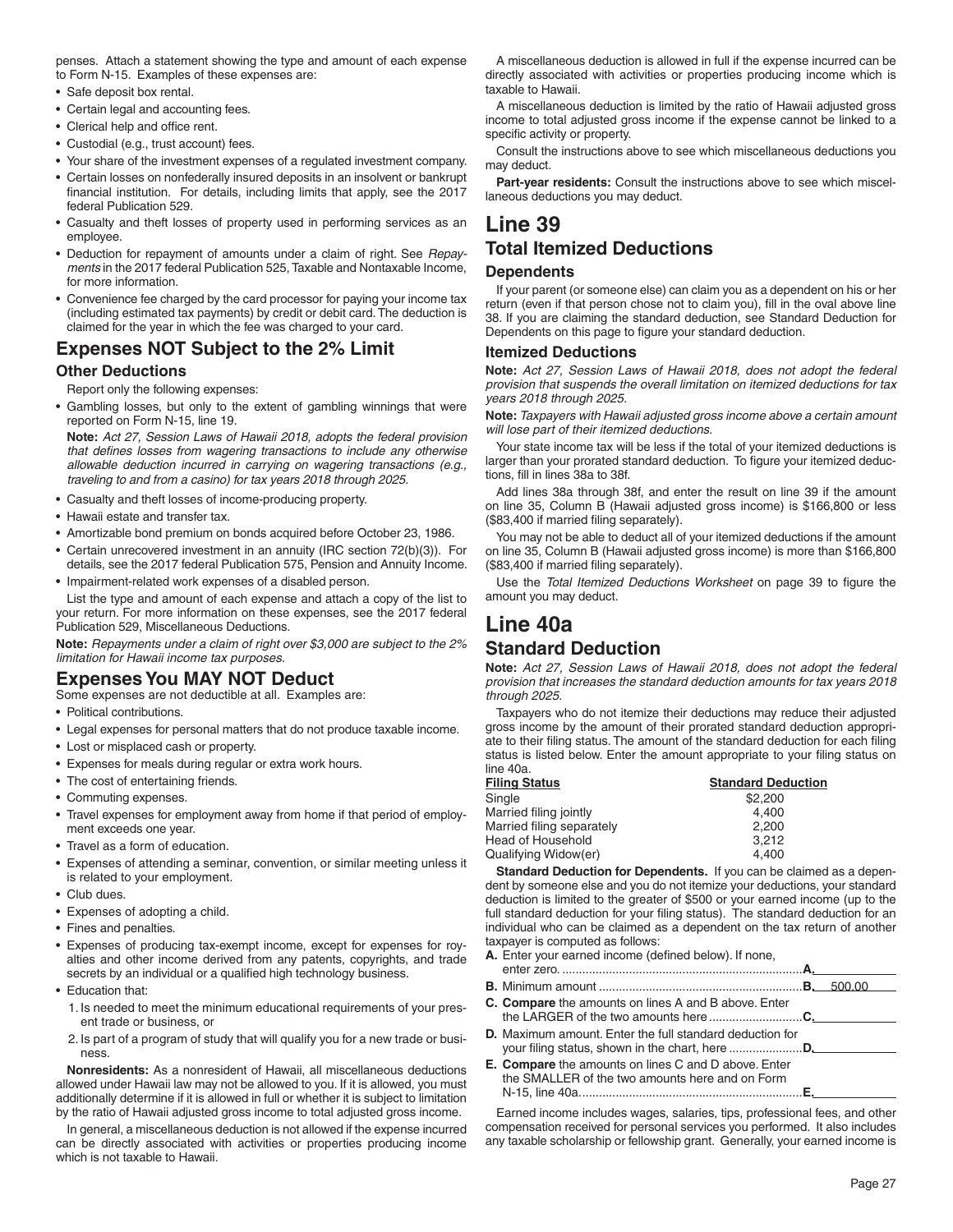the total of the amount(s) you reported on Form N-15, lines 7 and 12, Column A, minus the amount, if any, on line 26, Column A.

*Special Rule for Nonresident Aliens and Dual-Status Aliens*.— If you were a nonresident alien or dual-status alien during the tax year, you cannot claim the standard deduction. You must itemize any allowable deductions.

### **Line 40b Prorated Standard Deduction**

Multiply line 40a by the ratio on line 37.

# **Line 41**

Line 35, Column B minus line 39 or 40b, whichever applies. This line MUST be filled in. If line 41 is a negative number, shade the minus (-) in the box to the left of the amount boxes.

# **Line 42a**

### **Exemptions**

**Note:** *Act 27, Session Laws of Hawaii 2018, does not adopt the federal provision that suspends the deduction for personal exemptions for tax years 2018 through 2025.*

*Caution: If you can be claimed as a dependent on another person's tax return, you may not claim an exemption for yourself.*

### **Regular Exemptions**

Multiply \$1,144 by the total number of exemptions you claimed on line 6e.

### **Blind, Deaf, or Totally Disabled - Definition, Certification, and Exemptions**

Fill in the appropriate oval(s) on line 42a if you are blind, deaf or totally disabled and your impairment has been certified. You must submit a completed Form N-172 prior to filing your return in order to claim this exemption. If **you do not, the exemption will be disallowed and your return processed without the disability exemption(s) claimed.**

"Blind" means a person whose central visual acuity does not exceed 20/200 in the better eye with correcting lenses, or whose visual acuity is greater than 20/200 but is accompanied by a limitation in the field of vision such that the widest diameter of the visual field subtends an angle no greater than 20 degrees.

"Deaf" means a person whose average loss in the speech frequencies (500-2000 Hertz) in the better ear is 82 decibels, A.S.A., or worse.

"Person totally disabled" means a person who is totally and permanently disabled, either physically or mentally, which results in the person's inability to engage in any substantial gainful business or occupation. It is presumed that a person whose earned income exceeds \$30,000 for the taxable year is engaged in a substantial, gainful business or occupation.

The impairment of sight, deafness or disability shall be certified on the basis of a written report on an examination performed by a qualified ophthalmologist, qualified optometrist or a qualified otolaryngologist, licensed audiologist, or a qualified physician, as the case may be, on Form N-172.

A blind, deaf or totally disabled person who qualifies, may be allowed a Disability Exemption of \$7,000. The Disability Exemption is in lieu of the regular personal exemption of \$1,144. The following maximum exemptions are allowed:

| One individual (any filing status) —  | \$7,000  |  |
|---------------------------------------|----------|--|
| Taxpayer and Spouse (non-disabled     |          |  |
| spouse under $65$ ) $-$               | \$8.144  |  |
| Taxpayer and Spouse (non-disabled     |          |  |
| spouse age 65 or over) $-$            | \$9,288  |  |
| Taxpayer and Spouse (both disabled) - | \$14,000 |  |

**Note:** *If you claim this special exemption you will not be able to claim the additional exemptions for your children or other dependents, or for being 65 or older.*

For more information, see Tax Information Release No. 89-3, "*State Tax*  Benefits Available to Persons with Impaired Sight, Impaired Hearing, or Who *are Totally Disabled.*"

Also, see the administrative rules relating to substantial gainful business or occupation (section 18-235-1.14(d), HAR).

## **Line 42b Prorated Exemption**

Multiply line 42a by the ratio on line 37.

# **Line 43**

### **Taxable Income**

Line 41 minus line 42b, but not less than zero.

**Note:** *Act 27, Session Laws of Hawaii 2018, does not adopt the federal provision that allows a deduction for qualified business income from a partnership, S corporation, or sole proprietorship for tax years 2018 through 2025.*

# **Tax Computation**

### **Line 44**

### **Tax**

To figure your tax, you will use one of the following methods. Read the conditions below to see which you should use, and fill in the appropriate oval on line 44 if you use the tax table, tax rate schedules, or alternative tax on capital gains. Fill in the oval for tax from the applicable forms if you use Form N-168 or Form N-615. Then, go to the Tax Computation Worksheet on page 41.

#### **Tax Table**

If your taxable income is less than \$100,000, you MUST use the Tax Table at **tax.hawaii.gov/forms/** to find your tax.

Be sure you use the correct column in the Tax Table. After you have found the correct tax, enter that amount on line 44.

There is an example at the beginning of the table to help you find the correct tax.

### **Tax Rate Schedules**

You must use the Tax Rate Schedules to figure your tax if your taxable income is \$100,000 or more.

#### **Form N-168**

An individual engaged in a farming or fishing business may elect to average their farming or fishing income over a three-year period. See Form N-168 for more information.

### **Form N-615**

If a child under age 14 has unearned income of more than \$1,000, use Form N-615 to see if any of the child's unearned income is taxed at the parent's rate and, if so, to figure the child's tax. See Form N-615 for more information.

### **Alternative Tax on Capital Gains**

If you have a **Hawaii** net capital gain, you may be able to reduce your tax using the *Tax on Capital Gains Worksheet* on page 41 if your taxable income is over \$48,000 (\$24,000 for Single, and Married Filing Separately, or \$36,000 for Head of Household classifications). If your taxable income is \$48,000 (\$24,000 for Single, and Married Filing Separately, or \$36,000 for Head of Household classifications) or under, do not use the *Tax on Capital Gains Worksheet* on page 41.

#### **Total Tax Liability**

Use the *Tax Computation Worksheet* on page 41 to figure your total tax liability.

# **Refundable Credits**

**IMPORTANT!** If the amount of payments plus these credits is at least \$1 more than your tax, the difference will be refunded to you. It is very important that you *carefully* read the following instructions for each of these credits to ensure that you properly claim all the credits to which you are entitled.

## **Line 45**

### **Refundable Food/Excise Tax Credit**

If your **federal** adjusted gross income was less than \$50,000 (less than \$30,000 if your filing status is Single), you may qualify for this credit.

For more information, see Form N-311, Refundable Food/Excise Tax Credit. **Note:** *Do not claim this credit if you are being claimed or eligible to be claimed as a dependent by any taxpayer for federal or Hawaii income tax purposes.*

**To claim this credit.** Complete Form N-311 and attach it to your return.

**Deadline for claiming this credit.** If you are a calendar year taxpayer, the deadline to claim the credit, including amended claims, is December 31, 2021. If you are a fiscal year taxpayer, the deadline to claim the credit, including amended claims, is 12 months after the close of your taxable year. You cannot claim or amend the credit after the deadline.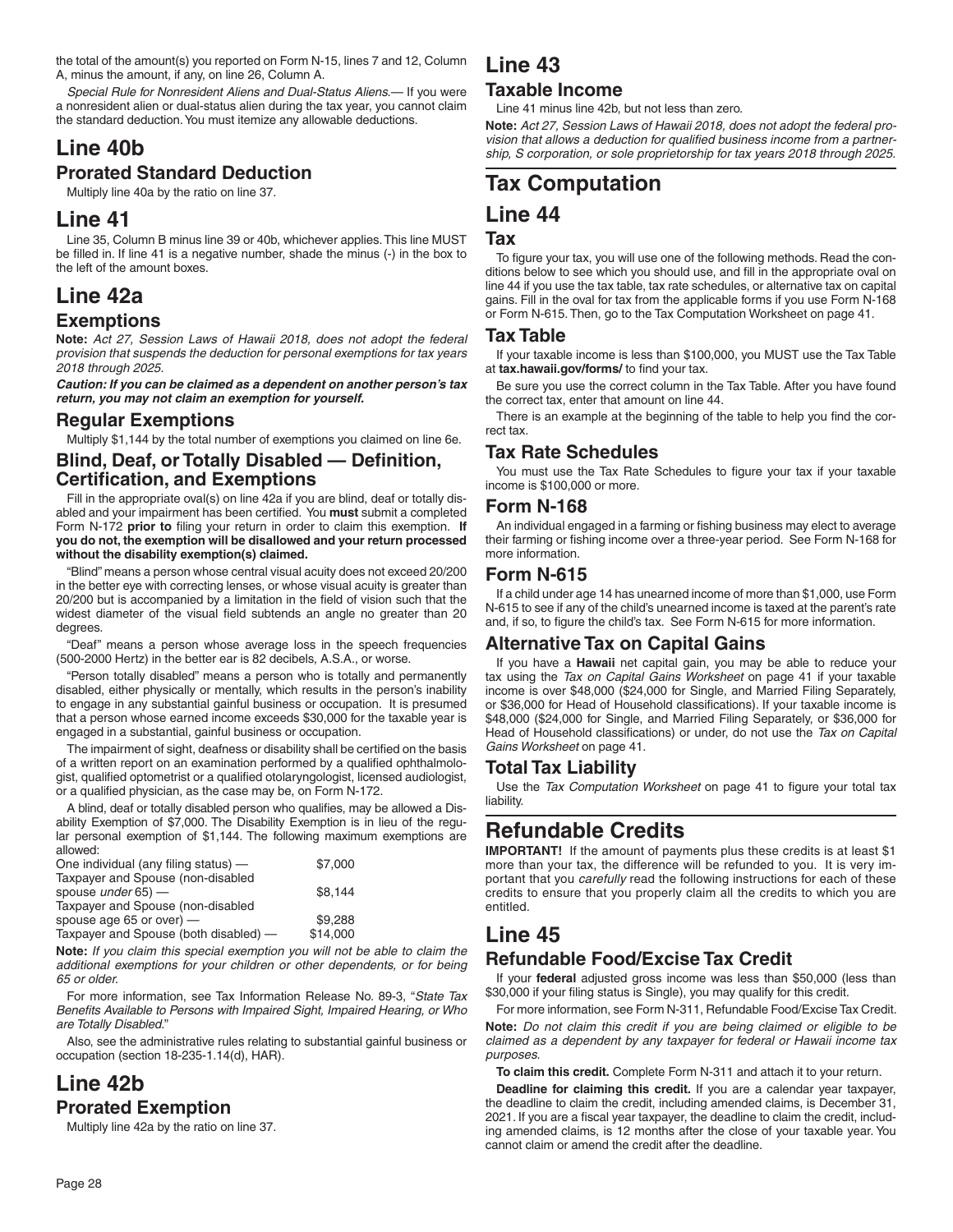# **Line 46**

### **Credit for Low-Income Household Renters**

**Note:** *This credit may not be claimed by nonresidents.*

If you occupy and pay rent for real property within the State as your residence, your total adjusted gross income was less than \$30,000, and the rent you paid during 2020 was more than \$1,000, you may qualify for this credit. See the instructions for Schedule X, Part I, on page 35.

**Note:** *Do not claim this credit if you are being claimed or eligible to be claimed as a dependent by any taxpayer for federal or Hawaii income tax purposes.*

**To claim this credit.** Complete Schedule X, Part I, and attach it to your return.

**Deadline for claiming this credit.** If you are a calendar year taxpayer, the deadline to claim the credit, including amended claims, is December 31, 2021. If you are a fiscal year taxpayer, the deadline to claim the credit, including amended claims, is 12 months after the close of your taxable year. You cannot claim or amend the credit after the deadline.

# **Line 47**

### **Credit for Child and Dependent Care Expenses**

**Note:** *This credit may not be claimed by nonresidents.*

Certain payments made for child and dependent care (including payments made to the State of Hawaii A+ Program) may be claimed as a credit against your tax due. See the instructions for Schedule X, Part II, on page 36.

**Note:** *Do not claim this credit if you are being claimed or eligible to be claimed as a dependent by any taxpayer for federal or Hawaii income tax purposes.*

**To claim this credit.** Complete Schedule X, Part II, and attach it to your return.

# **Line 48**

### **Credit for Child Passenger Restraint System**

Each individual taxpayer who files an individual income tax return for the taxable year may claim a tax credit for 2020 for the purchase of **one or more new** child passenger restraint systems which comply with federal motor vehicle safety standards.

**Note:** *This credit is \$25 per return regardless of the cost or the number of restraint systems purchased.*

**To claim this credit.** Enter \$25 on line 48, and attach a copy of the sales invoice, which states the type of child restraint system purchased, to your return.

**Your claim for this credit may be rejected** if the invoice is not attached, or if 1) or 2) applies but no statement or explanation is attached.

- 1) If the invoice doesn't have your name on it, you must attach a statement saying that you and nobody else is claiming the credit for the purchase described in the invoice.
- 2) If the invoice has somebody else's name on it, you must attach an explanation.

**Deadline for claiming this credit.** If you are a calendar year taxpayer, the deadline to claim the credit, including amended claims, is December 31, 2021. If you are a fiscal year taxpayer, the deadline to claim the credit, including amended claims, is 12 months after the close of your taxable year. You cannot claim or amend the credit after the deadline.

## **Line 49**

### **Total Refundable Tax Credits from Schedule CR**

If you are claiming any refundable tax credits, you must use Schedule CR, Schedule of Tax Credits, to summarize the total refundable tax credits claimed. Complete Part I of Schedule CR, and enter the amount from Schedule CR, line 8, on Form N-15, line 49. Attach Schedule CR directly behind Form N-15. See Instructions for Schedule CR for more information.

### **Other Credits**

#### **Pro Rata Share of Taxes Withheld and Paid by a Partnership, Estate, Trust, or S Corporation on the Sale of Hawaii Real Property Interests**

If the tax was withheld by a partnership, estate, trust or S corporation, and you are taxable on a pro rata share of the entity's gain on the sale, include ONLY the amount of your pro rata share of any net income taxes withheld and paid by the partnership, estate, trust or S corporation on Schedule CR, line

7a, and attach a copy of the Schedule K-1 issued to you by the partnership, estate, trust, or S corporation.

Note: If the partnership, estate, trust or S corporation filed a Form N-288C, *Application for Tentative Refund of Withholding on Dispositions by Nonresident Persons of Hawaii Real Property Interests, you may not claim this credit for your share of the amount being refunded to the entity.*

#### **Credit From a Regulated Investment Company**

A shareholder of a regulated investment company is allowed a credit for the tax paid to the State by the company on the amount of capital gains which by IRC section 852(b)(3)(D) is required to be included in the shareholder's return. The regulated investment company will notify you of the undistributed capital gains amount and the tax paid, if any. If this credit applies to you, include the amount on Schedule CR, line 7b, and attach an explanation.

### **Line 51 Adjusted Tax Liability**

Line 44 minus line 50. Enter the result on this line.

If line 51 is a negative number, shade the minus (-) in the box to the left of the amount boxes.

If you are using nonrefundable credits to offset your adjusted tax liability (line 51), the total of the nonrefundable credits used cannot be greater than your adjusted tax liability. If line 51 is zero or less, nonrefundable tax credits may not be used. Even if you are not able to use the nonrefundable tax credits, complete the forms for any tax credits you qualify for, and attach the forms to your Form N-15. If the forms are not attached, no claim for the tax credit has been made, and you will lose the carryover of your unused tax credits.

# **Nonrefundable Credits**

### **Line 52 Total Nonrefundable Tax Credits from Schedule CR**

**Note:** *If line 51 is zero or less, no tax credit may be used. Enter zero on line 52.*

If you are claiming any nonrefundable tax credits, you must use Schedule CR, Schedule of Tax Credits, to summarize the total nonrefundable tax credits claimed. Complete Part II of Schedule CR, and enter the amount from Schedule CR, line 29, on Form N-15, line 52. Attach Schedule CR directly behind Form N-15. See Instructions for Schedule CR for more information:

## **Line 53**

Line 51 minus line 52. Enter the result on this line.

If line 53 is a negative number, shade the minus (-) in the box to the left of the amount boxes.

# **Tax Already Paid**

### **Line 54**

### **Total Hawaii Income Tax Withheld**

Add the Hawaii income tax withheld as shown on your Forms HW-2, N-2, and N-4, and federal Forms W-2 and 1099-G (unemployment compensation). Enter the total on this line. Attach a copy of Forms HW-2, N-2, and N-4, and federal Forms W-2 and 1099-G showing the withholding. If not attached, the withholding may be disallowed.

**Note:** *If taxes were withheld on the sale of Hawaii real property, report this amount on line 55, "2020 Estimated Tax Payments."*

# **Line 55**

### **2020 Estimated Tax Payments**

Enter on this line your estimated Hawaii income tax payments you made on Form N-200V for 2020. Do not include your 2019 overpayment that you requested to have applied to your 2020 estimated tax (this amount is to be reported on line 56).

Also include on this line the amount of taxes withheld on the sale of Hawaii real property computed as follows:

- 1. Amount of taxes withheld as shown on Form(s) N-288A, Statement of Withholding on Dispositions by
	- Nonresident Persons of Hawaii Real Property Interests .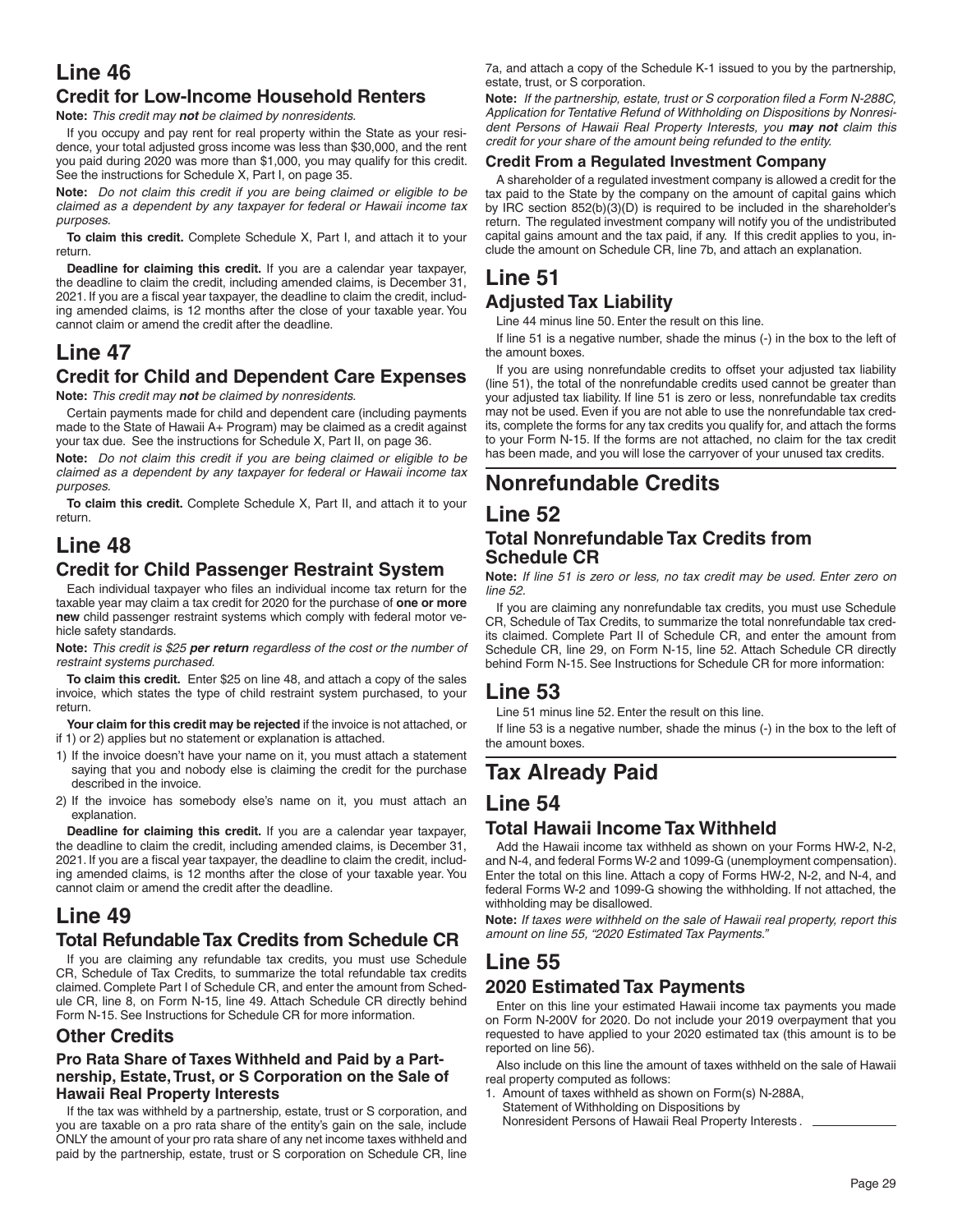- 2. Amount of refund you already applied for on Form(s) N-288C, Application for Tentative Refund of Withholding on Dispositions by Nonresident Persons of Hawaii Real Property Interests ............................................................
- 3. Line 1 minus line 2. Include this amount on Form N-15, line 55. ..............................................................................

**Note:** *Attach a copy of the Form(s) N-288A showing the withholding.*

If the tax was withheld for you through a partnership, estate, trust, or S corporation, see the Instructions for *Pro Rata Share of Taxes Withheld and Paid by a Partnership, Estate, Trust, or S Corporation on the Sale of Hawaii Real Property Interests* on page 29.

Enter the amounts paid on Forms N-200V and N-288A (less amount of refund applied for on Form N-288C) in the appropriate spaces. Add the amounts paid on Forms N-200V and N-288A (less amount of refund applied for on Form N-288C), and enter the result on line 55.

If you made estimated tax payments on Forms N-200V or had tax withheld on the sale of Hawaii real property on Form N-288A for yourself and your spouse under your social security number but are now filing separate returns, you can enter the total amount paid with Forms N-200V or Form N-288A on either of your separate returns or you and your spouse can divide the payments in any agreed amount. Use Form L-12, Request for Allocation of Tax Amounts for Individuals, to allocate the Forms N-200V or Form N-288A payments between you and your spouse. Also enter the social security numbers (or ITINs) of both spouses on the separate returns.

If you and your spouse each filed separate Forms N-200V or have separate Forms N-288A but are now filing a joint return, enter the total paid with both Forms N-200V or Form N-288A on your joint return.

Follow the above instructions even if your spouse died during the year.

### **Line 56 2019 Overpayment Applied to 2020 Estimated Tax**

Enter on this line any overpayment from your 2019 return that you applied to your 2020 estimated tax as shown on line 63 of your 2019 Form N-15.

# **Line 57**

### **Amount Paid with Extension**

If you made an extension payment with Form N-200V, enter the amount you paid on this line.

If you made an extension payment for yourself and your spouse under your social security number on Form N-200V but are now filing separate returns, you can enter the total amount paid with Form N-200V on either of your separate returns or you and your spouse can divide the payment in any agreed amount. Use Form L-12, Request for Allocation of Tax Amounts for Individuals, to allocate the Form N-200V payment between you and your spouse. Also enter the social security numbers (or ITINs) of both spouses on the separate returns.

If you and your spouse each filed separate Forms N-200V but are now filing a joint return, enter the total paid with both Forms N-200V on your joint return.

## **Line 58 Total Payments**

Add lines 54 through 57. Enter the amount on this line.

# **Refund or Balance Due**

## **Line 59**

### **Amount Overpaid**

If line 58 is larger than line 53, **and** line 53 is zero or more, subtract line 53 from line 58 and show the difference on line 59. This is the amount overpaid.

**However,** if line 53 is less than zero, complete the following worksheet:

| 1. Amount from line 53 (enter as a positive number) |  |
|-----------------------------------------------------|--|
|                                                     |  |

3. Add line 1 and line 2 ...................................................

Enter the amount from line 3 of the worksheet on line 59. This is the amount overpaid.

If you have an underpayment of estimated tax penalty on line 67, do not include the penalty amount on this line. Your overpayment will be reduced automatically by the amount of the penalty.

# **Line 60a**

### **Contribution to the Hawaii Schools Repairs and Maintenance Fund**

The Hawaii School-Level Minor Repairs and Maintenance Special Fund provides moneys for school-level minor repairs and maintenance. If you have an overpayment of at least \$2 (\$4 if married and filing a joint return), you can choose to contribute to the Hawaii School-Level Minor Repairs and Maintenance Special Fund.

Fill in the appropriate oval(s) if you want to contribute \$2 to the Hawaii School-Level Minor Repairs and Maintenance Special Fund (or \$4 if you are filing a joint return and your spouse also wants to contribute). No other amounts can be accepted. Your contribution will reduce your refund. Once made, the contribution cannot be revoked.

### **Line 60b Contribution to the Hawaii Public Libraries Fund**

The Hawaii Public Libraries Special Fund provides moneys to support the operations of the library system. If you have an overpayment of at least \$5  $($10$  if married and filing a joint return), you can choose to contribute to the Hawaii Public Libraries Special Fund

Fill in the appropriate oval(s) if you want to contribute \$5 to the Hawaii Public Libraries Special Fund (or \$10 if you are filing a joint return and your spouse also wants to contribute). No other amounts can be accepted. Your contribution will reduce your refund. Once made, the contribution cannot be revoked.

### **Line 60c Contribution to the Domestic and Sexual Violence / Child Abuse and Neglect Funds**

The Hawaii Children's Trust Fund provides moneys for the award of grants for primary and secondary prevention activities to prevent child abuse and neglect. The Domestic Violence and Sexual Assault Special Fund provides moneys for programs and grants or purchases of service that support or provide domestic violence and sexual assault intervention or prevention. The Spouse and Child Abuse Special Accounts provide moneys for staff programs, and grants or purchases of service that support or provide spouse or child abuse intervention or prevention. If you have an overpayment of at least \$5 (\$10 if married and filing a joint return), you can choose to contribute to these funds.

Fill in the appropriate oval(s) if you want to contribute \$5 to the Hawaii Children's Trust Fund, the Domestic Violence and Sexual Assault Special Fund, and the Spouse and Child Abuse Special Accounts (or \$10 if you are filing a joint return and your spouse also wants to contribute). No other amounts can be accepted. Your contribution will reduce your refund. Once made, the contribution cannot be revoked.

## **Line 63**

### **Applied to 2021 Estimated Tax**

Enter the amount from line 62 that you want applied to your estimated tax for 2021.

If you have an underpayment of estimated tax penalty on line 67, do not include the penalty amount on this line. The amount applied to your 2021 estimated tax will be reduced automatically by the amount of the penalty.

If you and your spouse filed a joint return for 2020 but will file separate returns for 2021, you can request that the 2021 estimated tax be applied to either of your separate returns or you and your spouse can divide the estimated tax to be applied in any agreed amount. Use Form L-12, Request for Allocation of Tax Amounts for Individuals, to allocate the estimated tax to be applied between you and your spouse. Also enter the social security numbers (or ITINs) of both spouses on the separate returns.

# **Line 64a**

### **Refund**

Line 62 minus line 63. This is the amount that will be refunded to you.

If you have an underpayment of estimated tax penalty on line 67, do not include the penalty amount on this line. The amount of your refund will be reduced automatically by the amount of the penalty.

**Note:** *Fill in the oval under line 64a if the ultimate destination of your refund is to a foreign (non-U.S.) bank account. Do not complete lines 64b through 64d. Due to rules for international ACH transactions, the direct deposit of*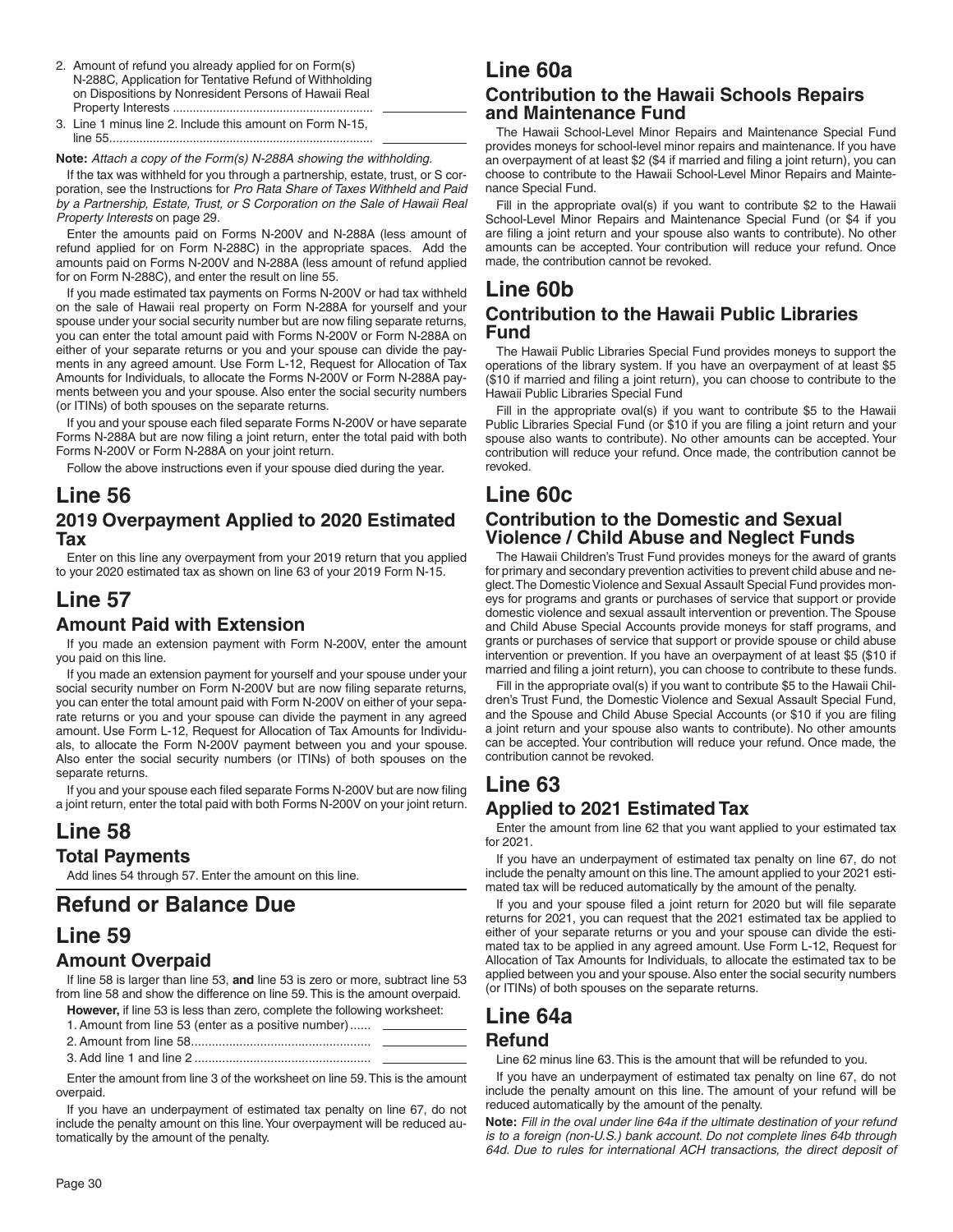*your refund into a foreign (non-U.S.) bank account will not be available. A check will be sent to you instead.*

**Note:** *If you are filing a Hawaii income tax return for the first time, you will not be allowed to have your refund directly deposited into your checking or savings account. Do not complete lines 64b through 64d. A check will be sent to you instead.*

Note: If you are filing your return after the prescribed due date, the refund *shown may be limited or disallowed due to the statute of limitations. In gen*eral, a claim for refund or credit for overpaid income taxes must be filed within three years after the return is filed for the taxable year, within three *years of the due date for filing the return, or within two years from when the tax is paid, whichever is later. For purposes of determining whether a refund or credit is allowed, taxes paid on or before the due date of the return (e.g., taxes withheld from an employee's pay, or estimated tax payments) are considered paid on the due date of the return, without considering an extension of time to file the return.* 

# **Lines 64b Through 64d Direct Deposit of Refund**

Complete lines 64b through 64d if you want the Department to directly deposit the amount shown on line 64a into your checking or savings account at a bank or other financial institution (such as a mutual fund, brokerage firm, or credit union) instead of sending you a check.

**Note:** *If the ultimate destination of your refund is to a foreign (non-U.S.) bank account, do not complete lines 64b through 64d. See the instructions for line 64a.*

**Note:** *If you are filing a Hawaii income tax return for the first time, do not complete lines 64b through 64d. See the instructions for line 64a.*

**Note***: If you owe certain past-due debt, such as child support, and all or part of the overpayment on line 59 is used (offset) to pay the past-due amount, you will not be allowed to have your refund directly deposited into your checking or savings account. A check will be sent to you instead.*

#### **Why Use Direct Deposit?**

- You get your refund fast even faster if you e-file!
- Payment is more secure there is no check to get lost.
- More convenient. No trip to the bank to deposit your check.
- Saves tax dollars. A refund by direct deposit costs less than a check.

You can check with your financial institution to make sure your deposit will be accepted and to get the correct routing and account numbers. The Department is not responsible for a lost refund if you enter the wrong account information.

If you file a joint return and fill in lines 64b through 64d, you are appointing your spouse as an agent to receive the refund. This appointment cannot be changed later.

Some financial institutions will not allow a joint refund to be deposited into an individual account. If the direct deposit is rejected, a check will be sent instead. The Department is not responsible if a financial institution rejects a direct deposit.

#### **Routing Number**

The routing number **must** be nine digits. The first two digits must be 01 through 12 or 21 through 32. Otherwise, the direct deposit will be rejected and a check sent instead.

Your check may state that it is payable through a financial institution different from the one at which you have your checking account. If so, **do not** use the routing number on that check. Instead, contact your financial institution for the correct routing number to enter on line 64b.

#### **Type of Account**

On line 64c, fill in the applicable oval to indicate whether you want your refund deposited into your checking or savings account.

#### **Account Number**

Contact your financial institution for the correct account number to enter on line 64d. The account number can be up to 17 characters (both numbers and letters). Omit spaces, hyphens, and special symbols. Enter the number from left to right and leave any unused boxes blank. Be sure **not** to include the check number.

### **Line 65 Balance Due**

If line 53 is larger than line 58, line 53 minus line 58 is your balance due. Note: If you include penalty and/or interest for the late filing of your return with your payment, identify and enter these amounts on a separate sheet of *paper and attach to Form N-15. Do not include the penalty and/or interest*  amounts for the late filing of your return on this line. Also, if you have an un*derpayment of estimated tax penalty on line 67, do not include the penalty amount on this line.*

# **Line 66**

### **Payment Amount**

Enter the amount of your payment, including any penalty and interest. You can pay online at hitax.hawaii.gov or by check or money order payable to "Hawaii State Tax Collector." Write your social security number, daytime phone number, and "2020 Form N-15" on your check or money order, and attach it to the front of Form N-15.

**Note:** *Form N-200V is no longer required when making a payment with your return.*

**Note:** *If you cannot pay the full amount you owe, you can request to enter a payment agreement after you receive the billing notice. Please be aware that penalty and interest continue to accrue on the unpaid tax amount even though you have not received the billing notice. Payments will be accepted and applied to your tax liability; however, to ensure your payments are applied correctly, your check or money order must have: (1) your name clearly printed on the check as it is printed on the tax return (if filing a joint return,* also print your spouse's name), (2) your social security number (if filing a joint *return, also write your spouse's social security number), (3) your daytime*  phone number, and (4) the tax year and form number you filed (e.g., 2020 *N-15).*

# **Line 67**

### **Estimated Tax Penalty**

See the instructions for *Penalties and Interest* on page 34 and Form N-210, Underpayment of Estimated Tax by Individuals, Estates, and Trusts, to see if you owe a penalty for the underpayment of estimated taxes.

If you owe a penalty, enter the penalty amount on Form N-15, line 67. Do not include the penalty amount on lines 59, 63, 64a, or 65. If you have an overpayment, your overpayment (and the amount applied to your 2021 estimated tax or the amount of your refund) will be reduced automatically by the amount of the penalty. If you have any taxes due, include the amount of the penalty on line 66.

Fill in the oval at line 67 if Form N-210 is attached.

Note: If you are a farmer or fisherman, you may receive a penalty notice for underpaying estimated tax even though you filed your return on time, attached Form N-210, and met the gross income from farming or fishing *requirement. If you receive a penalty notice and you think it is in error, write to the address on the notice and explain why you think the notice is in error. Include a computation showing that you met the gross income from farming or fi shing requirement.*

## **Amended Returns**

If you are filing an amended return, fill in the amended return oval at the top of Form N-15. Complete your amended return using corrected amounts through line 67. Attach Schedule AMD, Explanation of Changes on Amended Return, to the income tax return Form N-15. Also attach all forms and statements required to file a complete return. If you are claiming any tax credits, remember to attach the required forms, such as Schedule CR and Schedule X, even if you claimed the credits on the original return.

If you are filing an amended return due to a farming net operating loss carryback, also fill in the NOL Carryback oval and attach a copy of your original federal income tax return for the loss year.

If you are filing an amended return due to an IRS adjustment, also fill in the IRS Adjustment oval.

See page 34 of the instructions for more information.

# **Line 68**

### **Amount Paid (Overpaid) on Original Return**

Enter on line 68 the amount paid on your original 2020 Form N-15, line 65 (plus the amount of estimated tax penalty on line 67, if any); or the amount overpaid on your original 2020 Form N-15, line 59 (less the amount of estimated tax penalty on line 67, if any). If the amount is an overpayment, shade the minus (-) in the box to the left of the amount boxes.

Attach Schedule AMD, Explanation of Changes on Amended Return. Also attach all forms and statements required to file a complete return. If you are claiming any tax credits, remember to attach the required forms, such as Schedule CR and Schedule X, even if you claimed the credits on the original return.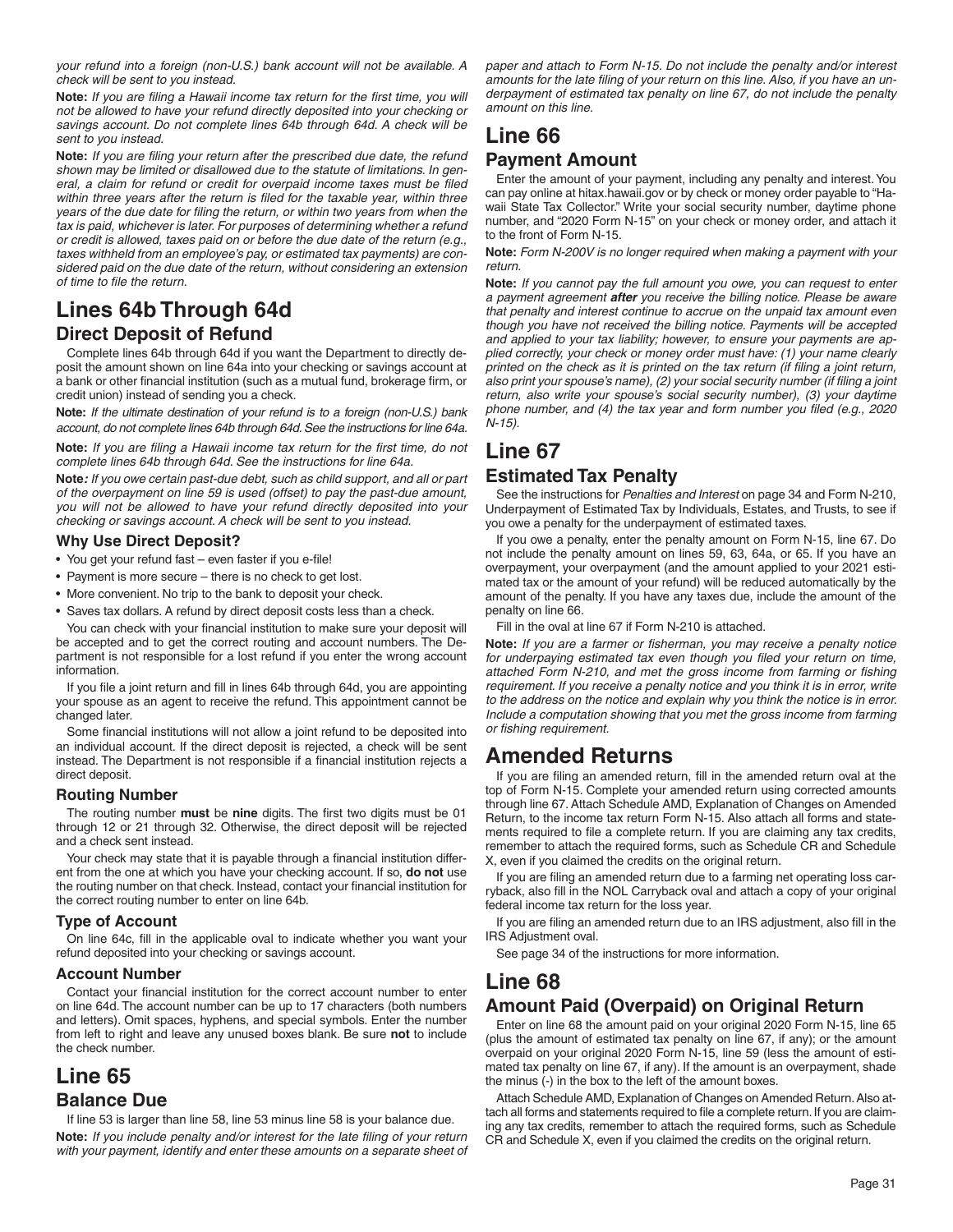# **Line 69**

### **Balance Due (Refund) With Amended Return**

If no amount was entered on line 68, enter on line 69 the amount, if any, from line 64a (less the amount of estimated tax penalty on line 67, if any) or line 65 (plus the amount of estimated tax penalty on line 67, if any) of the amended return.

If there is an amount on line 68, complete one of the worksheets below. When completing the worksheet, enter all amounts as positive numbers.

If there is an amount on line 68 and that amount is:

- **a.** A payment and there is an amount on line 59, complete the following worksheet:
- 1. Amount from line 59 (less the amount of estimated
- tax penalty on line 67, if any) ......................................
- 2. Amount from line 68 .................................................... 3. Add line 1 and line 2 ...................................................

Enter the amount from line 3 of the worksheet on line 69. This is the amount of your overpayment on your amended return. Shade the minus (-) in the box to the left of the amount boxes.

- **b.** A payment and there is an amount on line 65, complete the following worksheet:
	- 1. Amount from line 65 (plus the amount of estimated
	- tax penalty on line 67, if any) ...................................... 2. Amount from line 68 ....................................................
	- 3. Line 1 minus line 2 ......................................................

Enter the amount from line 3 of the worksheet on line 69.

If the amount on line 1 of the worksheet is larger than the amount on line 2 of the worksheet, this is the amount you owe on your amended return.

If the amount on line 2 of the worksheet is larger than the amount on line 1 of the worksheet, this is the amount of your overpayment on your amended return. Shade the minus (-) in the box to the left of the amount boxes.

**c.** An overpayment and there is an amount on line 59, complete the following worksheet:

| 1. Amount from line 59 (less the amount of estimated |  |
|------------------------------------------------------|--|
| tay nanalty on ling 67 if any)                       |  |

Enter the amount from line 3 of the worksheet on line 69.

If the amount on line 1 of the worksheet is larger than the amount on line 2 of the worksheet, this is the amount of your overpayment on your amended return. Shade the minus (-) in the box to the left of the amount boxes.

If the amount on line 2 of the worksheet is larger than the amount on line 1 of the worksheet, this is the amount you owe on your amended return.

- **d.** An overpayment and there is an amount on line 65, complete the following worksheet:
	- 1. Amount from line 65 (plus the amount of estimated tax penalty on line 67, if any) ......................................
	- 2. Amount from line 68 .................................................... 3. Add line 1 and line 2 ...................................................

Enter the amount from line 3 of the worksheet on line 69. This is the amount you owe on your amended return.

If you have an overpayment on your amended return, you may contribute to the (1) Hawaii Schools Repairs and Maintenance Fund (line 60a) if line 60a on your original return was blank, (2) Hawaii Public Libraries Fund (line 60b) if line 60b on your original return was blank, and/or (3) Domestic and Sexual Violence / Child Abuse and Neglect Funds (line 60c) if line 60c on your original return was blank.

Subtract the amount contributed to the above funds from the amount of overpayment available and enter the difference on line 69. Shade the minus (-) in the box to the left of the amount boxes. Be sure that the sum of the amounts entered on lines 60a, 60b, 60c, and 69 is not more than the overpayment available.

If you have an amount due on your amended return, send your payment to the Department by attaching your check or money order to the front of Form N-15. Write your social security number, daytime phone number, and "2020 Amended Form N-15" on your check or money order.

Attach Schedule AMD, Explanation of Changes on Amended Return. Also attach all forms and statements required to file a complete return. If you are claiming any tax credits, remember to attach the required forms, such as Schedule CR and Schedule X, even if you claimed the credits on the original return.

## **Now continue with Step 8 below.**

### **Step 8**

### **Check your return to make sure it is correct.**

### **Step 9**

### **Third Party Designee**

If you want to authorize the Department to discuss the processing of your tax return with a person that you designate, enter the name of your third party designee, telephone number, and identification number. You are authorizing the Department to call your third party designee to answer any questions that may arise during the processing of your tax return. This designation does not allow your third party designee to call the Department for information about the processing of your return or for other issues relating to your return.

**Note:** *This designation is not a full power of attorney and does not replace Form N-848.*

# **Step 10**

#### **Hawaii Election Campaign Fund (For Hawaii State and County Elections)**

This Fund supports the Hawaii Campaign Spending Commission, a watchdog agency that works to ensure that all campaign donations and expenditures are made public and comply with campaign finance laws to prevent corruption in politics. The Fund also supports the public financing of political campaigns which makes qualified candidates less dependent on private special interest donors to fund their campaigns.

If you have a tax liability of at least \$3 (\$6 if married and filing a joint return), you can choose to contribute to the Hawaii Election Campaign Fund. If you fill in the "Yes" oval, \$3 will go to the Hawaii Election Campaign Fund. If you are filing a joint return, and your spouse wants \$3 to go to the Fund, fill in the second "Yes" oval.

Filling in "Yes" will not increase your tax or reduce your refund.

Once made, the designation cannot be revoked for this taxable year.

For more information, see the Hawaii Campaign Spending Commission website at hawaii.gov/campaign or call 808-586-0285.

# **Step 11**

### **Sign and date your return.**

Form N-15 is not considered a valid return unless you sign it. If you are unable to sign the return (due to disease or injury, etc.), you can appoint an agent to sign your return. A return signed by an agent must have a power of attorney attached that authorizes the agent to sign for you. You can use Form N-848, Power of Attorney.

Be sure to date your return. If you have someone else prepare your return, you are still responsible for the correctness of the return.

**Joint Return.** Your spouse must also sign Form N-15 if it is a joint return. If your spouse cannot sign because of disease or injury and tells you to sign, you can sign your spouse's name in the proper space on the return followed by the words "By (your name), Spouse." Be sure to also sign in the space provided for your signature. Attach a dated statement, signed by you, to the return. The statement should include the form number of the return you are filing, the tax year, and the reason your spouse cannot sign, and that your spouse has agreed to your signing for him or her.

If you are the guardian of your spouse who is mentally incompetent, you can sign the return for your spouse as guardian.

If your spouse is unable to sign the return because he or she is serving in a combat zone, and you do not have a power of attorney or other statement, you can sign for your spouse. Attach a signed statement to your return that explains that your spouse is serving in a combat zone.

If your spouse cannot sign the joint return for any other reason, you can sign for your spouse only if you are given a valid power of attorney. Attach the power of attorney to your tax return.

If you are filing a joint return as the surviving spouse, see *Death of Taxpayer* on page 6.

**Child's Return.** If your child cannot sign the return, sign your child's name in the space provided. Then, add "By (your signature), parent for minor child."

**Occupation.** Write your occupation in the space provided. If married and filing a joint return, also write your spouse's occupation in the space provided.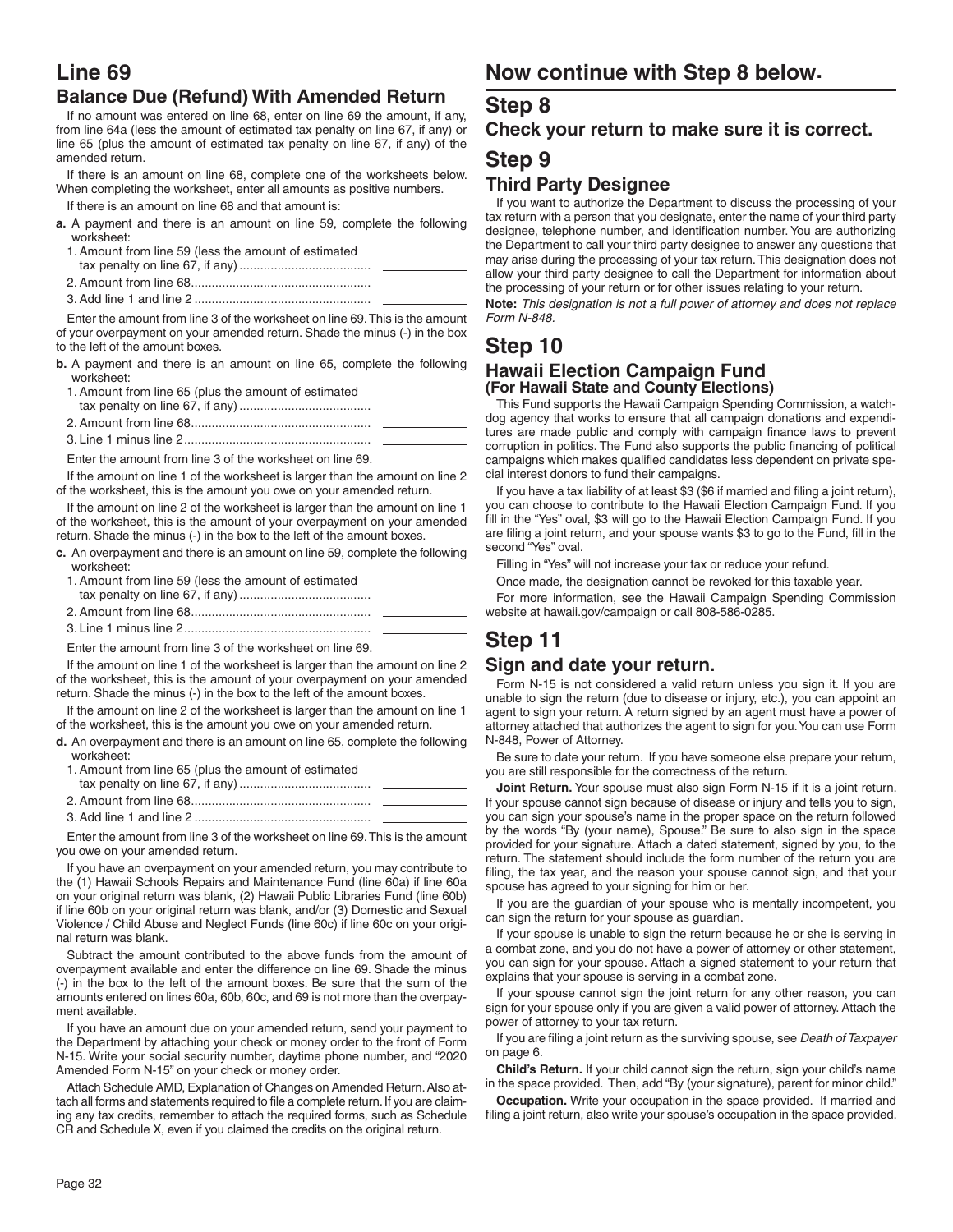### **Step 12 Did you have someone else prepare your return?**

If you fill in your own return, the Paid Preparer's space should remain blank. If someone prepares your return and does not charge you, that person should not sign your return.

Generally, anyone who is paid to prepare your tax return must sign your return and fill in the other blanks in the Paid Preparer's Information area of your return. The preparer may furnish his or her alternative identifying number for income tax return preparers (PTIN) instead of his or her social security number.

If you have questions about whether a preparer is required to sign your return, please contact our Taxpayer Services staff.

The preparer required to sign your return MUST complete the required preparer information and:

- Sign it in the space provided for the preparer's signature.
- Give you a copy of your return in addition to the copy to be filed with the Department.

Hawaii conforms to Internal Revenue Service Notice 2004-54 which authorizes paid tax return preparers to sign tax returns by means other than by hand.

For more information, see Department of Taxation Announcement No. 2009-33, "*Conformity to Internal Revenue Service Notice 2004-54, Relating to Alternative Methods of Signatures for Paid Tax Return Preparers."*

### **Step 13 Attachments**

Attach a copy of your Form(s) HW-2, N-2, and N-4, or federal Form(s) W-2 and 1099-G (unemployment compensation), to the front of Form N-15 in the area designated. To the back of your return attach, in the following order:

- Schedule CR.
- Any other schedules, in alphabetical order.
- Other Hawaii series forms, in numerical order.
- Any other federal forms, in numerical order, used as a substitute for state forms (see *Related Federal/Hawaii Tax Forms* on page 3).
- A copy of your federal income tax return.

**Note:** *If you are filing a joint return for federal income tax purposes and a married filing separate return for state income tax purposes, attach a copy of the federal joint return.*

**Note:** *Since the federal government does not recognize civil unions as married individuals for federal income tax purposes, civil unions will con*tinue to file as unmarried individuals on their federal income tax returns. *Therefore, both civil union partners should attach a copy of their federal single return.*

• Any other required statements.

**A return without the required forms and statements is incomplete.**  You must file a *complete* return on time to avoid paying penalties and **interest for late filing.** 

If you need more space on forms or schedules, attach separate sheets and use the same arrangement as the printed forms. But show your totals on the printed forms. Please use sheets that are the same size as the forms and schedules. Be sure to put your name and social security number on these separate sheets.

If you owe tax, be sure to send your payment to the Department by attaching your check or money order to the front of Form N-15.

# **Reminders**

### **Processing of Your Tax Return**

In general, refunds due to you are issued within eight weeks from the date your return is filed with the Department. However, it may take additional time if you filed your return close to the April 20 filing deadline, if errors were made in completing your return, or you moved and did not change your address with the Department by completing Form ITPS-COA, Change of Address Form.

You may check your refund status through the Department's website. You may also call our Taxpayer Services Branch to obtain automated information about your individual income tax refunds 24 hours a day, 7 days a week. Automated refund information should be available four to six weeks after your return is filed with the Department. See page 6 for the Department's telephone numbers and website address.

#### **Penalties and Interest**

Late Filing of Return. The penalty for failure to file a return on time is assessed on the tax due at a rate of 5% per month, or part of a month, up to a maximum of 25%.

Extensions. If you are unable to file your Hawaii tax return by April 20, 2021, you are automatically granted a 6-month extension without the need to file anything with the Department unless an additional tax payment must be made. As long as the following conditions are met, you are deemed to have made an application for the 6-month extension to file an income tax return on the prescribed due date:

- 1. On or before April 20, 2021, 100% of the properly estimated tax liability is paid;
- 2. The tax return is filed on or before the expiration of the 6-month extension period;
- 3. The tax return is accompanied by full payment of any tax not already paid; and
- 4. A court has not ordered you to file the tax return on or before the prescribed due date.

Properly estimated tax liability means you made a bona fide and reasonable attempt to locate and gather all of the necessary information to make a proper estimate of tax liability for the taxable year.

If you must make an additional payment of tax on or before April 20, 2021 in order to meet the condition requiring payment of 100% of the properly estimated tax liability, you must file Form N-200V with your payment. Federal Form 4868, Application for Automatic Extension of Time To File U.S. Individual Income Tax Return, may not be used in lieu of Form N-200V.

**Interest.** Interest at the rate of 2/3 of 1% per month or part of a month shall be assessed on unpaid taxes and penalties beginning with the first calendar day after the date prescribed for payment, whether or not that first calendar day falls on a Saturday, Sunday, or legal holiday.

Failure to pay tax after filing timely returns. The penalty for failure to pay the tax after filing a timely return is 20% of the tax unpaid within 60 days of the prescribed due date.

**Underpayment of estimated taxes.** You may be subject to a penalty for not paying enough estimated tax if the total of your withholding and timely estimated tax payments were less than the smaller of:

1) 60% of the 2020 tax, or

2) 100% of your 2019 tax. Your 2019 tax return must cover a 12-month period. There are special rules for farmers and fishermen.

For more information, see Form N-210, Underpayment of Estimated Tax by Individuals, Estates, and Trusts.

#### **Change of Address**

If your mailing address has changed, you must notify the Department of the change by completing Form ITPS-COA, Change of Address Form, or log in to your Hawaii Tax Online account at hitax.hawaii.gov. Failure to do so may prevent your address from being updated, any refund due to you from being delivered (the U.S. Postal Service is not permitted to forward your State refund check), and delay important notices or correspondence to you regarding your return.

#### **How Long Should Records Be Kept?**

Keep records of income, deductions, and credits shown on your tax return, as well as any worksheets you used, until the statute of limitations runs out for that return. Usually this is three years from the date the return was due or filed, whichever is later. Also keep copies of your filed tax returns and any federal Forms W-2 or 1099 you received as part of your records. You should keep some records longer. For example, property records (including those on your home) should be kept as long as they are needed to figure the basis of the original or replacement property.

#### **Amended Return**

If you file your income tax return and later become aware of any changes you must make to income, deductions, or credits, you may file an amended return on Form N-15 to change the Form N-15 you already filed. Use the Form N-15 for the year you are amending. (You cannot file a 2019 amended return on a 2020 Form N-15.) Fill in the amended return oval at the top of Form N-15, and fill in the return with all of the correct information. Attach Schedule AMD, Explanation of Changes on Amended Return, to Form N-15. Also attach all forms and statements required to file a complete return. If you are claiming any tax credits, remember to attach the required forms, such as Schedule CR and Schedule X, even if you claimed the credits on the original return.

If you contributed to the Hawaii Schools Repairs and Maintenance Fund, Hawaii Public Libraries Fund, and/or Domestic and Sexual Violence / Child Abuse and Neglect Funds on your original return, your contribution(s) cannot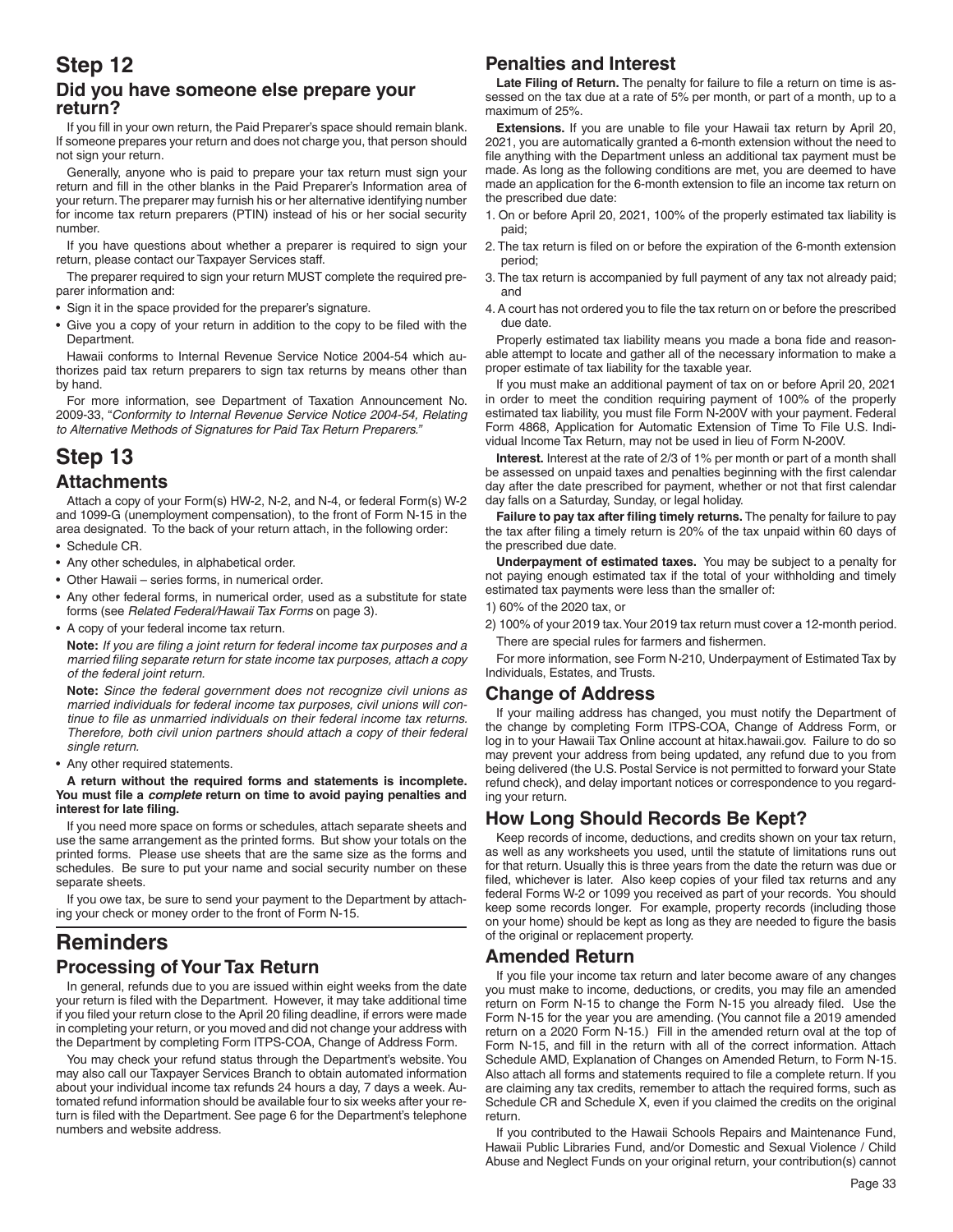be revoked, and you must make the same designation(s) on your amended return.

If you did not contribute to the Hawaii Schools Repairs and Maintenance Fund, Hawaii Public Libraries Fund, and/or Domestic and Sexual Violence / Child Abuse and Neglect Funds on your original return, you may contribute to these funds on an amended return filed within 20 months and ten days after the due date for the original return for such taxable year. Once made, the contribution cannot be revoked.

If you are filing an amended return due to a farming net operating loss carryback, also fill in the NOL Carryback oval and attach a copy of your original federal income tax return for the loss year.

If you are filing an amended return due to an IRS adjustment, also fill in the IRS Adjustment oval. See *Change in Federal Taxable Income*, below.

See the instructions for Form N-15, lines 68 and 69.

For information on the statute of limitation periods within which you may file an amended return to claim a refund or credit of overpaid taxes, see the instructions for line 64a (Refund) on page 31.

You can get prior year forms from our website, by calling our Taxpayer Services Branch, and at any district tax office. See page 6 for the Department's website address and for the phone number to request the forms you need.

If your original return was filed on an incorrect form, file an original return on the correct form. For example, if you filed an original return on Form N-15 and should have filed Form N-11, file an original return on Form N-11.

#### **Change in Federal Taxable Income**

In general, a change to your federal return, whether it is made by you (on federal Form 1040X) or by the Internal Revenue Service, must be reported to the State of Hawaii.

- 1) Section 235-101(b), HRS, requires a report (an amended return) to the Director of Taxation if the amount of IRC taxable income is changed, corrected, adjusted or recomputed as stated in (3).
- 2) This report must be made:
	- a) Within 90 days after a change, correction, adjustment or recomputation is finally determined.
- b) Within 90 days after an amended federal return is filed.
- 3) A report within the time set out in (2) is required if:
	- a) The amount of taxable income (including the federal earned income credit) as returned to the United States is changed, corrected, or adjusted by an officer of the United States or other competent authority.
	- b) A change in taxable income results from a renegotiation of a contract with the United States or a subcontract thereunder.
	- c) A recomputation of the income tax imposed by the United States under the Internal Revenue Code results from any cause.
- d) An amended income tax return is made to the United States.
- 4) The report referred to above shall be in the form of an amended Hawaii income tax return.
- 5) The statutory period for the assessment of any deficiency or the determination of any refund attributable to the report shall not expire before the expiration of one year from the date the Department is notified by the taxpayer or the Internal Revenue Service, whichever is earlier, of such a report in writing. Before the expiration of this one-year period, the Department and the taxpayer may agree in writing to the extension of this period. The period so agreed upon may be further extended by subsequent agreements in writing made before the expiration of the period previously agreed upon.

# **Instructions for Schedule X — Tax Credits**

**Note:** *Use Form N-311 to claim the refundable food/excise tax credit.* **Note:** *These credits may not be claimed by nonresidents*.

### **Purpose**

Use Schedule X to claim the credit for low-income household renters and the credit for child and dependent care expenses. **You may qualify to claim these credits, and receive a refund, even if you have no taxable income. If you claim any of the tax credits, both pages of Schedule X must be attached to your Form N-15.**

# **Credit for Low-Income Household Renters**

Each **resident** taxpayer who occupies and pays rent for real property within the State as his or her residence and who files an individual income tax return for the taxable year, including those who have no income or no income taxable under chapter 235, HRS, may claim a tax credit of \$50 per qualified **exemption,** including the additional exemption for taxpayers age 65 or over, provided the following four conditions are met:

- The taxpayer is not eligible to be claimed as a dependent for federal or State income tax purposes by another taxpayer;
- The taxpayer has adjusted gross income of less than \$30,000; and
- The taxpayer has paid more than \$1,000 in rent during the taxable year.
- The rented property is NOT exempt from real property tax. Rent paid for property which is partially or fully exempt from real property tax will not qualify for the credit. For example, county or State low-income housing projects, military housing, dormitories in schools, residential real property owned by a nonprofit organization, and homes in which the owner occupies a portion of the property, may have been granted real property tax exemptions by the county. If such exemptions, whether partial or full exemptions, have been granted, the rent paid for such properties will not qualify for the credit. To verify if real property tax exemptions have been granted on the rented property, please inquire with either the landlord, rental agent, or the Real Property Tax Office in the county in which the property is located.

**Note:** *Minor children receiving more than half of their support from the*  State Department of Human Services, Social Security benefits, and the like, which you can claim as dependents, are considered qualified exemp*tions for purposes of claiming this credit.*

A "residence" is defined as the dwelling place that constitutes the principal residence of the taxpayer or his or her immediate family in this State.

**"Rent"** means the amount paid in cash in any taxable year for the occupancy of a residence. Rent does not include:

- Charges for utilities, parking stalls, storage of goods, yard services, furniture, furnishings, and the like;
- Rental claimed as a deduction from gross income or adjusted gross income for income tax purposes;
- Ground rental paid for use of land only; and
- Rental allowances or rental subsidies received (i.e. housing allowance received from the armed forces or the Hawaii Housing Authority.).

# **Line 1**

**Part I**

### **Adjusted Gross Income**

If the total adjusted gross income (Form N-15, line 35, Column A) shown on your return is \$30,000 or more, **stop here;** you cannot take this credit.

Married filing separately. If you are married filing separately, you must add your spouse's adjusted gross income to your own. If you are married filing separately and your spouse is a nonresident, you need to determine your spouse's adjusted gross income from all sources, within and outside of Hawaii, and add that amount to your own adjusted gross income. If the **total** is \$30,000 or more, you cannot claim this credit.

# **Line 2**

### **Resident for More Than Nine Months**

If you are a part-year resident who has been in Hawaii for nine months or less in 2020, **stop here;** you cannot take this credit.

### **Line 3**

### **Dependent of Another Taxpayer**

If you can be claimed as a dependent on another person's return, **whether or not** that person claims you, **stop here;** you cannot take this credit.

# **Line 4**

### **Your Addresses**

List your most recent address. Fill in all of the required information. If you lived in more than one location during 2020, attach a separate sheet listing the same information for the other locations.

**Do not list** any location that was partly or wholly exempt from real property tax, such as:

• County or State low-income housing projects;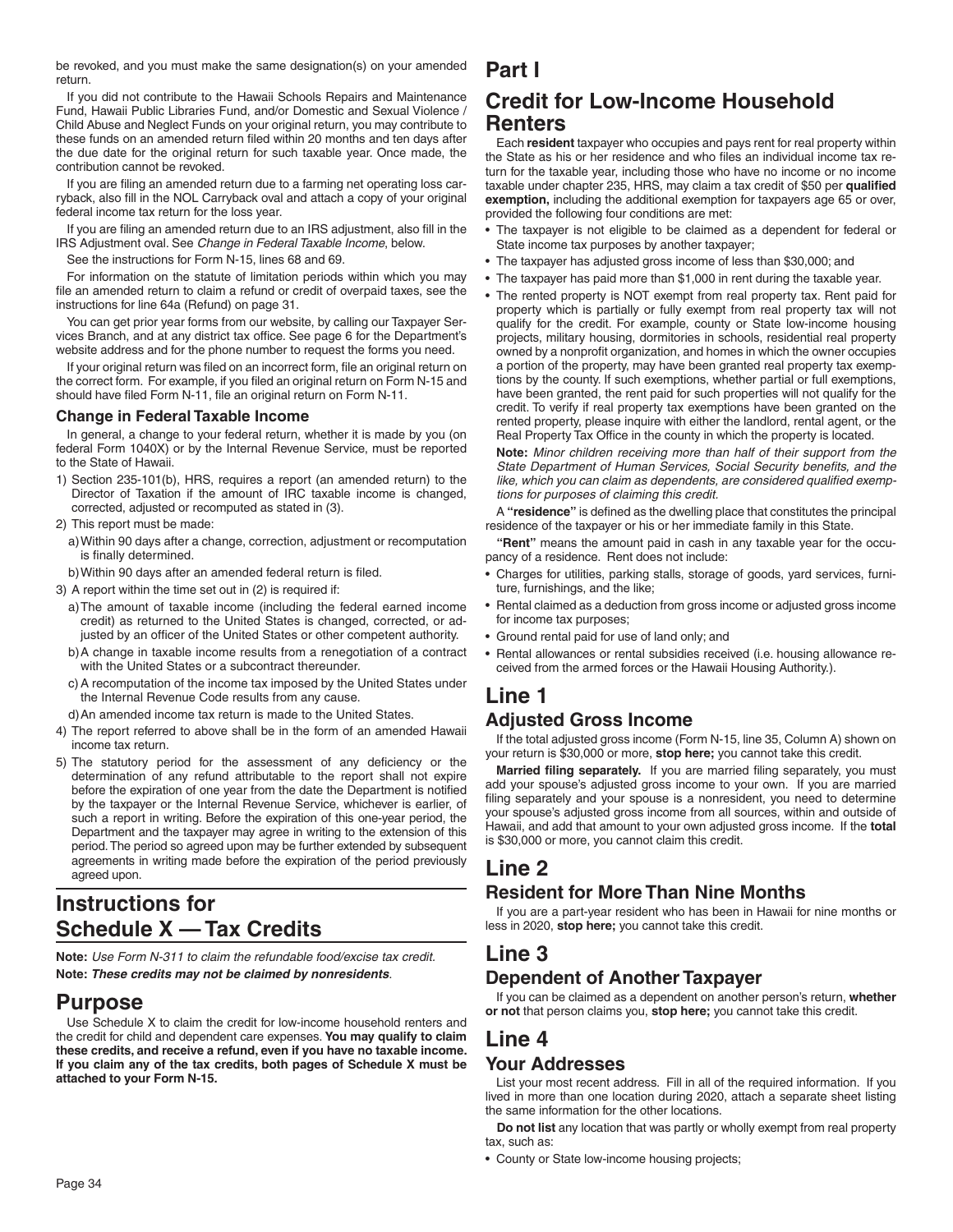- Military housing;
- Dormitories in schools;
- Residential real property owned by a nonprofit organization; or
- Homes in which the owner occupies a portion of the property.

### **Line 5 Rent You Paid**

Enter the total amount of rent **you paid** during 2020 to all of the locations listed on line 4. If you are sharing or were sharing the rent with somebody else, list only your share of the rent here.

# **Line 6**

### **Exclusions**

Enter that portion of the amount on line 5 which:

- Is for ground rent, utilities, goods, or services;
- You claimed as a deduction anywhere on your tax return; or
- You were reimbursed, through a rental allowance or rental subsidy from any source.

### **Line 7**

Line 5 minus line 6. If this amount is \$1,000 or less, **stop here;** you cannot take this credit.

## **Line 8 Qualified Exemptions**

On line 8, enter the names of the qualified exemptions. Start with yourself. Enter your spouse's name if you are married and filing a joint return or married and filing separately where your spouse is not filing a Hawaii return, had no income, and was not the dependent of someone else. Then list your dependents and enter the dependent's relationship to you. Include minor children receiving more than half of their support from public agencies which you can claim as dependents.

If married filing separately, only one spouse may claim the dependents.

Enter the number of qualified persons on line 8.

## **Line 12**

### **Amount of the Credit**

Line 11 times \$50. Enter this amount on Form N-15, line 46.

**Deadline for claiming this credit.** If you are a calendar year taxpayer, the deadline to claim the credit, including amended claims, is December 31, 2021. If you are a fiscal year taxpayer, the deadline to claim the credit, including amended claims, is 12 months after the close of your taxable year. You cannot claim or amend the credit after the deadline.

# **Part II**

# **Credit for Child and Dependent Care Expenses**

**Note:** *Part-year residents may only claim child and dependent care expenses during the period of Hawaii residency.*

If you maintain a household that included a child under age 13 or a dependent or spouse incapable of self-care, you may be allowed this credit for expenses you paid during the taxable year to care for your dependent so you could work.

#### **Who May Claim the Credit**

If you are a **resident** taxpayer who files an individual income tax return for a taxable year, you are not claimed or eligible to be claimed as a dependent on another taxpayer's federal or Hawaii income tax return, and you maintain a household which includes one or more qualifying persons (defined later), you may be allowed a credit against your income tax. The credit ranges from 15% to 25% of employment-related expenses (up to certain limitations) PAID during the taxable year in order to enable you to work either full or part time for an employer or as a self-employed individual.

#### **Maintaining a Household**

You will be treated as maintaining a household for any period only if you furnish over half the cost of maintaining the household for that period. If you are married during that time, you and your spouse must provide over half the maintenance cost for the period.

The expenses of maintaining a household include property taxes, mortgage interest, rent, utility charges, upkeep and repairs, property insurance, and food consumed on the premises. They do not include the cost of clothing, education, medical treatment, vacations, life insurance, and transportation.

#### **Qualifying Person**

A qualifying person is any one of the following persons:

- a. Any person under age 13 whom you claim as a dependent (but see Special Rule (3), *Children of Divorced or Separated Parents*).
- b. Your disabled spouse who is mentally or physically unable to care for himself or herself.
- c. Any disabled person who is mentally or physically unable to care for himself or herself and whom you claim as a dependent, or could claim as a dependent (as a qualifying relative) except that he or she had income of \$4,200 or more.

#### **Employment-related Expenses**

Employment-related expenses are those paid for the following, but only if paid to enable you to be gainfully employed:

*(1) Expenses for Household Services.* Expenses will be considered for household services in your home if they are for the ordinary and usual services necessary for the operation of the home, and bear some relationship to the qualifying person. For example, payment for services of a domestic maid or cook ordinarily will be considered expenses for household services if performed at least partially for the benefit of the qualifying person.

*(2) Expenses for the Care of a Qualifying Person.* Expenses will be considered for the care of one or more qualifying persons if their main purpose was to assure that individual's well-being and protection. You can include amounts paid for items other than the care of your child (such as food and schooling) only if the items are incidental to the care of the child and cannot be separated from the total cost.

You may NOT include any amount paid for services outside your household at a camp where the qualifying person stays overnight.

Do not include services outside your household as employment-related expenses for your spouse or a dependent age 13 or older. However, services outside your household are employment-related expenses for a dependent who has not reached his or her 13th birthday or for an individual who regularly spends at least eight hours each day in your household.

You may include expenses incurred for qualified dependent care centers as employment-related expenses. The dependent care center must comply with all applicable laws, rules, and regulations of Hawaii if the center is located within Hawaii. If the center is located outside Hawaii, the center must comply with all applicable laws, rules, and regulations of the state or country in which the center is located. Furthermore, these centers must provide care for more than six individuals (other than individuals who reside at the center), and must receive a fee, payment, or grant providing services for any of the individuals (regardless of whether such center is operated for profit).

**Note:** *Payments made to the State of Hawaii A+ Program qualify for the credit.*

#### **Medical Expenses**

Some dependent care expenses may qualify as medical expenses. If you cannot use all the medical expenses to qualify for this credit because of the dollar limit or earned income limit (explained later), you can take the rest of these expenses as an itemized deduction for medical expenses. But if you deduct the medical expenses first on Worksheet PY-1, you cannot use any part of these expenses on Schedule X.

#### **Special Rules**

*(1) Married Persons Filing Separately.* Generally, married persons must file a joint return to claim the credit. If your filing status is married filing separately and all of the following apply, your are considered unmarried for purposes of claiming the credit for child and dependent care expenses:

- You live apart from your spouse during the last 6 months of 2020.
- Your home was the qualifying person's main home for more than half of 2020.
- You paid more than half of the cost of keeping up that home in 2020.

*(2) Marital Status.* If you are legally separated from your spouse under a decree of divorce or separate maintenance, you are not considered married.

*(3) Children of Divorced or Separated Parents.* If you were divorced, legally separated, or lived apart from your spouse during the last six months of 2020, you may be able to claim the credit even if your child is not your dependent.

Even if you cannot claim your child as a dependent, he or she is treated as your qualifying person if:

- The child was under age 13 or was not physically or mentally able to care for himself or herself, and
- You were the child's custodial parent. The custodial parent is the parent with whom the child lived for the greater number of nights in 2020. If the child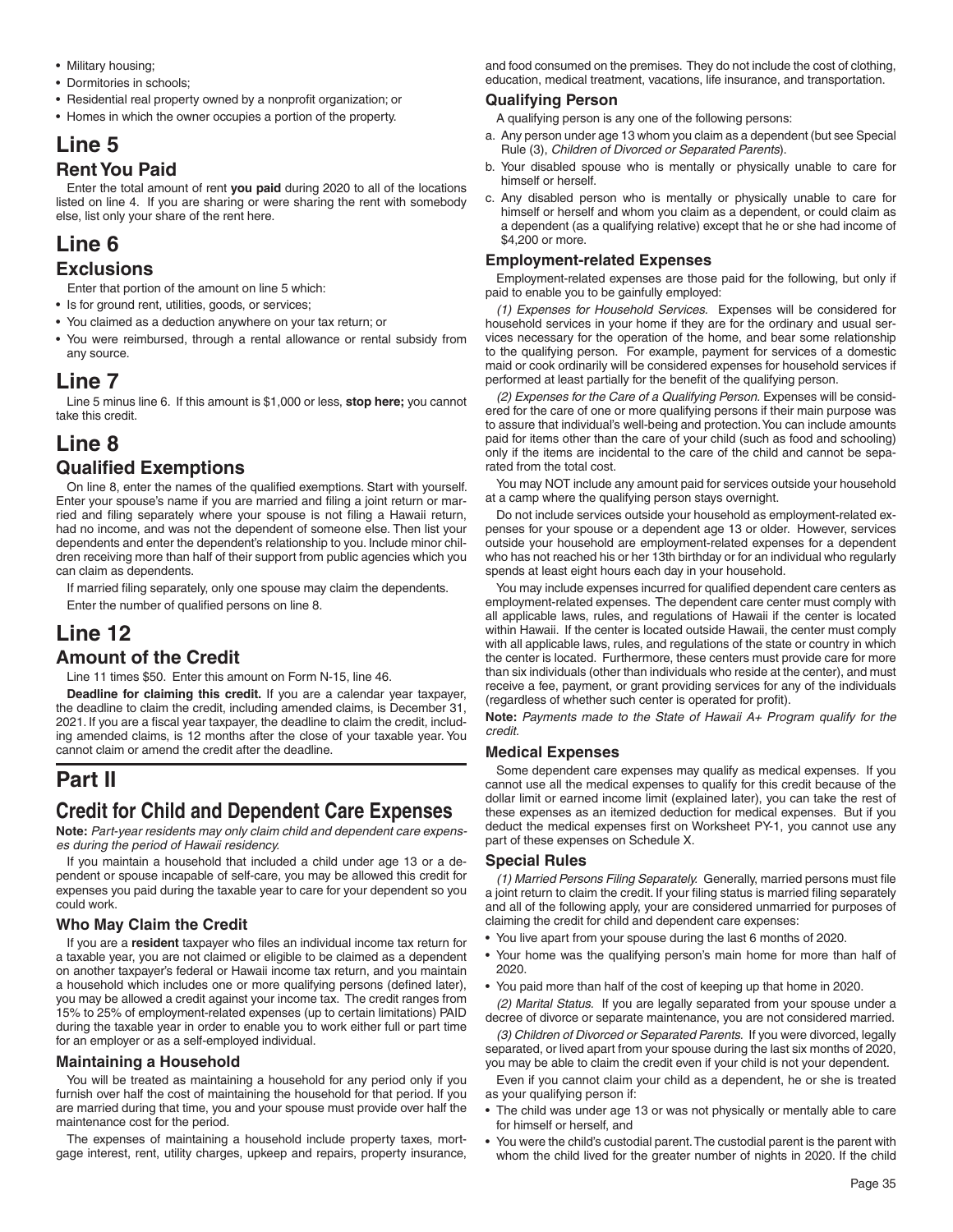was with each parent for an equal number of nights, the custodial parent is the parent with the higher adjusted gross income. For details and an exception for a parent who works at night, see federal Publication 501.

The noncustodial parent cannot treat the child as a qualifying person even if that parent is entitled to claim the child as a dependent under the special rules for a child of divorced or separated parents.

*(4) Payments to a Related Individual.* You can count work-related expenses you pay to relatives who are not your dependents, even if they live in your home. However, do not count any amounts you pay to:

- 1. A dependent for whom you (or your spouse if you are married) can claim an exemption, or
- 2. Your child who is under age 19 at the end of the year, even if he or she is not your dependent.

#### **Married Persons Filing Separately Checkbox**

If your filing status is married filing separately and you meet the requirements to claim the credit for child and dependent care expenses, complete the statement under Part II on Schedule X by checking the checkbox, confirming you meet those requirements listed, earlier, under Married Persons *Filing Separately*.

### **Line 1 Care Providers**

Complete columns (a) through (e) for each person or organization that provided the care. If you do not give the information asked for in each column, or if the information you give is not correct, your credit and, if applicable, the exclusion of employer-provided dependent care benefits may be disallowed.

You can use Form HW-16, Dependent Care Provider's Identification and Certification, to get the correct information from the care provider. (This form is available on our website, by calling our Taxpayer Services Branch, and at any district tax office.) If the provider does not comply with your request to certify the information, complete the entries you can, such as the provider's name and address. Write "See attached" in the columns for which you do not have the provider's certification of information. Attach a statement that you requested the information from the care provider, but the provider did not comply with your request. You must keep records to show that you exercised due diligence in attempting to provide the required information. For more details, including what is considered "due diligence," see federal Publication 503.

**Columns (a) and (b).** Enter the care provider's name and address. If you were covered by your employer's dependent care plan and your employer furnished the care (either at your workplace or by hiring a care provider), enter your employer's name in column (a), write "See W-2" in column (b), and leave columns (c) through (e) blank. But if your employer paid a third party (not hired by your employer) on your behalf to provide the care, you must give information on the third party in columns (a) through (e).

**Column (c).** If the care provider is an individual, enter his or her social security number (SSN). If the individual is an alien and was issued an individual taxpayer identification number (ITIN) by the IRS, enter the ITIN. If the individual has applied for an ITIN but the IRS has not yet issued the ITIN, write "Applied For." For other than an individual, enter provider's federal employer identification number (FEIN). If the provider is a tax-exempt organization, write "Tax-Exempt" in column (c).

**Column (d).** Enter the care provider's Hawaii Tax I.D. Number. If the provider is a tax-exempt charitable organization (IRC section 501(c)(3)), enter "Tax-Exempt."

**Column (e).** Enter the total amount you *actually paid* during the taxable year to the care provider. Also include amounts your employer paid on your behalf to a third party. It does not matter when the expenses were incurred. Do not reduce this amount by any reimbursement you received.

### **Line 2 Dependent Care Benefits**

If you received dependent care benefits from an employer (you have a federal Form W-2 that has an amount in Box 10), enter the amount shown in Box 10 of your W-2 form(s).

If you were self-employed or a partner, include amounts you received under a dependent care assistance program from your sole proprietorship or partnership.

# **Line 4 Amount Forfeited or Carried Forward to 2021**

If you participated in an employee plan in which the amount you contributed to an employer-paid dependent care benefit plan was deducted from your income, and you did not receive the full benefit from this plan, you may be

entitled to deduct the amount forfeited on this line. See your employer for the forfeited amount you are allowed to deduct.

Also include on this line any amount you did not receive but are permitted by your employer to carry forward and use in the following year during a grace period.

# **Line 8**

### **Your Earned Income**

In general, earned income is wages, salaries, tips, and other employee compensation. It also includes net earnings from self-employment. For more information, see the instructions to lines 23 and 24 on this page.

# **Line 9**

#### **Spouse's Earned Income**

If your filing status is Married Filing Jointly, enter your spouse's earned income on this line.

If your filing status is Married Filing Separately, see Married Persons Filing *Separately* discussed earlier*.* If you are considered unmarried under that rule, enter your earned income (from line 8) on this line. If you are **not** considered unmarried under that rule, enter your spouse's earned income on line 9.

If your spouse was a student or disabled in 2020, see *If You or Your Spouse Was a Student or Disabled* discussed on this page.

All other taxpayers should enter the amount on line 8.

# **Line 21**

### **Qualifying Person(s)**

Complete columns (a) through (d) for each qualifying person. If you have more than two qualifying persons, attach a statement to your return with the required information. Be sure to put your name and social security number on the statement. Also, write "See attached" on the dotted line next to line 22.

**Column (a).** Enter each qualifying person's name.

**Column (b).** Enter the qualifying person's relationship to you.

**Column (c).** Enter the qualifying person's social security number.

**Column (d).** Enter the qualified expenses you incurred and paid in 2020 for the person listed in column (a). Do not include in column (d) qualified expenses:

- You incurred in 2020 but did not pay until 2021. You may be able to use these expenses to increase your 2021 credit.
- You incurred in 2019 but did not pay until 2020. Instead, see the instructions for line 28 on this page.
- You prepaid in 2020 for care to be provided in 2021. These expenses may only be used to figure your 2021 credit.

### **Lines 23 and 24 Earned Income Limit**

The amount of your qualified expenses cannot be more than your earned income or, if married filing a joint return, the smaller of your earned income or your spouse's earned income.

In general, earned income is wages, salaries, tips, and other employee compensation. It also includes net earnings from self-employment.

**Note:** *For part-year residents, enter the amount of earned income from all sources for the period of residency.*

**Unmarried taxpayers.** If you are unmarried at the end of 2020 or are treated as being unmarried at the end of the year, enter your earned income on line 23.

**Married Taxpayers.** If you are married filing a joint return, figure each spouse's earned income separately and disregard community property laws. Enter your earned income on line 23 and your spouse's earned income on line 24.

**If You or Your Spouse Was a Student or Disabled. Your spouse's earned income.** Your spouse was a full-time student if he or she was enrolled as a full-time student at a school for some part of each of five calendar months during 2020. The months need not be consecutive. A school does not include an on-the-job training course, correspondence school, or a school offering courses only through the Internet. Your spouse was disabled if he or she was not physically or mentally capable of self-care. Figure your spouse's earned income on a monthly basis.

For each month or part of a month your spouse was a student or was disabled, he or she is considered to have worked and earned income. His or her earned income for each month is considered to be at least \$200 (\$400 if more than one qualifying person was cared for in 2020). If your spouse also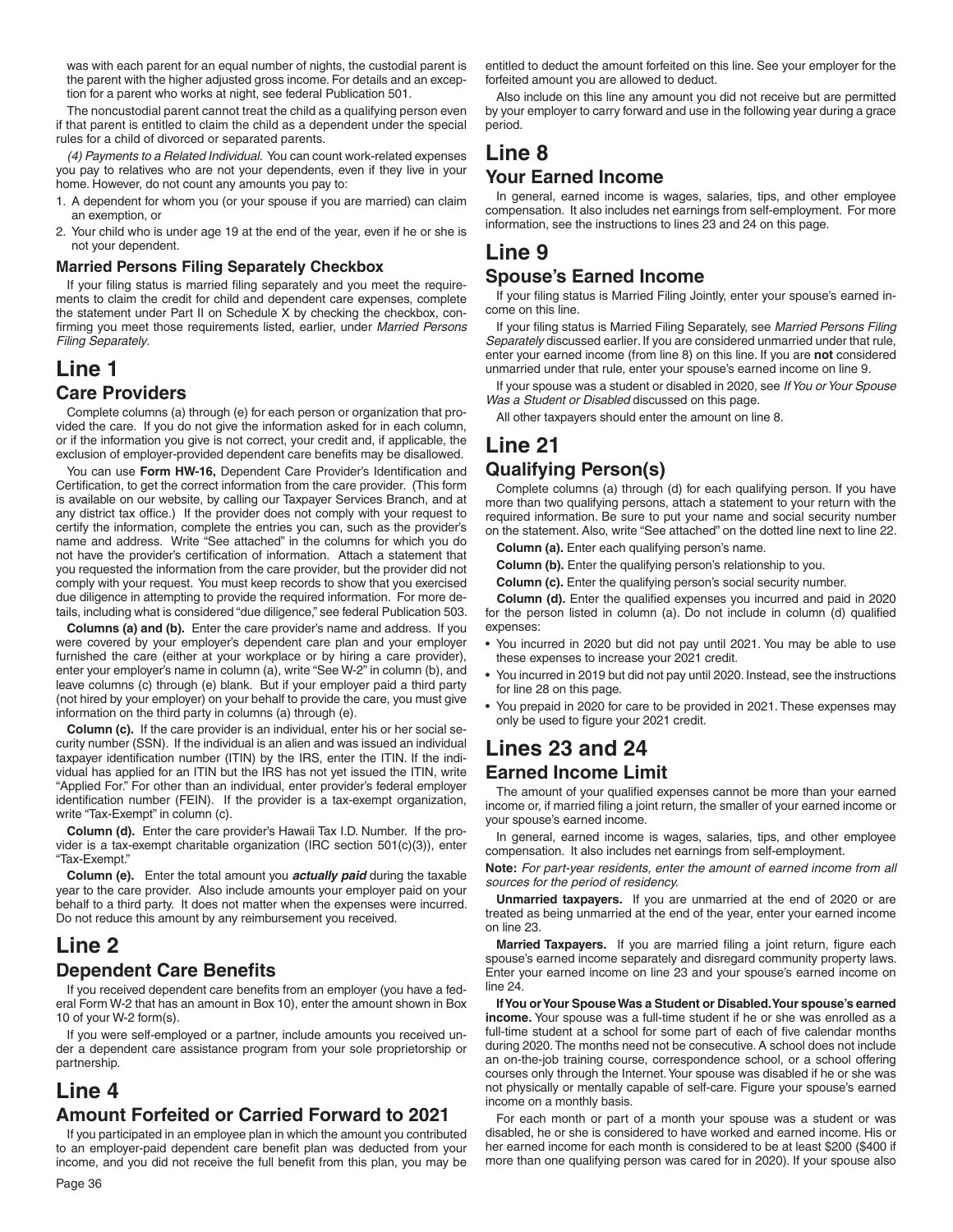worked during that month, use the higher of \$200 (or \$400) or his or her actual earned income for that month.

For any month that your spouse was not a student or disabled, use your spouse's actual earned income if he or she worked during the month.

**Your earned income.** These rules for a spouse who was a student or disabled also apply to you if you were a student or disabled. For each month or part of a month you were a student or disabled, your earned income is considered to be at least \$200 (\$400 if more than one qualifying person was cared for in 2020). If you also worked during that month, enter the higher of \$200 (or \$400) or your actual earned income for that month.

**Both spouses were students or disabled.** If, in the same month, both you and your spouse were either students or disabled, only one of you can be treated as having earned income in that month under these rules.

**Self-employment Income.** You must reduce your earned income by any loss from self-employment. If you only have a loss from self-employment, or your loss is more than your other earned income, you cannot take the credit.

### **Line 28 Amount of the Credit**

If you had qualified expenses for 2019 that you did not pay until 2020, you may be able to increase the amount of credit you can take in 2020. To do this, multiply the 2019 expenses you paid in 2020 by the applicable percentage from the table on line 27 that applies to your 2019 adjusted gross income. Your 2019 expenses must be within the 2019 limits. Attach a computation showing how you figured the increase. If you can take a credit for your 2019 expenses, write "PYE" and the amount of the credit on the dotted line next to line 28. Enter the total amount of the credit on line 28. Also enter this amount on Form N-15, line 47.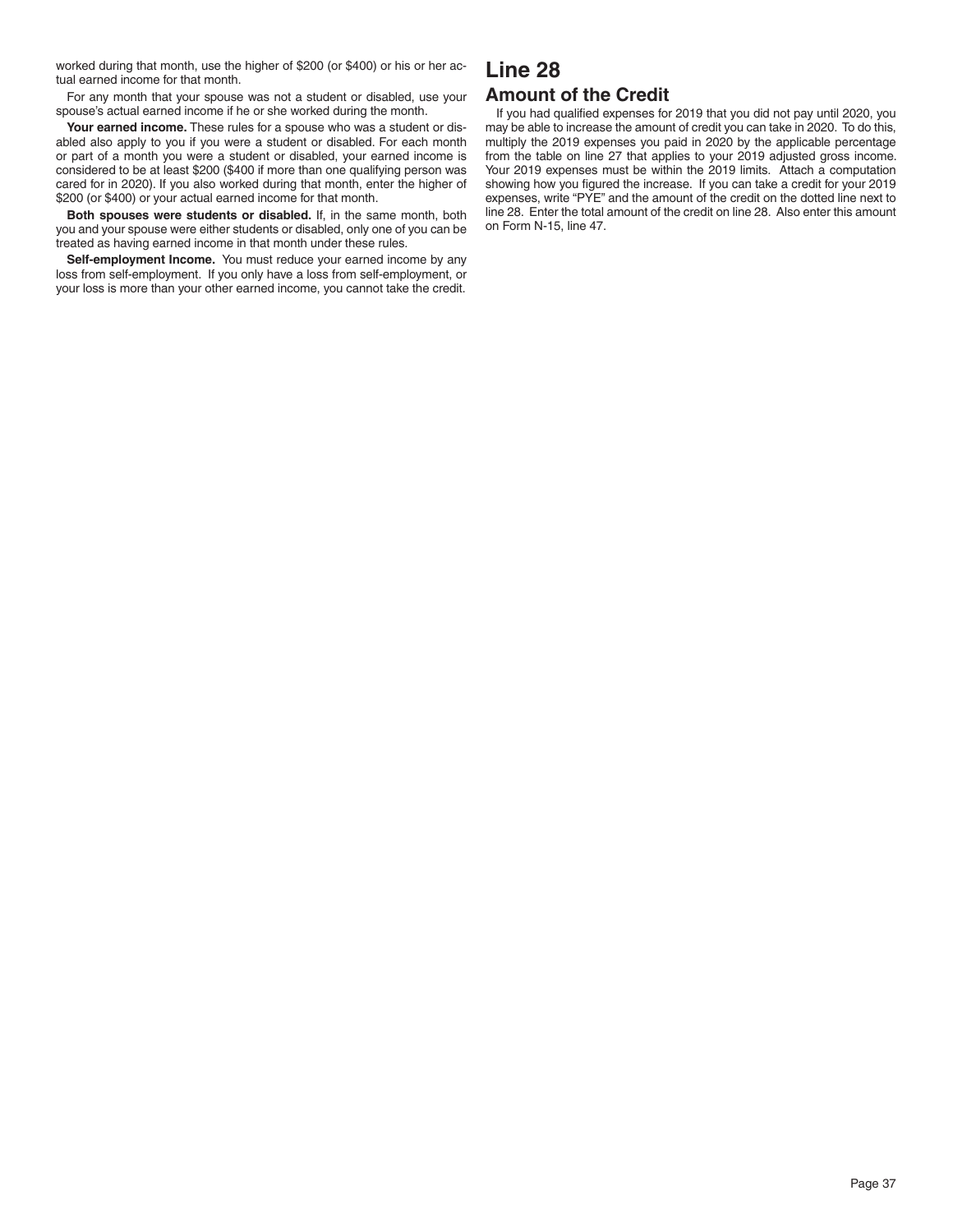# **Worksheets**

| <b>Interest Worksheet</b>                                                                                                                                                                                                                                                                                                                                                                                                                                                                                                                                                                                                                                                                                                                                                                                                                                                                                                                                                                                                                                                                                                                                                                                                                                                                                                                                                                                                                                                                                                                                                                                                                                                                                                                                                                                                                                                                                                                                                                                                                                                                                                                                                                                                                                                                                                                                                                                                                                                                                    | Form N-15 - Capital Gain/Loss Worksheet                                                                                                                                           |
|--------------------------------------------------------------------------------------------------------------------------------------------------------------------------------------------------------------------------------------------------------------------------------------------------------------------------------------------------------------------------------------------------------------------------------------------------------------------------------------------------------------------------------------------------------------------------------------------------------------------------------------------------------------------------------------------------------------------------------------------------------------------------------------------------------------------------------------------------------------------------------------------------------------------------------------------------------------------------------------------------------------------------------------------------------------------------------------------------------------------------------------------------------------------------------------------------------------------------------------------------------------------------------------------------------------------------------------------------------------------------------------------------------------------------------------------------------------------------------------------------------------------------------------------------------------------------------------------------------------------------------------------------------------------------------------------------------------------------------------------------------------------------------------------------------------------------------------------------------------------------------------------------------------------------------------------------------------------------------------------------------------------------------------------------------------------------------------------------------------------------------------------------------------------------------------------------------------------------------------------------------------------------------------------------------------------------------------------------------------------------------------------------------------------------------------------------------------------------------------------------------------|-----------------------------------------------------------------------------------------------------------------------------------------------------------------------------------|
| 1. Enter the total interest on federal Form(s) 1099-INT                                                                                                                                                                                                                                                                                                                                                                                                                                                                                                                                                                                                                                                                                                                                                                                                                                                                                                                                                                                                                                                                                                                                                                                                                                                                                                                                                                                                                                                                                                                                                                                                                                                                                                                                                                                                                                                                                                                                                                                                                                                                                                                                                                                                                                                                                                                                                                                                                                                      | 1. Enter the net gain or (loss) from sales of capital assets                                                                                                                      |
| and 1099-OID, and other interest received, including<br>interest on out-of-state municipal bonds and municipal                                                                                                                                                                                                                                                                                                                                                                                                                                                                                                                                                                                                                                                                                                                                                                                                                                                                                                                                                                                                                                                                                                                                                                                                                                                                                                                                                                                                                                                                                                                                                                                                                                                                                                                                                                                                                                                                                                                                                                                                                                                                                                                                                                                                                                                                                                                                                                                               | 2. Enter the short-term capital gain or (loss) reported to you                                                                                                                    |
| bond mutual funds, U.S. Savings Bonds and other                                                                                                                                                                                                                                                                                                                                                                                                                                                                                                                                                                                                                                                                                                                                                                                                                                                                                                                                                                                                                                                                                                                                                                                                                                                                                                                                                                                                                                                                                                                                                                                                                                                                                                                                                                                                                                                                                                                                                                                                                                                                                                                                                                                                                                                                                                                                                                                                                                                              |                                                                                                                                                                                   |
| federal obligations, Hawaii bonds, and Guam, Puerto<br>Rico, U.S. Virgin Island, and American Samoa bonds                                                                                                                                                                                                                                                                                                                                                                                                                                                                                                                                                                                                                                                                                                                                                                                                                                                                                                                                                                                                                                                                                                                                                                                                                                                                                                                                                                                                                                                                                                                                                                                                                                                                                                                                                                                                                                                                                                                                                                                                                                                                                                                                                                                                                                                                                                                                                                                                    | 3. Enter the short-term capital gain or (loss) not included                                                                                                                       |
| 2. Enter the interest on U.S. Savings Bonds and other federal                                                                                                                                                                                                                                                                                                                                                                                                                                                                                                                                                                                                                                                                                                                                                                                                                                                                                                                                                                                                                                                                                                                                                                                                                                                                                                                                                                                                                                                                                                                                                                                                                                                                                                                                                                                                                                                                                                                                                                                                                                                                                                                                                                                                                                                                                                                                                                                                                                                | on lines 1 and 2, such as from federal Forms 4684,                                                                                                                                |
| obligations; Hawaii bond interest; and Guam, Puerto Rico,<br>U.S. Virgin Islands, and American Samoa bond interest.                                                                                                                                                                                                                                                                                                                                                                                                                                                                                                                                                                                                                                                                                                                                                                                                                                                                                                                                                                                                                                                                                                                                                                                                                                                                                                                                                                                                                                                                                                                                                                                                                                                                                                                                                                                                                                                                                                                                                                                                                                                                                                                                                                                                                                                                                                                                                                                          | 4. Short-term gain from stock acquired through stock                                                                                                                              |
| 3. Enter the interest earned by an Individual Retirement                                                                                                                                                                                                                                                                                                                                                                                                                                                                                                                                                                                                                                                                                                                                                                                                                                                                                                                                                                                                                                                                                                                                                                                                                                                                                                                                                                                                                                                                                                                                                                                                                                                                                                                                                                                                                                                                                                                                                                                                                                                                                                                                                                                                                                                                                                                                                                                                                                                     | options from qualified high technology businesses (<br>5. Enter your short-term capital loss carryover from 2019. $($                                                             |
| Account, Individual Housing Account, Individual<br>Development Account, Coverdell Education Savings                                                                                                                                                                                                                                                                                                                                                                                                                                                                                                                                                                                                                                                                                                                                                                                                                                                                                                                                                                                                                                                                                                                                                                                                                                                                                                                                                                                                                                                                                                                                                                                                                                                                                                                                                                                                                                                                                                                                                                                                                                                                                                                                                                                                                                                                                                                                                                                                          | 6. Net short-term gain/(loss). Combine lines 1 through 5                                                                                                                          |
| Account, Qualified Tuition Program, Medical Savings                                                                                                                                                                                                                                                                                                                                                                                                                                                                                                                                                                                                                                                                                                                                                                                                                                                                                                                                                                                                                                                                                                                                                                                                                                                                                                                                                                                                                                                                                                                                                                                                                                                                                                                                                                                                                                                                                                                                                                                                                                                                                                                                                                                                                                                                                                                                                                                                                                                          | 7. Enter the net gain or (loss) from sales of capital assets                                                                                                                      |
| Account, Health Savings Account, and ABLE Account __                                                                                                                                                                                                                                                                                                                                                                                                                                                                                                                                                                                                                                                                                                                                                                                                                                                                                                                                                                                                                                                                                                                                                                                                                                                                                                                                                                                                                                                                                                                                                                                                                                                                                                                                                                                                                                                                                                                                                                                                                                                                                                                                                                                                                                                                                                                                                                                                                                                         | 8. Enter the capital gain distributions reported to you on                                                                                                                        |
| 5. Line 1 minus line 4. Enter the result on Form N-15,                                                                                                                                                                                                                                                                                                                                                                                                                                                                                                                                                                                                                                                                                                                                                                                                                                                                                                                                                                                                                                                                                                                                                                                                                                                                                                                                                                                                                                                                                                                                                                                                                                                                                                                                                                                                                                                                                                                                                                                                                                                                                                                                                                                                                                                                                                                                                                                                                                                       |                                                                                                                                                                                   |
| 6. Enter the amount of interest income on line 5 that                                                                                                                                                                                                                                                                                                                                                                                                                                                                                                                                                                                                                                                                                                                                                                                                                                                                                                                                                                                                                                                                                                                                                                                                                                                                                                                                                                                                                                                                                                                                                                                                                                                                                                                                                                                                                                                                                                                                                                                                                                                                                                                                                                                                                                                                                                                                                                                                                                                        | 9. Enter the long-term capital gain or (loss) reported to                                                                                                                         |
| was derived from all sources for the period of<br>7. Enter the amount of interest income on line 5 that was                                                                                                                                                                                                                                                                                                                                                                                                                                                                                                                                                                                                                                                                                                                                                                                                                                                                                                                                                                                                                                                                                                                                                                                                                                                                                                                                                                                                                                                                                                                                                                                                                                                                                                                                                                                                                                                                                                                                                                                                                                                                                                                                                                                                                                                                                                                                                                                                  | 10. Enter the long-term capital gain or (loss) not included<br>on lines 7 to 9, such as from federal Forms 2439,<br>4684, 6252, 6781, and 8824; and Hawaii Schedule D-1. ________ |
| derived from intangible assets that have acquired a<br>situs in Hawaii for the period of nonresidency (e.g.,                                                                                                                                                                                                                                                                                                                                                                                                                                                                                                                                                                                                                                                                                                                                                                                                                                                                                                                                                                                                                                                                                                                                                                                                                                                                                                                                                                                                                                                                                                                                                                                                                                                                                                                                                                                                                                                                                                                                                                                                                                                                                                                                                                                                                                                                                                                                                                                                 | 11. Long-term gain from stock acquired through stock<br>options from qualified high technology businesses (                                                                       |
| interest income received on an agreement of sale of                                                                                                                                                                                                                                                                                                                                                                                                                                                                                                                                                                                                                                                                                                                                                                                                                                                                                                                                                                                                                                                                                                                                                                                                                                                                                                                                                                                                                                                                                                                                                                                                                                                                                                                                                                                                                                                                                                                                                                                                                                                                                                                                                                                                                                                                                                                                                                                                                                                          | 12. Enter your long-term capital loss carryover from 2019 (                                                                                                                       |
| 8. Add lines 6 and 7. Enter the result on Form N-15,                                                                                                                                                                                                                                                                                                                                                                                                                                                                                                                                                                                                                                                                                                                                                                                                                                                                                                                                                                                                                                                                                                                                                                                                                                                                                                                                                                                                                                                                                                                                                                                                                                                                                                                                                                                                                                                                                                                                                                                                                                                                                                                                                                                                                                                                                                                                                                                                                                                         | 13. Net long-term gain/(loss). Combine lines 7 through 12                                                                                                                         |
|                                                                                                                                                                                                                                                                                                                                                                                                                                                                                                                                                                                                                                                                                                                                                                                                                                                                                                                                                                                                                                                                                                                                                                                                                                                                                                                                                                                                                                                                                                                                                                                                                                                                                                                                                                                                                                                                                                                                                                                                                                                                                                                                                                                                                                                                                                                                                                                                                                                                                                              |                                                                                                                                                                                   |
| 14. Net capital gain/(loss). Combine lines 6 and 13<br>If line 14 is a gain, enter the amount from line 14 on Form N-15, line 13,<br>Column B. If lines 13 and 14 are both gains, you may be able to reduce your<br>Form N-15 - State Tax Refund Worksheet<br>tax by using the Tax on Capital Gains Worksheet on page 41 if your taxable<br>income is over \$48,000 (\$24,000 for Single, and Married Filing Separately;<br>1. Enter your State tax overpayment (line 59) from<br>or \$36,000 for Head of Household classifications). Enter the smaller of the<br>your 2019 return. If you are a nonresident, do not<br>gain on line 13 or the gain on line 14 on the Tax on Capital Gains Work-<br>enter more than the amount of your Hawaii income<br>sheet, line 2, on page 41.<br>taxes shown on your 2019 Itemized Deduction<br>If line 14 is a (loss), continue with the rest of the worksheet below to figure<br>Worksheet NR-2, line 8. If you are a part-year resident,<br>what to enter on Form N-15 and how much of your loss you can carry over<br>do not enter more than the amount of your state and<br>to next year.<br>local income taxes shown on your 2019 Itemized<br><b>15.</b> Enter (\$3,000), or, if married filing separately, (\$1,500)  ____________<br>16. Compare lines 14 and 15, and write the smaller loss here.<br>2. Enter from your 2019 Form N-15 the following:<br>Enter this amount on Form N-15, line 13, Column B<br>Capital Loss Carryovers to 2021<br><b>b.</b> Credit for low-income household renter (line 46)<br>17. Enter the amount from Form N-15, line 41. If the amount<br>c. Credit for child and dependent care expenses (line 47) ______<br><b>d.</b> Credit for child passenger restraint system(s) (line 48) _____<br><b>18.</b> Enter the amount on line 16 as a positive number<br>e. Carryover of the residential construction and<br>19. Combine lines 17 and 18. If this amount is zero or<br>4. Line 1 minus line 3. If zero or less, stop here. None of<br>21. If you have a net short-term loss on line 6, enter that<br>your refund is taxable. Otherwise continue on to line 5 __________<br>amount as a positive number here. Otherwise, enter -0-<br>5. Enter amount from your 2019 Form N-15, line 39<br>6. Enter the amount shown below for the filing status<br>22. If you have a net long-term gain on line 13, enter that<br>\$2,200<br>Single or married filing separately-<br>Married filing jointly or qualifying widow(er)- 4,400 |                                                                                                                                                                                   |
| 7. Enter the ratio of your Hawaii AGI to Total AGI (line 37)                                                                                                                                                                                                                                                                                                                                                                                                                                                                                                                                                                                                                                                                                                                                                                                                                                                                                                                                                                                                                                                                                                                                                                                                                                                                                                                                                                                                                                                                                                                                                                                                                                                                                                                                                                                                                                                                                                                                                                                                                                                                                                                                                                                                                                                                                                                                                                                                                                                 | 25. Line 21 minus line 24. If zero or less, enter -0-. This is                                                                                                                    |
|                                                                                                                                                                                                                                                                                                                                                                                                                                                                                                                                                                                                                                                                                                                                                                                                                                                                                                                                                                                                                                                                                                                                                                                                                                                                                                                                                                                                                                                                                                                                                                                                                                                                                                                                                                                                                                                                                                                                                                                                                                                                                                                                                                                                                                                                                                                                                                                                                                                                                                              | 26. If you have a net long-term loss on line 13, enter that                                                                                                                       |
| 9. Line 5 minus line 8. Enter the result, but not less than                                                                                                                                                                                                                                                                                                                                                                                                                                                                                                                                                                                                                                                                                                                                                                                                                                                                                                                                                                                                                                                                                                                                                                                                                                                                                                                                                                                                                                                                                                                                                                                                                                                                                                                                                                                                                                                                                                                                                                                                                                                                                                                                                                                                                                                                                                                                                                                                                                                  | amount as a positive number here. Otherwise, stop here<br>27. If you have a net short-term gain on line 6, enter that                                                             |
| 10. Compare the amounts on lines 4 and 9 above and enter                                                                                                                                                                                                                                                                                                                                                                                                                                                                                                                                                                                                                                                                                                                                                                                                                                                                                                                                                                                                                                                                                                                                                                                                                                                                                                                                                                                                                                                                                                                                                                                                                                                                                                                                                                                                                                                                                                                                                                                                                                                                                                                                                                                                                                                                                                                                                                                                                                                     |                                                                                                                                                                                   |
| the SMALLER of the two amounts here and on Form                                                                                                                                                                                                                                                                                                                                                                                                                                                                                                                                                                                                                                                                                                                                                                                                                                                                                                                                                                                                                                                                                                                                                                                                                                                                                                                                                                                                                                                                                                                                                                                                                                                                                                                                                                                                                                                                                                                                                                                                                                                                                                                                                                                                                                                                                                                                                                                                                                                              |                                                                                                                                                                                   |
| N-15, line 10, Columns A and B. This is the taxable                                                                                                                                                                                                                                                                                                                                                                                                                                                                                                                                                                                                                                                                                                                                                                                                                                                                                                                                                                                                                                                                                                                                                                                                                                                                                                                                                                                                                                                                                                                                                                                                                                                                                                                                                                                                                                                                                                                                                                                                                                                                                                                                                                                                                                                                                                                                                                                                                                                          | 30. Line 26 minus line 29. If zero or less, enter -0-. This is                                                                                                                    |
|                                                                                                                                                                                                                                                                                                                                                                                                                                                                                                                                                                                                                                                                                                                                                                                                                                                                                                                                                                                                                                                                                                                                                                                                                                                                                                                                                                                                                                                                                                                                                                                                                                                                                                                                                                                                                                                                                                                                                                                                                                                                                                                                                                                                                                                                                                                                                                                                                                                                                                              | your long-term capital loss carryover to 2021                                                                                                                                     |
| *Note: If Form N-11 was filed in 2019, enter 1.                                                                                                                                                                                                                                                                                                                                                                                                                                                                                                                                                                                                                                                                                                                                                                                                                                                                                                                                                                                                                                                                                                                                                                                                                                                                                                                                                                                                                                                                                                                                                                                                                                                                                                                                                                                                                                                                                                                                                                                                                                                                                                                                                                                                                                                                                                                                                                                                                                                              |                                                                                                                                                                                   |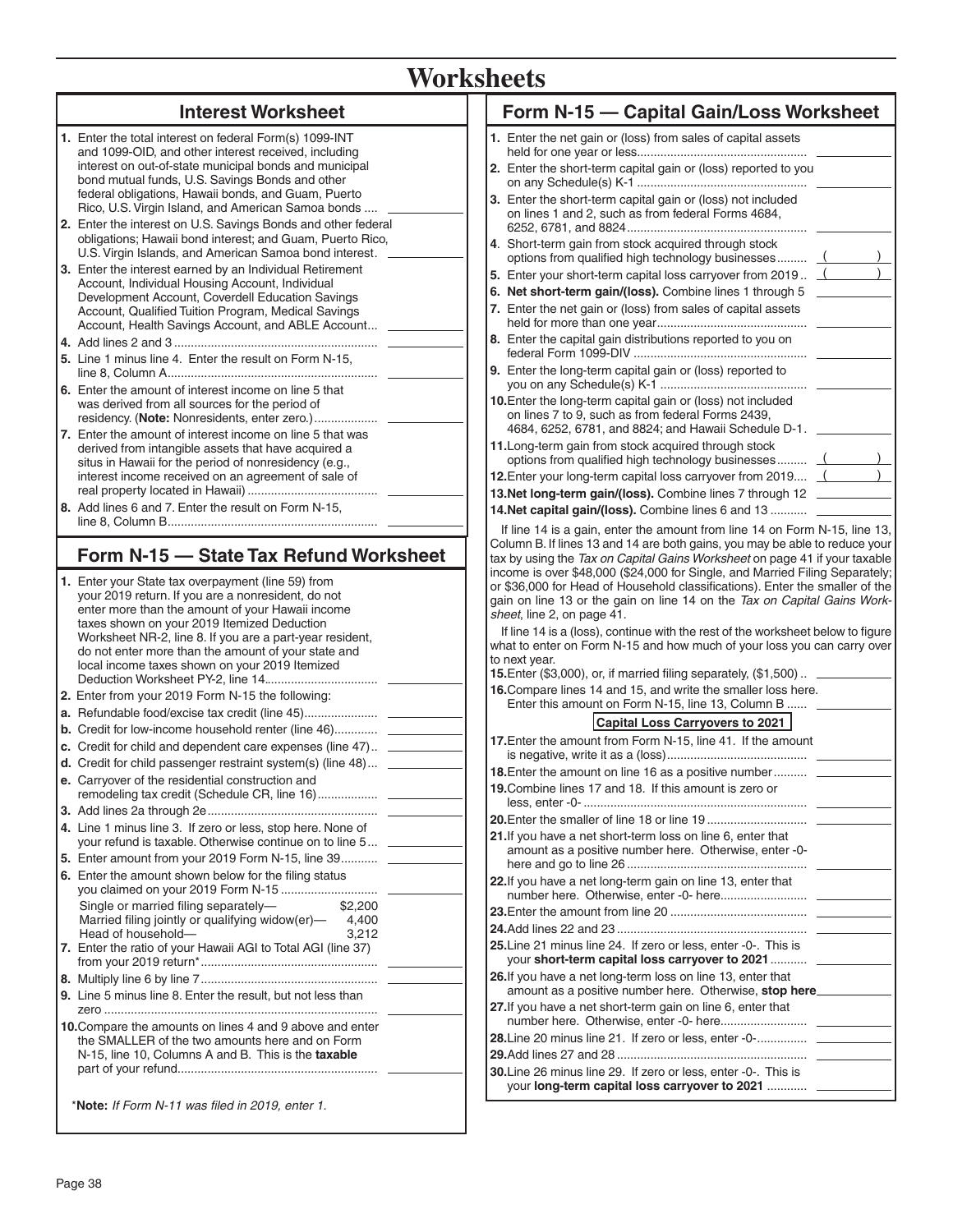# **Itemized Deductions Worksheet — For Nonresidents**

| 1. Enter the amount from Form N-15, line 35,                                                                                                                                    | <b>WORKSHEET NR-4-Gifts to Charity</b>                                                                        |
|---------------------------------------------------------------------------------------------------------------------------------------------------------------------------------|---------------------------------------------------------------------------------------------------------------|
|                                                                                                                                                                                 |                                                                                                               |
| 2. Enter the amount from Form N-15, line 35.                                                                                                                                    |                                                                                                               |
| Column A (adjusted gross income from all sources) _______________ 17. Other than by cash or check (if any gift of \$250 or more,<br>3. Enter the amount from Form N-15, line 37 | see page 25 of Instructions) (attach federal Form 8283                                                        |
|                                                                                                                                                                                 |                                                                                                               |
| <b>WORKSHEET NR-1-</b> Medical and Dental Expenses                                                                                                                              |                                                                                                               |
| 4. Enter amount of medical and dental expenses (see                                                                                                                             |                                                                                                               |
|                                                                                                                                                                                 | 20. Multiply line 3 by line 19. Enter total here and on                                                       |
|                                                                                                                                                                                 |                                                                                                               |
| 6. Multiply line 1 by 7.5% (.075). If zero or less, enter zero. _______________                                                                                                 | <b>WORKSHEET NR-5-Casualties and Thefts</b>                                                                   |
| 7. Line 5 minus line 6. If zero or less, enter zero. Enter                                                                                                                      | 21. Total casualty and theft loss(es) from the 2017 federal                                                   |
|                                                                                                                                                                                 | Form 4684, line 16 on property located in Hawaii                                                              |
| <b>WORKSHEET NR-2 - Taxes You Paid</b>                                                                                                                                          |                                                                                                               |
| Note: You can claim a deduction for state and local, and                                                                                                                        | 22. Multiply line 1 by 10% (.10). If zero or less, enter zero __                                              |
| foreign, income, war profits, and excess profits taxes (or state<br>and local general sales taxes if an election is made to deduct                                              | 23. Line 21 minus line 22. If zero or less, stop here.<br>Otherwise, enter this amount on Form N-15, line 38e |
| state and local sales taxes instead of state and local income taxes)                                                                                                            | <b>WORKSHEET NR-6-Miscellaneous Deductions</b>                                                                |
| if your federal adjusted gross income is less than \$100,000                                                                                                                    | 24. Unreimbursed employee business expenses—job travel,                                                       |
| and you are single or married filing separately; or less<br>than \$150,000 and you are a head of household; or less                                                             | union dues, job education-related to a job whose<br>income is subject to taxation in Hawaii (attach the       |
| than \$200,000 and you are married filing jointly or a                                                                                                                          | 2017 federal Form 2106 or Form 2106-EZ if required)  ___                                                      |
| qualifying widow(er).                                                                                                                                                           | 25. Other miscellaneous deductions directly associated                                                        |
| 8. State and local (check only one box):                                                                                                                                        | with activities or properties producing income which is                                                       |
| $a \Box$ Hawaii income taxes, or                                                                                                                                                |                                                                                                               |
| $\mathbf{b} \square$ General sales taxes (Enter the amount of general                                                                                                           | 26. Other miscellaneous deductions that cannot be linked                                                      |
|                                                                                                                                                                                 |                                                                                                               |
| 9. Real estate taxes paid on property located in Hawaii  __<br>10. Add lines 8 and 9. Enter the total here and on                                                               |                                                                                                               |
|                                                                                                                                                                                 | 29. Multiply line 1 by 2% (.02). If zero or less, enter zero                                                  |
| <b>WORKSHEET NR-3</b> - Interest You Paid                                                                                                                                       | 30. Line 28 minus line 29. Enter the result, but not less                                                     |
| <b>Caution:</b> Enter only home mortgage interest secured by                                                                                                                    | 31. Other deductions not subject to 2% AGI limit (see                                                         |
| a property located in Hawaii and points paid thereon.                                                                                                                           | instructions on page 26) which are directly associated                                                        |
| 11. Home mortgage interest and points reported to you on                                                                                                                        | with activities or properties producing income which is                                                       |
| 12. Home mortgage interest not reported to you on federal                                                                                                                       |                                                                                                               |
|                                                                                                                                                                                 | 32. Other deductions not subject to 2% AGI limit that                                                         |
| 13. Points not reported to you on federal Form 1098                                                                                                                             | cannot be linked to a specific activity or property ________                                                  |
| (see instructions for federal Schedule A (Form 1040 or                                                                                                                          | 34.Add lines 30, 31, and 33. Enter total here and on                                                          |
|                                                                                                                                                                                 |                                                                                                               |
| 14. Investment interest from property having situs in                                                                                                                           | 35. Total itemized deductions. Add lines 7, 10, 15, 20, 23,                                                   |
|                                                                                                                                                                                 |                                                                                                               |
| 15.Add lines 11 through 14. Enter the total here and on                                                                                                                         | Note: If your Hawaii adjusted gross income is above a certain amount,                                         |
|                                                                                                                                                                                 | you may not be able to deduct all of your itemized deductions. See page                                       |
|                                                                                                                                                                                 | 27 of the Instructions.                                                                                       |

### **Total Itemized Deductions Worksheet**

| 1. Enter the amount from line 35 of the Itemized Deductions<br>Worksheet - For Nonresidents; or line 63 of the Itemized<br>Deductions Worksheet - For Part-Year Residents<br>2. Enter from the Itemized Deductions Worksheet the following:<br>a. Medical and dental expenses (Worksheet NR-1, line 7; or<br><b>b.</b> Investment interest (Worksheet NR-3, line 14; or the<br>c. Casualty and theft losses (Worksheet NR-5, line 23; or<br>d. Any gambling and casualty or theft losses included in<br>Worksheet NR-6, line 31; or Worksheet PY-6, line 58.<br>4. Is the amount on line 3 less than the amount on line 1?<br>No. Your deduction is not limited. Enter the amount from<br>line 1 of this worksheet on Form N-15, line 39. Do not | 6. Enter the amount from Form N-15, line 35, Column B<br>7. Enter \$166,800 (\$83,400 if married filing separately)<br>8. Is the amount on line 7 less than the amount on line 6?<br>No. Your deduction is not limited. Enter the amount from<br>line 1 of this worksheet on Form N-15, line 39. Do not<br>complete the rest of this worksheet.<br>11. Total itemized deductions. Line 1 minus line 10. Enter the |
|--------------------------------------------------------------------------------------------------------------------------------------------------------------------------------------------------------------------------------------------------------------------------------------------------------------------------------------------------------------------------------------------------------------------------------------------------------------------------------------------------------------------------------------------------------------------------------------------------------------------------------------------------------------------------------------------------------------------------------------------------|-------------------------------------------------------------------------------------------------------------------------------------------------------------------------------------------------------------------------------------------------------------------------------------------------------------------------------------------------------------------------------------------------------------------|
| complete the rest of this worksheet.                                                                                                                                                                                                                                                                                                                                                                                                                                                                                                                                                                                                                                                                                                             |                                                                                                                                                                                                                                                                                                                                                                                                                   |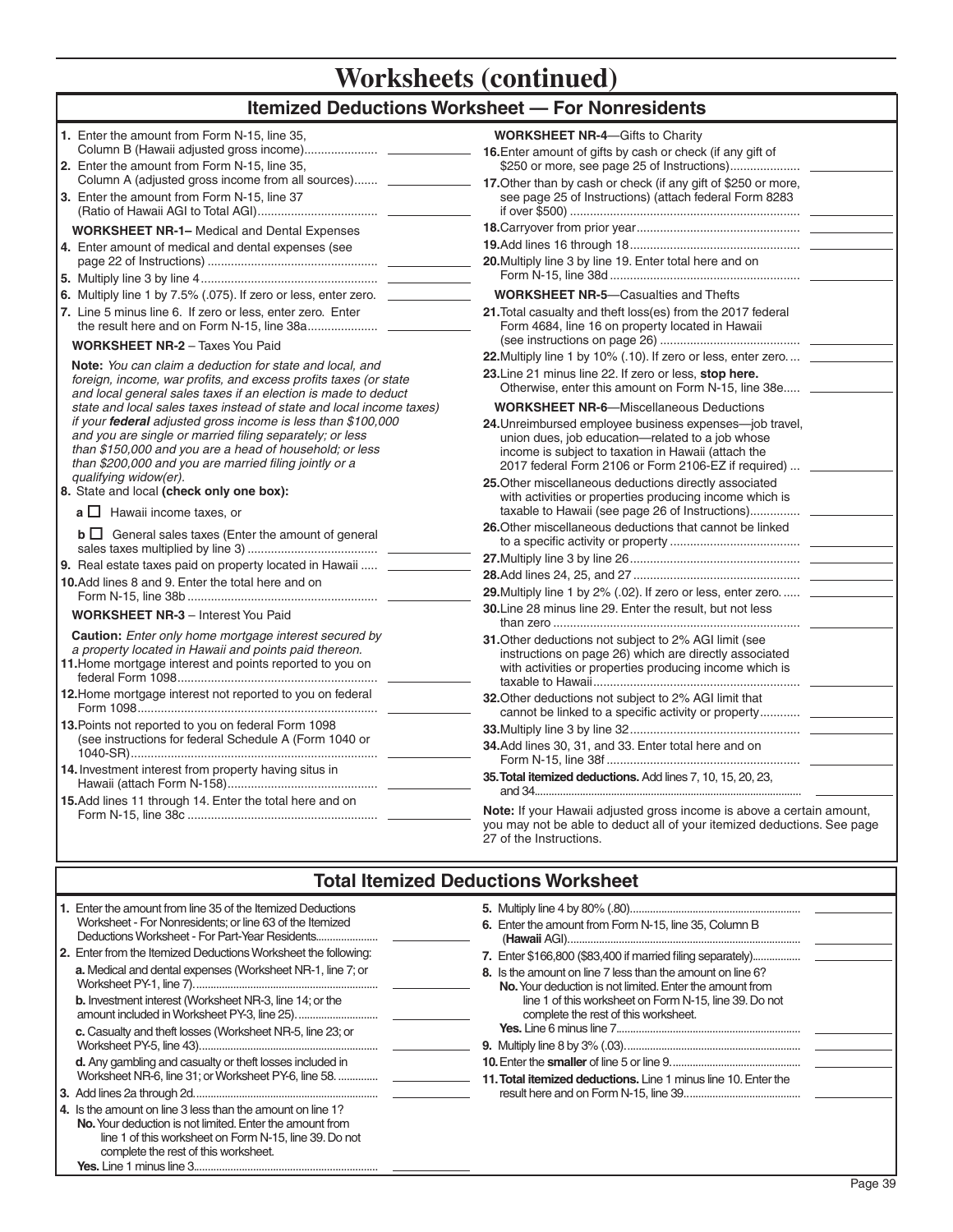# **Itemized Deductions Worksheet — For Part-Year Residents**

| 1. Enter the amount from Form N-15, line 35,                                                                                                                                                                                                                           | <b>WORKSHEET PY-4–Gifts to Charity</b>                                                                                                                                      |
|------------------------------------------------------------------------------------------------------------------------------------------------------------------------------------------------------------------------------------------------------------------------|-----------------------------------------------------------------------------------------------------------------------------------------------------------------------------|
| 2. Enter the amount from Form N-15, line 35,                                                                                                                                                                                                                           | 30. Enter amount of gifts by cash or check (if any gift of                                                                                                                  |
| Column A (adjusted gross income from all sources) _______________<br>3. Enter the amount from Form N-15, line 37                                                                                                                                                       | 31. Other than by cash or check (if any gift of \$250 or more,<br>see page 25 of Instructions) (attach federal Form 8283                                                    |
| <b>WORKSHEET PY-1-</b> Medical and Dental Expenses                                                                                                                                                                                                                     |                                                                                                                                                                             |
| 4. Enter amount of medical and dental expenses (see                                                                                                                                                                                                                    |                                                                                                                                                                             |
|                                                                                                                                                                                                                                                                        | 34. Multiply line 3 by line 33. Enter total here and on                                                                                                                     |
| 6. Multiply line 1 by 7.5% (.075). If zero or less, enter zero. _______________                                                                                                                                                                                        | <b>WORKSHEET PY-5-Casualties and Thefts</b>                                                                                                                                 |
| 7. Line 5 minus line 6. If zero or less, enter zero. Enter                                                                                                                                                                                                             | 35. Total casualty and theft loss(es) from the 2017 federal<br>Form 4684, line 16 (see instructions on page 26)                                                             |
| <b>WORKSHEET PY-2 - Taxes You Paid</b>                                                                                                                                                                                                                                 | 36. Casualty and theft losses on property located                                                                                                                           |
| Note: You can claim a deduction for state and local, and<br>foreign, income, war profits, and excess profits taxes (or state<br>and local general sales taxes if an election is made to deduct<br>state and local sales taxes instead of state and local income taxes) | 37. Casualty and theft losses on property located in<br>Hawaii OR on property located out-of-state while                                                                    |
| if your federal adjusted gross income is less than \$100,000                                                                                                                                                                                                           |                                                                                                                                                                             |
| and you are single or married filing separately; or less                                                                                                                                                                                                               |                                                                                                                                                                             |
| than \$150,000 and you are a head of household; or less<br>than \$200,000 and you are married filing jointly or a                                                                                                                                                      |                                                                                                                                                                             |
| qualifying widow(er).                                                                                                                                                                                                                                                  |                                                                                                                                                                             |
| 8. State and local (check only one box):                                                                                                                                                                                                                               | 42. Multiply line 1 by 10% (.10). If zero or less, enter zero _________                                                                                                     |
| $a \Box$ Income taxes, or                                                                                                                                                                                                                                              | 43. Line 41 minus line 42. If this line is zero or less,<br>stop here. Otherwise, enter this amount on Form                                                                 |
|                                                                                                                                                                                                                                                                        | <b>WORKSHEET PY-6-Miscellaneous Deductions</b>                                                                                                                              |
|                                                                                                                                                                                                                                                                        | 44. Unreimbursed employee business expenses-job travel,                                                                                                                     |
|                                                                                                                                                                                                                                                                        | union dues, job education (attach the 2017 federal                                                                                                                          |
| 13. Taxes on out-of-state income earned while nonresident                                                                                                                                                                                                              |                                                                                                                                                                             |
| (such as tax withheld on an out-of-state job); and<br>real property taxes paid on property located                                                                                                                                                                     | 46. Other expenses (investment, safe deposit box, etc.) (list<br>type and amount, and attach the list to your return)                                                       |
|                                                                                                                                                                                                                                                                        | 48. Miscellaneous deductions directly associated with                                                                                                                       |
| 14. Taxes on Hawaii income OR on income earned while<br>resident in Hawaii; and real property taxes paid on<br>property located in Hawaii OR paid on property                                                                                                          | activities or properties producing income which is                                                                                                                          |
|                                                                                                                                                                                                                                                                        | 49. Miscellaneous deductions directly associated with                                                                                                                       |
|                                                                                                                                                                                                                                                                        | activities or properties producing income which is                                                                                                                          |
|                                                                                                                                                                                                                                                                        |                                                                                                                                                                             |
|                                                                                                                                                                                                                                                                        |                                                                                                                                                                             |
| 18.Add lines 14 and 17. Enter the total here and on                                                                                                                                                                                                                    |                                                                                                                                                                             |
| <b>WORKSHEET PY-3</b> - Interest You Paid                                                                                                                                                                                                                              |                                                                                                                                                                             |
| 19. Home mortgage interest and points reported to you on                                                                                                                                                                                                               | 54. Multiply line 1 by 2% (.02). If zero or less, enter zero                                                                                                                |
| 20. Home mortgage interest not reported to you on federal                                                                                                                                                                                                              | 55. Line 53 minus line 54. Enter the result, but not less                                                                                                                   |
| 21. Points not reported to you on federal Form 1098                                                                                                                                                                                                                    | 56. Other deductions not subject to 2% AGI limit (see in-<br>structions on page 26) (list type and amount, and attach                                                       |
| (see instructions for federal Schedule A (Form 1040 or                                                                                                                                                                                                                 | 57. Deductions directly associated with activities or                                                                                                                       |
|                                                                                                                                                                                                                                                                        | properties producing income which is not taxable                                                                                                                            |
| 24. Home mortgage interest, points, and investment<br>interest paid on property located out-of-state                                                                                                                                                                   | 58. Deductions directly associated with activities or<br>properties producing income which is taxable to                                                                    |
| 25. Home mortgage interest, points, and investment                                                                                                                                                                                                                     |                                                                                                                                                                             |
| interest paid on property located in Hawaii OR                                                                                                                                                                                                                         |                                                                                                                                                                             |
| paid on property located out-of-state while resident                                                                                                                                                                                                                   |                                                                                                                                                                             |
|                                                                                                                                                                                                                                                                        | 62. Add lines 55, 58, and 61. Enter total here and on                                                                                                                       |
|                                                                                                                                                                                                                                                                        | 63. Total itemized deductions. Add lines 7, 18, 29, 34, 43,                                                                                                                 |
|                                                                                                                                                                                                                                                                        |                                                                                                                                                                             |
| 29.Add lines 25 and 28. Enter the total here and on                                                                                                                                                                                                                    | Note: If your Hawaii adjusted gross income is above a certain amount,<br>you may not be able to deduct all of your itemized deductions. See page<br>27 of the Instructions. |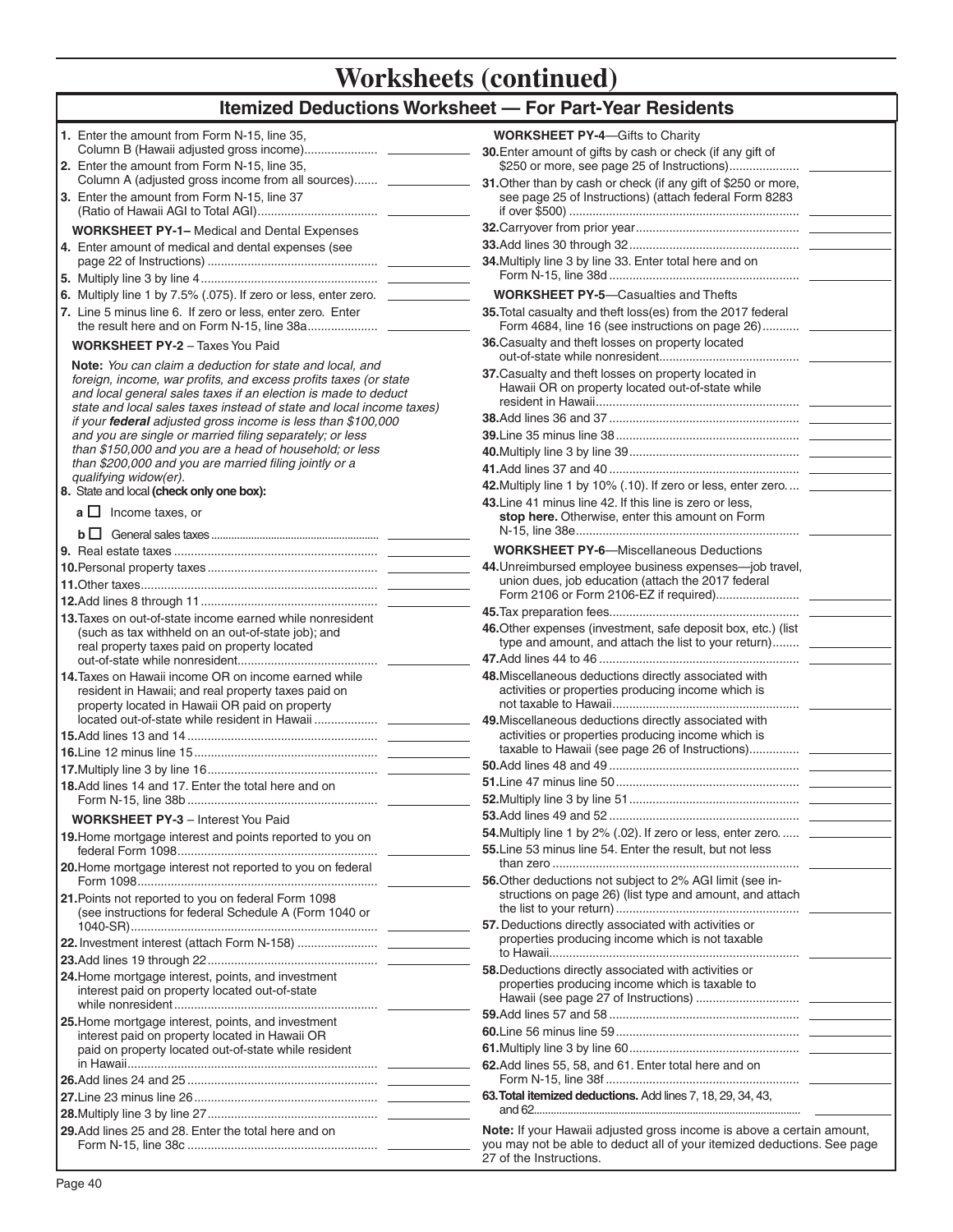### **Tax on Capital Gains Worksheet**

**Note:** Do not use this worksheet if (1) you do not have a **Hawaii** net capital gain, or (2) your taxable income is \$48,000 (\$24,000 for Single, and Married Filing Separately; or \$36,000 for Head of Household classifications) or under.

- **1.** Enter your taxable income from Form N-15, line 43 ........ **2.** Enter the smaller of the gain on line 13 or the gain on line 14 from the *Capital Gain/Loss Worksheet* on page 38. ........................................................................... **3.** If you are filing Form N-158, enter the amount from line 4e of Form N-158 ..................................................... **4.** Line 2 minus line 3. (If this amount is zero or less, **stop**  here; you cannot use this worksheet to figure your tax.) **5.** Line 1 minus line 4 ........................................................... **6.** Enter the amount shown below for the filing status you claimed ...................................................................... Single or Married filing separately- \$24,000
- Head of household— 36,000 **7.** Enter the **greater** of line 5 or line 6 .................................. **8.** Line 1 minus line 7. This is the amount of net capital gains eligible for alternative tax. ....................................... **9.** Compute the tax on the amount on line 7 using the Tax Table or Tax Rate Schedules, whichever applies ...... **10.** Multiply line 8 by 7.25% (.0725) and enter the result ......

Married filing jointly or qualifying widow(er) $-$  48,000

**11.**Line 9 plus line 10. ........................................................... **12.**Compute the tax on the amount on line 1 using the Tax Table or Tax Rate Schedules, whichever applies.............

**13.**Enter the smaller of line 11 or line 12 here and on line **a** of the *Tax Computation Worksheet* on this page. If line 11 is smaller, enter the amount from line 8 in the space provided beside Form N-15, line 44a. ..............................

## **Tax Computation Worksheet**

|    | Enter the tax amount calculated from <b>a</b> or <b>b</b> .                                                                                      |
|----|--------------------------------------------------------------------------------------------------------------------------------------------------|
|    | <b>a</b> Tax Table, Tax Rate Schedule, or Tax on Capital                                                                                         |
| b  |                                                                                                                                                  |
| C  | Enter any additional tax from Form N-2, Distribution                                                                                             |
| d  | Enter any additional tax from Form N-103, Sale of                                                                                                |
| е  | Enter any additional tax from Form N-152, Tax on                                                                                                 |
| f  | Enter any additional tax from Form N-312, Recapture of                                                                                           |
| g  | Enter any additional tax from Form N-338, Tax Credit                                                                                             |
|    | h Enter any additional tax from Form N-344, Recapture<br>of Important Agricultural Land Qualified Agricultural                                   |
| i. | Enter any additional tax from Form N-348, Recapture                                                                                              |
| j  | Enter any additional tax from Form N-405, Tax on                                                                                                 |
| k  | Enter any additional tax from Form N-586, Recapture of                                                                                           |
| ı  | Enter any additional tax from Form N-814, Parent's<br>Election to Report Child's Interest and Dividends                                          |
|    | m Add lines a or b, and c through I. This is your total tax.<br>Enter the result here and on Form N-15, line 44                                  |
|    | Note: If you entered any amount in lines b through I, fill in the oval be-<br>fore " $\ldots$ if tax $\ldots$ is included" on Form N-15. line 44 |

### **Other State and Foreign Tax Credit Worksheet**

**Note:** This credit may **not** be claimed by nonresidents, unless they are married and filing a joint resident or joint part-year resident return.

**Note:** If you claim a credit for income taxes paid to other states and countries, you cannot also claim those amounts as an itemized deduction for state and foreign income taxes paid to another state or foreign country. **1.** Enter taxable income from Form N-15, line 43 ................

- **2.** Enter amount of long-term capital gain from the space provided beside Form N-15, line 44a ..............................
- **3.** Enter the amount of your out-of-state income, **including** capital gains. Do **not** include any income that is exempt in Hawaii such as employer-funded pensions . **4.** Enter the amount of long-term capital gains from sources
- outside the State .............................................................. **5.** Enter the amount of tax you paid to **other States** on income you reported in Column B while you were a Hawaii resident, except for tax paid on income that is exempt in Hawaii (attach a copy of the tax return(s) from the other state(s)) ....................................................
- **6.** Enter the amount of tax you paid to **foreign countries** or to U.S. possessions, except for tax paid on income that is exempt in Hawaii (attach a copy of federal Form(s) 1116, or federal Form(s) 1099-DIV or 1099-INT if federal Form(s) 1116 is not required) ..............................
- **7.** Enter the amount of the federal foreign tax credit you were allowed to take this year. Do not include amounts carried over to other years, or amounts from prior years that were carried forward to this year...............................
- **8.** Line 6 minus line 7 ........................................................... **9.** Line 5 plus line 8. This is the total amount of out-of-state tax eligible for the credit ...................................................
- **10.**Line 1 minus line 3. This is your Hawaii source income . **11.** Line 2 minus line 4. This is your Hawaii source long-term capital gain. If line 4 exceeds line 2, enter zero here......
- **12.**Line 10 minus line 11. This is your Hawaii ordinary income ...............................................................
- **13.**Enter your tax amount from line **a** or line **b** of the *Tax*  Computation Worksheet on this page.............................. **14.**Figure the Hawaii tax on the amount on line 12. Use the
- Tax Table or Tax Rate Schedules ..................................... **15.**Multiply the amount on line 11 by 7.25% (0.0725) .......... **16.**Add lines 14 and 15 ......................................................... **17.**Line 13 minus line 16 ....................................................... **18.**Enter the **smaller** of line 9 or line 17 ...............................
- **19.**Enter the amount from Form N-15, line 51 ...................... **20.**Enter the **smaller** of line 18 or line 19 here and on Schedule CR, line 1. Any excess **cannot** be carried forward. ................................................................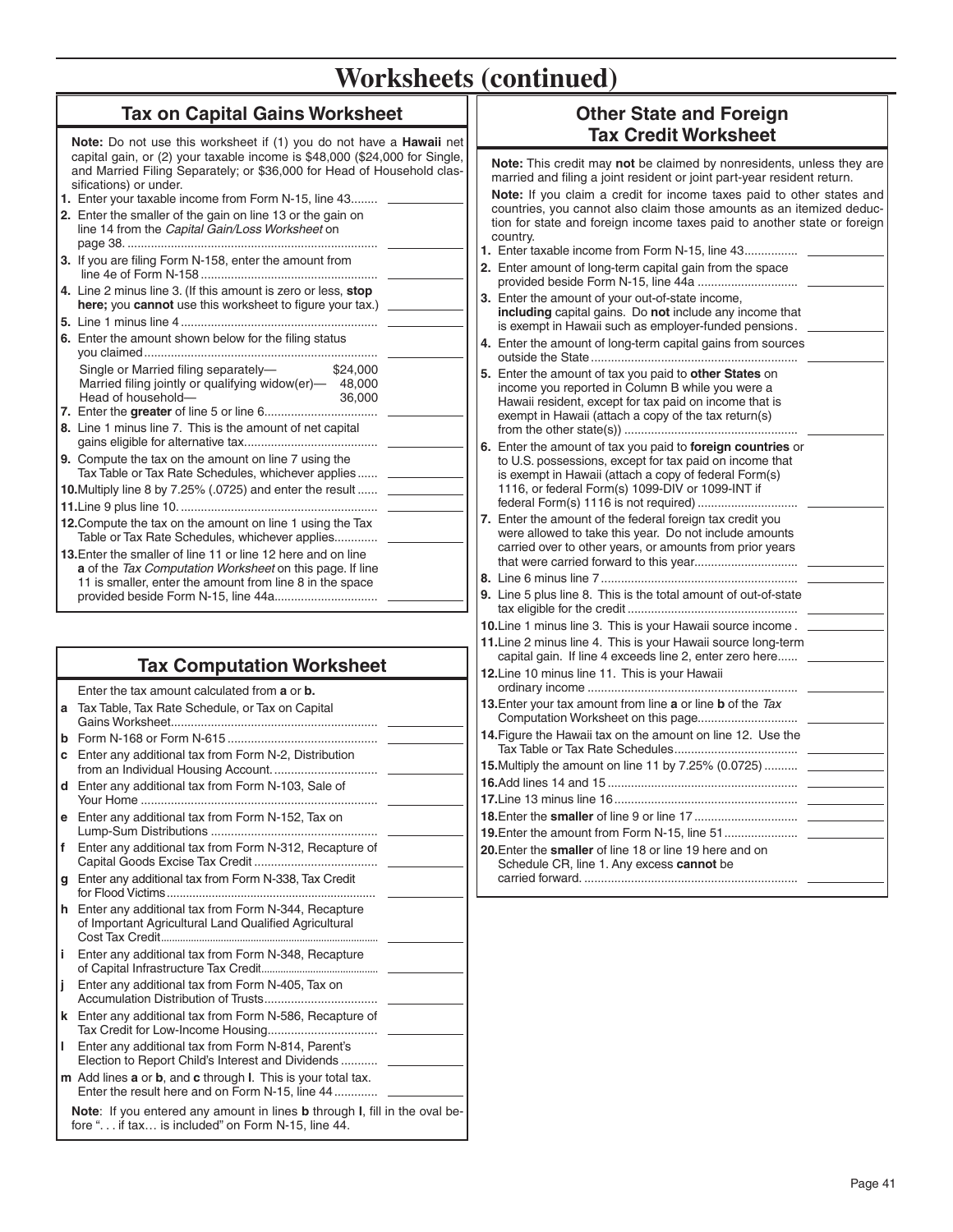### **Adoption Benefits Worksheet**

| Caution: See the federal instructions to Form 8839, Qualified Adoption Expenses, before completing this worksheet.                                                                                                                                                                                                                                                                                                       |         |          |
|--------------------------------------------------------------------------------------------------------------------------------------------------------------------------------------------------------------------------------------------------------------------------------------------------------------------------------------------------------------------------------------------------------------------------|---------|----------|
|                                                                                                                                                                                                                                                                                                                                                                                                                          | Child 1 | Child 2  |
|                                                                                                                                                                                                                                                                                                                                                                                                                          |         | \$10,000 |
| 2. Did you receive employer-provided adoption benefits for a prior year for the same child?<br>No. Enter -0-.                                                                                                                                                                                                                                                                                                            |         |          |
|                                                                                                                                                                                                                                                                                                                                                                                                                          |         |          |
| 4. Employer-provided adoption benefits you received in 2020.                                                                                                                                                                                                                                                                                                                                                             |         |          |
|                                                                                                                                                                                                                                                                                                                                                                                                                          |         |          |
| 6. Enter the smaller of line 3 or line 4. But if the child was a child with special needs and                                                                                                                                                                                                                                                                                                                            |         |          |
|                                                                                                                                                                                                                                                                                                                                                                                                                          |         |          |
| 8. Is line 7 more than \$150,000?<br>No. Skip lines 8 - 9 and enter -0- on line 10.                                                                                                                                                                                                                                                                                                                                      |         |          |
| 9. Divide line 8 by \$40,000. Enter the result as a decimal (rounded to at least three places). Do not                                                                                                                                                                                                                                                                                                                   |         |          |
|                                                                                                                                                                                                                                                                                                                                                                                                                          |         |          |
|                                                                                                                                                                                                                                                                                                                                                                                                                          |         |          |
|                                                                                                                                                                                                                                                                                                                                                                                                                          |         |          |
| 13. Taxable benefits. Is line 12 more than line 5?<br>No. Subtract line 12 from line 5. Also, include this amount, if more than zero, on Form N-15,<br>line 7, Column B. On the dotted line next to line 7, write "AB."<br>Yes. Subtract line 5 from line 12. Enter the result as a negative number. Reduce the total you<br>would enter on Form N-15, line 7, Column B, by the amount on line 13 of this worksheet, and |         |          |

\*Hawaii modified adjusted gross income is your Hawaii adjusted gross income (Form N-15, line 35, Column B), before subtracting any deduction for the student loan interest, plus the amount of employer-provided adoption benefits from the *Adoption Benefits Worksheet*, line 5.

| <b>Student Loan Interest Deduction Worksheet</b>                                                                                                                                                                                                                                                                                                                                         |  |
|------------------------------------------------------------------------------------------------------------------------------------------------------------------------------------------------------------------------------------------------------------------------------------------------------------------------------------------------------------------------------------------|--|
|                                                                                                                                                                                                                                                                                                                                                                                          |  |
| 1. Enter the total interest you paid in 2020 on qualified student loans. Do not enter                                                                                                                                                                                                                                                                                                    |  |
|                                                                                                                                                                                                                                                                                                                                                                                          |  |
| <b>Note:</b> If line 2 is \$65,000 or more if single, head of household, or qualifying widow(er) OR<br>\$130,000 or more if married filing jointly, you cannot take the deduction. Skip lines 3-6 and<br>enter -0- on line 7.                                                                                                                                                            |  |
| <b>3.</b> Enter: \$50,000 if single, head of household, or qualifying widow(er);                                                                                                                                                                                                                                                                                                         |  |
| 4. Is the amount on line 2 more than the amount on line 3?                                                                                                                                                                                                                                                                                                                               |  |
| No. Skip lines 4 and 5, enter -0- on line 6, and go to line 7.                                                                                                                                                                                                                                                                                                                           |  |
|                                                                                                                                                                                                                                                                                                                                                                                          |  |
| 5. Divide line 4 by \$15,000 (\$30,000 if married filing jointly). Enter the result as a decimal<br>(rounded to at least three places). If the result is 1.000 or more, enter 1.000                                                                                                                                                                                                      |  |
|                                                                                                                                                                                                                                                                                                                                                                                          |  |
| 7. Student loan interest deduction. Subtract line 6 from line 1. Enter the result here and on                                                                                                                                                                                                                                                                                            |  |
| 8. Divide your Hawaii adjusted gross income by your total adjusted gross income from all<br>sources. In this step, use the amount of the Hawaii adjusted gross income and total adjusted<br>gross income from all sources before subtracting any deduction for the student loan interest.<br>Enter the result as a decimal (rounded to at least three places) (See Instructions for Form |  |
| 9. Multiply line 7 by line 8. Enter the result here and on Form N-15, line 23, Column B                                                                                                                                                                                                                                                                                                  |  |
| **Total modified adjusted gross income from all sources is your total adjusted gross income from all sources<br>before subtracting any deduction for the student loan interest.                                                                                                                                                                                                          |  |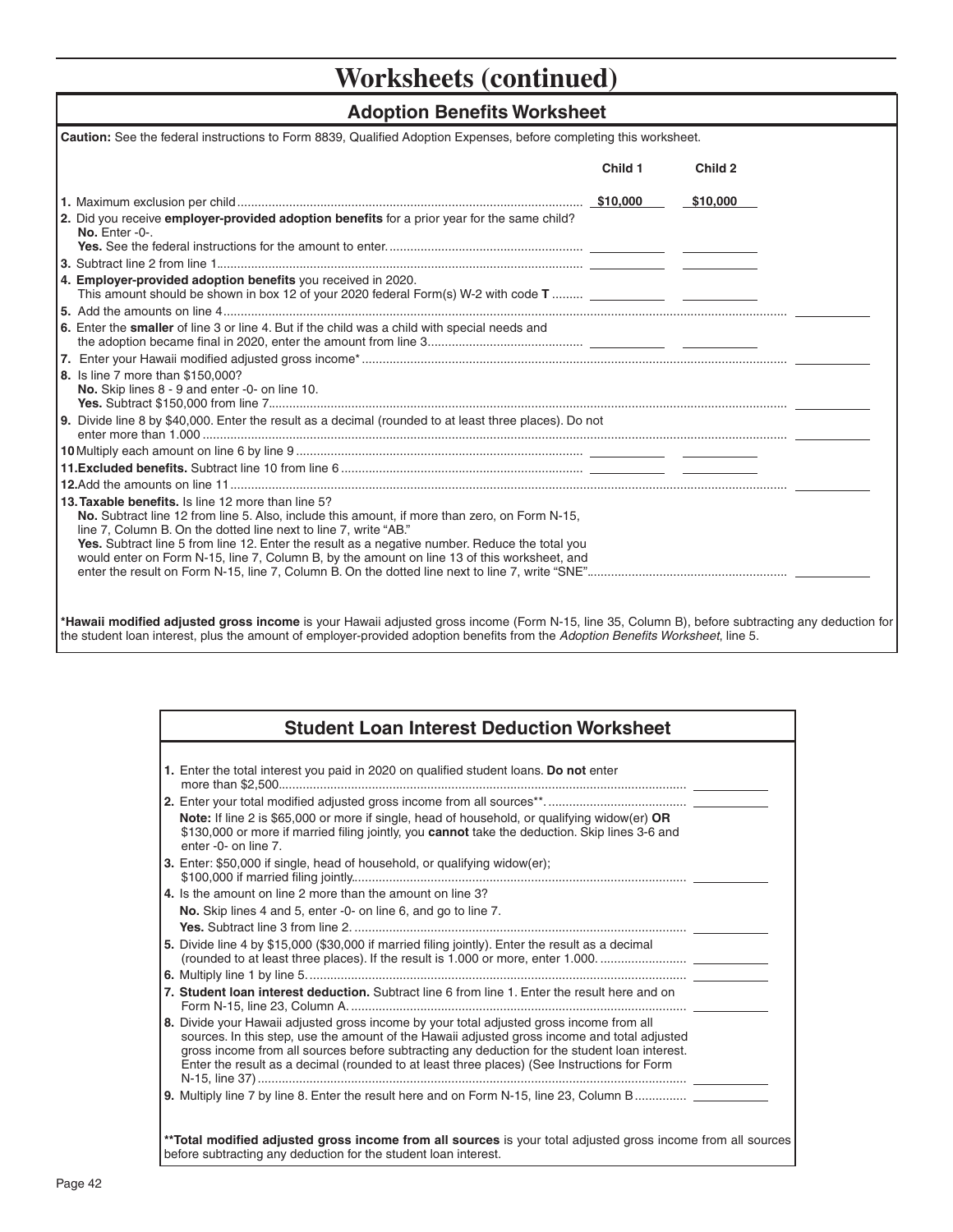# **2020 TAX TABLES**

**Tax Table Must Be Used By Persons With Taxable Income Of Less Than \$100,000**

**For a copy of the Tax Table, go to tax.hawaii.gov/forms/**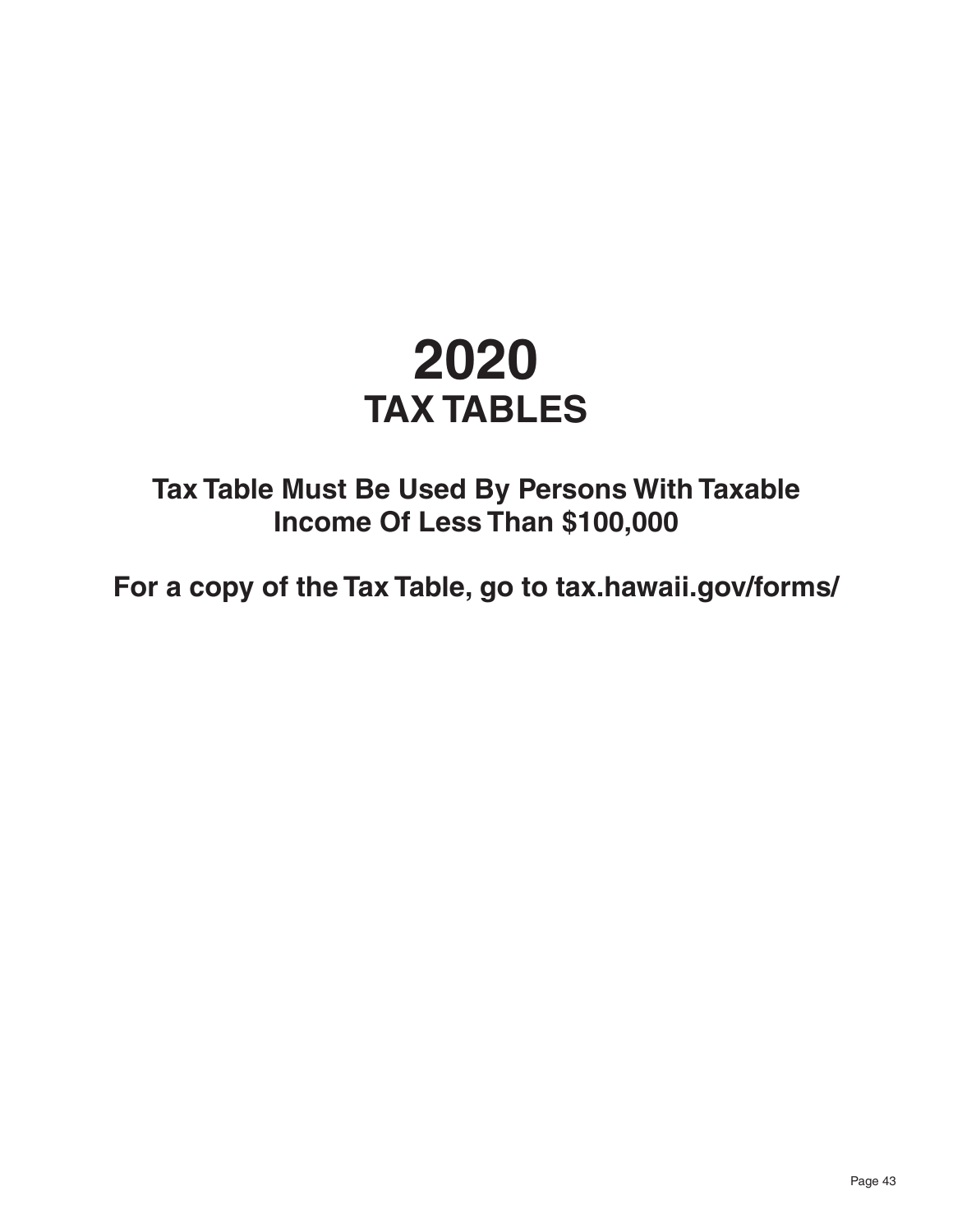# **2020 Tax Rate Schedules**

**CAUTION \_\_ If your taxable income is less than \$100,000, you MUST use the Tax Table.**

# **Schedule I**

### **SINGLE TAXPAYERS AND MARRIED FILING SEPARATE RETURNS**

|                              | If the amount on                          |              |                            |
|------------------------------|-------------------------------------------|--------------|----------------------------|
|                              | Form N-15, Line 43 is                     | Your tax is: |                            |
| Use this schedule if you     |                                           |              |                            |
| filled in Filing Status Oval | Over \$2,400 but not over \$4,800  \$     | 34           | plus 3.20% over \$2,400    |
| 1 or 3 on Form N-15          | Over \$4,800 but not over \$9,600  \$     | 110          | plus 5.50% over \$4,800    |
|                              | Over \$9,600 but not over \$14,400  \$    | 374          | plus 6.40% over \$9,600    |
|                              | Over \$14,400 but not over \$19,200  \$   | 682          | plus 6.80% over \$14,400   |
|                              | Over \$19,200 but not over \$24,000  \$   | 1.008        | plus 7.20% over \$19,200   |
|                              | Over \$24,000 but not over \$36,000  \$   | 1.354        | plus 7.60% over \$24,000   |
|                              | Over \$36,000 but not over \$48,000  \$   | 2.266        | plus 7.90% over \$36,000   |
|                              | Over \$48,000 but not over \$150,000  \$  | 3.214        | plus 8.25% over \$48,000   |
|                              | Over \$150,000 but not over \$175,000  \$ | 11.629       | plus 9.00% over \$150,000  |
|                              | Over \$175,000 but not over \$200,000  \$ | 13.879       | plus 10.00% over \$175,000 |
|                              |                                           | 16.379       | plus 11.00% over \$200,000 |

# **Schedule II**

### **MARRIED TAXPAYERS FILING JOINT RETURNS AND CERTAIN WIDOWS AND WIDOWERS**

#### **If the amount on**

### **Form N-15, Line 43 is: Your tax is:**

| Use this schedule if you     | Over \$4,800 but not over \$9,600  \$     | 67     | plus 3.20% over \$4,800    |
|------------------------------|-------------------------------------------|--------|----------------------------|
| filled in Filing Status Oval | Over \$9,600 but not over \$19,200  \$    | 221    | plus 5.50% over \$9,600    |
| 2 or 5 on Form N-15          | Over \$19,200 but not over \$28,800  \$   | 749    | plus 6.40% over \$19,200   |
|                              | Over \$28,800 but not over \$38,400  \$   | 1.363  | plus 6.80% over \$28,800   |
|                              | Over \$38,400 but not over \$48,000  \$   | 2.016  | plus 7.20% over \$38,400   |
|                              | Over \$48,000 but not over \$72,000  \$   | 2.707  | plus 7.60% over \$48,000   |
|                              | Over \$72,000 but not over \$96,000  \$   | 4.531  | plus 7.90% over \$72,000   |
|                              | Over \$96,000 but not over \$300,000  \$  | 6.427  | plus 8.25% over \$96,000   |
|                              | Over \$300,000 but not over \$350,000  \$ | 23.257 | plus 9.00% over \$300,000  |
|                              | Over \$350,000 but not over \$400,000  \$ | 27.757 | plus 10.00% over \$350,000 |
|                              |                                           | 32.757 | plus 11.00% over \$400,000 |

# **Schedule III**

### **UNMARRIED HEADS OF HOUSEHOLD**

#### **If the amount on**

|                              | Form N-15, Line 43 is:                    | Your tax is: |                              |
|------------------------------|-------------------------------------------|--------------|------------------------------|
|                              |                                           |              |                              |
|                              | Over \$3,600 but not over \$7,200  \$     |              | 50 plus 3.20% over \$3,600   |
| Use this schedule if you     | Over \$7,200 but not over \$14,400  \$    |              | 166 plus 5.50% over \$7,200  |
| filled in Filing Status Oval | Over \$14,400 but not over \$21,600  \$   |              | 562 plus 6.40% over \$14,400 |
| 4 on Form N-15               | Over \$21,600 but not over \$28,800  \$   | 1.022        | plus 6.80% over \$21,600     |
|                              | Over \$28,800 but not over \$36,000  \$   | 1.512        | plus 7.20% over \$28,800     |
|                              | Over \$36,000 but not over \$54,000  \$   | 2.030        | plus 7.60% over \$36,000     |
|                              | Over \$54,000 but not over \$72,000  \$   | 3.398        | plus 7.90% over \$54,000     |
|                              | Over \$72,000 but not over \$225,000  \$  | 4.820        | plus 8.25% over \$72,000     |
|                              | Over \$225,000 but not over \$262,500  \$ | 17.443       | plus 9.00% over \$225,000    |
|                              | Over \$262,500 but not over \$300,000  \$ | 20.818       | plus 10.00% over \$262,500   |
|                              |                                           | 24,568       | plus 11.00% over \$300,000   |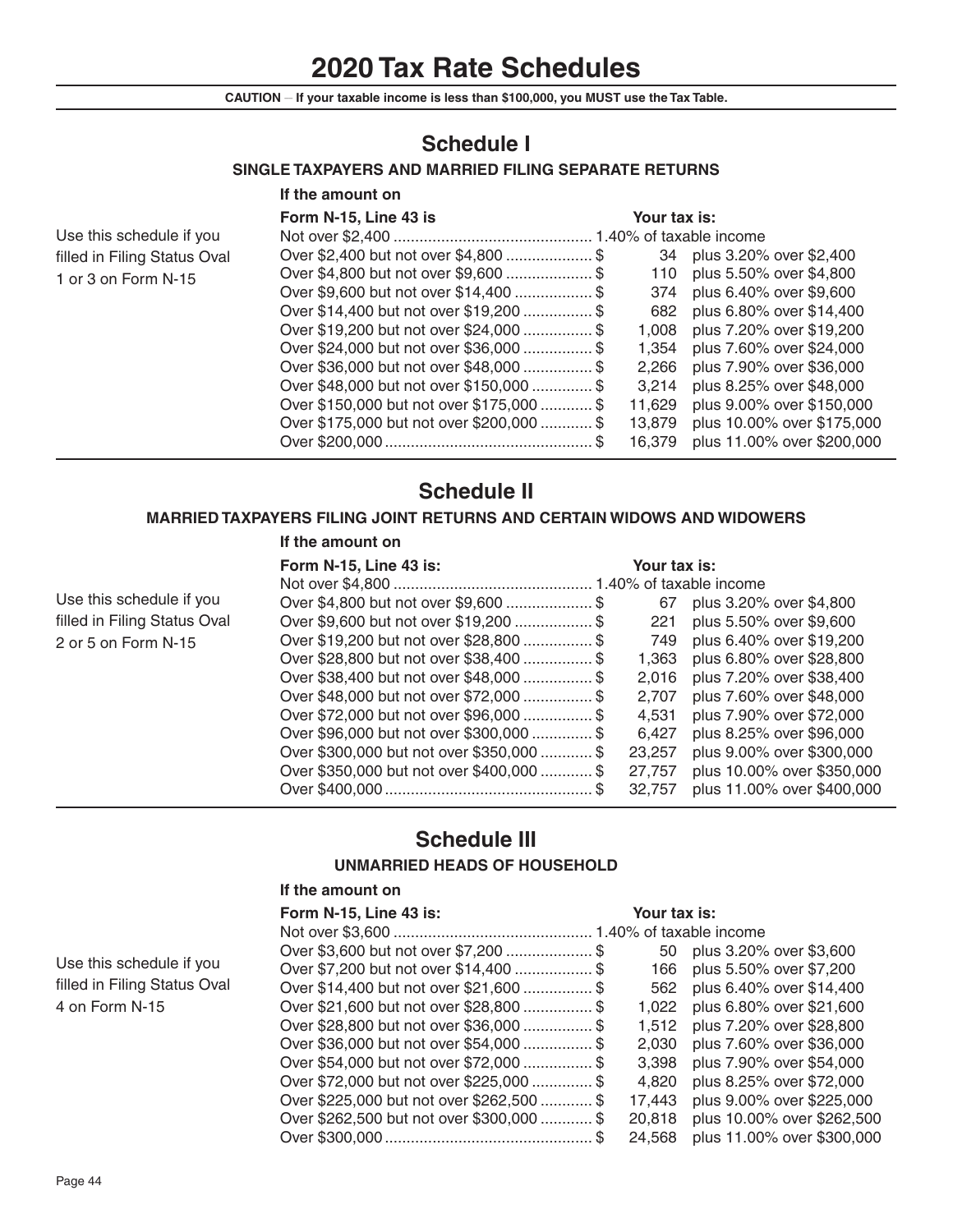## **STATE OF HAWAII—DEPARTMENT OF TAXATION HAWAII TAXPAYER BILL OF RIGHTS**

#### **MESSAGE FROM THE DIRECTOR**

*This publication explains some of your most important rights as a taxpayer.*

*Hawaii taxpayers have many rights. Some are based on laws, and others are based on our commitment to administer Hawaii's tax laws in a fair and equitable manner. The Hawaii Taxpayer Bill of Rights compiles these rights for your easy reference.*

*Taxpayer rights are at the heart of good tax administration — a pledge that the tax laws will be administered with fairness, uniformity, courtesy, and common sense. In our commitment to this pledge, we invite your suggestions for improving the services provided by the Department of Taxation.*

#### **HAWAII TAXPAYER BILL OF RIGHTS**

#### **I. Protection of Taxpayer Rights**

Taxpayers are entitled to be informed about their rights and responsibilities and to be assured that their rights will be protected throughout their contact with the Department of Taxation (Department).

#### **II. Tax Information**

Taxpayers have a right to tax information written in plain language.

Taxpayers have a right to examine their own tax records, audit files, and collection files.

Taxpayers have a right to request copies of their own tax copying fees.

Taxpayers have a right to obtain explanations regarding billings and assessments.

#### **III. Professional and Courteous Service**

Taxpayers have a right to prompt, courteous, and accurate responses to all questions and requests for tax assistance.

Taxpayers have a right to be assured that no civil service employee of the Department will be paid, promoted, or in any way rewarded based on the amount of assessments made or taxes collected.

Taxpayers have a right to be free from harassment and inappropriate contact by Department personnel in matters relating to the collection of delinquent taxes and during the course of audits.

#### **IV.** Privacy and Confidentiality

Taxpayers have a right to be assured that their dealings with the Department will be kept confidential.

Taxpayers have a right to be assured that their tax returns and tax return information will not be disclosed, except as provided by law.

#### **V. Time Limitations**

Taxpayers are entitled to seek a refund if they have overpaid their taxes. A claim for refund must be filed within the applicable statute of limitations.

The Department may assess a taxpayer additional taxes if the assessment is made within the applicable statute of limitations. There is no time limit on the assessment of taxes in the case of a false or fraudulent return or failure to file a return.

Taxpayers may extend the period of limitations for the assessment or refund of taxes by signing a written agreement with the Department.

If the Department is notified by the Internal Revenue Service or a taxpayer of any changes, corrections, or adjustments to the taxpayer's Federal tax return, the statute of limitations is automatically extended.

#### **VI. Audits and Assessments**

Taxpayers have a right to a Proposed Notice of Assessment except in the case of a jeopardy assessment. A Proposed Notice of Assessment is mailed to the taxpayer's last known address and: (1) explains the basis for the assessment of taxes, penalties, and interest; (2) informs taxpayers of their right to request clarification or to object to the tax assessment within 30 days from the date the Proposed Notice of Assessment was mailed; and (3) informs taxpayers that the proposed tax assess-

from the mailing of the Proposed Notice of Assessment.

Taxpayers have a right to a Final Notice of Assessment, issued after the expiration of 30 days from the mailing of the Proposed Notice of Assessment, that provides the basis for the tax assessment, and informs the taxpayer of the procedures for appealing the assessment.

Taxpayers have a right to request a meeting with the auditor or collector, their supervisor, or senior management to discuss a Proposed or Final Notice of Assessment if they do not agree with the tax assessment.

Taxpayers have a right to request that the Department consider a closing agreement to reduce a Proposed or Final Notice of Assessment. Closing agreements are final.

#### **VII. Tax Appeals/Payment Under Protest**

Taxpayers have a right to information regarding procedures for appealing a tax assessment or a denial of a claim for refund.

returns and return information, if available, subject to not need to be paid in order to appeal to the Administra-Tax Appeals. Taxpayers have a right to appeal an assessment or a denial of a claim for refund to the board of review or to the tax appeal court. Taxpayers also have a right to appeal an assessment to our Administrative Appeals Office. In order to appeal to the Administrative Appeals Office, an appeal application must be filed within 20 days from the mailing date of the Proposed Notice of Assessment or within 30 days from the mailing date of the Final Notice of Assessment. The assessment does tive Appeals Office.

> If the appeal is filed directly with the tax appeal court, a court-stamped copy of the notice of appeal must also be served on the Director of Taxation within 30 days from the date the Final Notice of Assessment was mailed by delivery to:

#### **Civil Legal Complaints/Legal Process** Director of Taxation Department of Taxation 830 Punchbowl Street, Room 221 Honolulu, HI 96813-5094

If the appeal is filed with the board of review, the decision of the board may be appealed to the tax appeal court within 30 days after the filing of the board of review decision. A court-stamped copy of the notice of appeal must also be served on the Director of Taxation at the above address within 30 days after the filing of the board of review decision. a a a a a a a a <sup>o a</sup>

If the appeal is filed with the tax appeal court, the decision of the tax appeal court may be appealed within 30 days to the Intermediate Appellate Court.

The first appeal to either the board of review or to the tax appeal court may be made without payment of the tax assessed. However, the assessed tax must be paid together with interest when the taxpayer appeals the decision by the board or the tax appeal court or the decision by the board in favor of the Department is not appealed. In addition, a taxpayer who prevails before the board of review does not have to pay the assessed tax prior to an appeal by the Department to the tax appeal court. Similarly, a taxpayer who prevails before the board of review and the tax appeal court does not have to pay the assessed tax prior to an appeal by the Department to the Intermediate Appellate Court.

The tax appeal court may allow an individual taxpayer to appeal an income tax assessment without prior payment of the tax where the total tax liability does not exceed \$50,000 and the taxpayer shows that the payment of the tax would cause irreparable harm.

Payment Under Protest. In lieu of filing an appeal or if an appeal is not filed with the board of review, with the tax appeal court, or with the Administrative Appeals Office within 30 days from the date the Final Notice of Assessment was mailed, the taxpayer may pay the disputed tax assessment under written protest and seek to recover the taxes by filing an action in tax appeal court within 30 days from the date of payment.

#### **VIII. Representation**

Taxpayers have a right to represent themselves or have another person accompany or represent them (with

*(This is a reproduction of the originally issued document)* Revised October, 2019

ment will become final after the expiration of 30 days proper written authorization) when dealing with the Department on any tax matter, including audits, collections, and appeals.

#### **IX. Taxpayer Advocate**

Taxpayers have a right to seek the assistance of our Taxpayer Advocate to resolve any tax-related problem after all other means for resolving the problem have been exhausted, or if they feel that their rights as a taxpayer have been abridged, except in the case of a criminal tax investigation.

#### **X. Installment Agreements, Waivers, and Compromises**

Installment Agreements. Taxpayers have a right to request that the Department consider an installment payment agreement to allow taxpayers to pay their delinquent taxes over time. The Department will evaluate a request for an installment payment agreement based on the financial condition of the taxpayer. Taxpayers will be notified before collection action is taken on any outstanding tax liability if the installment payment agreement is in good standing. Interest will continue to accrue on the outstanding tax and penalty until paid in full. The Department may offset any outstanding tax liability with any credits due to the taxpayer from other taxes.

Waiver of Penalties and Interest. Taxpayers have a right to request that the Department waive penalties and interest added to any tax if the taxpayer can show that failure to file a return or pay a tax on time was due to reasonable cause, i.e., not due to the taxpayer's own carelessness, neglect, or wilful disregard of the law, but due to circumstances beyond the taxpayer's control.

Compromise Offers. Taxpayers have a right to request that the Department consider a compromise offer to reduce any tax claim arising under the tax laws administered by the Department based on doubt as to liability or collectibility, subject to the Governor's approval. If the tax liability excluding penalties and interest is \$50,000 or less, the Director may approve the offer in compromise without the Governor's approval after the offer in compromise has been posted on the Department's website for five calendar days.

Any offer in compromise submitted to the Department must be accompanied by 20% of the amount of the offer in cases of a lump-sum offer in compromise, or the first proposed payment in the case of a periodic payment offer in compromise. Individual taxpayers who meet the low-income certification guidelines published by the Internal Revenue Service for the period in which the offer in compromise has been submitted will not be required to submit a payment with an offer in compromise submission. In cases where an offer in compromise is rejected, the payment amount will be applied to the tax liability of the taxpayer that was first assessed.

#### **XI. Collections**

Taxpayers have a right to be informed in writing to the taxpayer's last known address of possible collection actions that may be taken on delinquent taxes, including referral to a collection agency.

Taxpayers have a right to be notified of any cost recovery fee associated with any collection action.

Taxpayers have a right to have collection actions put on hold in the case of hardship or while discussing their situation with the collector, supervisor, or senior management, understanding that interest continues to accrue.

Taxpayers have a right to a prompt release of a lien upon payment of a tax delinquency and all filing fees.

Taxpayers have a right to have an incorrect lien corrected or released and to have a letter of clarification sent to a credit reporting company.

Taxpayers have a right to have all other collection actions exhausted before a seizure of a taxpayer's assets takes place, unless the Department determines that the interests of the State are in jeopardy.

Taxpayers have a right to have the following property exempt from levy: wearing apparel; school books; fuel; provisions; furniture; personal effects; books and tools of a trade, business, or profession; unemployment benefits; and undelivered mail.